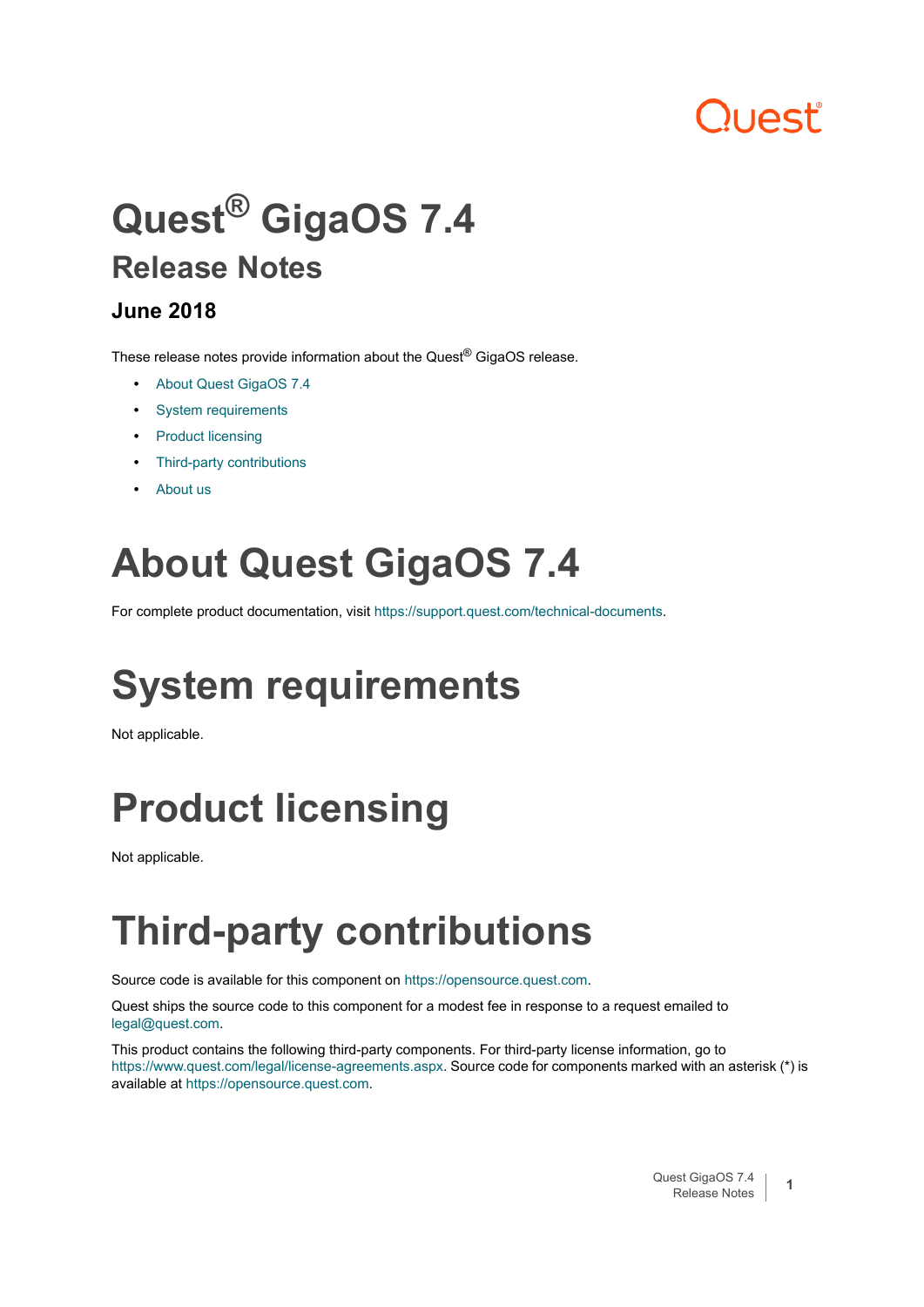| Component                              | License or acknowledgment                                                                                                                                                                     |
|----------------------------------------|-----------------------------------------------------------------------------------------------------------------------------------------------------------------------------------------------|
| abattis-cantarell-fonts 0.0.25         | SIL Open Font License 1.1                                                                                                                                                                     |
|                                        | © 2005-2016 The GNOME Project                                                                                                                                                                 |
| abrt 2.1.11 <sup>1</sup>               | <b>GNU General Public License 2.0</b>                                                                                                                                                         |
| abrt-java-connector 1.0.6              | <b>GPL (GNU General Public License) 3</b>                                                                                                                                                     |
| accountsservice 0.6.45                 |                                                                                                                                                                                               |
| acl 2.2.51 <sup>1</sup>                | © 2005-2016 The GNOME Project                                                                                                                                                                 |
|                                        | <b>GNU General Public License 2.0</b>                                                                                                                                                         |
| adwaita-icon-theme 3.22.0 <sup>1</sup> | <b>GNU General Public License 2.0</b>                                                                                                                                                         |
| alsa-lib 1.1.3                         | © 2002 by Jaroslav Kysela <perex@perex.cz></perex@perex.cz>                                                                                                                                   |
|                                        | <b>GNU Lesser General Public License 2.1</b>                                                                                                                                                  |
| at $3.1.131$                           | <b>GPL (GNU General Public License) 2.0</b>                                                                                                                                                   |
| atk 2.22.0                             | LGPL (GNU Lesser General Public License) 2.1                                                                                                                                                  |
| at-spi2-atk 2.22.0 <sup>1</sup>        | © 1991 Free Software Foundation, Inc.                                                                                                                                                         |
| at-spi2-core 2.22.0 <sup>1</sup>       | 59 Temple Place, Suite 330, Boston, MA 02111-1307 USA                                                                                                                                         |
|                                        | Everyone is permitted to copy and distribute verbatim copies of this<br>license document, but changing it is not allowed.                                                                     |
|                                        | <b>GNU General Public License 2.0</b>                                                                                                                                                         |
| attr 2.4.46                            | <b>GPL (GNU General Public License) 3</b>                                                                                                                                                     |
| audit $2.7.61$                         | <b>GNU General Public License 2.0</b>                                                                                                                                                         |
| augeas 1.4.0                           | GNU Lesser General Public License (LGPL) A copy of the license is<br>included in the file COPYING in the source distribution.                                                                 |
|                                        | <b>GNU Lesser General Public License 2.1</b>                                                                                                                                                  |
| authconfig 6.2.8 <sup>1</sup>          | GPL (GNU General Public License) 2.0                                                                                                                                                          |
| avahi 0.6.31                           | <b>GNU Lesser General Public License 2.1</b>                                                                                                                                                  |
| basesystem 10.0                        | <b>GPL (GNU General Public License) 3</b>                                                                                                                                                     |
| bash 4.2.46 <sup>1</sup>               | © 2007 Free Software Foundation, Inc. <http: fsf.org=""></http:><br>Everyone is permitted to copy and distribute verbatim copies of this<br>license document, but changing it is not allowed. |
|                                        | <b>GNU General Public License (GPL) 3</b>                                                                                                                                                     |
| bash-completion 2.1 <sup>1</sup>       | © 1989, 1991 Free Software Foundation, Inc.<br>51 Franklin Street, Fifth Floor, Boston, MA 02110-1301 USA                                                                                     |
|                                        | Everyone is permitted to copy and distribute verbatim copies of this<br>license document, but changing it is not allowed.<br><b>GNU General Public License 2.0</b>                            |
| bc 1.06.95                             | <b>GPL (GNU General Public License) 2.0</b>                                                                                                                                                   |
| bind 9.9.4                             | ISC 1995-2011. © 2004-2011 by Internet Systems Consortium, Inc.<br>("ISC"). © 1995-2003 by Internet Software Consortium.                                                                      |
| binutils 2.25.1                        | <b>GNU LGPL Version 3</b>                                                                                                                                                                     |
| blktrace 1.0.5                         | <b>GNU Library General Public License 2.0</b>                                                                                                                                                 |
| BlueZ $5.441$                          | <b>GNU General Public License 2</b>                                                                                                                                                           |
| Boost 1.53                             | Boost Software License - Version 1.0 - August 17th, 2003                                                                                                                                      |
| bridge-utils 1.5                       | <b>GNU Library General Public License 2.0</b>                                                                                                                                                 |
| btrfs-progs 4.9.1 <sup>1</sup>         | GPL (GNU General Public License) 2.0                                                                                                                                                          |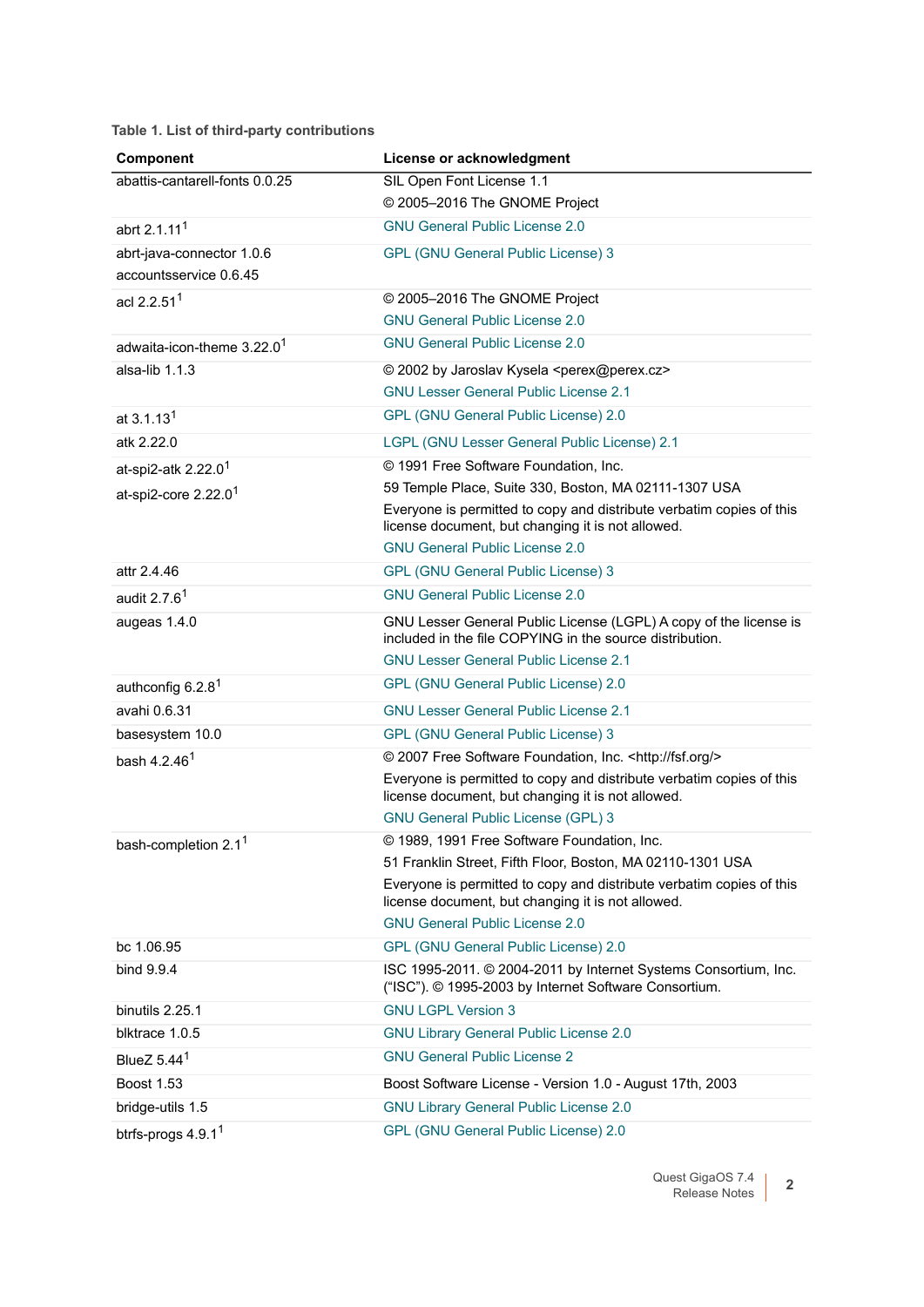| Component                          | License or acknowledgment                                                                                                                                                                                                                                                                                                                                                                     |
|------------------------------------|-----------------------------------------------------------------------------------------------------------------------------------------------------------------------------------------------------------------------------------------------------------------------------------------------------------------------------------------------------------------------------------------------|
| bzip2 1.0.6                        | This program, "bzip2", the associated library "libbzip2", and all<br>documentation, are © 1996-2010 Julian R Seward. All rights<br>reserved.                                                                                                                                                                                                                                                  |
| caribou $0.4.211$                  | GPL (GNU General Public License) 2.0                                                                                                                                                                                                                                                                                                                                                          |
| cdparanoia 10.2                    | <b>GNU General Public License 2.0</b>                                                                                                                                                                                                                                                                                                                                                         |
| centos-indexhtml 7 <sup>1</sup>    |                                                                                                                                                                                                                                                                                                                                                                                               |
| ceph-common 0.94.5 <sup>1</sup>    |                                                                                                                                                                                                                                                                                                                                                                                               |
| cheese $3.22.11$                   |                                                                                                                                                                                                                                                                                                                                                                                               |
| chkconfig $1.7.41$                 | GPL (GNU General Public License) 2.0                                                                                                                                                                                                                                                                                                                                                          |
| chrony $3.11$                      | <b>GNU General Public License 2.0</b>                                                                                                                                                                                                                                                                                                                                                         |
| cjkuni-uming-fonts 0.2.20080216.1  | Arphic 1999                                                                                                                                                                                                                                                                                                                                                                                   |
|                                    | © 1999 Arphic Technology Co., Ltd.                                                                                                                                                                                                                                                                                                                                                            |
|                                    | 11Fl. No.168, Yung Chi Rd., Taipei, 110 Taiwan                                                                                                                                                                                                                                                                                                                                                |
|                                    | All rights reserved except as specified below.                                                                                                                                                                                                                                                                                                                                                |
|                                    | Everyone is permitted to copy and distribute verbatim copies of this<br>license document, but changing it is forbidden.                                                                                                                                                                                                                                                                       |
| clutter $1.26.01$                  | © 1991, 1999 Free Software Foundation, Inc.                                                                                                                                                                                                                                                                                                                                                   |
|                                    | 51 Franklin Street, Fifth Floor, Boston, MA 02110-1301 USA                                                                                                                                                                                                                                                                                                                                    |
|                                    | Everyone is permitted to copy and distribute verbatim copies of this<br>license document, but changing it is not allowed.                                                                                                                                                                                                                                                                     |
|                                    | <b>GNU General Public License 2</b>                                                                                                                                                                                                                                                                                                                                                           |
| clutter-gst $2.0.12$               | © 1991, 1999 Free Software Foundation, Inc.                                                                                                                                                                                                                                                                                                                                                   |
|                                    | 51 Franklin Street, Fifth Floor, Boston, MA 02110-1301 USA<br>Everyone is permitted to copy and distribute verbatim copies of this<br>license document, but changing it is not allowed.                                                                                                                                                                                                       |
|                                    | <b>GNU LGPL Version 3</b>                                                                                                                                                                                                                                                                                                                                                                     |
| clutter-gst3 3.0.22                | LGPL (GNU Lesser General Public License) 2.1                                                                                                                                                                                                                                                                                                                                                  |
| clutter-gtk 1.8.2                  | <b>GNU Library General License 2</b>                                                                                                                                                                                                                                                                                                                                                          |
| cogl 1.22.2 <sup>1</sup>           | <b>GNU General Public License (GPL) 3</b>                                                                                                                                                                                                                                                                                                                                                     |
| colord $1.3.41$                    | colord is (L)GPLv2+ licensed. This means that you can redistribute<br>and/or modify colord under the terms of the GNU General Public<br>License as published by the Free Software foundation; either version<br>2 of the License, or (at your option) any later version. See the license<br>information included with the software for more details.<br><b>GNU General Public License 2.0</b> |
| colord-gtk 0.1.25                  | LGPL (GNU Lesser General Public License) 2.1                                                                                                                                                                                                                                                                                                                                                  |
| control-center 3.22.2 <sup>1</sup> | <b>GNU General Public License 2.0</b>                                                                                                                                                                                                                                                                                                                                                         |
| copy-jdk-configs 2.2               | <b>BSD 1.0</b>                                                                                                                                                                                                                                                                                                                                                                                |
|                                    | © Jerome Touffe-Blin ("Author") All rights reserved.                                                                                                                                                                                                                                                                                                                                          |
| coreutils 8.22                     | <b>GPL (GNU General Public License) 3</b>                                                                                                                                                                                                                                                                                                                                                     |
| cpio $2.111$                       | GPL (GNU General Public License) 2.0                                                                                                                                                                                                                                                                                                                                                          |
| cracklib 2.9.0                     | <b>Artistic License 2.0</b>                                                                                                                                                                                                                                                                                                                                                                   |
| crda 3.13_2016.02.08               | © 2004-2011 by Internet Systems Consortium, Inc. ("ISC").                                                                                                                                                                                                                                                                                                                                     |
|                                    | © 1995-2003 by Internet Software Consortium.                                                                                                                                                                                                                                                                                                                                                  |
| createrepo 0.9.9                   | GPL (GNU General Public License) 2.0                                                                                                                                                                                                                                                                                                                                                          |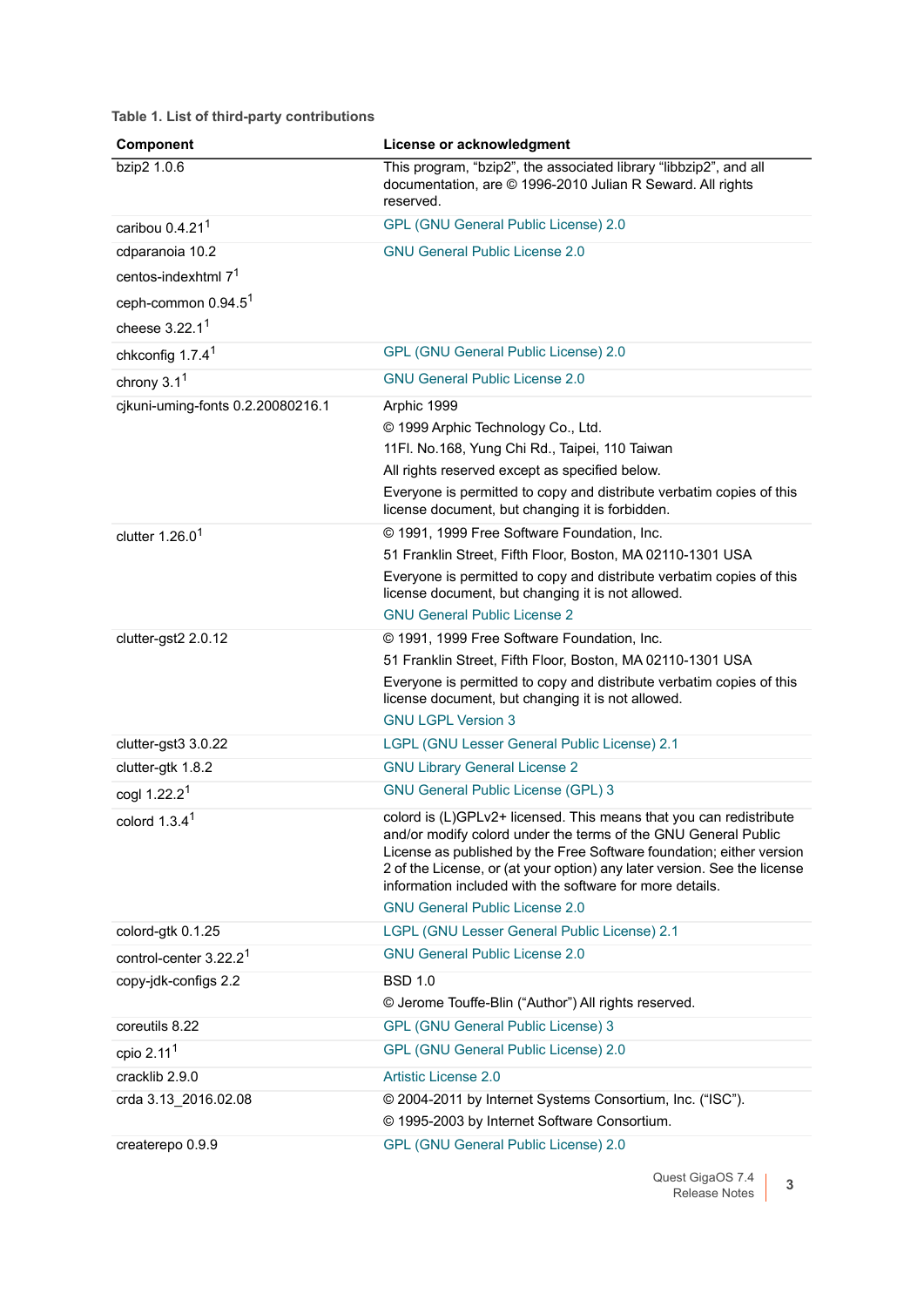| Component                           | License or acknowledgment                                                                                                         |
|-------------------------------------|-----------------------------------------------------------------------------------------------------------------------------------|
| cronie 1.4.11                       | © 2004-2011 by Internet Systems Consortium, Inc. ("ISC").                                                                         |
|                                     | © 1995-2003 by Internet Software Consortium.                                                                                      |
| cryptsetup 1.7.4 <sup>1</sup>       | © 1989, 1991 Free Software Foundation, Inc.                                                                                       |
|                                     | 51 Franklin Street, Fifth Floor, Boston, MA 02110-1301 USA                                                                        |
|                                     | Everyone is permitted to copy and distribute verbatim copies of this<br>license document, but changing it is not allowed.         |
|                                     | <b>GNU General Public License 2</b>                                                                                               |
| cups $1.6.31$                       | <b>GPL (GNU General Public License) 2.0</b>                                                                                       |
| cups-pk-helper 0.2.6 <sup>1</sup>   | <b>GNU General Public License 2.0</b>                                                                                             |
| cURL 7.29.0<br>cURL 7.50.3          | MIT N/A                                                                                                                           |
| cyrus-sasl 2.1.26                   | This product includes software developed by Computing Services at<br>Carnegie Mellon University (http: //www.cmu.edu/computing/). |
| dbus $1.6.121$                      | <b>GPL (GNU General Public License) 2.0</b>                                                                                       |
| dbus-glib $0.1001$                  | <b>GNU General Public License 2.0</b>                                                                                             |
| dbus-python 1.1.1 <sup>1</sup>      | GPL (GNU General Public License) 2.0                                                                                              |
| dconf $0.22.01$                     | <b>GNU General Public License 2.0</b>                                                                                             |
| dconf $0.26.01$                     |                                                                                                                                   |
| deltarpm 3.6                        | <b>BSD-style license N/A</b>                                                                                                      |
| desktop-file-utils 0.231            | <b>GPL (GNU General Public License) 2.0</b>                                                                                       |
| device-mapper-multipath 0.4.9       |                                                                                                                                   |
| device-mapper-persistent-data 0.7.0 | <b>GPL (GNU General Public License) 3</b>                                                                                         |
| dhcp $4.2.51$                       | © 2004-2013 by Internet Systems Consortium, Inc. ("ISC")<br><b>GNU General Public License 2.0</b>                                 |
| diffutils $3.31$                    | <b>GNU General Public License 2</b>                                                                                               |
| ding-libs $0.6.01$                  | http://static.fsf.org/nosvn/directory/fdl-1.3-standalone.html                                                                     |
|                                     | <b>GNU General Public License (GPL) 3</b>                                                                                         |
| dmidecode 2.12 <sup>1</sup>         | © 2000-2002 Alan Cox <alan@redhat.com></alan@redhat.com>                                                                          |
| dmidecode $31$                      | © 2002-2010 Jean Delvare <khali@linux-fr.org><br/><b>GNU General Public License 2</b></khali@linux-fr.org>                        |
| dmraid 1.0.0.rc16                   | <b>GNU General Public License 2</b>                                                                                               |
| dnsmasq $2.661$                     |                                                                                                                                   |
| dosfstools 3.0.20 <sup>1</sup>      | <b>GNU General Public License 2.0</b>                                                                                             |
| dracut 033 <sup>1</sup>             | <b>GNU General Public License 2</b>                                                                                               |
| dyninst $9.3.11$                    | Paradyn is © 1996-2013 Barton P. Millergnu                                                                                        |
|                                     | <b>GNU General Public License (GPL) 3</b>                                                                                         |
| e2fsprogs $1.42.91$                 | GPL (GNU General Public License) 2.0                                                                                              |
| ebtables 2.0.10                     | <b>GNU General Public License 2.0</b>                                                                                             |
| ed 1.9 <sup>1</sup>                 | <b>GNU General Public License 2</b>                                                                                               |
| elfutils 0.168 <sup>1</sup>         | <b>GPL (GNU General Public License) 2.0</b>                                                                                       |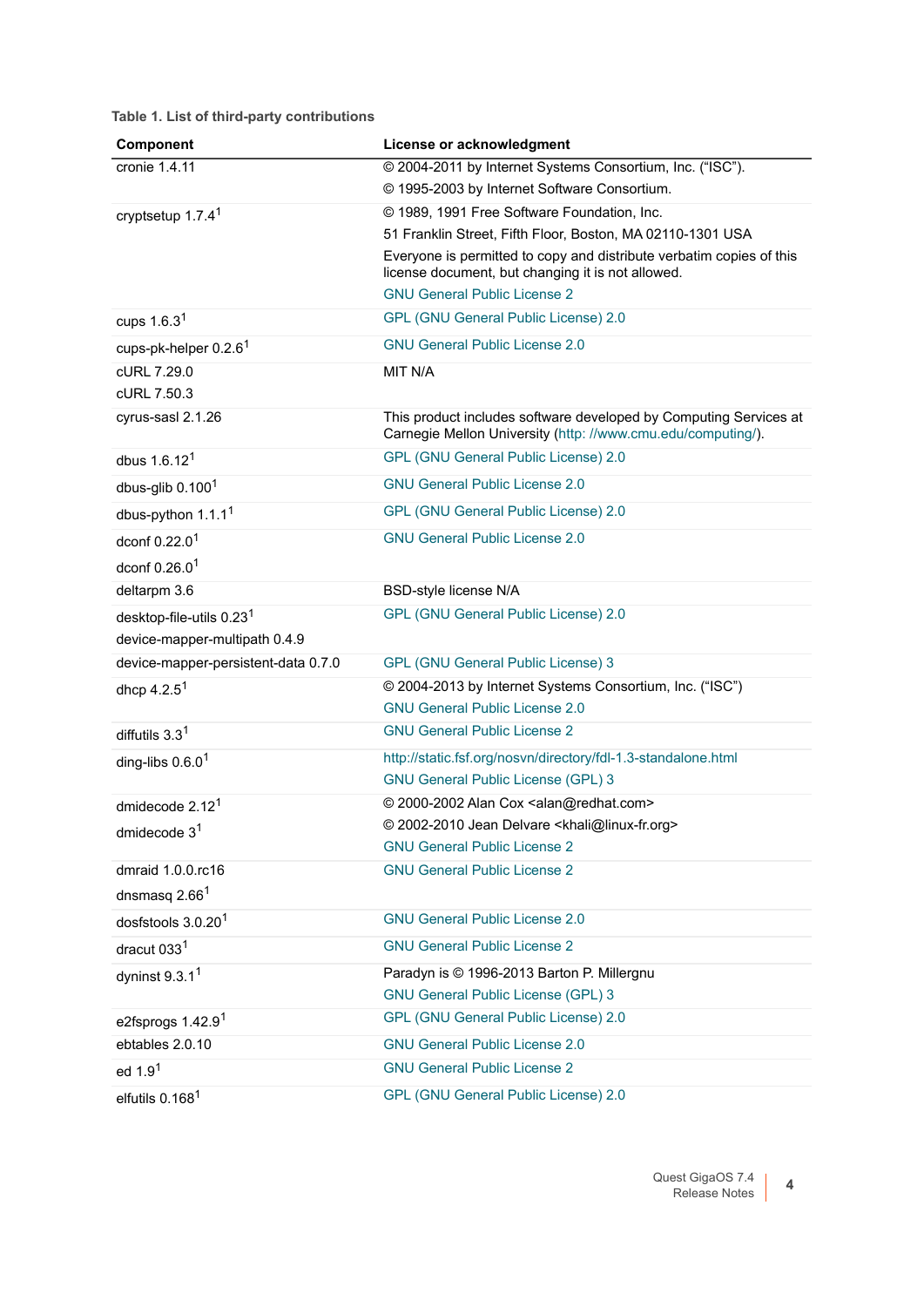| <b>Component</b>                          | License or acknowledgment                                                                                                                                                                                                                                                                                                             |
|-------------------------------------------|---------------------------------------------------------------------------------------------------------------------------------------------------------------------------------------------------------------------------------------------------------------------------------------------------------------------------------------|
| emacs $24.31$                             | © 2007 Free Software Foundation, Inc. < http://fsf.org/>                                                                                                                                                                                                                                                                              |
|                                           | Everyone is permitted to copy and distribute verbatim copies of this<br>license document, but changing it is not allowed.                                                                                                                                                                                                             |
|                                           | <b>GNU General Public License (GPL) 3</b>                                                                                                                                                                                                                                                                                             |
| enchant 1.6.0                             | <b>GNU LGPL Version 3</b>                                                                                                                                                                                                                                                                                                             |
| ethtool 4.8 <sup>1</sup>                  | © 1989, 1991 Free Software Foundation, Inc.                                                                                                                                                                                                                                                                                           |
|                                           | 51 Franklin Street, Fifth Floor, Boston, MA 02110-1301 USA                                                                                                                                                                                                                                                                            |
|                                           | Everyone is permitted to copy and distribute verbatim copies of this<br>license document, but changing it is not allowed.                                                                                                                                                                                                             |
|                                           | <b>GNU General Public License 2</b>                                                                                                                                                                                                                                                                                                   |
| evolution-data-server 3.22.7 <sup>1</sup> | <b>GNU General Public License 2.0</b>                                                                                                                                                                                                                                                                                                 |
| exempi $2.2.01$                           |                                                                                                                                                                                                                                                                                                                                       |
| expat 2.1.0                               | MIT N/A.                                                                                                                                                                                                                                                                                                                              |
|                                           | © 1998, 1999, 2000 Thai Open Source Software Center Ltd and<br><b>Clark Cooper</b>                                                                                                                                                                                                                                                    |
|                                           | © 2001, 2002, 2003, 2004, 2005, 2006 Expat maintainers.                                                                                                                                                                                                                                                                               |
|                                           | Permission is hereby granted, free of charge, to any person obtaining<br>a copy of this software and associated documentation files (the<br>"Software"), to deal in the Software without restriction, including<br>without limitation the rights to use, copy, modify, merge, publish,<br>distribute, sublicense, and/or sell copies. |
| fcoe-utils $1.0.321$                      | GPL (GNU General Public License) 2.0                                                                                                                                                                                                                                                                                                  |
| file 5.11                                 | BSD-style license N/A                                                                                                                                                                                                                                                                                                                 |
| findutils 4.5.11                          | <b>GPL (GNU General Public License) 3</b>                                                                                                                                                                                                                                                                                             |
| fipscheck 1.4.1                           | BSD Simple N/A. Copyright. All rights reserved.                                                                                                                                                                                                                                                                                       |
|                                           | © 2008 Red Hat, Inc. All rights reserved.                                                                                                                                                                                                                                                                                             |
|                                           | Redistribution and use in source and binary forms, with or without<br>modification, are permitted provided that the following conditions are<br>met:                                                                                                                                                                                  |
|                                           | 1. Redistributions of source code must retain the above copyright<br>notice, this list of conditions and the following disclaimer.                                                                                                                                                                                                    |
|                                           | 2. Redistributions in binary form must reproduce the above copyright<br>notice, this list of conditions and the following disclaimer in the<br>documentation and/or other mate.                                                                                                                                                       |
| firefox 52.2.0                            | <b>Creative Commons 3.0</b>                                                                                                                                                                                                                                                                                                           |
| firewalld $0.4.4.41$                      | <b>GNU General Public License 2.0</b>                                                                                                                                                                                                                                                                                                 |
| flac $1.3.0^{1}$                          | © 1991, 1999 Free Software Foundation, Inc.                                                                                                                                                                                                                                                                                           |
|                                           | 51 Franklin Street, Fifth Floor, Boston, MA 02110-1301 USA                                                                                                                                                                                                                                                                            |
|                                           | Everyone is permitted to copy and distribute verbatim copies of this<br>license document, but changing it is not allowed.<br><b>GNU General Public License 2.0</b>                                                                                                                                                                    |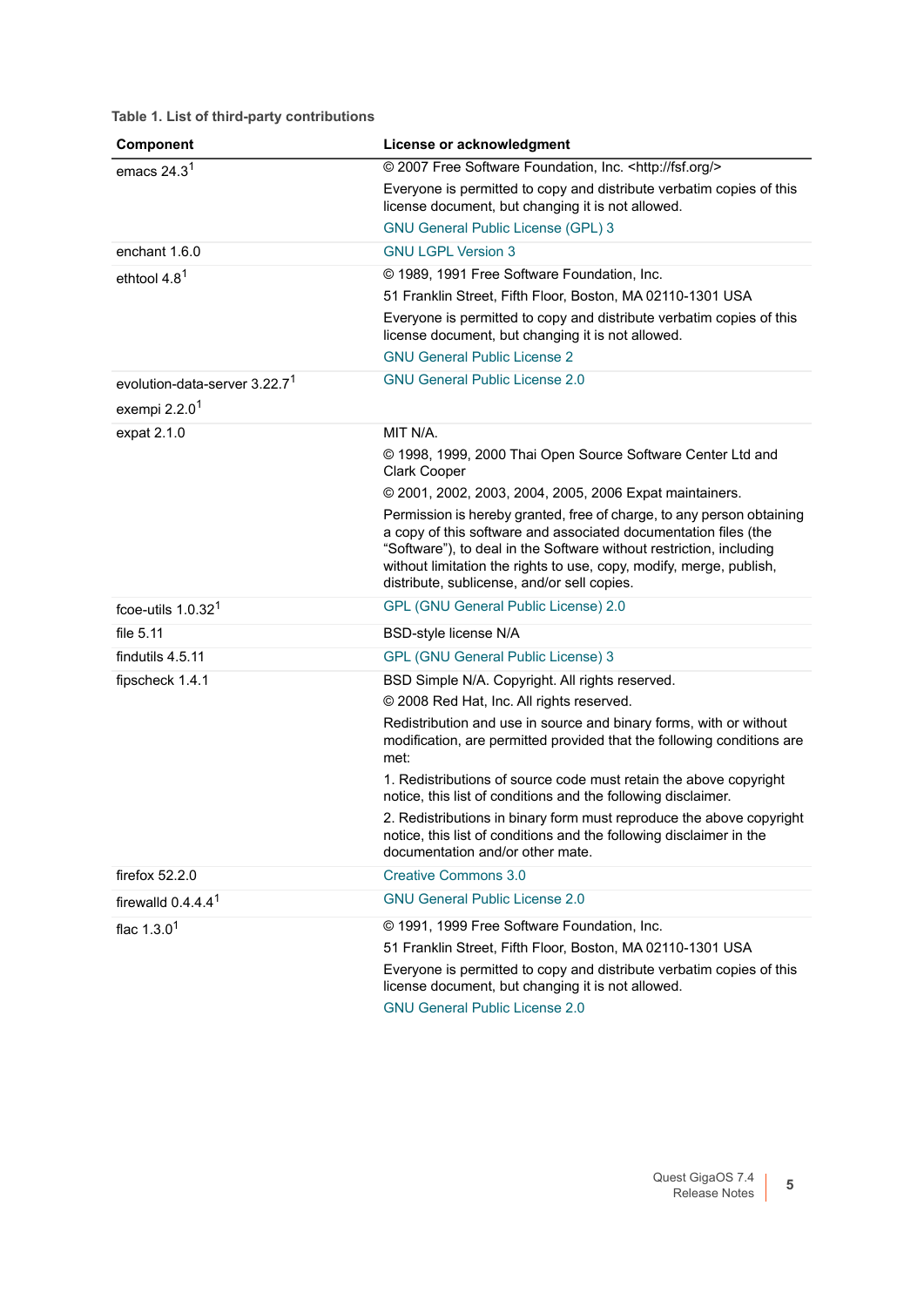| Component                           | License or acknowledgment                                                                                                 |
|-------------------------------------|---------------------------------------------------------------------------------------------------------------------------|
| fontconfig 2.10.95                  | MIT N/A                                                                                                                   |
|                                     | © 2000,2001,2002,2003,2004,2006,2007 Keith Packard                                                                        |
|                                     | © 2005 Patrick Lam                                                                                                        |
|                                     | © 2009 Roozbeh Pournader                                                                                                  |
|                                     | © 2008, 2009 Red Hat, Inc.                                                                                                |
|                                     | © 2008 Danilo Å egan                                                                                                      |
|                                     | © 2012 Google, Inc.                                                                                                       |
| fontpackages 1.44 <sup>1</sup>      | <b>GNU General Public License 2.0</b>                                                                                     |
| fprintd $0.5.01$                    |                                                                                                                           |
| freetype 2.4.11                     | FreeType Project License 1.0                                                                                              |
|                                     | © 1996-2002, 2006 David Turner, Robert Wilhelm, and Werner<br>Lemberg                                                     |
|                                     | Portions of this software are © 2006 The FreeType Project                                                                 |
|                                     | (www.freetype.org). All rights reserved.                                                                                  |
| fros $1.01$                         | <b>GPL (GNU General Public License) 2.0</b>                                                                               |
| ftp 0.17                            | <b>BSD Simple N/A</b>                                                                                                     |
| gawk $4.0.21$                       | <b>GNU General Public License 2</b>                                                                                       |
| gcc 4.8.5                           | <b>GPL (GNU General Public License) 3</b>                                                                                 |
| GConf <sub>2</sub> 3.2.6            | <b>GNU Library General Public License 2.0</b>                                                                             |
| gcr 3.20.0                          | LGPL (GNU Lesser General Public License) 2.1                                                                              |
| gdb $7.6.11$                        | <b>GNU General Public License (GPL) 3</b>                                                                                 |
| gdbm $1.101$                        | © 2002 Double Precision, Inc.                                                                                             |
|                                     | <b>GNU General Public License (GPL) 3</b>                                                                                 |
| gdisk $0.8.61$                      | <b>GNU General Public License 2.0</b>                                                                                     |
| gdk-pixbuf2 2.31.6 <sup>1</sup>     | © 1999 The Free Software Foundation. Modified by the GTK+ Team<br>and others 1999-2011.                                   |
|                                     | GPL (GNU General Public License) 2.0                                                                                      |
| gdm 3.22.3 <sup>1</sup>             | <b>GNU General Public License 2.0</b>                                                                                     |
| geoclue2 2.4.5 <sup>1</sup>         | GPL (GNU General Public License) 2.0                                                                                      |
| geocode-glib 3.14.0                 | LGPL (GNU Lesser General Public License) 2.1                                                                              |
| GeoIP $1.5.01$                      | <b>GNU General Public License 2.0</b>                                                                                     |
| giflib $4.1.61$                     | The GIFLIB distribution is © 1997 Eric S. Raymond.                                                                        |
| giftlib $4.1.61$                    | <b>GNU General Public License 2.0</b>                                                                                     |
| gjs $1.46.01$                       | © 2008 litl, LLC                                                                                                          |
|                                     | <b>GNU General Public License 2.0</b>                                                                                     |
| glade 3.20.0                        | <b>GNU General Public License 2.0</b>                                                                                     |
| glib2 2.50.3                        | <b>GNU Lesser General Public License 2.1</b>                                                                              |
| glibc 2.17-196                      |                                                                                                                           |
| glib-networking 2.50.0 <sup>1</sup> | © 1999 Free Software Foundation, Inc.                                                                                     |
|                                     | 51 Franklin Street, Fifth Floor, Boston, MA 02110-1301 USA                                                                |
|                                     | Everyone is permitted to copy and distribute verbatim copies of this<br>license document, but changing it is not allowed. |
|                                     | <b>GNU General Public License 2.0</b>                                                                                     |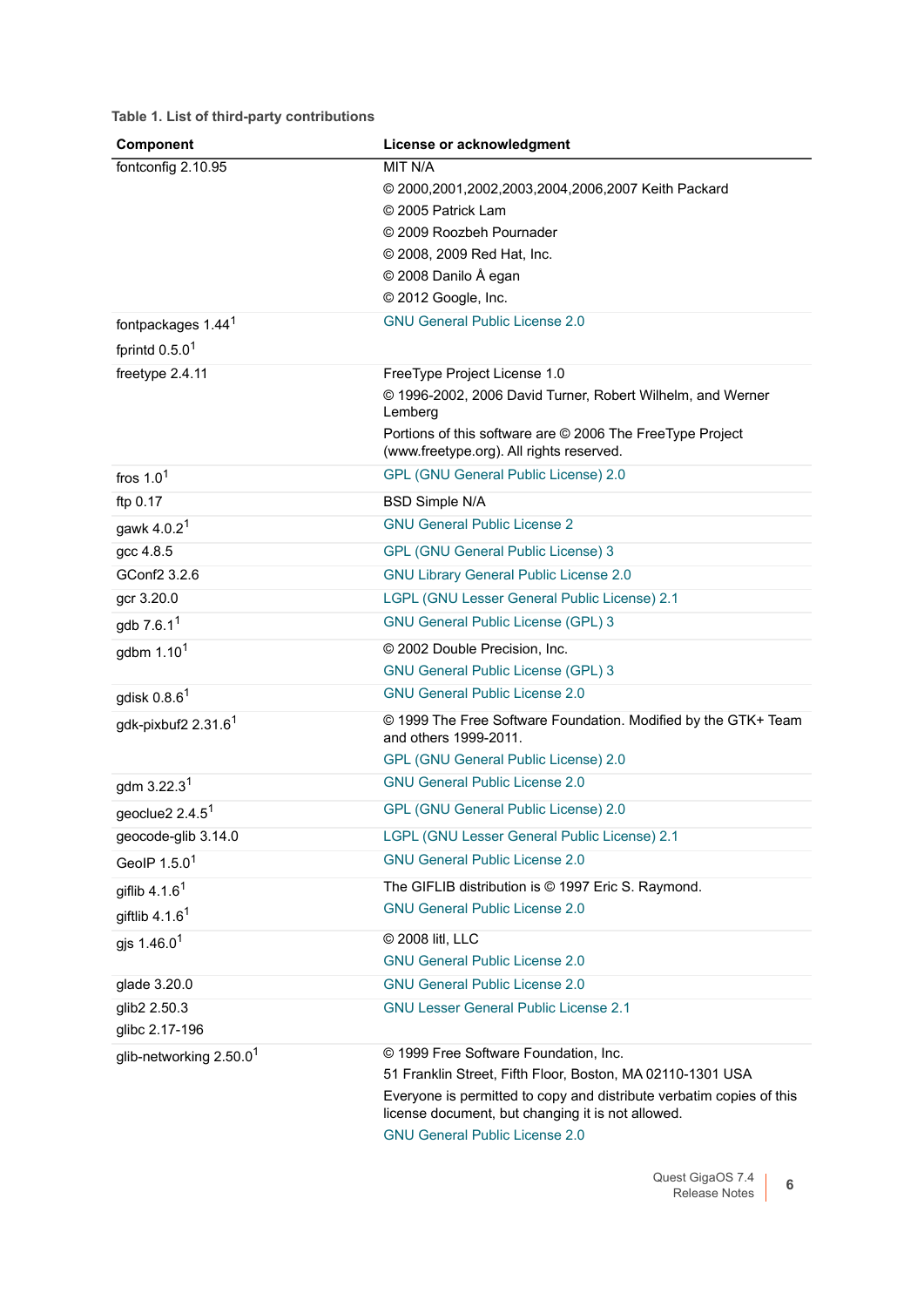| Component                                                                                      | License or acknowledgment                                                                                                 |
|------------------------------------------------------------------------------------------------|---------------------------------------------------------------------------------------------------------------------------|
| gmp 6.0.0                                                                                      | © 2007 Free Software Foundation, Inc. <http: fsf.org=""></http:>                                                          |
|                                                                                                | Everyone is permitted to copy and distribute verbatim copies of this<br>license document, but changing it is not allowed. |
|                                                                                                | LGPL (GNU Lesser General Public License) 2.1                                                                              |
| gnome-bluetooth- 3.20.1 <sup>1</sup>                                                           | <b>GNU General Public License 2.0</b>                                                                                     |
| gnome-desktop3 3.22.2 <sup>1</sup>                                                             | GPL (GNU General Public License) 2.0                                                                                      |
| gnome-icon-theme 3.12.0 <sup>1</sup>                                                           | <b>GNU General Public License 2.0</b>                                                                                     |
| gnome-keyring 3.20.0 <sup>1</sup>                                                              |                                                                                                                           |
| gnome-menus $3.13.31$                                                                          |                                                                                                                           |
| gnome-online-accounts 3.22.5                                                                   | LGPL (GNU Lesser General Public License) 2.1                                                                              |
| gnome-session 3.22.3 <sup>1</sup>                                                              | <b>GNU General Public License 2.0</b>                                                                                     |
| gnome-settings-daemon 3.22.2 <sup>1</sup>                                                      |                                                                                                                           |
| gnome-shell 3.22.3 <sup>1</sup>                                                                |                                                                                                                           |
| gnome-shell-extensions 3.22.2 <sup>1</sup>                                                     |                                                                                                                           |
| qnome-terminal 3.22.1 <sup>1</sup>                                                             |                                                                                                                           |
| gnome-themes-standard 3.22.2                                                                   | <b>GNU Lesser General Public License 2.1</b>                                                                              |
| gnu-free-fonts 201205031                                                                       | © 2007 Free Software Foundation, Inc. < http://fsf.org/>                                                                  |
|                                                                                                | Everyone is permitted to copy and distribute verbatim copies of this<br>license document, but changing it is not allowed. |
|                                                                                                | <b>GNU General Public License (GPL) 3</b>                                                                                 |
| gnupg2 $2.0.221$                                                                               | © 2007 Free Software Foundation, Inc. <http: fsf.org=""></http:>                                                          |
|                                                                                                | Everyone is permitted to copy and distribute verbatim copies of this<br>license document, but changing it is not allowed. |
|                                                                                                | <b>GNU General Public License (GPL) 3</b>                                                                                 |
| gnutls 3.3.26                                                                                  | <b>GNU Lesser General Public License 2.1</b><br><b>GNU General Public License 2.0</b>                                     |
| gobject-introspection 1.50.0 <sup>1</sup><br>google-crosextra-caladea-fonts 1.002 <sup>1</sup> |                                                                                                                           |
| google-crosextra-carlito-fonts 1.103 <sup>1</sup>                                              | © 2010-2013 by tyPoland Lukasz Dziedzic with Reserved Font Name<br>"Carlito".                                             |
|                                                                                                | This Font Software is licensed under the SIL Open Font License,<br>Version 1.1 as shown below.                            |
|                                                                                                | SIL OPEN FONT LICENSE Version 1.1 - 26 February 2007                                                                      |
|                                                                                                | <b>GNU General Public License 2.0</b>                                                                                     |
| gpgme $1.3.21$                                                                                 | <b>GNU General Public License 2.0</b>                                                                                     |
| gpm 1.20.7 <sup>1</sup>                                                                        | GPL (GNU General Public License) 2.0                                                                                      |
| graphite2 $1.3.61$                                                                             | <b>GNU General Public License 2.0</b>                                                                                     |
| grep 2.20                                                                                      | <b>GPL (GNU General Public License) 3</b>                                                                                 |
| grilo 0.3.3                                                                                    | LGPL (GNU Lesser General Public License) 2.1                                                                              |
| groff 1.22.2 <sup>1</sup>                                                                      | <b>GNU General Public License 2</b>                                                                                       |
| grubby $8.281$                                                                                 | <b>GNU General Public License 2.0</b>                                                                                     |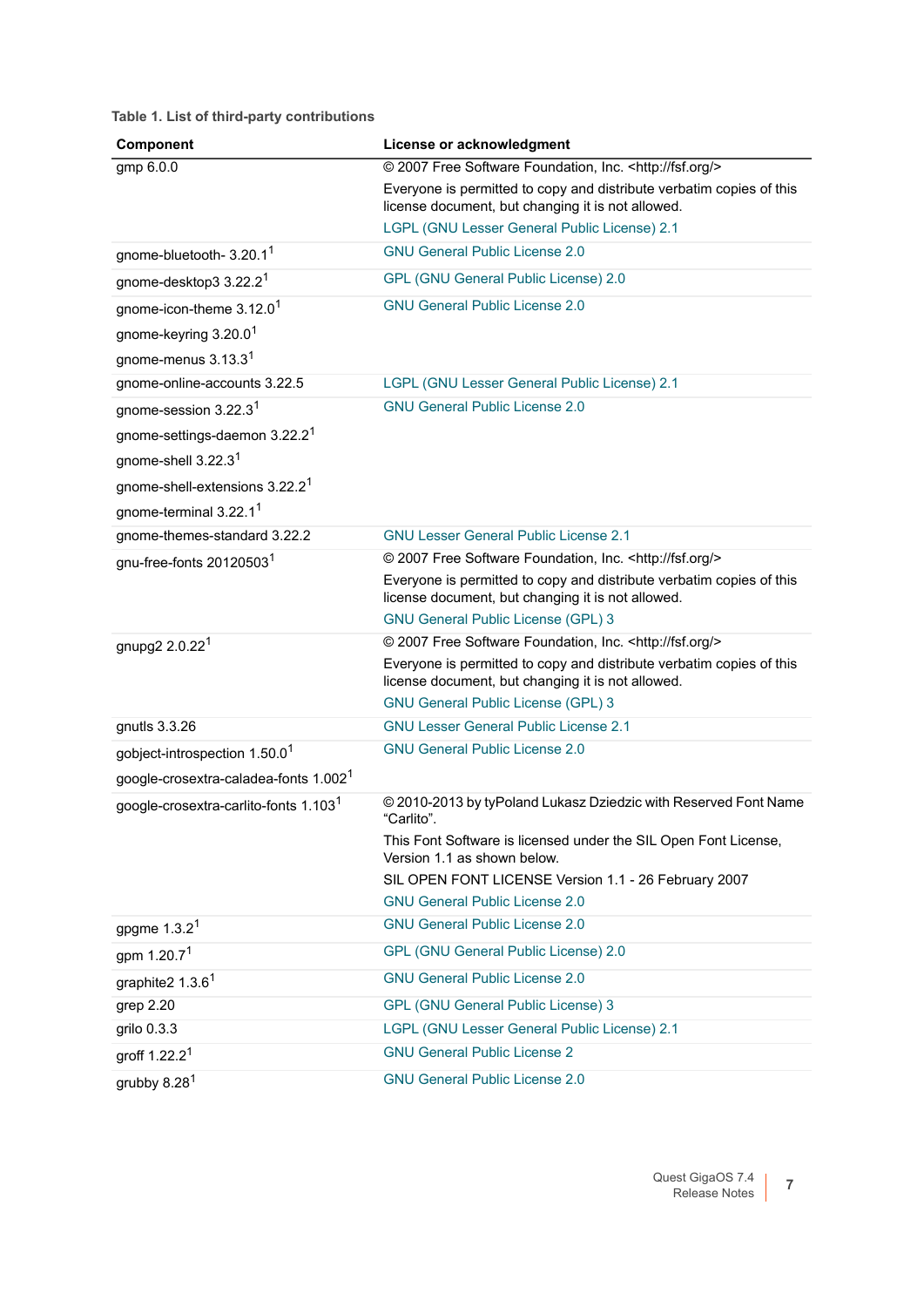| Component                                     | License or acknowledgment                                                                                                 |
|-----------------------------------------------|---------------------------------------------------------------------------------------------------------------------------|
| gsettings-desktop-schemas 3.22.0 <sup>1</sup> | © 1991, 1999 Free Software Foundation, Inc.                                                                               |
|                                               | 51 Franklin Street, Fifth Floor, Boston, MA 02110-1301 USA                                                                |
|                                               | Everyone is permitted to copy and distribute verbatim copies of this<br>license document, but changing it is not allowed. |
|                                               | <b>GNU General Public License 2.0</b>                                                                                     |
| gsm $1.0.131$                                 | <b>GNU General Public License 2.0</b>                                                                                     |
| gssproxy 0.7.0 <sup>1</sup>                   |                                                                                                                           |
| gstreamer1 1.10.4                             | © 1991 Free Software Foundation, Inc.                                                                                     |
|                                               | 675 Mass Ave, Cambridge, MA 02139, USA                                                                                    |
|                                               | Everyone is permitted to copy and distribute verbatim copies of this<br>license document, but changing it is not allowed. |
|                                               | <b>GNU LGPL Version 3</b>                                                                                                 |
| gstreamer1-plugins-base 1.10.4                | <b>GNU LGPL Version 3</b>                                                                                                 |
| gtk2 2.24.31                                  | © 1991 Free Software Foundation, Inc.                                                                                     |
|                                               | 59 Temple Place, Suite 330, Boston, MA 02111-1307 USA                                                                     |
|                                               | Everyone is permitted to copy and distribute verbatim copies of this<br>license document, but changing it is not allowed. |
|                                               | <b>GNU Lesser General Public License 2.1</b>                                                                              |
| gtk3 3.22.10                                  | <b>GNU LGPL Version 3</b>                                                                                                 |
| gvfs 1.30.4                                   | <b>GNU General Public License 2.0</b>                                                                                     |
| gzip $1.51$                                   | <b>GNU General Public License (GPL) 3</b>                                                                                 |
| hardlink 1                                    | <b>GNU LGPL Version 3</b>                                                                                                 |
| harfbuzz 0.9.36 <sup>1</sup>                  | © 2010, 2011, 2012 Google, Inc.                                                                                           |
| harfbuzz 1.3.2                                | © 2012 Mozilla Foundation                                                                                                 |
|                                               | © 2011 Codethink Limited                                                                                                  |
|                                               | © 2008, 2010 Nokia Corporation and/or its subsidiary(-ies)                                                                |
|                                               | © 2009 Keith Stribley                                                                                                     |
|                                               | © 2009 Martin Hosken and SIL International                                                                                |
|                                               | © 2007 Chris Wilson                                                                                                       |
|                                               | © 2006 Behdad Esfahbod                                                                                                    |
|                                               | © 2005 David Turner                                                                                                       |
|                                               | © 2004, 2007, 2008, 2009, 2010 Red Hat, Inc.                                                                              |
|                                               | © 1998-2004 David Turner and Werner Lemberg                                                                               |
|                                               | GPL (GNU General Public License) 2.0                                                                                      |
| hicolor-icon-theme 0.12 <sup>1</sup>          | <b>GNU General Public License 2</b>                                                                                       |
| hostname 3.13 <sup>1</sup>                    | © 1994-1997 Peter Tobias <tobias@et-inf.fho-emden.de></tobias@et-inf.fho-emden.de>                                        |
|                                               | 2009 Michael Meskes <meskes@debian.org></meskes@debian.org>                                                               |
|                                               | GPL (GNU General Public License) 2.0                                                                                      |
| hunspell 1.3.2 <sup>1</sup>                   | <b>GNU General Public License 2.0</b>                                                                                     |
| hunspell-en 0.20121024 <sup>1</sup>           |                                                                                                                           |
| hwdata 0.252 <sup>1</sup>                     | GPL (GNU General Public License) 2.0                                                                                      |
| hyphen 2.8.6<br>ibus 1.5.3                    | LGPL (GNU Lesser General Public License) 2.1                                                                              |
| icedtea-web 1.6.2 <sup>1</sup>                | <b>GNU General Public License 2.0</b>                                                                                     |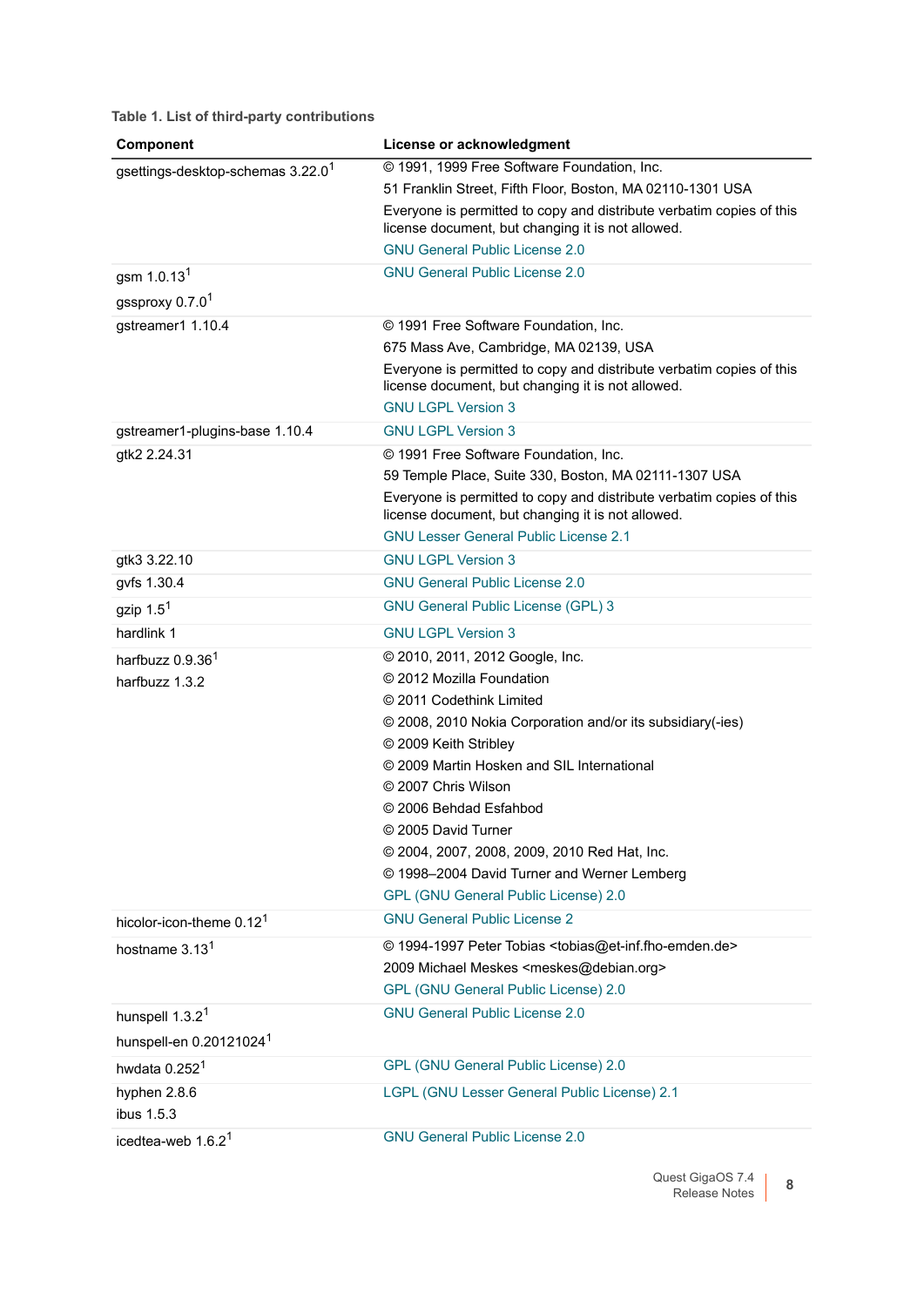| <b>Component</b>                             | License or acknowledgment                                                                                                                                                                            |
|----------------------------------------------|------------------------------------------------------------------------------------------------------------------------------------------------------------------------------------------------------|
| icu 50.1.2                                   | MIT N/A                                                                                                                                                                                              |
|                                              | © 1995-2014 International Business Machines Corporation and<br>others                                                                                                                                |
|                                              | All rights reserved.                                                                                                                                                                                 |
| initial-setup 0.3.9.40 <sup>1</sup>          | <b>GNU General Public License 2.0</b>                                                                                                                                                                |
| initscripts 9.49.39 <sup>1</sup>             | GPL (GNU General Public License) 2.0                                                                                                                                                                 |
| iproute 3.10.0                               | <b>GPL (GNU General Public License) 3</b>                                                                                                                                                            |
| ipset 6.29 <sup>1</sup>                      | <b>GNU General Public License 2.0</b>                                                                                                                                                                |
| iptables 1.4.21 <sup>1</sup>                 | GPL (GNU General Public License) 2.0                                                                                                                                                                 |
| iputils 20160308                             | BSD 4.4. © 1979, 1980, 1983, 1986, 1988, 1989, 1991, 1992, 1993,<br>1994 The Regents of the University of California. All rights reserved.                                                           |
| iscsi-initiator-utils 6.2.0.874 <sup>1</sup> | GPL (GNU General Public License) 2.0                                                                                                                                                                 |
| iso-codes 3.46 <sup>1</sup>                  | <b>GNU General Public License 2.0</b>                                                                                                                                                                |
| isomd5sum $1.0.101$                          | GPL (GNU General Public License) 2.0                                                                                                                                                                 |
| iw 4.3                                       | ISC 1995-2011                                                                                                                                                                                        |
|                                              | © 2004-2011 by Internet Systems Consortium, Inc. ("ISC")                                                                                                                                             |
|                                              | © 995-2003 by Internet Software Consortium                                                                                                                                                           |
| Jansson 2.10                                 | MIT N/A                                                                                                                                                                                              |
| jansson 2.4                                  |                                                                                                                                                                                                      |
| JasPer 1.900.1                               | jasper 2<br>© 2001-2006 Michael David Adams                                                                                                                                                          |
|                                              | © 1999-2000 Image Power, Inc.                                                                                                                                                                        |
|                                              | © 1999-2000 The University of British Columbia                                                                                                                                                       |
|                                              | All rights reserved.                                                                                                                                                                                 |
| java-1.8.0-openjdk 1.8.0.131 <sup>1</sup>    | GPL (GNU General Public License) 2.0                                                                                                                                                                 |
| javapackages-tools 3.4.1 <sup>1</sup>        | <b>GNU General Public License 2.0</b>                                                                                                                                                                |
| jbigkit 2                                    | JBIG-KIT is free software under the GNU General Public License.                                                                                                                                      |
|                                              | <b>GPL (GNU General Public License) 3</b>                                                                                                                                                            |
| JLine 1.0                                    | <b>BSD 3-Clause License N/A</b>                                                                                                                                                                      |
|                                              | © 2002-2007, Marc Prud'hommeaux. All rights reserved. This<br>software is distributable under the BSD license. See the terms of the<br>BSD license in the documentation provided with this software. |
| jomolhari-fonts 0.003                        | <b>GNU General Public License 2.0</b>                                                                                                                                                                |
| json-c $0.111$                               | This program is free software; you can redistribute it and/or modify it<br>under the terms of the MIT License.                                                                                       |
|                                              | <b>GNU General Public License (GPL) 3</b>                                                                                                                                                            |
| json-glib $1.2.61$                           | <b>GNU General Public License 2.0</b>                                                                                                                                                                |
| kbd $1.15.5^1$                               | GPL (GNU General Public License) 2.0                                                                                                                                                                 |
| kernel $3.10.01$                             |                                                                                                                                                                                                      |
| kexec-tools 2.0.7 <sup>1</sup>               | <b>GNU General Public License 2.0</b>                                                                                                                                                                |
| kexec-tools 2.0.14 <sup>1</sup>              |                                                                                                                                                                                                      |
| keybinder3 0.3.0                             | MIT N/A                                                                                                                                                                                              |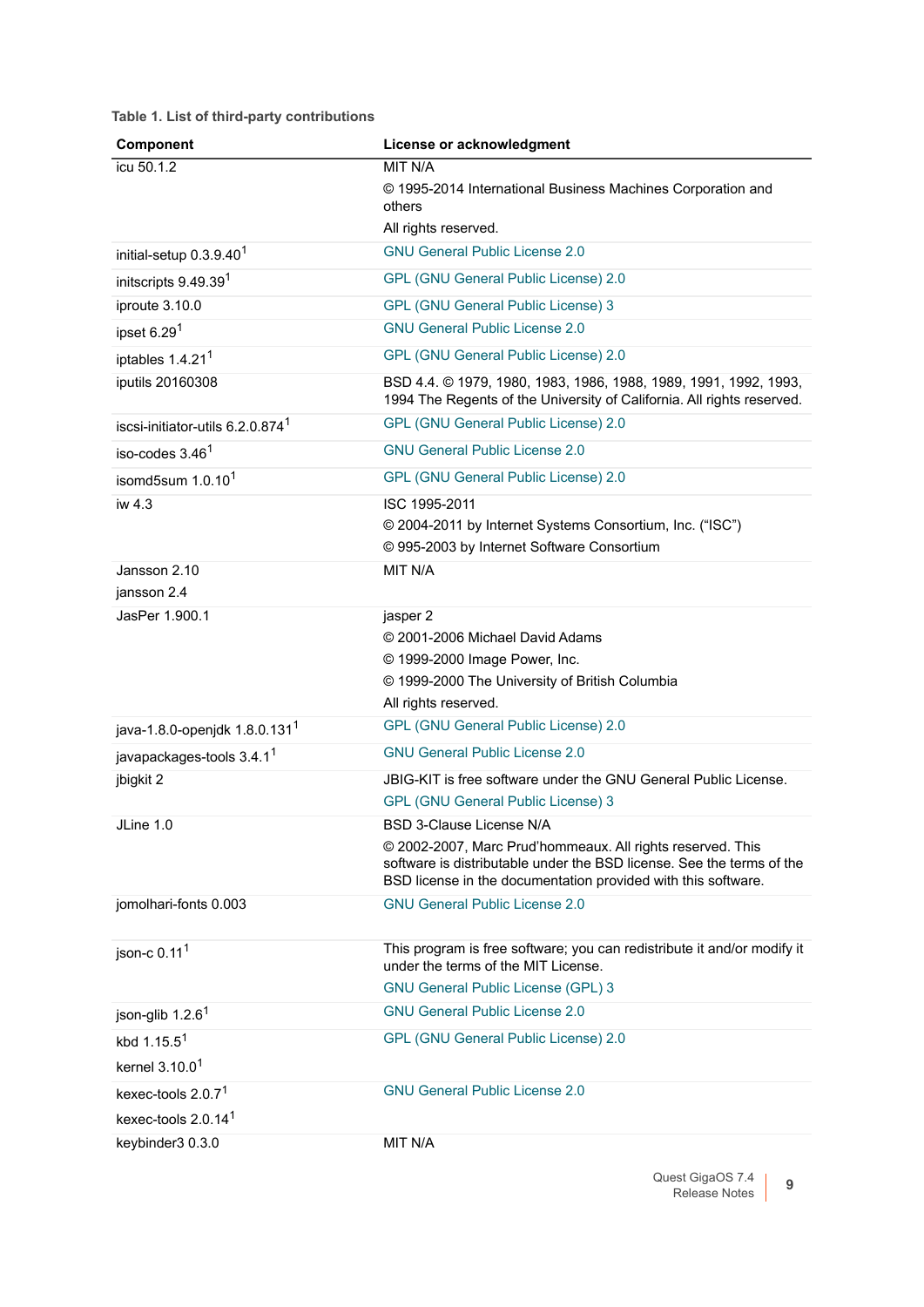| Component         | License or acknowledgment                                                                                                                                                                                                                                        |
|-------------------|------------------------------------------------------------------------------------------------------------------------------------------------------------------------------------------------------------------------------------------------------------------|
| keyutils $1.5.81$ | <b>GPL (GNU General Public License) 2.0</b>                                                                                                                                                                                                                      |
| khmeros-fonts 5.0 | <b>GNU General Public License 2.0</b>                                                                                                                                                                                                                            |
| kmod $201$        | GPL (GNU General Public License) 2.0                                                                                                                                                                                                                             |
| kpatch $0.4.01$   |                                                                                                                                                                                                                                                                  |
| krb5 1.15.1       | MIT Kerberos 5.0                                                                                                                                                                                                                                                 |
|                   | © 1985-2013 Massachusetts Institute of Technology                                                                                                                                                                                                                |
|                   | © 1993-1996 OenVision Technologies, Inc. All Rights Reserved.                                                                                                                                                                                                    |
|                   | Portions contributed by Matt Crawford crawdad@fnal.gov were work<br>performed at Fermi National Accelerator Laboratory, which is<br>operated by Universities Research Association, Inc., under contract<br>DE-AC02-76CHO3000 with the U.S. Department of Energy. |
|                   | © 1998 by the FundsXpress, INC. All rights reserved.                                                                                                                                                                                                             |
|                   | © 2001 Dr Brian Gladman brg@gladman.uk.net, Worcester, UK. All<br>rights reserved.                                                                                                                                                                               |
|                   | © 2006, 2011 Red Hat, Inc. All Rights Reserved.                                                                                                                                                                                                                  |
|                   | © 2004 Sun Microsystems, Inc.                                                                                                                                                                                                                                    |
|                   | © 1983 Regents of the University of California. All rights reserved.                                                                                                                                                                                             |
|                   | © 2004-2005, Novell, Inc. All rights reserved.                                                                                                                                                                                                                   |
|                   | © 2006-2007 THE REGENTS OF THE UNIVERSITY OF MICHIGAN<br><b>ALL RIGHTS RESERVED</b>                                                                                                                                                                              |
|                   | © 2006 g10 Code GmbH                                                                                                                                                                                                                                             |
|                   | © 2006 Andreas Jellinghaus                                                                                                                                                                                                                                       |
|                   | © 2004-2008 Apple Inc. All Rights Reserved.                                                                                                                                                                                                                      |
|                   | © 1999-2003 The OpenLDAP Foundation All Rights Reserved.                                                                                                                                                                                                         |
|                   | © 2006 Kungliga Tekniska Högskola. (Royal Institute of Technology,<br>Stockholm, Sweden). All rights reserved.                                                                                                                                                   |
|                   | © 2010 Oracle America, Inc. All rights reserved.                                                                                                                                                                                                                 |
|                   | © 2006, 2007, 2009 NTT (Nippon Telegraph and Telephone<br>Corporation). All rights reserved.                                                                                                                                                                     |
|                   | © 2000 Carnegie Mellon University All Rights Reserved                                                                                                                                                                                                            |
|                   | © 2002 Naval Research Laboratory (NRL/CCS)                                                                                                                                                                                                                       |
|                   | © The Internet Society (2006).                                                                                                                                                                                                                                   |
|                   | © 1991, 1992, 1994 by Cygnus Support.                                                                                                                                                                                                                            |
|                   | © 2006 Secure Endpoints Inc.                                                                                                                                                                                                                                     |
|                   | © 2005 Marko Kreen All rights reserved.                                                                                                                                                                                                                          |
|                   | © 1994 University of Southern California                                                                                                                                                                                                                         |
|                   | © 1995 The President and Fellows of Harvard University                                                                                                                                                                                                           |
|                   | This code is derived from software contributed to Harvard by Jeremy<br>Rassen.                                                                                                                                                                                   |
|                   |                                                                                                                                                                                                                                                                  |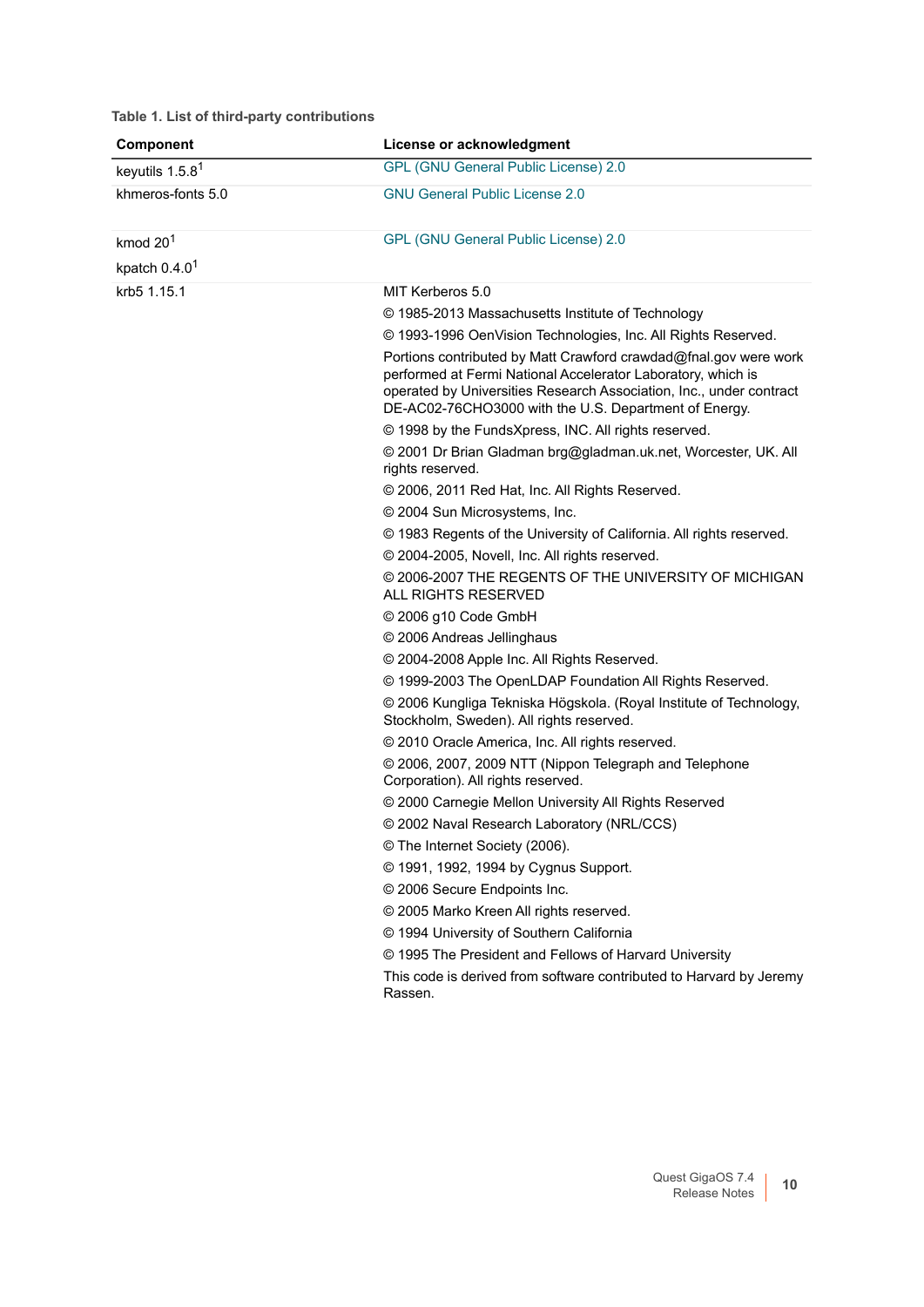| krb5 1.15.1                                                       | This product includes software developed by the University of                                                                |
|-------------------------------------------------------------------|------------------------------------------------------------------------------------------------------------------------------|
| (continued)                                                       | California, Berkeley and its contributors.                                                                                   |
|                                                                   | © 1995 Richard P. Basch. All Rights Reserved.                                                                                |
|                                                                   | © 1995 Lehman Brothers, Inc. All Rights Reserved.                                                                            |
|                                                                   | © 1997, 1998 The NetBSD Foundation, Inc. All rights reserved.<br>This code was contributed to The NetBSD Foundation by Klaus |
|                                                                   | Klein.                                                                                                                       |
|                                                                   | © 1997, 1998, 1999 Computing Research Labs, New Mexico State<br>University                                                   |
|                                                                   | © 1998 Todd C. Miller Todd.Miller@courtesan.com                                                                              |
|                                                                   | © 1999 by Theodore Ts'o.                                                                                                     |
|                                                                   | © 1999-2000 The University of Chicago                                                                                        |
|                                                                   | © 2000 The Regents of the University of Michigan. All rights<br>reserved.                                                    |
|                                                                   | © 2000 Dug Song dugsong@UMICH.EDU. All rights reserved, all<br>wrongs reversed.                                              |
|                                                                   | © 1990-2, RSA Data Security, Inc. All rights reserved.                                                                       |
|                                                                   | © 1994 CyberSAFE Corporation.                                                                                                |
|                                                                   | © 2011, PADL Software Pty Ltd. All rights reserved.                                                                          |
|                                                                   | © 2007, 2008, 2009 Marc Alexander Lehmann.                                                                                   |
|                                                                   | © 2010 Intel Corporation All rights reserved.                                                                                |
| langtable 0.0.31                                                  | <b>GPL (GNU General Public License) 3</b>                                                                                    |
| lcms $2.61$                                                       | © 1989, 1991 Free Software Foundation, Inc.                                                                                  |
| lcms2 $2.61$                                                      | <b>GNU General Public License 2</b>                                                                                          |
| ledmon 0.80 <sup>1</sup>                                          | GPL (GNU General Public License) 2.0                                                                                         |
| less 458                                                          | <b>GPL (GNU General Public License) 3</b>                                                                                    |
| libaio 0.3.109                                                    | LGPL (GNU Lesser General Public License) 2.1                                                                                 |
| libarchive 3.1.2                                                  | <b>BSD-style license N/A</b>                                                                                                 |
| libassuan 2.1.0 <sup>1</sup>                                      | © 2007 Free Software Foundation, Inc. <http: fsf.org=""></http:>                                                             |
|                                                                   | Everyone is permitted to copy and distribute verbatim copies of this<br>license document, but changing it is not allowed.    |
|                                                                   | <b>GNU General Public License 2.0</b>                                                                                        |
| libasyncns 0.8<br>libatasmart 0.19                                | LGPL (GNU Lesser General Public License) 2.1                                                                                 |
| libbluray 0.2.3                                                   | LGPL (GNU Lesser General Public License) 2.1                                                                                 |
| libcanberra 0.3                                                   | <b>GNU Lesser General Public License 2.1</b>                                                                                 |
| libcap $2.221$                                                    | GPL (GNU General Public License) 2.0                                                                                         |
| libcap-ng 0.7.5                                                   | LGPL (GNU Lesser General Public License) 2.1                                                                                 |
| libcdio 0.92                                                      | <b>GPL (GNU General Public License) 3</b>                                                                                    |
| libcdio-paranoia 10.2+0.90 <sup>1</sup>                           | GPL (GNU General Public License) 2.0                                                                                         |
| libconfig 1.4.9                                                   | <b>GNU Lesser General Public License 2.1</b>                                                                                 |
| libcroco $0.6.111$<br>libdaemon 0.14<br>libdb 5.3.21 <sup>1</sup> | GPL (GNU General Public License) 2.0                                                                                         |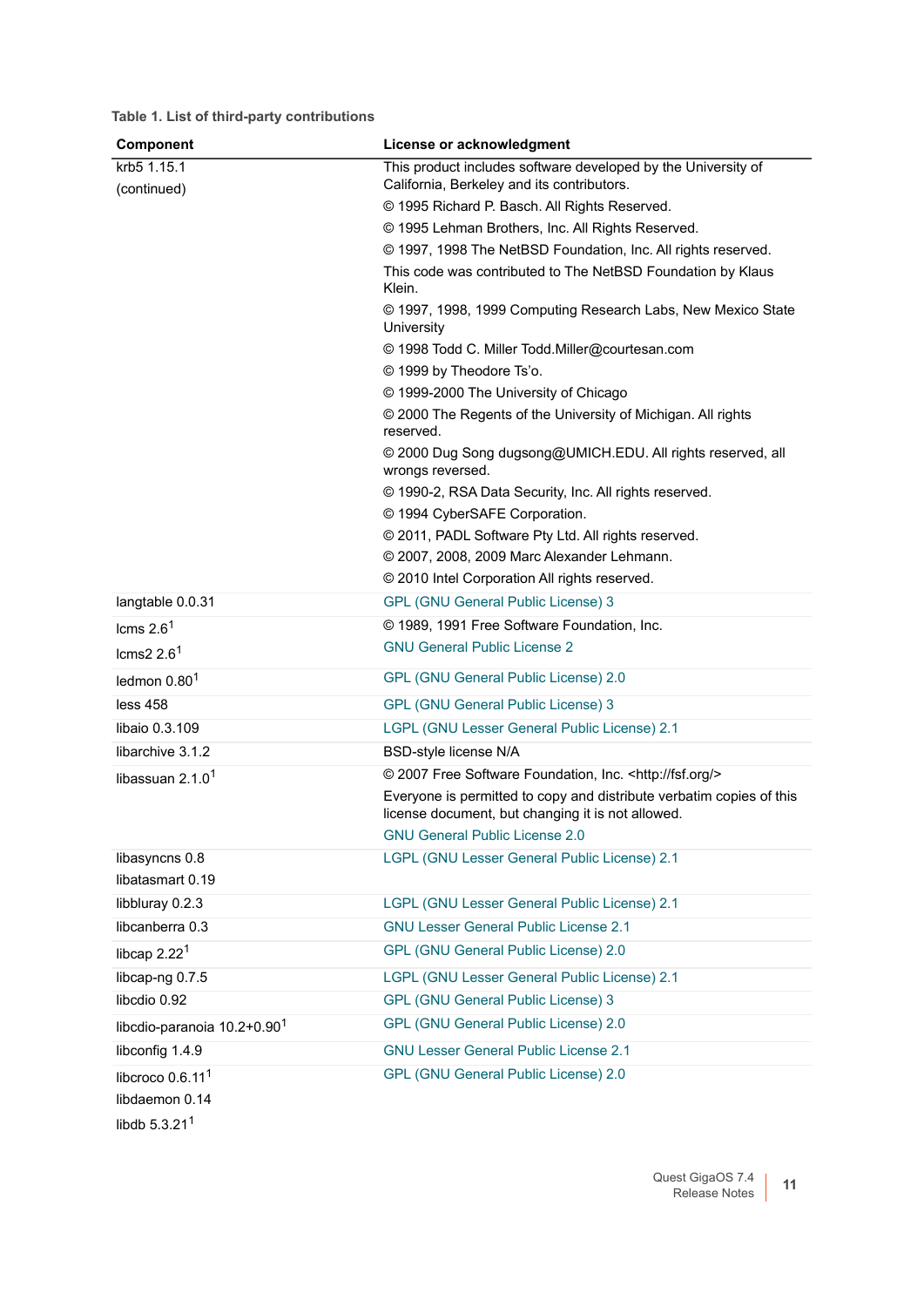| <b>Component</b>                                         | License or acknowledgment                                                                                                                                                                                                                                                                                           |
|----------------------------------------------------------|---------------------------------------------------------------------------------------------------------------------------------------------------------------------------------------------------------------------------------------------------------------------------------------------------------------------|
| libdbi 0.8.4                                             | LGPL (GNU Lesser General Public License) 2.1                                                                                                                                                                                                                                                                        |
| libdbi-drivers 0.8.3                                     |                                                                                                                                                                                                                                                                                                                     |
| libdmx $1.1.31$                                          | GPL (GNU General Public License) 2.0                                                                                                                                                                                                                                                                                |
| libdrm 2.4.74                                            | <b>MIT 1.0</b>                                                                                                                                                                                                                                                                                                      |
| libdwarf 20130207 <sup>1</sup>                           | GPL (GNU General Public License) 2.0                                                                                                                                                                                                                                                                                |
| libedit 3.0                                              | BSD-style license N/A                                                                                                                                                                                                                                                                                               |
| libepoxy 1.3.1                                           | © 2013-2014 Intel Corporation<br>MIT N/A                                                                                                                                                                                                                                                                            |
| liberation-fonts 1.07.2                                  | LiberationFontLicense N/A                                                                                                                                                                                                                                                                                           |
| libestr 0.1.9                                            | LGPL (GNU Lesser General Public License) 2.1                                                                                                                                                                                                                                                                        |
| libevdev 1.5.6                                           | © 2013 Red Hat, Inc.<br>© 2013 David Herrmann < dh.herrmann@gmail.com><br>MIT N/A                                                                                                                                                                                                                                   |
| libevent 2.0.21                                          | <b>BSD libevent N/A</b><br>© 1993 The Regents of the University of California.<br>© 1998 Todd C. Miller<br>C 2000 Dug Song<br>© 2002 Christopher Clark<br>© 2003 Michael A. Davis<br>© 2006 Maxim Yegorushkin<br>© 2007 Sun Microsystems<br>© 2000-2007 Niels Provos<br>© 2007-2010 Niels Provos and Nick Mathewson |
| libexif 0.6.21                                           | LGPL (GNU Lesser General Public License) 2.1                                                                                                                                                                                                                                                                        |
| libffi 3.0.13                                            | libffi 1996-2012<br>© 2012 Anthony Green, Red Hat, Inc. and others                                                                                                                                                                                                                                                  |
| libfontec 1.1.3                                          | MIT N/A                                                                                                                                                                                                                                                                                                             |
| libfprint 0.5.0<br>libgcrypt 1.5.3<br>libgdata 0.17.8    | LGPL (GNU Lesser General Public License) 2.1                                                                                                                                                                                                                                                                        |
| libgee 0.18.1                                            | <b>GNU Lesser General Public License 2.1</b>                                                                                                                                                                                                                                                                        |
| libgnomekbd 3.6.0<br>libgpg-error 1.12<br>libgsf 1.14.26 | LGPL (GNU Lesser General Public License) 2.1                                                                                                                                                                                                                                                                        |
| libgtop2 $2.34.21$                                       | GPL (GNU General Public License) 2.0                                                                                                                                                                                                                                                                                |
| libgusb 0.2.9                                            | © 1991, 1999 Free Software Foundation, Inc.                                                                                                                                                                                                                                                                         |
|                                                          | 51 Franklin Street, Fifth Floor, Boston, MA 02110-1301 USA                                                                                                                                                                                                                                                          |
|                                                          | Everyone is permitted to copy and distribute verbatim copies of this<br>license document, but changing it is not allowed.                                                                                                                                                                                           |
|                                                          | [This is the first released version of the Lesser GPL. It also counts as<br>the successor of the GNU Library Public License, version 2, hence<br>the version number 2.1.]                                                                                                                                           |
|                                                          | <b>GNU Lesser General Public License 2.1</b>                                                                                                                                                                                                                                                                        |
| libgweather 3.20.4 <sup>1</sup>                          | GPL (GNU General Public License) 2.0                                                                                                                                                                                                                                                                                |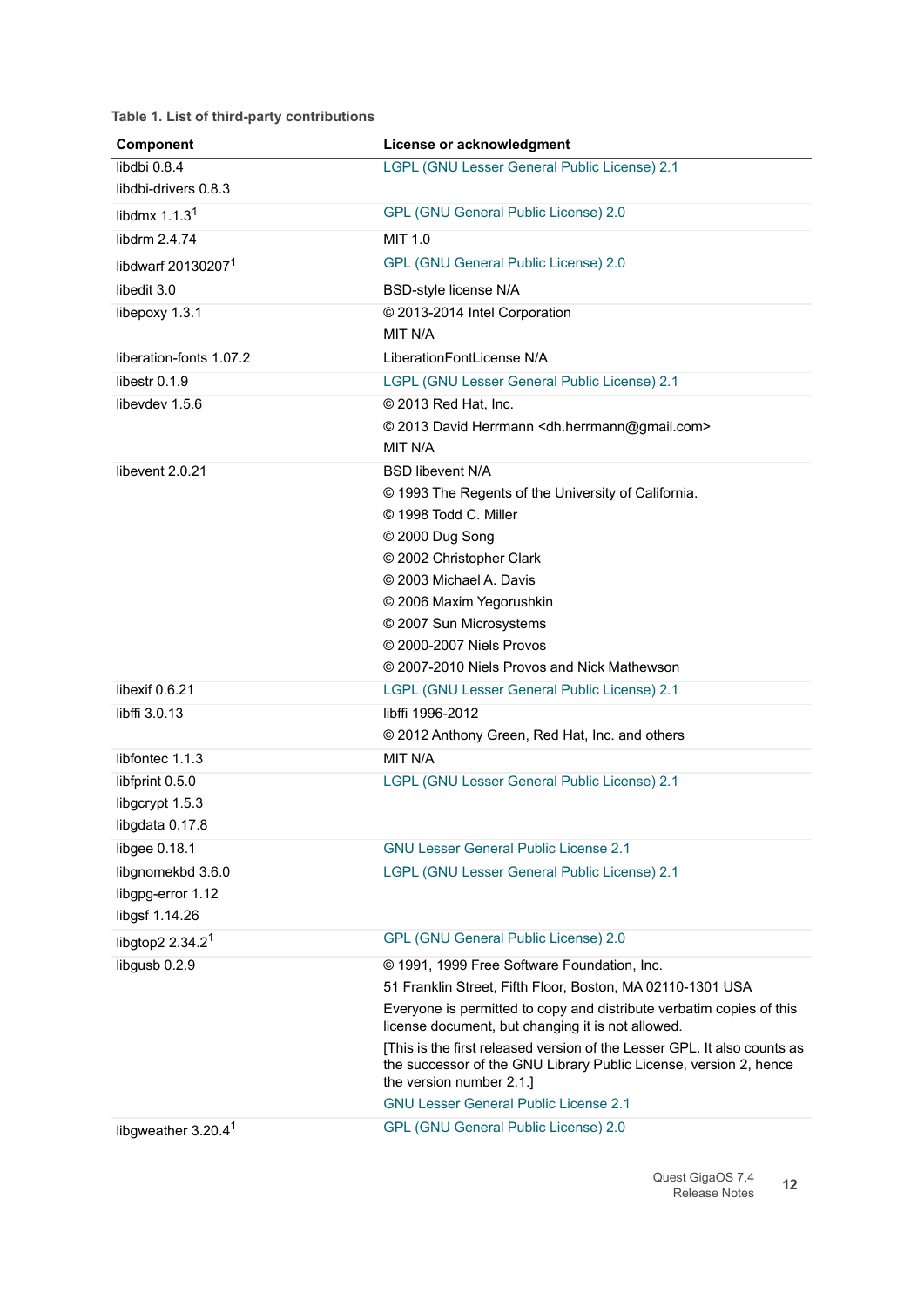| Component                                 | License or acknowledgment                                                                                                                                                                                                                                |
|-------------------------------------------|----------------------------------------------------------------------------------------------------------------------------------------------------------------------------------------------------------------------------------------------------------|
| libgxps 0.2.5                             | LGPL (GNU Lesser General Public License) 2.1                                                                                                                                                                                                             |
| libical 1.0.1                             |                                                                                                                                                                                                                                                          |
| libICE 1.0.9                              | MIT/X11: libICE. © 1993, 1998 The Open Group.                                                                                                                                                                                                            |
| libidn 1.28                               | LGPL (GNU Lesser General Public License) 2.1                                                                                                                                                                                                             |
| libimobiledevice 1.2.0 <sup>1</sup>       | <b>GNU General Public License 2.0</b>                                                                                                                                                                                                                    |
| libiptcdata 1.0.4                         | LGPL (GNU Lesser General Public License) 2.1                                                                                                                                                                                                             |
| libjpeg-turbo 1.2.90                      | <b>BSD-style license N/A</b>                                                                                                                                                                                                                             |
| libldb 1.1.29                             | <b>GNU LGPL Version 3</b>                                                                                                                                                                                                                                |
| libmediaart 1.9.1                         | LGPL (GNU Lesser General Public License) 2.1                                                                                                                                                                                                             |
| libmnl 1.0.3                              | © 1989, 1991 Free Software Foundation, Inc.                                                                                                                                                                                                              |
|                                           | 51 Franklin Street, Fifth Floor, Boston, MA 02110-1301, USA                                                                                                                                                                                              |
|                                           | Everyone is permitted to copy and distribute verbatim copies of this<br>license document, but changing it is not allowed.                                                                                                                                |
|                                           | LGPL (GNU Lesser General Public License) 2.1                                                                                                                                                                                                             |
| libmodman 2.0.1                           | This program is free software: you can redistribute it and/or modify it<br>under the terms of the GNU General Public License as published by<br>the Free Software Foundation, either version 3 of the License, or (at<br>your option) any later version. |
|                                           | This program is distributed in the hope that it will be useful, but<br>WITHOUT ANY WARRANTY; without even the implied warranty of<br>MERCHANTABILITY or FITNESS FOR A PARTICULAR PURPOSE.<br>See the GNU General Public License for more details.        |
|                                           | LGPL (GNU Lesser General Public License) 2.1                                                                                                                                                                                                             |
| libndp 1.2                                | LGPL (GNU Lesser General Public License) 2.1                                                                                                                                                                                                             |
| libnetfilter_conntrack 1.0.6 <sup>1</sup> | © 1989, 1991 Free Software Foundation, Inc.                                                                                                                                                                                                              |
| libnfnetlink $1.0.11$                     | 675 Mass Ave, Cambridge, MA 02139, USA                                                                                                                                                                                                                   |
|                                           | Everyone is permitted to copy and distribute verbatim copies of this<br>license document, but changing it is not allowed.<br><b>GNU General Public License 2.0</b>                                                                                       |
| libnfsidmap 0.25                          | libnfsidmap 0.23                                                                                                                                                                                                                                         |
|                                           | Portions © 2004 University of Michigan, Marious Aamodt Eriksen,<br>and J. Bruce Fields                                                                                                                                                                   |
| libnl3 3.2.28                             | © 1991, 1999 Free Software Foundation, Inc.                                                                                                                                                                                                              |
|                                           | 51 Franklin Street, Fifth Floor, Boston, MA 02110-1301 USA                                                                                                                                                                                               |
|                                           | Everyone is permitted to copy and distribute verbatim copies of this<br>license document, but changing it is not allowed.                                                                                                                                |
|                                           | [This is the first released version of the Lesser GPL. It also counts as<br>the successor of the GNU Library Public License, version 2, hence<br>the version number 2.1.]                                                                                |
|                                           | LGPL (GNU Lesser General Public License) 2.1                                                                                                                                                                                                             |
| libnotify 0.7.7                           | <b>GNU Lesser General Public License 2.1</b>                                                                                                                                                                                                             |
| liboauth 0.9.7                            | MIT N/A                                                                                                                                                                                                                                                  |
| libogg 1.3.0                              | <b>BSD-style license N/A</b>                                                                                                                                                                                                                             |
| libosinfo 1.0.0                           | LGPL (GNU Lesser General Public License) 2.1                                                                                                                                                                                                             |
| libpcap 1.5.3                             | BSD 4.4. © 1979, 1980, 1983, 1986, 1988, 1989, 1991, 1992, 1993,<br>1994 The Regents of the University of California. All rights reserved.                                                                                                               |
| libpciaccess 0.13.4                       | MIT N/A                                                                                                                                                                                                                                                  |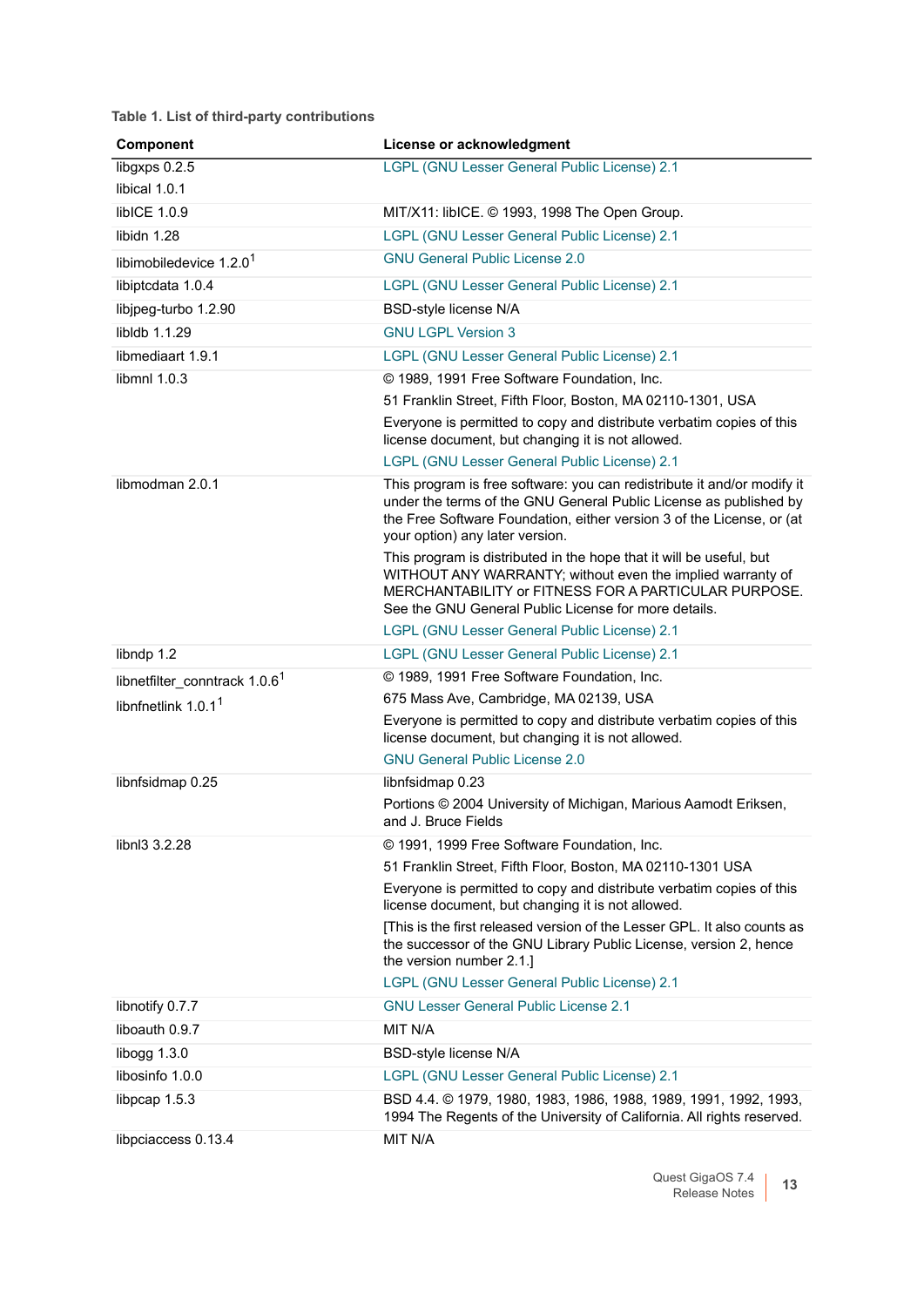| Component                                                | License or acknowledgment                                                                                                                                                                                                                                |
|----------------------------------------------------------|----------------------------------------------------------------------------------------------------------------------------------------------------------------------------------------------------------------------------------------------------------|
| libpipeline $1.2.31$                                     | © 2007 Free Software Foundation, Inc. < http://fsf.org/>                                                                                                                                                                                                 |
|                                                          | Everyone is permitted to copy and distribute verbatim copies of this<br>license document, but changing it is not allowed.                                                                                                                                |
|                                                          | <b>GNU General Public License (GPL) 3</b>                                                                                                                                                                                                                |
| libplist 1.12 <sup>1</sup>                               | <b>GNU General Public License 2.0</b>                                                                                                                                                                                                                    |
| libpng 1.5.13<br>libpng12 1.2.50                         | zlib/libpng license 1.0. This product contains portions of the PAWN<br>scripting software (formerly known as SMALL).                                                                                                                                     |
| libproxy 0.4.11                                          | LGPL (GNU Lesser General Public License) 2.1                                                                                                                                                                                                             |
| libpwquality 1.2.3 <sup>1</sup>                          | © 1989, 1991 Free Software Foundation, Inc.                                                                                                                                                                                                              |
|                                                          | 51 Franklin Street, Fifth Floor, Boston, MA 02110-1301 USA                                                                                                                                                                                               |
|                                                          | Everyone is permitted to copy and distribute verbatim copies of this<br>license document, but changing it is not allowed.                                                                                                                                |
|                                                          | <b>GNU General Public License 2.0</b>                                                                                                                                                                                                                    |
| libreport 2.1.11 <sup>1</sup>                            | This program is free software: you can redistribute it and/or modify it<br>under the terms of the GNU General Public License as published by<br>the Free Software Foundation, either version 3 of the License, or (at<br>your option) any later version. |
|                                                          | This program is distributed in the hope that it will be useful, but<br>WITHOUT ANY WARRANTY; without even the implied warranty of<br>MERCHANTABILITY or FITNESS FOR A PARTICULAR PURPOSE.<br>See the GNU General Public License for more details.        |
|                                                          | You should have received a copy of the GNU General Public License<br>along with this program. If not, see <http: licenses="" www.gnu.org=""></http:> .                                                                                                   |
|                                                          | <b>GNU General Public License 2.0</b>                                                                                                                                                                                                                    |
| librsvg2 2.40.16<br>libseccomp 2.3.1<br>libsecret 0.18.5 | LGPL (GNU Lesser General Public License) 2.1                                                                                                                                                                                                             |
| libselinux 2.5                                           | <b>GPL (GNU General Public License) 3</b>                                                                                                                                                                                                                |
| libsemanage $2.51$                                       | <b>GPL (GNU General Public License) 2.0</b>                                                                                                                                                                                                              |
| libsepol 2.5                                             | LGPL (GNU Lesser General Public License) 2.1                                                                                                                                                                                                             |
| libSM 1.2.2                                              | MIT/X11: libSM. © 1993, 1998 The Open Group.                                                                                                                                                                                                             |
| libsndfile 1.0.25<br>libsoup 2.56.0                      | LGPL (GNU Lesser General Public License) 2.1                                                                                                                                                                                                             |
| libssh2 1.4.3                                            | BSD-style license N/A                                                                                                                                                                                                                                    |
| libstoragemgmt 1.4.0                                     | © 2007 Free Software Foundation, Inc. < http://fsf.org/>                                                                                                                                                                                                 |
|                                                          | Everyone is permitted to copy and distribute verbatim copies of this<br>license document, but changing it is not allowed.                                                                                                                                |
|                                                          | This version of the GNU Lesser General Public License incorporates<br>the terms and conditions of version 3 of the GNU General Public<br>License, supplemented by the additional permissions.                                                            |
|                                                          | LGPL (GNU Lesser General Public License) 2.1                                                                                                                                                                                                             |
| libtalloc 2.1.9                                          | <b>GNU Lesser General 3</b>                                                                                                                                                                                                                              |
| libtar 1.2.11                                            | MIT N/A                                                                                                                                                                                                                                                  |
| libtasn1 4.1                                             | <b>GPL (GNU General Public License) 3</b>                                                                                                                                                                                                                |
| libtdb 1.3.12                                            | <b>GNU Lesser General 3</b>                                                                                                                                                                                                                              |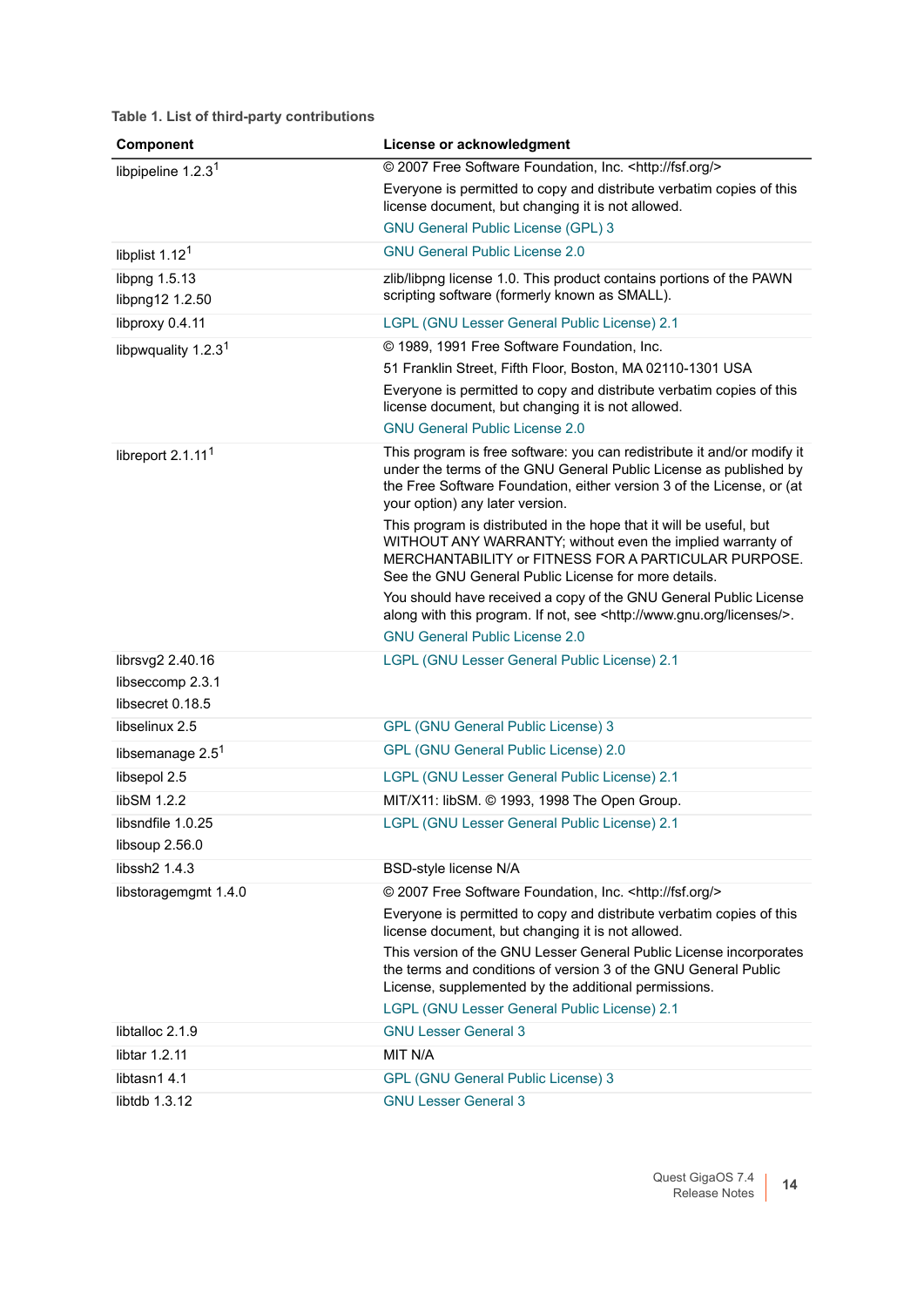| Component                         | License or acknowledgment                                                                                                                                                                     |
|-----------------------------------|-----------------------------------------------------------------------------------------------------------------------------------------------------------------------------------------------|
| libteam 1.25                      | © 2007 Free Software Foundation, Inc. < http://fsf.org/>                                                                                                                                      |
|                                   | Everyone is permitted to copy and distribute verbatim copies of this<br>license document, but changing it is not allowed.                                                                     |
|                                   | This version of the GNU Lesser General Public License incorporates<br>the terms and conditions of version 3 of the GNU General Public<br>License, supplemented by the additional permissions. |
|                                   | LGPL (GNU Lesser General Public License) 2.1                                                                                                                                                  |
| libtevent 0.9.31                  | © 2007 Free Software Foundation, Inc. < http://fsf.org/>                                                                                                                                      |
|                                   | Everyone is permitted to copy and distribute verbatim copies of this<br>license document, but changing it is not allowed.                                                                     |
|                                   | This version of the GNU Lesser General Public License incorporates<br>the terms and conditions of version 3 of the GNU General Public<br>License, supplemented by the additional permissions. |
|                                   | <b>GNU LGPL Version 3</b>                                                                                                                                                                     |
| libthai 0.1.14                    | LGPL (GNU Lesser General Public License) 2.1                                                                                                                                                  |
| libtheora 1.1.1                   | <b>BSD-style license N/A</b>                                                                                                                                                                  |
| libtiff $4.0.3$                   | libtiff $3.8.2$                                                                                                                                                                               |
|                                   | © 1988-1997 Sam Leffler                                                                                                                                                                       |
|                                   | © 1991-1997 Silicon Graphics, Inc.                                                                                                                                                            |
| libtimezonemap 0.4.4              | <b>GPL (GNU General Public License) 3</b>                                                                                                                                                     |
| libtirpc 0.2.4                    | BSD 3-Clause License N/A                                                                                                                                                                      |
| libtool $2.4.21$                  | GPL (GNU General Public License) 2.0                                                                                                                                                          |
| libunwind 1.2                     | <b>BSD 3-Clause License N/A</b>                                                                                                                                                               |
| libusb 0.1.4                      | © 1991, 1999 Free Software Foundation, Inc.                                                                                                                                                   |
|                                   | 51 Franklin Street, Fifth Floor, Boston, MA 02110-1301 USA                                                                                                                                    |
|                                   | Everyone is permitted to copy and distribute verbatim copies of this<br>license document, but changing it is not allowed.                                                                     |
|                                   | [This is the first released version of the Lesser GPL. It also counts as<br>the successor of the GNU Library Public License, version 2, hence<br>the version number 2.1.]                     |
|                                   | LGPL (GNU Lesser General Public License) 2.1                                                                                                                                                  |
| libusbmuxd 1.0.10                 | LGPL (GNU Lesser General Public License) 2.1                                                                                                                                                  |
| libusbx 1.0.20                    | © 2007 Free Software Foundation, Inc. <http: fsf.org=""></http:>                                                                                                                              |
|                                   | Everyone is permitted to copy and distribute verbatim copies of this<br>license document, but changing it is not allowed.                                                                     |
|                                   | This version of the GNU Lesser General Public License incorporates<br>the terms and conditions of version 3 of the GNU General Public<br>License, supplemented by the additional permissions. |
|                                   | LGPL (GNU Lesser General Public License) 2.1                                                                                                                                                  |
| libuser 0.60<br>libutempter 1.1.6 | LGPL (GNU Lesser General Public License) 2.1                                                                                                                                                  |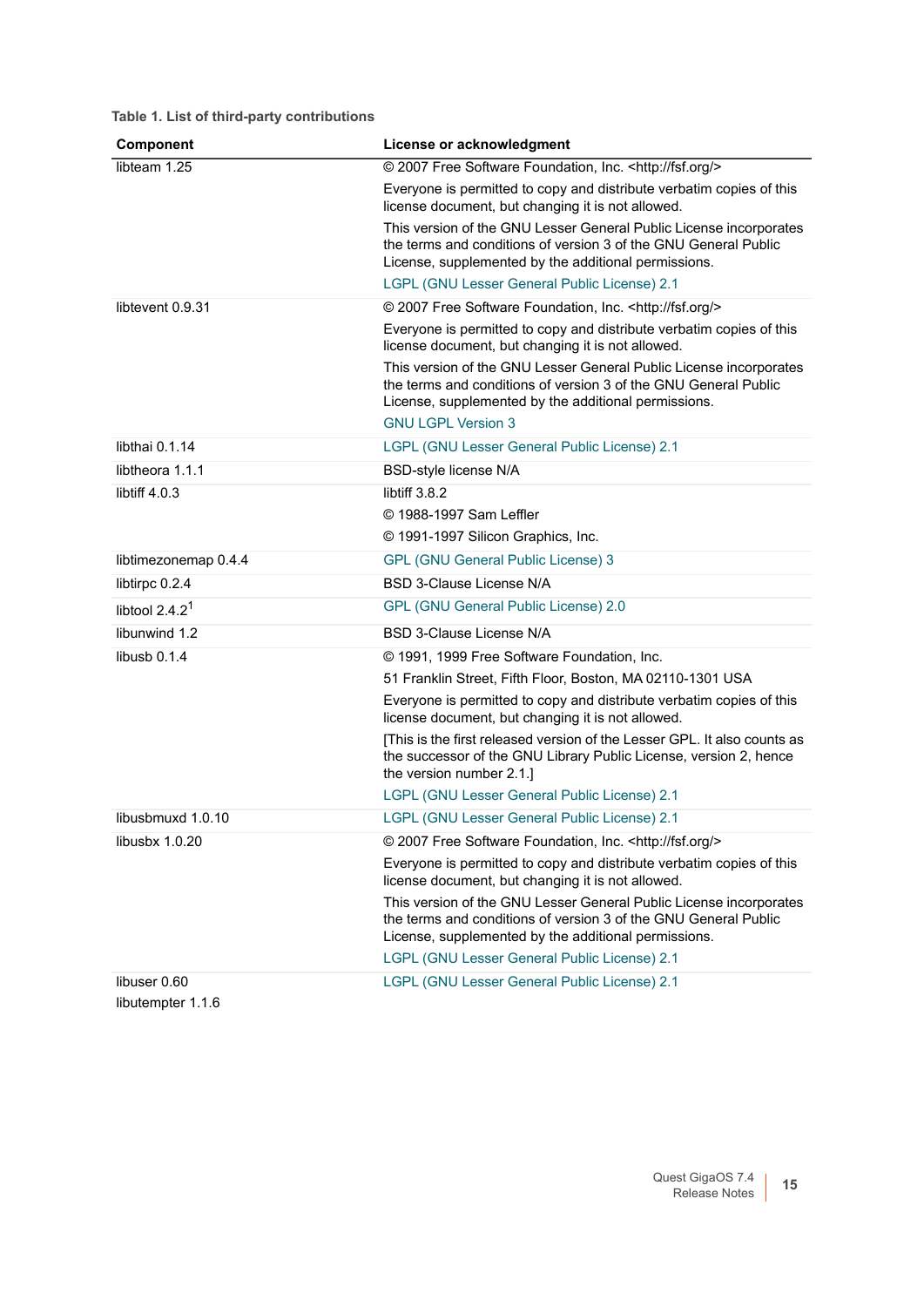| License or acknowledgment                                                                                                                                                                                                                                                                                                                                                                                                                                                                                                                                                                                                                                                                                                                                                                                                                                                                                                                                                                                                                                                                                                                                                                                                                                                                                                                                                                                                                                                                                                                                                                                                              |
|----------------------------------------------------------------------------------------------------------------------------------------------------------------------------------------------------------------------------------------------------------------------------------------------------------------------------------------------------------------------------------------------------------------------------------------------------------------------------------------------------------------------------------------------------------------------------------------------------------------------------------------------------------------------------------------------------------------------------------------------------------------------------------------------------------------------------------------------------------------------------------------------------------------------------------------------------------------------------------------------------------------------------------------------------------------------------------------------------------------------------------------------------------------------------------------------------------------------------------------------------------------------------------------------------------------------------------------------------------------------------------------------------------------------------------------------------------------------------------------------------------------------------------------------------------------------------------------------------------------------------------------|
| © 2011 Red Hat, Inc.                                                                                                                                                                                                                                                                                                                                                                                                                                                                                                                                                                                                                                                                                                                                                                                                                                                                                                                                                                                                                                                                                                                                                                                                                                                                                                                                                                                                                                                                                                                                                                                                                   |
| Permission is hereby granted, free of charge, to any person obtaining<br>a copy of this software and associated documentation files (the<br>"Software"), to deal in the Software without restriction, including<br>without limitation the rights to use, copy, modify, merge, publish,<br>distribute, sublicense, and/or sell copies of the Software, and to<br>permit persons to whom the Software is furnished to do so, subject to<br>the following conditions:                                                                                                                                                                                                                                                                                                                                                                                                                                                                                                                                                                                                                                                                                                                                                                                                                                                                                                                                                                                                                                                                                                                                                                     |
| The above copyright notice and this permission notice shall be<br>included in all copies or substantial portions of the Software.                                                                                                                                                                                                                                                                                                                                                                                                                                                                                                                                                                                                                                                                                                                                                                                                                                                                                                                                                                                                                                                                                                                                                                                                                                                                                                                                                                                                                                                                                                      |
| THE SOFTWARE IS PROVIDED "AS IS", WITHOUT WARRANTY<br>OF ANY KIND, EXPRESS OR IMPLIED, INCLUDING BUT NOT<br>LIMITED TO THE WARRANTIES OF MERCHANTABILITY,<br>FITNESS FOR A PARTICULAR PURPOSE AND<br>NONINFRINGEMENT. IN NO EVENT SHALL THE AUTHORS OR<br>COPYRIGHT HOLDERS BE LIABLE FOR ANY CLAIM, DAMAGES<br>OR OTHER LIABILITY, WHETHER IN AN ACTION OF CONTRACT,<br>TORT OR OTHERWISE, ARISING FROM, OUT OF OR IN<br>CONNECTION WITH THE SOFTWARE OR THE USE OR OTHER<br>DEALINGS IN THE SOFTWARE.                                                                                                                                                                                                                                                                                                                                                                                                                                                                                                                                                                                                                                                                                                                                                                                                                                                                                                                                                                                                                                                                                                                                |
| GPL (GNU General Public License) 2.0                                                                                                                                                                                                                                                                                                                                                                                                                                                                                                                                                                                                                                                                                                                                                                                                                                                                                                                                                                                                                                                                                                                                                                                                                                                                                                                                                                                                                                                                                                                                                                                                   |
| LGPL (GNU Lesser General Public License) 2.1                                                                                                                                                                                                                                                                                                                                                                                                                                                                                                                                                                                                                                                                                                                                                                                                                                                                                                                                                                                                                                                                                                                                                                                                                                                                                                                                                                                                                                                                                                                                                                                           |
| <b>BSD-style license N/A</b>                                                                                                                                                                                                                                                                                                                                                                                                                                                                                                                                                                                                                                                                                                                                                                                                                                                                                                                                                                                                                                                                                                                                                                                                                                                                                                                                                                                                                                                                                                                                                                                                           |
| © 2010, The WebM Project authors. All rights reserved.                                                                                                                                                                                                                                                                                                                                                                                                                                                                                                                                                                                                                                                                                                                                                                                                                                                                                                                                                                                                                                                                                                                                                                                                                                                                                                                                                                                                                                                                                                                                                                                 |
| Redistribution and use in source and binary forms, with or without<br>modification, are permitted provided that the following conditions are<br>met:<br>Redistributions of source code must retain the above<br>$\bullet$<br>copyright notice, this list of conditions and the following<br>disclaimer.<br>Redistributions in binary form must reproduce the above<br>$\bullet$<br>copyright notice, this list of conditions and the following<br>disclaimer in the documentation and/or other materials<br>provided with the distribution.<br>Neither the name of Google, nor the WebM Project, nor the<br>names of its contributors may be used to endorse or promote<br>products derived from this software without specific prior<br>written permission.<br>THIS SOFTWARE IS PROVIDED BY THE COPYRIGHT HOLDERS<br>AND CONTRIBUTORS "AS IS" AND ANY EXPRESS OR IMPLIED<br>WARRANTIES, INCLUDING, BUT NOT LIMITED TO, THE IMPLIED<br>WARRANTIES OF MERCHANTABILITY AND FITNESS FOR A<br>PARTICULAR PURPOSE ARE DISCLAIMED. IN NO EVENT SHALL<br>THE COPYRIGHT HOLDER OR CONTRIBUTORS BE LIABLE FOR<br>ANY DIRECT, INDIRECT, INCIDENTAL, SPECIAL, EXEMPLARY,<br>OR CONSEQUENTIAL DAMAGES (INCLUDING, BUT NOT<br>LIMITED TO, PROCUREMENT OF SUBSTITUTE GOODS OR<br>SERVICES; LOSS OF USE, DATA, OR PROFITS; OR BUSINESS<br>INTERRUPTION) HOWEVER CAUSED AND ON ANY THEORY OF<br>LIABILITY, WHETHER IN CONTRACT, STRICT LIABILITY, OR<br>TORT (INCLUDING NEGLIGENCE OR OTHERWISE) ARISING IN<br>ANY WAY OUT OF THE USE OF THIS SOFTWARE, EVEN IF<br>ADVISED OF THE POSSIBILITY OF SUCH DAMAGE.<br><b>GNU General Public License 2.0</b> |
|                                                                                                                                                                                                                                                                                                                                                                                                                                                                                                                                                                                                                                                                                                                                                                                                                                                                                                                                                                                                                                                                                                                                                                                                                                                                                                                                                                                                                                                                                                                                                                                                                                        |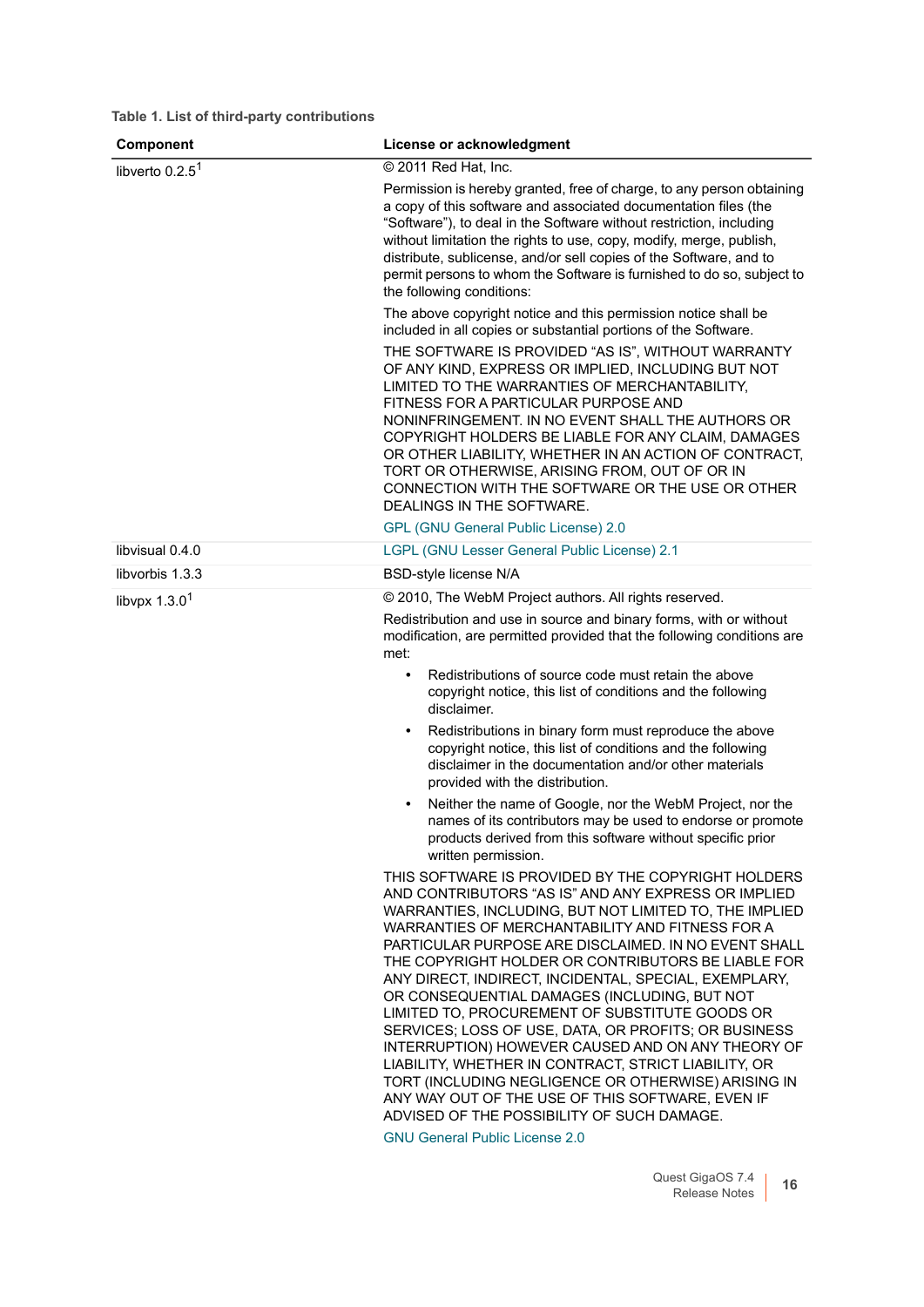| Component                        | License or acknowledgment                                                                                                                                                                                                                                                                                                                                                                                                                                                                               |
|----------------------------------|---------------------------------------------------------------------------------------------------------------------------------------------------------------------------------------------------------------------------------------------------------------------------------------------------------------------------------------------------------------------------------------------------------------------------------------------------------------------------------------------------------|
| libwacom 0.24                    | MIT N/A                                                                                                                                                                                                                                                                                                                                                                                                                                                                                                 |
| libwebp 0.3.0                    | BSD 3-Clause License N/A. @ 2010, Google Inc. All rights reserved.                                                                                                                                                                                                                                                                                                                                                                                                                                      |
| libX11 1.6.5                     | MIT/X derivate N/A. @ 1996 - 2010, Daniel Stenberg. All rights<br>reserved.                                                                                                                                                                                                                                                                                                                                                                                                                             |
| libXau 1.0.8                     | MIT/X derivate N/A. @ 1996 - 2010, Daniel Stenberg. All rights<br>reserved.                                                                                                                                                                                                                                                                                                                                                                                                                             |
|                                  | Permission is hereby granted, free of charge, to any person obtaining<br>a copy of this software and associated documentation files (the<br>"Software"), to deal in the Software without restriction, including<br>without limitation the rights to use, copy, modify, merge, publish,<br>distribute, sublicense, and/or sell copies of the Software, and to<br>permit persons to whom the Software is furnished to do so, subject to<br>the following conditions:                                      |
|                                  | THE SOFTWARE IS PROVIDED "AS IS", WITHOUT WARRANTY<br>OF ANY KIND, EXPRESS OR IMPLIED, INCLUDING BUT NOT<br>LIMITED TO THE WARRANTIES OF MERCHANTABILITY,<br>FITNESS FOR A PARTICULAR PURPOSE AND<br>NONINFRINGEMENT. IN NO EVENT SHALL THE AUTHORS OR<br>COPYRIGHT HOLDERS BE LIABLE FOR ANY CLAIM, DAMAGES<br>OR OTHER LIABILITY, WHETHER IN AN ACTION OF CONTRACT,<br>TORT OR OTHERWISE, ARISING FROM, OUT OF OR IN<br>CONNECTION WITH THE SOFTWARE OR THE USE OR OTHER<br>DEALINGS IN THE SOFTWARE. |
| libxcb 1.12                      | MIT N/A                                                                                                                                                                                                                                                                                                                                                                                                                                                                                                 |
| libXcomposite 0.4.4              |                                                                                                                                                                                                                                                                                                                                                                                                                                                                                                         |
| libXcursor 1.1.14                | MIT/X derivate N/A. @ 1996 - 2010, Daniel Stenberg. All rights<br>reserved.                                                                                                                                                                                                                                                                                                                                                                                                                             |
| libXdamage 1.1.4                 | MIT N/A                                                                                                                                                                                                                                                                                                                                                                                                                                                                                                 |
| libXdmcp 1.1.1<br>libXdmcp 1.1.2 | MIT/X11: libXdmcp N/A. © 1989, 1998 The Open Group.                                                                                                                                                                                                                                                                                                                                                                                                                                                     |
| libXevie 1.0.3                   | MIT 1.0                                                                                                                                                                                                                                                                                                                                                                                                                                                                                                 |
|                                  | Permission is hereby granted, free of charge, to any person obtaining<br>a copy of this software and associated documentation files (the<br>"Software"), to deal in the Software without restriction, including<br>without limitation the rights to use, copy, modify, merge, publish,<br>distribute, sublicense, and/or sell copies of the Software, and to<br>permit persons to whom the Software is furnished to do so, subject to<br>the following conditions:                                      |
|                                  | The above copyright notice and this permission notice shall be<br>included in all copies or substantial portions of the Software.                                                                                                                                                                                                                                                                                                                                                                       |
|                                  | THE SOFTWARE IS PROVIDED "AS IS", WITHOUT WARRANTY<br>OF ANY KIND, EXPRESS OR IMPLIED, INCLUDING BUT NOT<br>LIMITED TO THE WARRANTIES OF MERCHANTABILITY,<br>FITNESS FOR A PARTICULAR PURPOSE AND<br>NONINFRINGEMENT. IN NO EVENT SHALL THE AUTHORS OR<br>COPYRIGHT HOLDERS BE LIABLE FOR ANY CLAIM, DAMAGES<br>OR OTHER LIABILITY, WHETHER IN AN ACTION OF CONTRACT,<br>TORT OR OTHERWISE, ARISING FROM, OUT OF OR IN<br>CONNECTION WITH THE SOFTWARE OR THE USE OR OTHER<br>DEALINGS IN THE SOFTWARE. |
| libXext 1.3.3                    | MIT/X11: libXext N/A. @ 1987, 1988, 1998 The Open Group.                                                                                                                                                                                                                                                                                                                                                                                                                                                |
| libXfixes 5.0.3                  | MIT/X11: libXfixes N/A. @ 2001, 2003 Keith Packard.                                                                                                                                                                                                                                                                                                                                                                                                                                                     |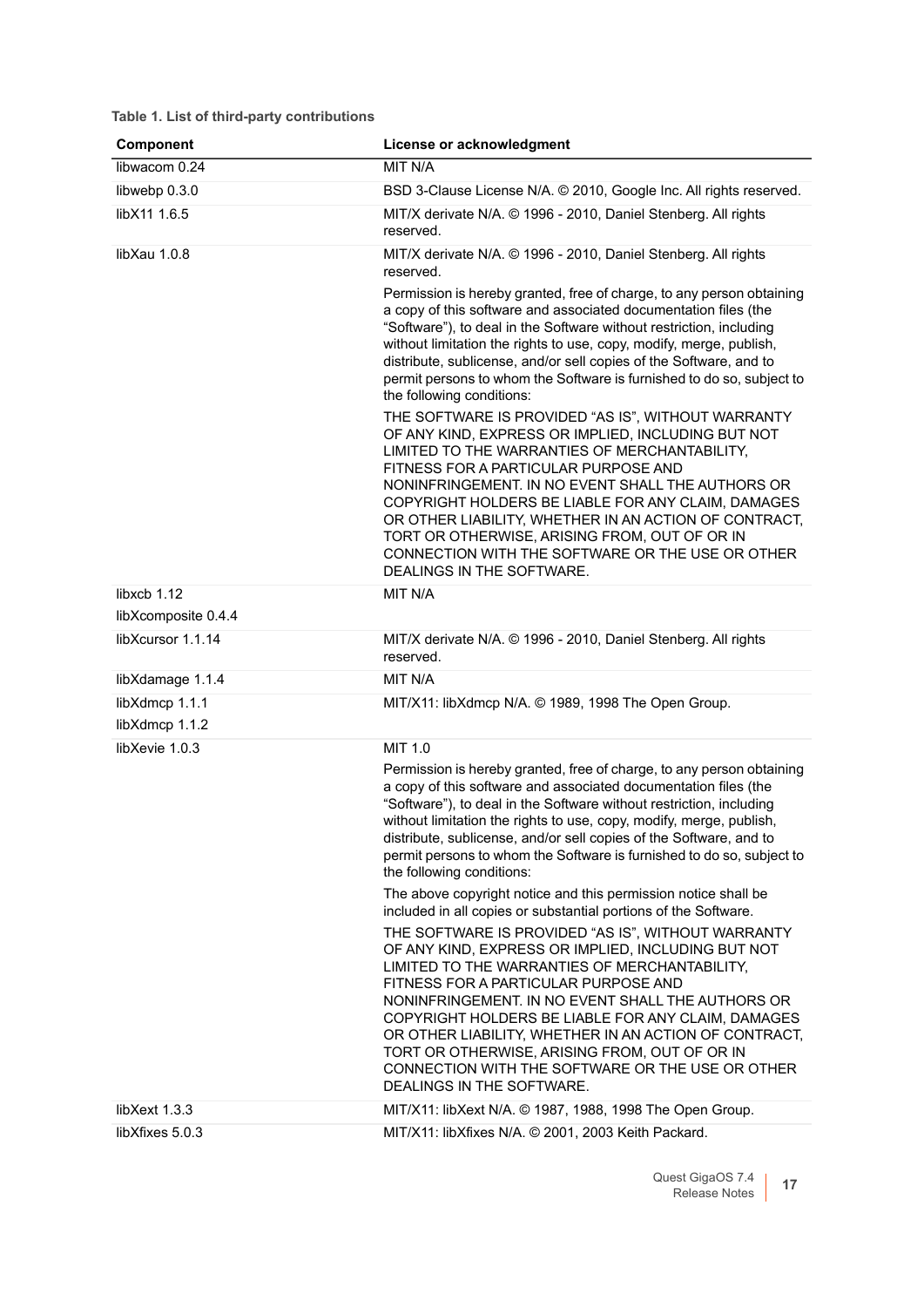| Table 1. List of third-party contributions |  |  |  |  |  |  |  |
|--------------------------------------------|--|--|--|--|--|--|--|
|--------------------------------------------|--|--|--|--|--|--|--|

| Component                                          | License or acknowledgment                                                                                                 |
|----------------------------------------------------|---------------------------------------------------------------------------------------------------------------------------|
| libXfont 1.5.2                                     | MIT N/A                                                                                                                   |
| libXfront2 2.0.1                                   |                                                                                                                           |
| libXft 2.3.1                                       | MIT/X11: libXft N/A. @ 2001, 2003 Keith Packard.                                                                          |
| lib $Xft$ 2.3.2                                    |                                                                                                                           |
| libXi 1.7.9                                        | MIT/X11: libXi. © 1989, 1998 The Open Group.                                                                              |
|                                                    | © 1989 by Hewlett-Packard Company, Palo Alto, California. All<br>Rights Reserved.                                         |
| libXinerama 1.1.3                                  | MIT N/A                                                                                                                   |
| libxkbcommon 0.7.1                                 |                                                                                                                           |
| libxkbfile 1.0.9                                   |                                                                                                                           |
| libxklavier 5.4                                    | LGPL (GNU Lesser General Public License) 2.1                                                                              |
| libxml2 2.9.1                                      | MIT N/A                                                                                                                   |
| lib $X$ mu 1.1.2                                   |                                                                                                                           |
| libXrandr 1.5.1                                    | MIT/X11: libXrandr N/A                                                                                                    |
|                                                    | © 2000 Compaq Computer Corporation<br>© 2002 Hewlett Packard, Inc.                                                        |
| libXrender 0.9.10                                  | MIT/X11: libXrender N/A. @ 2001, 2003 Keith Packard.                                                                      |
| libxshmfence 1.2                                   | MIT N/A                                                                                                                   |
| libxslt 1.1.28                                     |                                                                                                                           |
| libXt 1.1.5                                        |                                                                                                                           |
| libXtst 1.2.2                                      | MIT N/A                                                                                                                   |
| libXtst 1.2.3                                      | © 1990, 1991 by UniSoft Group Limited                                                                                     |
|                                                    | © 1992, 1993, 1995, 1998 The Open Group                                                                                   |
| libXv 1.0.11                                       | MIT N/A                                                                                                                   |
| libXvMC 1.0.10                                     |                                                                                                                           |
| libXxf86dga 1.1.4                                  |                                                                                                                           |
| libXxf86misc 1.0.3                                 |                                                                                                                           |
| libXxf86vm 1.1.4                                   |                                                                                                                           |
| linux-firmware 20150904                            | MIT N/A                                                                                                                   |
| linux-firmware 20160830<br>linux-firmware 20170606 | GPL+ and GPLv2+ and MIT and Redistributable, no modification<br>permitted                                                 |
| Iklug-fonts 0.6                                    | GPL (GNU General Public License) 2.0                                                                                      |
| lksctp-tools 1.0.17 <sup>1</sup>                   | © 1989, 1991 Free Software Foundation, Inc.                                                                               |
|                                                    | 675 Mass Ave, Cambridge, MA 02139, USA                                                                                    |
|                                                    | Everyone is permitted to copy and distribute verbatim copies of this<br>license document, but changing it is not allowed. |
|                                                    | <b>GNU General Public License 2.0</b>                                                                                     |
| lldpad $1.0.11$                                    | GPL (GNU General Public License) 2.0                                                                                      |
| Im sensors $3.4.01$                                | <b>GNU General Public License 2.0</b>                                                                                     |
| logrotate $3.8.61$                                 | GPL (GNU General Public License) 2.0                                                                                      |
| lohit-assamese-fonts 2.5.3                         | GPL 2.0 with the "runtime exception" N/A                                                                                  |
| lohit-bengali-fonts 2.5.3 <sup>1</sup>             | <b>GNU General Public License 2.0</b>                                                                                     |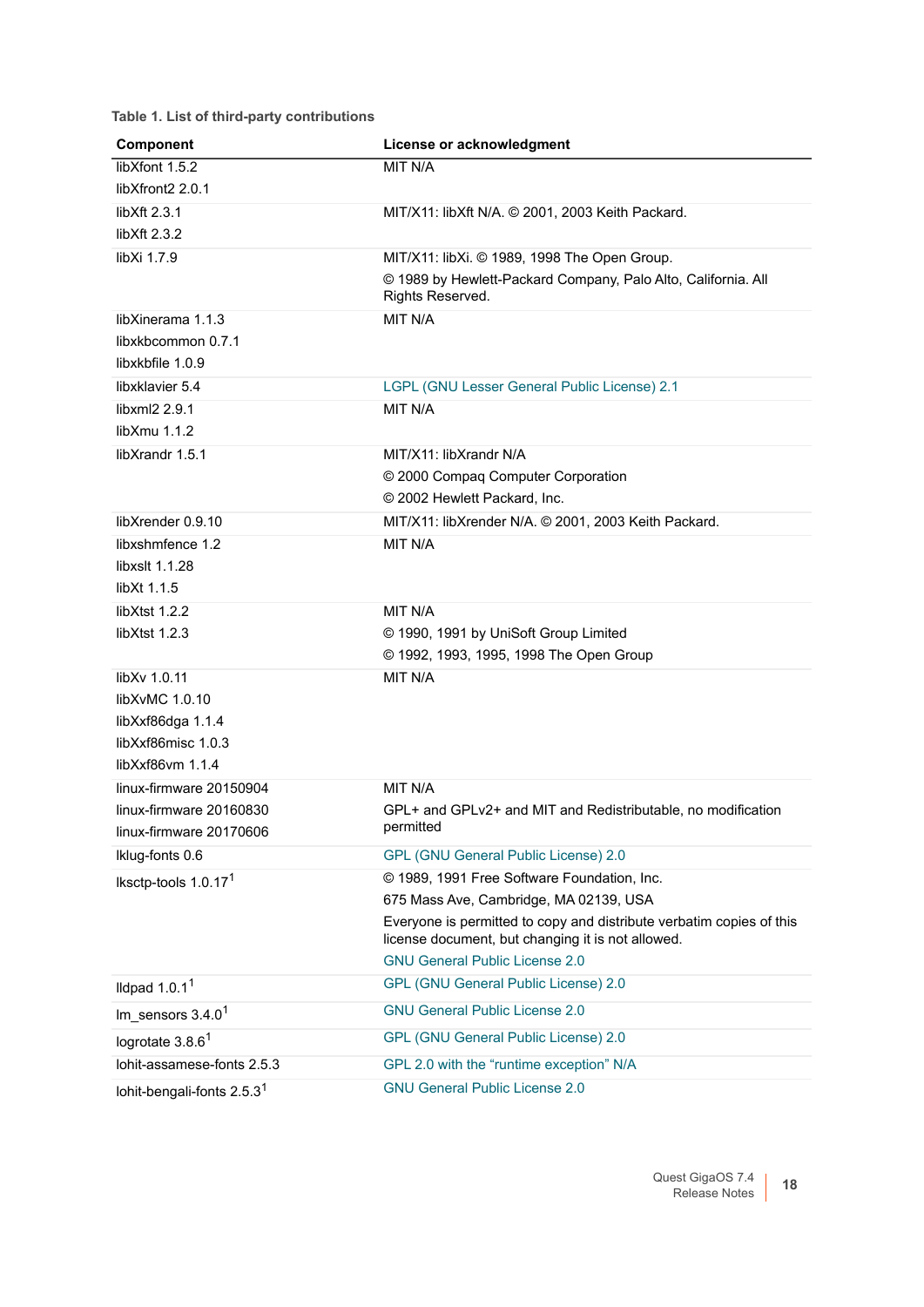| Component                                                                                                     | License or acknowledgment                                                                                                                                                                                                                                 |
|---------------------------------------------------------------------------------------------------------------|-----------------------------------------------------------------------------------------------------------------------------------------------------------------------------------------------------------------------------------------------------------|
| lohit-devanagari-fonts 2.5.3<br>lohit-gujarati-fonts 2.5.3<br>lohit-kannada-fonts 2.5.3                       | GPL 2.0 with the "runtime exception" N/A                                                                                                                                                                                                                  |
| lohit-malayalam-fonts 2.5.3<br>lohit-marathi-fonts 2.5.3<br>lohit-nepali-fonts 2.5.3                          | The SIL Open Font License (OFL) is a free, libre and open source<br>license specifically designed for fonts and related software based on<br>our experience in font design and linguistic software engineering.<br>OFL - Open Font License 1.1 - Feb 2007 |
| lohit-oriya-fonts 2.5.4.1<br>lohit-punjabi-fonts 2.5.3<br>lohit-tamil-fonts 2.5.3<br>lohit-telugu-fonts 2.5.3 | GPL 2.0 with the "runtime exception" N/A                                                                                                                                                                                                                  |
| <b>Isof 4.87</b>                                                                                              | Free: Isof N/A. © 2002 Purdue Research Foundation, West<br>Lafayette, Indiana 47907. All rights reserved. Written by Victor A.<br>Abell.                                                                                                                  |
| lua 5.1.4                                                                                                     | MIT N/A                                                                                                                                                                                                                                                   |
| lvm2 2.02.171 <sup>1</sup>                                                                                    | © 2008-2013 Red Hat, Inc. All rights reserved.                                                                                                                                                                                                            |
|                                                                                                               | GPL (GNU General Public License) 2.0                                                                                                                                                                                                                      |
| Izo 2.06 <sup>1</sup>                                                                                         | This program is free software: you can redistribute it and/or modify it<br>under the terms of the GNU General Public License as published by<br>the Free Software Foundation, either version 3 of the License, or (at<br>your option) any later version.  |
|                                                                                                               | This program is distributed in the hope that it will be useful, but<br>WITHOUT ANY WARRANTY; without even the implied warranty of<br>MERCHANTABILITY or FITNESS FOR A PARTICULAR PURPOSE.<br>See the GNU General Public License for more details.         |
|                                                                                                               | You should have received a copy of the GNU General Public License<br>along with this program. If not, see <http: licenses="" www.gnu.org=""></http:> .                                                                                                    |
|                                                                                                               | <b>GPL (GNU General Public License) 2.0</b>                                                                                                                                                                                                               |
| madan-fonts 2.000                                                                                             | <b>GNU General Public License 2.0</b>                                                                                                                                                                                                                     |
| mailx 12.5                                                                                                    | mailx N/A. This product includes software developed by the<br>University of California, Berkeley and its contributors.                                                                                                                                    |
| make 3.82 <sup>1</sup>                                                                                        | © 2007 Free Software Foundation, Inc. < http://fsf.org/>                                                                                                                                                                                                  |
|                                                                                                               | Everyone is permitted to copy and distribute verbatim copies of this<br>license document, but changing it is not allowed.                                                                                                                                 |
|                                                                                                               | <b>GNU General Public License 2.0</b>                                                                                                                                                                                                                     |
| man-db 2.6.3 <sup>1</sup>                                                                                     | This program is free software: you can redistribute it and/or modify it<br>under the terms of the GNU General Public License as published by<br>the Free Software Foundation, either version 3 of the License, or (at<br>your option) any later version.  |
|                                                                                                               | This program is distributed in the hope that it will be useful, but<br>WITHOUT ANY WARRANTY; without even the implied warranty of<br>MERCHANTABILITY or FITNESS FOR A PARTICULAR PURPOSE.<br>See the GNU General Public License for more details.         |
|                                                                                                               | You should have received a copy of the GNU General Public License<br>along with this program. If not, see <http: licenses="" www.gnu.org=""></http:> .<br>GPL (GNU General Public License) 2.0                                                            |
|                                                                                                               | <b>GPL (GNU General Public License) 2.0</b>                                                                                                                                                                                                               |
| man-pages 3.53 <sup>1</sup>                                                                                   |                                                                                                                                                                                                                                                           |
| man-pages-overrides 7.4.3 <sup>1</sup>                                                                        | <b>GNU General Public License 2.0</b>                                                                                                                                                                                                                     |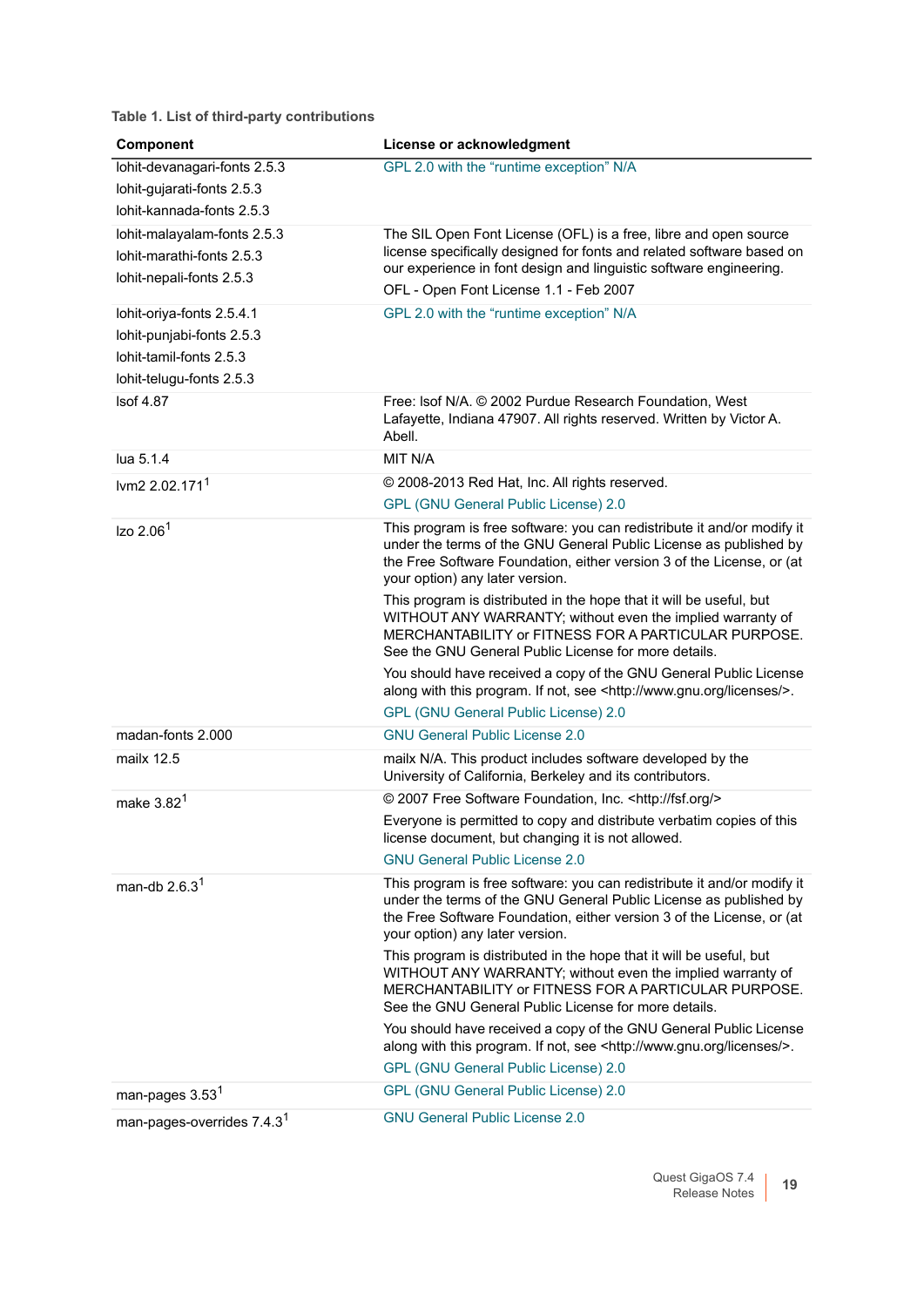| Component                                    | License or acknowledgment                                                                                                                                                                                                                         |
|----------------------------------------------|---------------------------------------------------------------------------------------------------------------------------------------------------------------------------------------------------------------------------------------------------|
| mdadm $3.41$                                 | <b>GPL (GNU General Public License) 2.0</b>                                                                                                                                                                                                       |
| mdadm $41$                                   |                                                                                                                                                                                                                                                   |
| mesa 17.0.1                                  | MIT 1.0                                                                                                                                                                                                                                           |
| mesa-demos 8.2.0                             | MIT N/A                                                                                                                                                                                                                                           |
| mess-private-llvm 3.9.1                      | <b>LLVM Release License 1</b>                                                                                                                                                                                                                     |
| metacity $2.34.131$                          | <b>GPL (GNU General Public License) 2.0</b>                                                                                                                                                                                                       |
| mlocate 0.26 <sup>1</sup>                    |                                                                                                                                                                                                                                                   |
| mobile-broadband-provider-info<br>1.20170311 | <b>GNU General Public License 2.0</b>                                                                                                                                                                                                             |
| ModemManager 1.6.0 <sup>1</sup>              |                                                                                                                                                                                                                                                   |
| mozilla-filesystem 1.9                       | Mozilla Public License (MPL) 2.0                                                                                                                                                                                                                  |
| mozjs17 17.0.0 <sup>1</sup>                  | This Source Code Form is subject to the terms of the Mozilla Public<br>License, v. 2.0. If a copy of the MPL was not distributed with this file,<br>You can obtain one at http://mozilla.org/MPL/2.0/.                                            |
|                                              | <b>GNU General Public License 2</b>                                                                                                                                                                                                               |
| mozjs24 24.2.0 <sup>1</sup>                  | Mozilla Public License (MPL) 2.0                                                                                                                                                                                                                  |
| mtdev $1.1.51$                               | <b>GNU General Public License 2.0</b>                                                                                                                                                                                                             |
| mtr $0.851$                                  | <b>GPL (GNU General Public License) 2.0</b>                                                                                                                                                                                                       |
| mutter 3.22.3 <sup>1</sup>                   | © 1989, 1991 Free Software Foundation, Inc.                                                                                                                                                                                                       |
|                                              | 51 Franklin Street, Fifth Floor, Boston, MA 02110-1301 USA                                                                                                                                                                                        |
|                                              | Everyone is permitted to copy and distribute verbatim copies of this<br>license document, but changing it is not allowed.                                                                                                                         |
|                                              | <b>GPL (GNU General Public License) 2.0</b>                                                                                                                                                                                                       |
| nano 2.3.1 <sup>1</sup>                      | © 1999, 2000, 2001, 2002, 2003, 2004, 2005, 2006, 2007, 2008,<br>2009 Free Software Foundation, Inc.                                                                                                                                              |
|                                              | This program is free software; you can redistribute it and/or modify it<br>under the terms of the GNU General Public License as published by<br>the Free Software Foundation; either version 3, or (at your option)<br>any later version.         |
|                                              | This program is distributed in the hope that it will be useful, but<br>WITHOUT ANY WARRANTY; without even the implied warranty of<br>MERCHANTABILITY or FITNESS FOR A PARTICULAR PURPOSE.<br>See the GNU General Public License for more details. |
|                                              | You should have received a copy of the GNU General Public License<br>along with this program; if not, write to the Free Software Foundation,<br>Inc., 51 Franklin St, Fifth Floor, Boston, MA 02110-1301, USA.                                    |
|                                              | <b>GNU General Public License (GPL) 3</b><br><b>GNU General Public License 2.0</b>                                                                                                                                                                |
| nautilus 3.22.3 <sup>1</sup>                 |                                                                                                                                                                                                                                                   |
| nautilus-open-terminal 0.20 <sup>1</sup>     | © 2007 Free Software Foundation, Inc. <http: fsf.org=""></http:><br>Everyone is permitted to copy and distribute verbatim copies of this                                                                                                          |
|                                              | license document, but changing it is not allowed.                                                                                                                                                                                                 |
|                                              | <b>GPL (GNU General Public License) 2.0</b>                                                                                                                                                                                                       |
| ncurses 5.9                                  | ncurses 5.7                                                                                                                                                                                                                                       |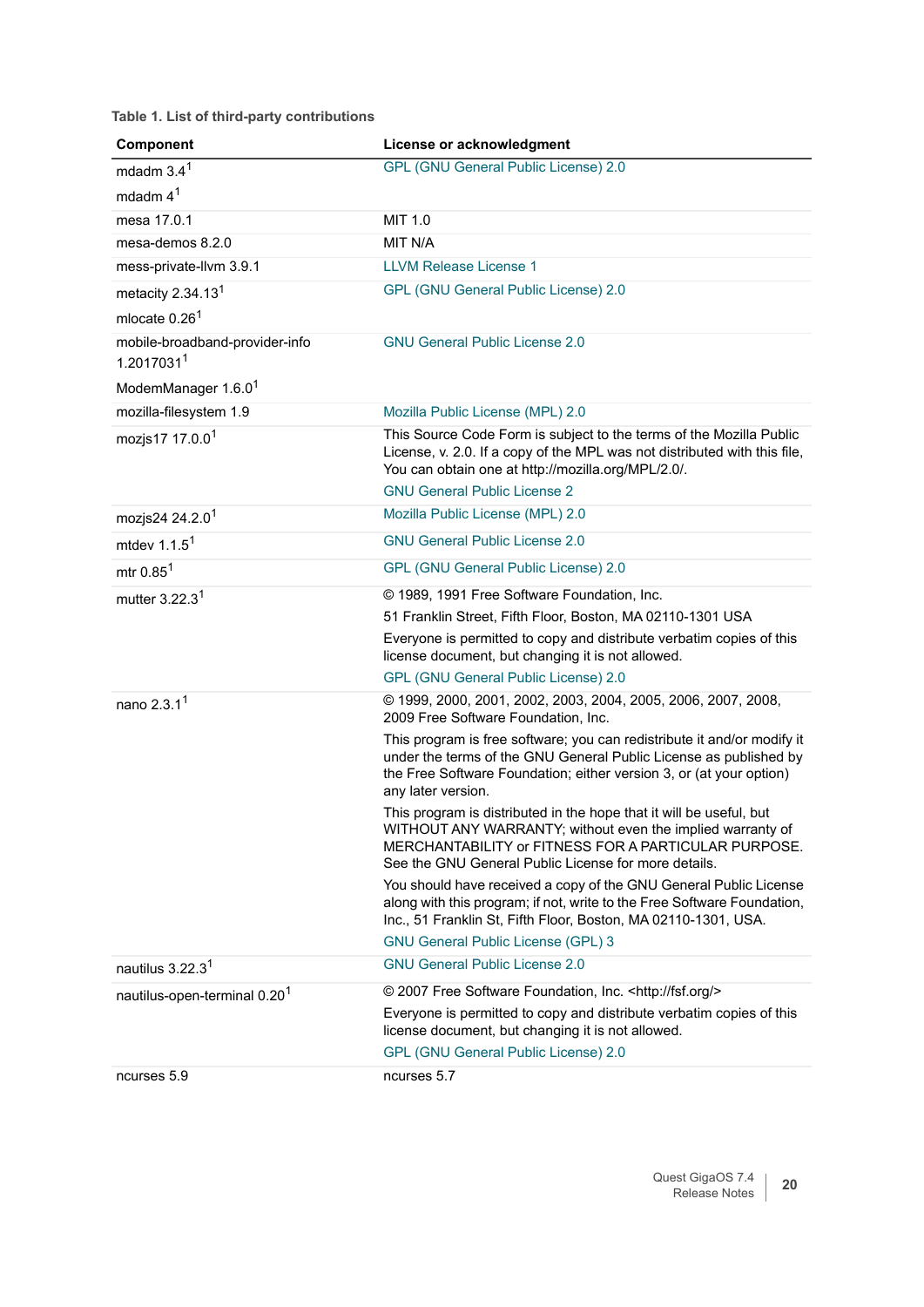| Component                                   | License or acknowledgment                                                                                                                                                                                                                                                                                                                                                          |
|---------------------------------------------|------------------------------------------------------------------------------------------------------------------------------------------------------------------------------------------------------------------------------------------------------------------------------------------------------------------------------------------------------------------------------------|
| nettle 2.7.1                                | © 2002 Niels Möller                                                                                                                                                                                                                                                                                                                                                                |
|                                             | The nettle library is free software; you can redistribute it and/or<br>modify it under the terms of the GNU Lesser General Public License<br>as published by the Free Software Foundation; either version 2.1 of<br>the License, or (at your option) any later version.                                                                                                            |
|                                             | LGPL (GNU Lesser General Public License) 2.1                                                                                                                                                                                                                                                                                                                                       |
| net-tools 2.0 <sup>1</sup>                  | GPL (GNU General Public License) 2.0                                                                                                                                                                                                                                                                                                                                               |
| NetworkManager 1.8.0 <sup>1</sup>           | <b>GNU General Public License 2.0</b>                                                                                                                                                                                                                                                                                                                                              |
| network-manager-applet 1.8.0 <sup>1</sup>   | © 1989, 1991 Free Software Foundation, Inc.<br>51 Franklin Street, Fifth Floor, Boston, MA 02110-1301 USA<br>Everyone is permitted to copy and distribute verbatim copies of this<br>license document, but changing it is not allowed.<br><b>GNU General Public License 2.0</b>                                                                                                    |
| NetworkManager-libreswan 1.2.4 <sup>1</sup> | GPL (GNU General Public License) 2.0                                                                                                                                                                                                                                                                                                                                               |
| newt 0.52.15                                | LGPL (GNU Lesser General Public License) 2.1                                                                                                                                                                                                                                                                                                                                       |
| nfs-utils $1.3.01$                          | <b>GNU General Public License 2</b>                                                                                                                                                                                                                                                                                                                                                |
| nhn-nanum-fonts 3.020                       | OFL - Open Font License 1.1 - Feb 2007                                                                                                                                                                                                                                                                                                                                             |
| nspr 4.13.1<br>nss 3.28.4                   | Mozilla Public License (MPL) 2.0                                                                                                                                                                                                                                                                                                                                                   |
| nss_compat_ossl 0.9.6                       | MIT N/A                                                                                                                                                                                                                                                                                                                                                                            |
| nss-pam-Idapd 0.8.13                        | LGPL (GNU Lesser General Public License) 2.1                                                                                                                                                                                                                                                                                                                                       |
| nss-softokn 3.28.3<br>nss-util 3.28.4       | Mozilla Public License (MPL) 2.0                                                                                                                                                                                                                                                                                                                                                   |
| oddjob 0.31.5                               | BSD Simple N/A. © 2005, 2006, 2007, 2008 Red Hat, Inc. All rights<br>reserved.                                                                                                                                                                                                                                                                                                     |
| openjpeg 1.5.1                              | BSD Simple N/A. @ 2002-2012, Communications and Remote<br>Sensing Laboratory, Universite catholique de Louvain (UCL),<br>Belgium<br>© 2002-2012, Professor Benoit Macq<br>© 2003-2012, Antonin Descampe<br>© 2003-2009, Francois-Olivier Devaux<br>© 2005, Herve Drolon, Freelmage Team<br>© 2002-2003, Yannick Verschueren<br>© 2001-2003, David Janssens<br>All rights reserved. |
| openIdap 2.4.44                             | OpenLDAP 2.8                                                                                                                                                                                                                                                                                                                                                                       |
| open-sans-fonts 1.10                        | Apache License Version 2.0, January 2004<br>http://www.apache.org/licenses/                                                                                                                                                                                                                                                                                                        |
| OpenSSH 7.4p1                               | <b>BSD-style license N/A</b>                                                                                                                                                                                                                                                                                                                                                       |
| openSSL 1.0.2k                              | OpenSSL 1.0. © 1998-2011 The OpenSSL Project. All rights<br>reserved. This product includes software developed by the OpenSSL<br>Project for use in the OpenSSL Toolkit (http://www.openssl.org/).                                                                                                                                                                                 |
| opus 1.0.2                                  | <b>BSD 1.0</b><br>© Jerome Touffe-Blin ("Author") All rights reserved.                                                                                                                                                                                                                                                                                                             |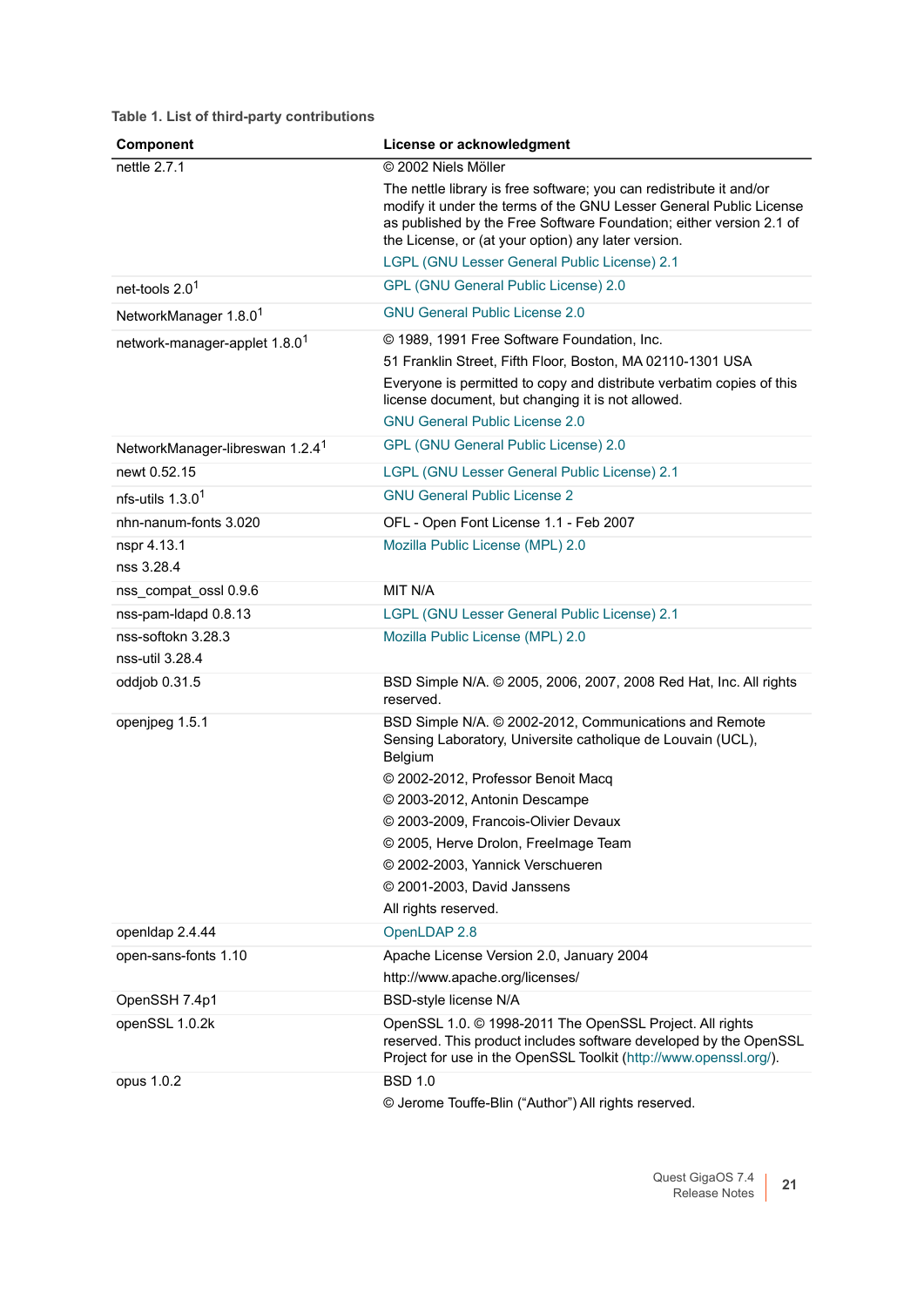| Component                | License or acknowledgment                                                                                                                                                                                                                                                                                                                                                                                                                                                                                                                                                                                                                                                                                                                                                                                                    |
|--------------------------|------------------------------------------------------------------------------------------------------------------------------------------------------------------------------------------------------------------------------------------------------------------------------------------------------------------------------------------------------------------------------------------------------------------------------------------------------------------------------------------------------------------------------------------------------------------------------------------------------------------------------------------------------------------------------------------------------------------------------------------------------------------------------------------------------------------------------|
| orc 0.4.26               | BSD-style license N/A                                                                                                                                                                                                                                                                                                                                                                                                                                                                                                                                                                                                                                                                                                                                                                                                        |
|                          | The majority of the source code and the collective work is subject to<br>the following license: @ 2002 - 2009 David A. Schleef<br><ds@schleef.org></ds@schleef.org>                                                                                                                                                                                                                                                                                                                                                                                                                                                                                                                                                                                                                                                          |
|                          | All rights reserved.                                                                                                                                                                                                                                                                                                                                                                                                                                                                                                                                                                                                                                                                                                                                                                                                         |
| osinfo-db 20170423       | LGPL (GNU Lesser General Public License) 2.1                                                                                                                                                                                                                                                                                                                                                                                                                                                                                                                                                                                                                                                                                                                                                                                 |
| osinfo-db-tools $1.1.01$ | <b>GPL (GNU General Public License) 2.0</b>                                                                                                                                                                                                                                                                                                                                                                                                                                                                                                                                                                                                                                                                                                                                                                                  |
| overpass-fonts 2.1       | Apache License Version 2.0, January 2004                                                                                                                                                                                                                                                                                                                                                                                                                                                                                                                                                                                                                                                                                                                                                                                     |
|                          | http://www.apache.org/licenses/                                                                                                                                                                                                                                                                                                                                                                                                                                                                                                                                                                                                                                                                                                                                                                                              |
| p11-kit 0.23.5           | p11-glue 1.0                                                                                                                                                                                                                                                                                                                                                                                                                                                                                                                                                                                                                                                                                                                                                                                                                 |
|                          | Redistribution and use in source and binary forms, with or without<br>modification, are permitted provided that the following conditions are<br>met:                                                                                                                                                                                                                                                                                                                                                                                                                                                                                                                                                                                                                                                                         |
|                          | Redistributions of source code must retain the above<br>$\bullet$<br>copyright notice, this list of conditions and the following<br>disclaimer.                                                                                                                                                                                                                                                                                                                                                                                                                                                                                                                                                                                                                                                                              |
|                          | Redistributions in binary form must reproduce the above<br>$\bullet$<br>copyright notice, this list of conditions and the following<br>disclaimer in the documentation and/or other materials<br>provided with the distribution.                                                                                                                                                                                                                                                                                                                                                                                                                                                                                                                                                                                             |
|                          | The names of contributors to this software may not be used to<br>endorse or promote products derived from this software<br>without specific prior written permission.                                                                                                                                                                                                                                                                                                                                                                                                                                                                                                                                                                                                                                                        |
|                          | THIS SOFTWARE IS PROVIDED BY THE COPYRIGHT HOLDERS<br>AND CONTRIBUTORS "AS IS" AND ANY EXPRESS OR IMPLIED<br>WARRANTIES, INCLUDING, BUT NOT LIMITED TO, THE IMPLIED<br>WARRANTIES OF MERCHANTABILITY AND FITNESS FOR A<br>PARTICULAR PURPOSE ARE DISCLAIMED. IN NO EVENT SHALL<br>THE COPYRIGHT OWNER OR CONTRIBUTORS BE LIABLE FOR<br>ANY DIRECT, INDIRECT, INCIDENTAL, SPECIAL, EXEMPLARY,<br>OR CONSEQUENTIAL DAMAGES (INCLUDING, BUT NOT<br>LIMITED TO, PROCUREMENT OF SUBSTITUTE GOODS OR<br>SERVICES; LOSS OF USE, DATA, OR PROFITS; OR BUSINESS<br>INTERRUPTION) HOWEVER CAUSED AND ON ANY THEORY OF<br>LIABILITY, WHETHER IN CONTRACT, STRICT LIABILITY, OR<br>TORT (INCLUDING NEGLIGENCE OR OTHERWISE) ARISING IN<br>ANY WAY OUT OF THE USE OF THIS SOFTWARE, EVEN IF<br>ADVISED OF THE POSSIBILITY OF SUCH DAMAGE. |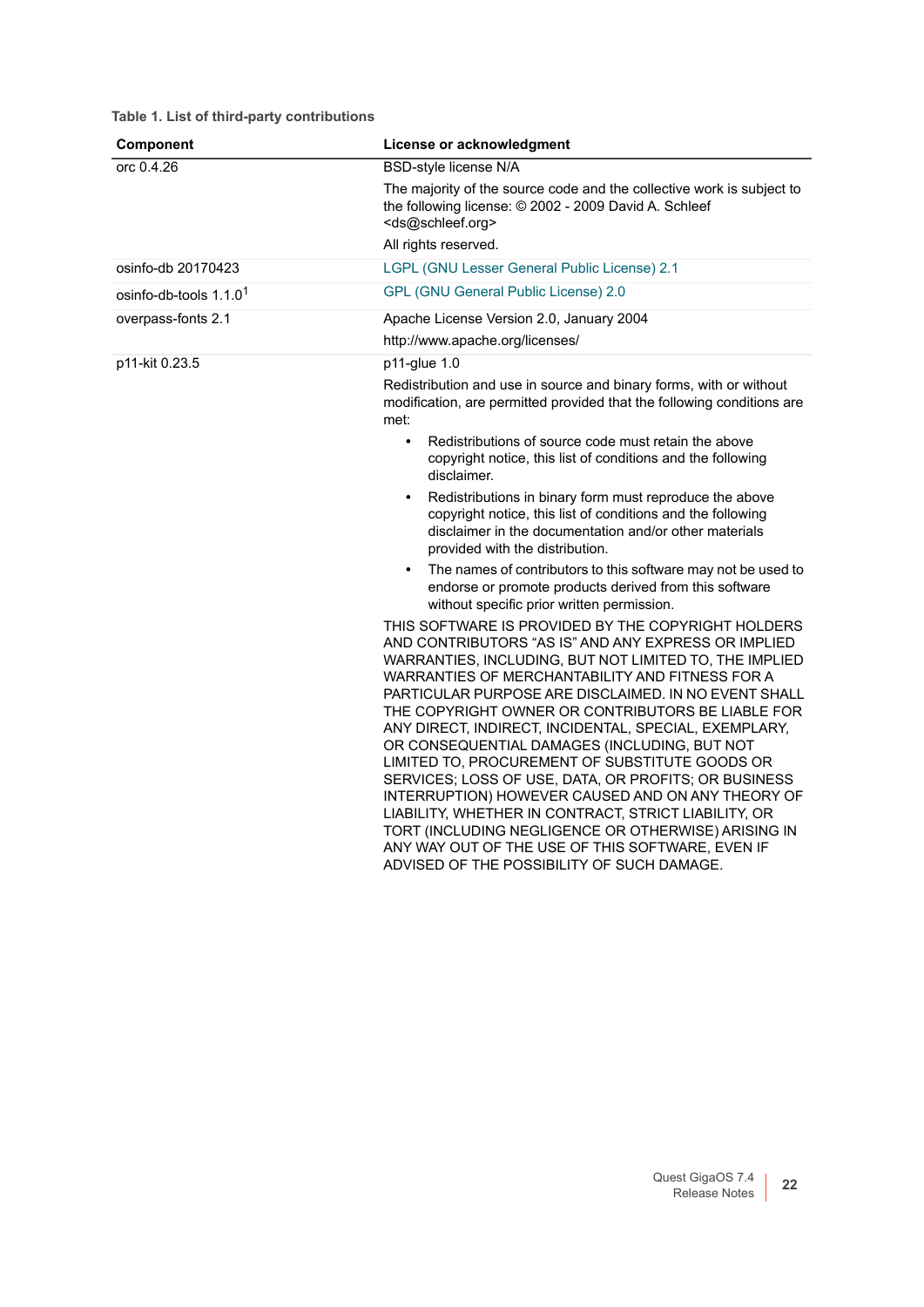| Component                                  | License or acknowledgment                                                                                                                          |
|--------------------------------------------|----------------------------------------------------------------------------------------------------------------------------------------------------|
| paktype-naskh-basic-fonts 4.1 <sup>1</sup> | PakType Naskh Basic                                                                                                                                |
|                                            | Version 4.1                                                                                                                                        |
|                                            | OTF made by Lateef Sagar Shaikh. This font is free for distribution<br>under GPL. Please visit groups.yahoo.com/group/paktype for more<br>details. |
|                                            | Latin script characters are taken from Universalis ADF Std Regular<br>which has following license:                                                 |
|                                            | © Arkandis Digital Foundry, under GNU General Public Licence V2<br>and later, with font exception.                                                 |
|                                            | Arabic glyphs taken from ArabEyes.org font KacstQurn, having<br>following copyright notice:                                                        |
|                                            | KACST holds the copyright of the included Arabic font which is<br>donated under GPL by KACST.                                                      |
|                                            | URW Design and Development holds the copyright of the included<br>Latin font which is donated under GPL by URW.                                    |
|                                            | © Pakistani Typography. groups.yahoo.com/group/paktype                                                                                             |
|                                            | <b>GNU General Public License 2</b>                                                                                                                |
| pam 1.1.8 <sup>1</sup>                     | GPL (GNU General Public License) 2.0                                                                                                               |
| pango 1.40.4 <sup>1</sup>                  | <b>GNU Library General Public License 2.0</b>                                                                                                      |
| paratype-pt-sans-fonts 20101909            | OFL - Open Font License 1.1 - Feb 2007                                                                                                             |
|                                            | © 2010, ParaType Ltd. (http://www.paratype.com/public), with<br>Reserved Font Names "PT Sans" and "ParaType".                                      |
| parted 3.1 <sup>1</sup>                    | <b>GNU General Public License 2.0</b>                                                                                                              |
| passwd 0.79                                | <b>BSD-style license N/A</b>                                                                                                                       |
| pciutils $3.5.11$                          | GPL (GNU General Public License) 2.0                                                                                                               |
| pcre 8.32                                  | BSD 4.4. © 1979, 1980, 1983, 1986, 1988, 1989, 1991, 1992, 1993,<br>1994 The Regents of the University of California. All rights reserved.         |
| pcre2 10.23                                | <b>BSD 1.0</b>                                                                                                                                     |
|                                            | © Jerome Touffe-Blin ("Author") All rights reserved.                                                                                               |
| perl 5.16.3                                | Artistic License 1.0                                                                                                                               |
| perl-Carp 1.26 <sup>1</sup>                | © 1994-2012 Larry Wall                                                                                                                             |
|                                            | © 2011, 2012 Andrew Main (Zefram) <zefram@fysh.org></zefram@fysh.org>                                                                              |
|                                            | This program is free software; you can redistribute it and/or modify it<br>under the same terms as Perl itself.                                    |
|                                            | <b>GNU General Public License 2</b>                                                                                                                |
| perl-constant 1.27 <sup>1</sup>            | © 1997, 1999 Tom Phoenix.                                                                                                                          |
|                                            | This program is free software; you can redistribute it and/or modify it<br>under the same terms as Perl itself.                                    |
|                                            | <b>GNU General Public License 2</b>                                                                                                                |
| perl-Encode 2.51 <sup>1</sup>              | © 2002-2013 Dan Kogai I<< <dankogai@cpan.org> &gt;&gt;.</dankogai@cpan.org>                                                                        |
|                                            | This library is free software; you can redistribute it and/or modify it<br>under the same terms as Perl itself.                                    |
|                                            | <b>GNU General Public License 2</b>                                                                                                                |
| perl-Exporter 5.68 <sup>1</sup>            | <b>GNU General Public License 2</b>                                                                                                                |
| perl-File-Path 2.091                       |                                                                                                                                                    |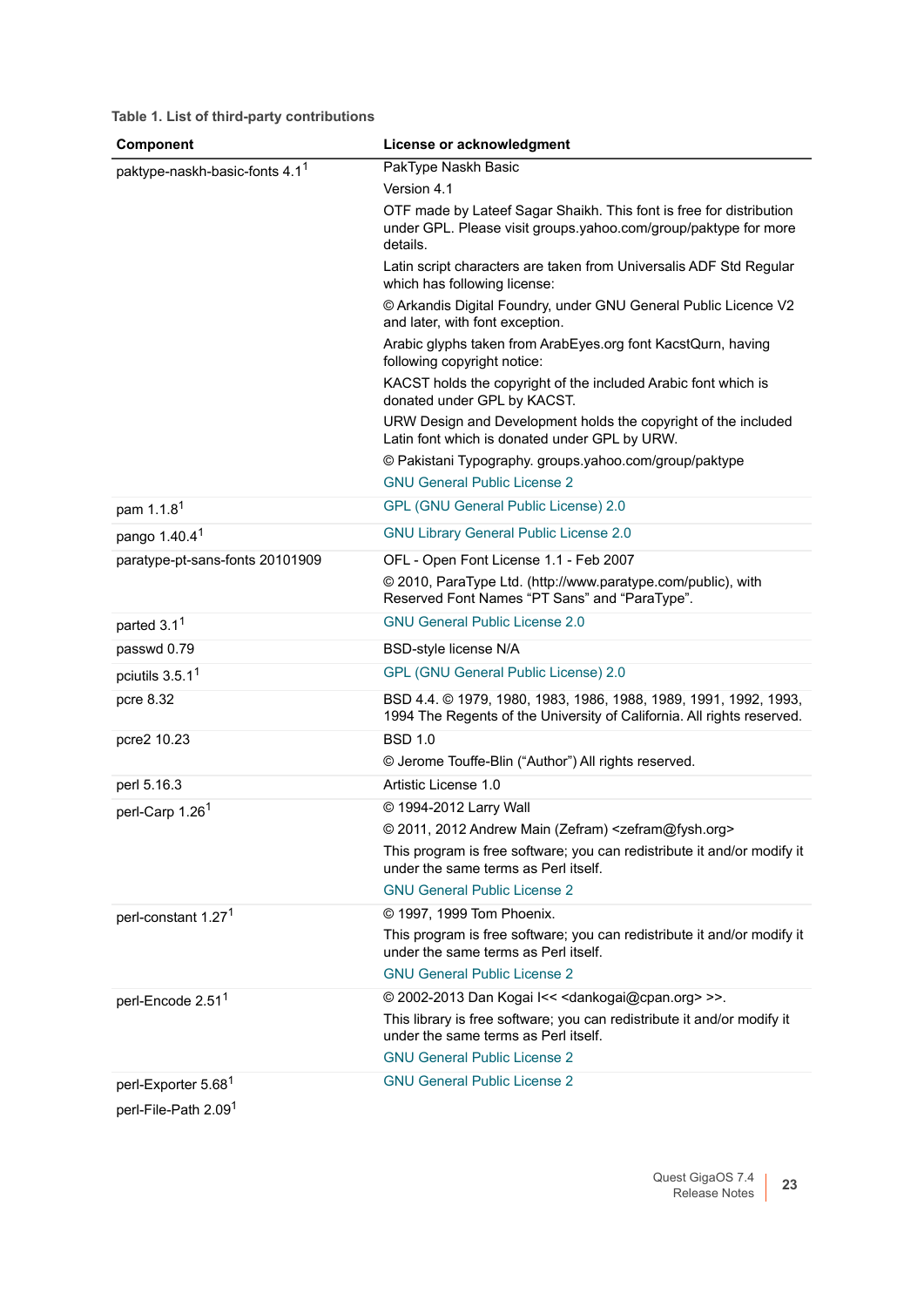| <b>Component</b>                    | License or acknowledgment                                                                                                                                                                                                                                                             |
|-------------------------------------|---------------------------------------------------------------------------------------------------------------------------------------------------------------------------------------------------------------------------------------------------------------------------------------|
| perl-File-Temp 0.23.01 <sup>1</sup> | © 1989 Free Software Foundation, Inc.                                                                                                                                                                                                                                                 |
|                                     | 51 Franklin St, Suite 500, Boston, MA 02110-1335 USA                                                                                                                                                                                                                                  |
|                                     | <b>GNU General Public License 2</b>                                                                                                                                                                                                                                                   |
| perl-Filter 1.49 <sup>1</sup>       | <b>Source Filters</b>                                                                                                                                                                                                                                                                 |
|                                     | Version 1.49                                                                                                                                                                                                                                                                          |
|                                     | 2013-04-01 rurban                                                                                                                                                                                                                                                                     |
|                                     | © 1995-2011 Paul Marquess. All rights reserved.                                                                                                                                                                                                                                       |
|                                     | This program is free software; you can redistribute it and/or modify it<br>under the same terms as Perl itself.                                                                                                                                                                       |
|                                     | <b>GNU General Public License 2</b>                                                                                                                                                                                                                                                   |
| perl-Getopt-Long 2.40 <sup>1</sup>  | Module Getopt:: Long is © 2013, 1990 by Johan Vromans.                                                                                                                                                                                                                                |
|                                     | This program is free software; you can redistribute it and/or modify it<br>under the terms of the Perl Artistic License or the GNU General<br>Public License as published by the Free Software Foundation; either<br>version 2 of the License, or (at your option) any later version. |
|                                     | Johan Vromans jvromans@squirrel.nl                                                                                                                                                                                                                                                    |
|                                     | Squirrel Consultancy Exloo, the Netherlands                                                                                                                                                                                                                                           |
|                                     | http://www.squirrel.nl http://www.squirrel.nl/people/jvromans                                                                                                                                                                                                                         |
|                                     | <b>GNU General Public License 2</b>                                                                                                                                                                                                                                                   |
| perl-HTTP-Tiny 0.033 <sup>1</sup>   | © 1989 Free Software Foundation, Inc.                                                                                                                                                                                                                                                 |
|                                     | 51 Franklin St, Suite 500, Boston, MA 02110-1335 USA                                                                                                                                                                                                                                  |
|                                     | <b>GNU General Public License 2</b>                                                                                                                                                                                                                                                   |
| perl-parent 0.225 <sup>1</sup>      | <b>GNU General Public License 2</b>                                                                                                                                                                                                                                                   |
| perl-PathTools 3.40 <sup>1</sup>    |                                                                                                                                                                                                                                                                                       |
| perl-podlators 2.5.1 <sup>1</sup>   | podlators version 2.5.1                                                                                                                                                                                                                                                               |
|                                     | (Format POD source into various output formats)                                                                                                                                                                                                                                       |
|                                     | Maintained by Russ Allbery <rra@stanford.edu></rra@stanford.edu>                                                                                                                                                                                                                      |
|                                     | © 1999, 2000, 2001, 2002, 2003, 2004, 2005, 2006, 2007, 2008,<br>2009, 2010, 2012, 2013 Russ Allbery <rra@stanford.edu>. This<br/>program is free software; you may redistribute it and/or modify it<br/>under the same terms as Perl itself.</rra@stanford.edu>                      |
|                                     | <b>GNU General Public License 2</b>                                                                                                                                                                                                                                                   |
| perl-Pod-Perldoc 3.20 <sup>1</sup>  | <b>GNU General Public License 2</b>                                                                                                                                                                                                                                                   |
| perl-Pod-Simple 3.28 <sup>1</sup>   | © 2002 Sean M. Burke. All rights reserved.                                                                                                                                                                                                                                            |
|                                     | This library is free software; you can redistribute it and/or modify it<br>under the same terms as Perl itself.                                                                                                                                                                       |
|                                     | This program is distributed in the hope that it will be useful, but<br>without any warranty; without even the implied warranty of<br>merchantability or fitness for a particular purpose.                                                                                             |
|                                     | <b>GNU General Public License 2</b>                                                                                                                                                                                                                                                   |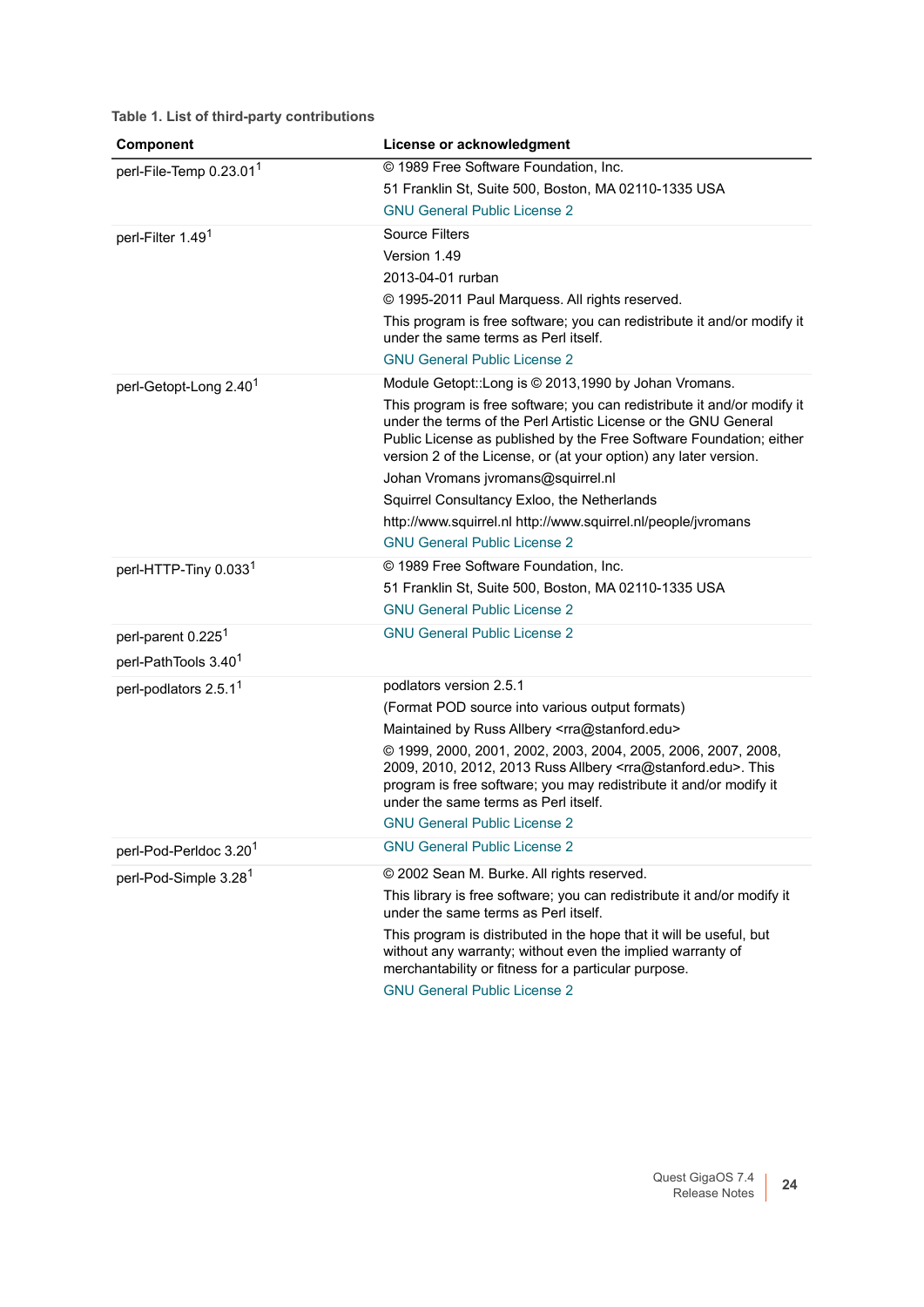| Component                                | License or acknowledgment                                                                                                                                                                                                                                                                                                                                                                                                                                           |
|------------------------------------------|---------------------------------------------------------------------------------------------------------------------------------------------------------------------------------------------------------------------------------------------------------------------------------------------------------------------------------------------------------------------------------------------------------------------------------------------------------------------|
| perl-Pod-Usage 1.63 <sup>1</sup>         | Pod-Usage is free software; you can redistribute it and/or modify it<br>under the terms of the Artistic License distributed with Perl version<br>5.000 or (at your option) any later version. Please refer to the Artistic<br>License that came with your Perl distribution for more details. If your<br>version of Perl was not distributed under the terms of the Artistic<br>License, than you may distribute Pod-Parser under the same terms<br>as Perl itself. |
|                                          | This software is distributed in the hope that it will be useful, but is<br>provided "AS IS" WITHOUT WARRANTY OF ANY KIND, either<br>expressed or implied, INCLUDING, without limitation, the implied<br>warranties of MERCHANTABILITY and FITNESS FOR A<br>PARTICULAR PURPOSE.                                                                                                                                                                                      |
|                                          | The ENTIRE RISK as to the quality and performance of the software<br>IS WITH YOU (the holder of the software). Should the software prove<br>defective, YOU ASSUME THE COST OF ALL NECESSARY<br>SERVICING, REPAIR OR CORRECTION.                                                                                                                                                                                                                                     |
|                                          | IN NO EVENT WILL ANY COPYRIGHT HOLDER OR ANY OTHER<br>PARTY WHO MAY CREATE, MODIFY, OR DISTRIBUTE THE<br>SOFTWARE BE LIABLE OR RESPONSIBLE TO YOU OR TO ANY<br>OTHER ENTITY FOR ANY KIND OF DAMAGES (no matter how<br>awful - not even if they arise from known or unknown flaws in the<br>software).                                                                                                                                                               |
|                                          | Please refer to the Artistic License that came with your Perl<br>distribution for more details.                                                                                                                                                                                                                                                                                                                                                                     |
|                                          | <b>GNU General Public License 2</b>                                                                                                                                                                                                                                                                                                                                                                                                                                 |
| perl-Scalar-List-Utils 1.27 <sup>1</sup> | © 1997-2006 Graham Barr <gbarr@pobox.com>. All rights reserved.<br/>This library is free software; you can redistribute it and/or modify it<br/>under the same terms as Perl itself.</gbarr@pobox.com>                                                                                                                                                                                                                                                              |
|                                          | <b>GNU General Public License 2</b>                                                                                                                                                                                                                                                                                                                                                                                                                                 |
| perl-Socket 2.010 <sup>1</sup>           | © 1989 Free Software Foundation, Inc.<br>51 Franklin St, Fifth Floor, Boston, MA 02110-1301 USA<br><b>GNU General Public License 2</b>                                                                                                                                                                                                                                                                                                                              |
| perl-Storable 2.45 <sup>1</sup>          | Storable 2.14<br>© 1995-2000, Raphael Manfredi<br>© 2001-2004, Larry Wall                                                                                                                                                                                                                                                                                                                                                                                           |
|                                          | This program is free software; you can redistribute it and/or modify it<br>under the same terms as Perl 5 itself.                                                                                                                                                                                                                                                                                                                                                   |
|                                          | This program is distributed in the hope that it will be useful, but<br>WITHOUT ANY WARRANTY; without even the implied warranty of<br>MERCHANTABILITY or FITNESS FOR A PARTICULAR PURPOSE.<br>See the Perl 5 License schemes for more details.                                                                                                                                                                                                                       |
|                                          | <b>GNU General Public License 2</b>                                                                                                                                                                                                                                                                                                                                                                                                                                 |
| perl-Text-ParseWords 3.29 <sup>1</sup>   | <b>GNU General Public License 2</b>                                                                                                                                                                                                                                                                                                                                                                                                                                 |
| perl-threads 1.871                       |                                                                                                                                                                                                                                                                                                                                                                                                                                                                     |
| perl-threads-shared 1.43 <sup>1</sup>    |                                                                                                                                                                                                                                                                                                                                                                                                                                                                     |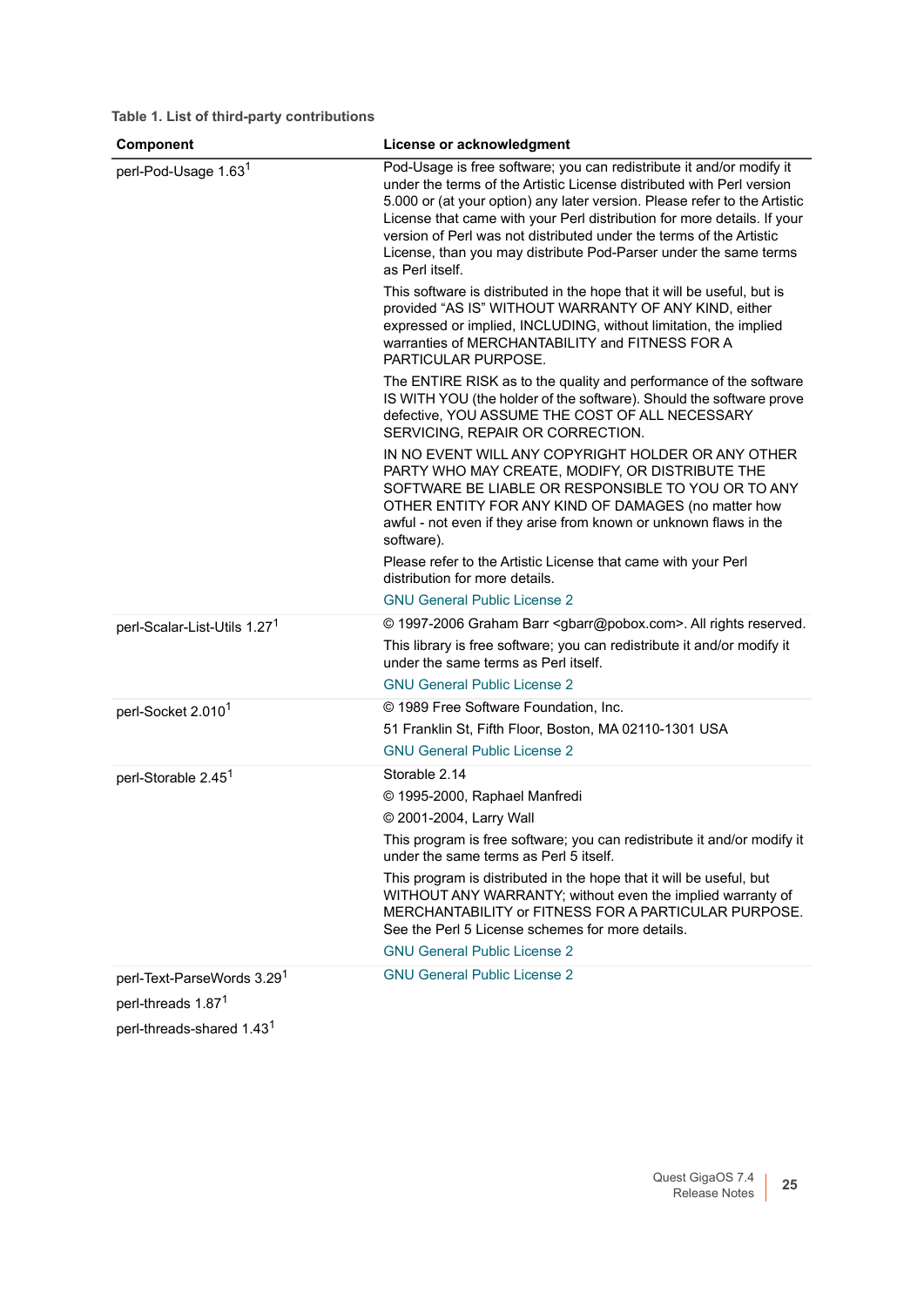| Component                                                       | License or acknowledgment                                                                                                                                                                                                                                                                                                                                                                       |
|-----------------------------------------------------------------|-------------------------------------------------------------------------------------------------------------------------------------------------------------------------------------------------------------------------------------------------------------------------------------------------------------------------------------------------------------------------------------------------|
| perl-Time-HiRes 1.9725 <sup>1</sup>                             | © 1996, 1997, 1998, 1999, 2000, 2001, 2002 Douglas E. Wegscheid.<br>© 2002, 2003, 2004, 2005 Jarkko Hietaniemi. All rights reserved.<br>© 2011, 2012 Andrew Main (Zefram) <zefram@fysh.org><br/>All rights reserved. This program is free software; you can<br/>redistribute it and/or modify it under the same terms as Perl itself.<br/><b>GNU General Public License 2</b></zefram@fysh.org> |
| perl-Time-Local 1.2300 <sup>1</sup>                             | This software is © 2012 by Dave Rolsky.<br><b>GNU General Public License 2</b>                                                                                                                                                                                                                                                                                                                  |
| pinenetry 0.8.1 <sup>1</sup>                                    | <b>GNU General Public License 2.0</b>                                                                                                                                                                                                                                                                                                                                                           |
| pinfo 0.6.10 <sup>1</sup>                                       | GPL (GNU General Public License) 2.0                                                                                                                                                                                                                                                                                                                                                            |
| pixman $0.34.01$<br>pkgconfig 0.27.1 <sup>1</sup>               | <b>GNU General Public License 2.0</b>                                                                                                                                                                                                                                                                                                                                                           |
| plymouth 0.8.91                                                 | © 1989, 1991 Free Software Foundation, Inc.<br>59 Temple Place, Suite 330, Boston, MA 02111-1307 USA<br>Everyone is permitted to copy and distribute verbatim copies of this<br>license document, but changing it is not allowed.<br><b>GNU General Public License 2</b>                                                                                                                        |
| pm-utils 1.4.1 <sup>1</sup><br>policycoreutils 2.5 <sup>1</sup> | <b>GPL (GNU General Public License) 2.0</b>                                                                                                                                                                                                                                                                                                                                                     |
| polkit 0.112 <sup>1</sup>                                       | <b>GNU General Public License 2.0</b>                                                                                                                                                                                                                                                                                                                                                           |
| polkit-kde 0.99.1 <sup>1</sup>                                  | GPL (GNU General Public License) 2.0                                                                                                                                                                                                                                                                                                                                                            |
| polkit-pkla-compat 0.1                                          | © 1991 Free Software Foundation, Inc.<br>59 Temple Place, Suite 330, Boston, MA 02111-1307 USA<br>LGPL (GNU Lesser General Public License) 2.1                                                                                                                                                                                                                                                  |
| polkit-qt 0.103.0                                               | © 1989, 1991 Free Software Foundation, Inc.,<br>51 Franklin Street, Fifth Floor, Boston, MA 02110-1301 USA<br>Everyone is permitted to copy and distribute verbatim copies of this<br>license document, but changing it is not allowed.<br><b>GPL (GNU General Public License) 2.0</b>                                                                                                          |
| poppler 0.26.5 <sup>1</sup><br>poppler-data 0.4.6 <sup>1</sup>  | © 1989, 1991 Free Software Foundation, Inc.<br>59 Temple Place, Suite 330, Boston, MA 02111-1307 USA<br>Everyone is permitted to copy and distribute verbatim copies of this<br>license document, but changing it is not allowed.<br><b>GNU General Public License 2.0</b>                                                                                                                      |
| popt 1.13                                                       | <b>GPL (GNU General Public License) 2.0</b>                                                                                                                                                                                                                                                                                                                                                     |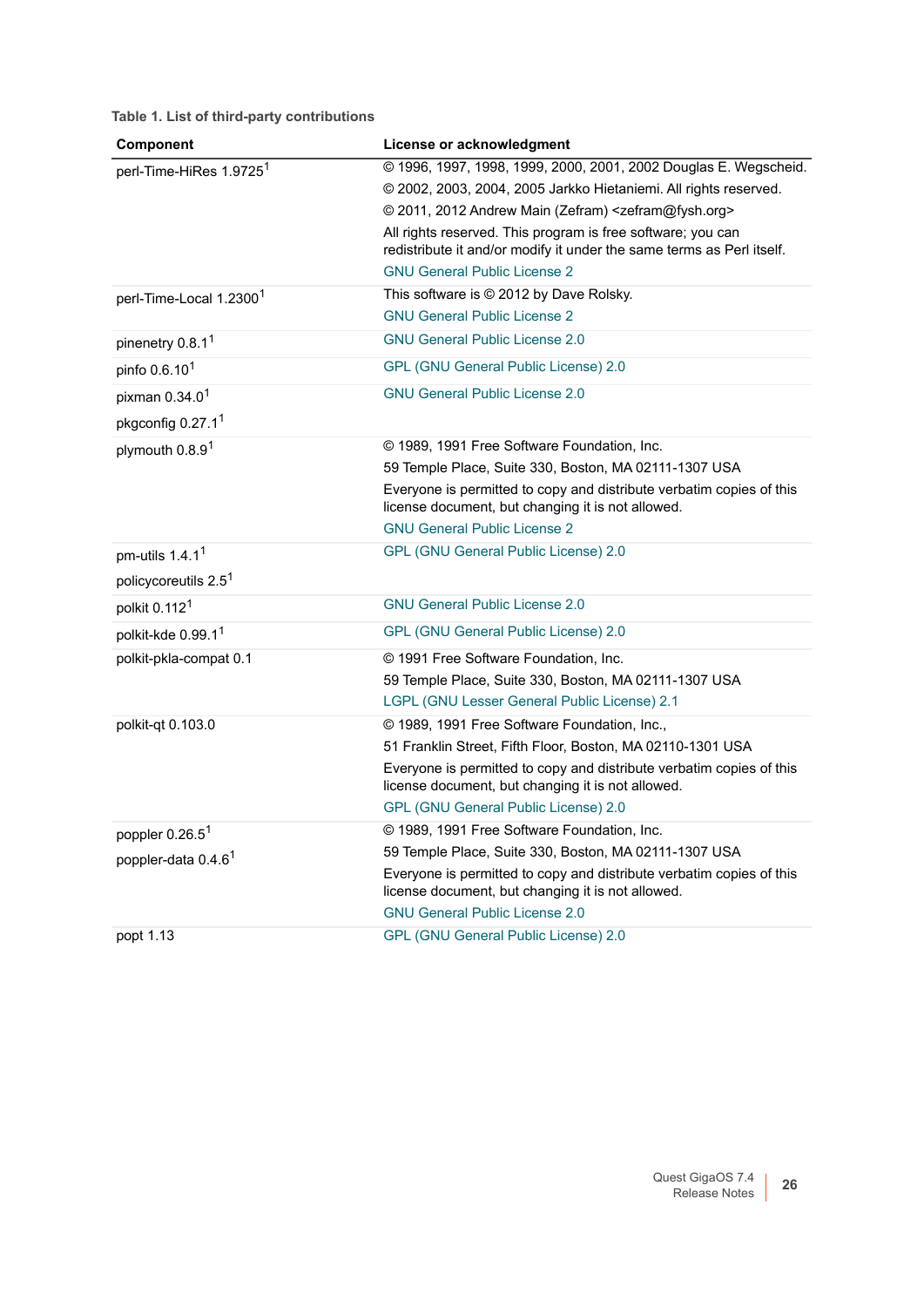| Component                           | License or acknowledgment                                                                                                        |
|-------------------------------------|----------------------------------------------------------------------------------------------------------------------------------|
| ppp $2.4.\overline{5}$              | ppp 2.4.4:                                                                                                                       |
|                                     | © 1984-2000 Carnegie Mellon University. All rights reserved.                                                                     |
|                                     | © 1993-2004 Paul Mackerras. All rights reserved.                                                                                 |
|                                     | © 1995 Pedro Roque Marques. All rights reserved.                                                                                 |
|                                     | © 1995 Eric Rosenquist. All rights reserved.                                                                                     |
|                                     | © 1999 Tommi Komulainen. All rights reserved.                                                                                    |
|                                     | © Andrew Tridgell 1999.                                                                                                          |
|                                     | © 2000 by Sun Microsystems, Inc. All rights reserved.                                                                            |
|                                     | © 2001 by Sun Microsystems, Inc. All rights reserved.                                                                            |
|                                     | © 2002 Google, Inc. All rights reserved.                                                                                         |
|                                     | This product includes software developed by Computing Services at<br>Carnegie Mellon University (http://www.cmu.edu/computing/). |
|                                     | This product includes software developed by Paul Mackerras.                                                                      |
|                                     | This product includes software developed by Pedro Roque Marques.                                                                 |
|                                     | This product includes software developed by Tommi Komulainen.                                                                    |
| procps-ng $3.3.101$                 | © 1989, 1991 Free Software Foundation, Inc.,                                                                                     |
|                                     | 51 Franklin Street, Fifth Floor, Boston, MA 02110-1301 USA                                                                       |
|                                     | Everyone is permitted to copy and distribute verbatim copies of this<br>license document, but changing it is not allowed.        |
|                                     | <b>GNU General Public License 2</b>                                                                                              |
| psacct $6.6.11$                     | GPL (GNU General Public License) 2.0                                                                                             |
| psmisc 22.2                         | BSD Simple N/A.                                                                                                                  |
| pth 2.0.7                           | <b>GNU General Public License 2.0</b>                                                                                            |
| pulseaudio 10 <sup>1</sup>          |                                                                                                                                  |
| pyatspi 2.20.3 <sup>1</sup>         |                                                                                                                                  |
| pycairo 1.8.10 <sup>1</sup>         |                                                                                                                                  |
| pygobject 2.28.6 <sup>1</sup>       |                                                                                                                                  |
| pygobject2 2.28.6                   |                                                                                                                                  |
| pygobject3 3.14.0                   | © 1991, 1999 Free Software Foundation, Inc.,                                                                                     |
|                                     | 51 Franklin Street, Fifth Floor, Boston, MA 02110-1301 USA                                                                       |
|                                     | Everyone is permitted to copy and distribute verbatim copies of this                                                             |
|                                     | license document, but changing it is not allowed.                                                                                |
|                                     | <b>GNU Lesser General Public License 2.1</b>                                                                                     |
| pygpgme 0.3 <sup>1</sup>            | <b>GNU General Public License 2.0</b>                                                                                            |
| pykickstart 1.99.66.12 <sup>1</sup> | GPL (GNU General Public License) 2.0                                                                                             |
| pyliblzma 0.5.3                     | © 2007 Free Software Foundation, Inc. < http://fsf.org/>                                                                         |
|                                     | Everyone is permitted to copy and distribute verbatim copies of this<br>license document, but changing it is not allowed.        |
|                                     | <b>GNU LGPL Version 3</b>                                                                                                        |
| pyparted 3.9 <sup>1</sup>           | GPL (GNU General Public License) 2.0                                                                                             |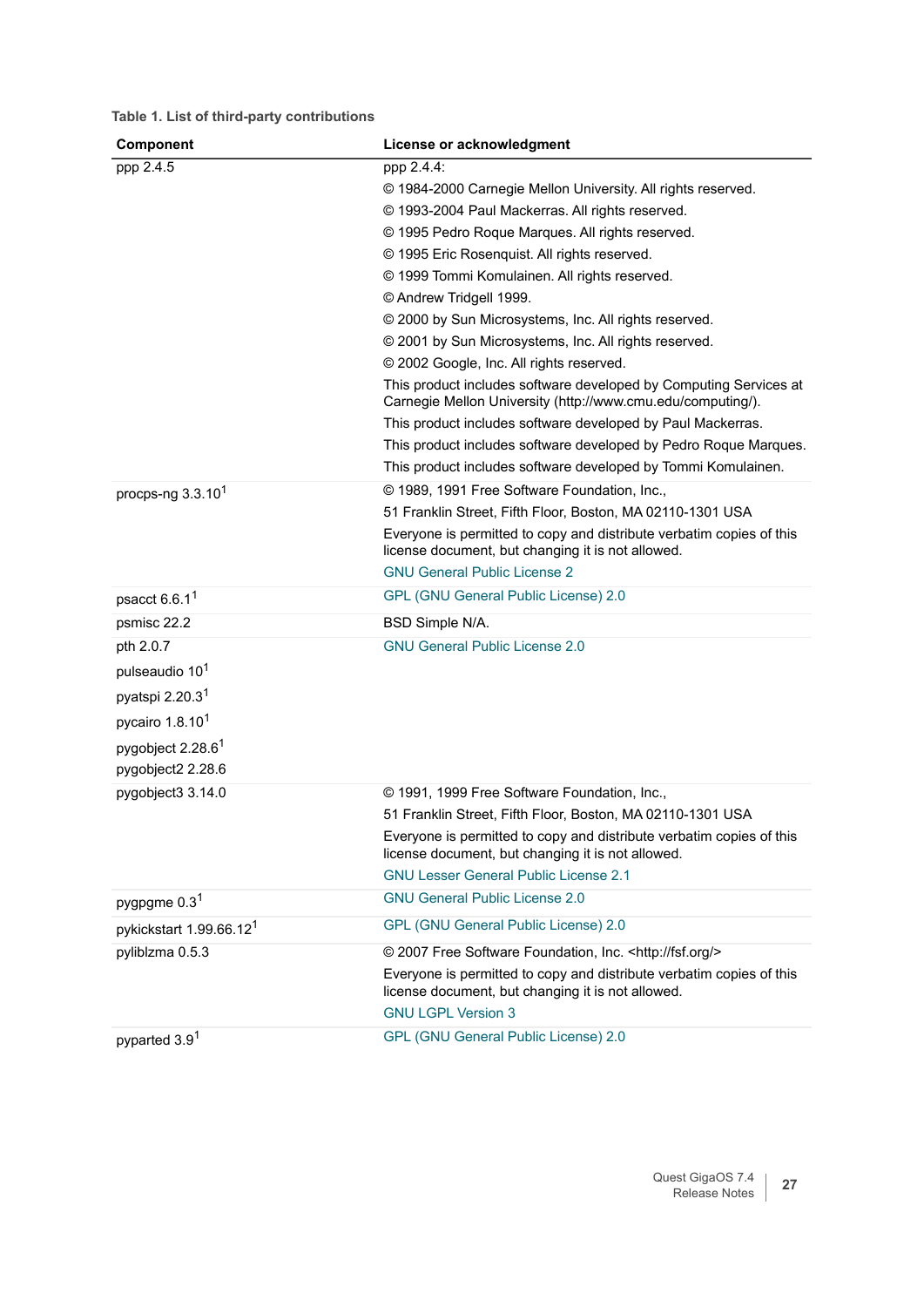| <b>Component</b> | License or acknowledgment                                                                                                                                                                                                                                                                                                                                                                                                                                                                                                                                                                        |
|------------------|--------------------------------------------------------------------------------------------------------------------------------------------------------------------------------------------------------------------------------------------------------------------------------------------------------------------------------------------------------------------------------------------------------------------------------------------------------------------------------------------------------------------------------------------------------------------------------------------------|
| python 2.7.5     | Historical note: This page describes the Python license used for<br>Python versions up to and including Python 1.6a2. CNRI released<br>Python 1.6b1 and the final Python 1.6 release under a different<br>license, which is open source compliant, but not compatible with the<br>GPL (the only incompatibility being the inclusion of a choice-of-law<br>clause). More recent PSF releases, in particular 2.0.1, 2.1.1, and all<br>releases since then, are GPL-compatible.                                                                                                                     |
|                  | Most Python sources and binaries are distributed under the following<br>copyright. A few files have a different copyright owner, but otherwise<br>the notice is similar.                                                                                                                                                                                                                                                                                                                                                                                                                         |
|                  | The gist of it is that Python is absolutely free, even for commercial<br>use (including resale). There is no GNU-like "copyleft" restriction.                                                                                                                                                                                                                                                                                                                                                                                                                                                    |
|                  | A clarification: some very picky lawyers are worried that the notice<br>doesn't explicitly grant permission to distribute modified copies (even<br>though it grants permission to copy, modify, and distribute). This can<br>be considered an oversight in the notice; we have no intention to limit<br>distribution of modified copies (that otherwise play by the rules).<br>Similarly, the words "without fee" are to be read connected to<br>"permission": permission is granted without fee. We are in the<br>process of revising the notice to clarify it, but this is a slow process.     |
|                  | Another clarification: the limitation of the copyright to 1991-1995 in<br>the notice is not a mistake, but rather a deliberate decision. Copyright<br>applies regardless of whether it is explicitly stated or not.                                                                                                                                                                                                                                                                                                                                                                              |
|                  | News: The Open Source Initiative board has voted to certify the<br>Python license as Open Source.                                                                                                                                                                                                                                                                                                                                                                                                                                                                                                |
|                  | And if you had to ask, yes, this license is compatible with the GPL.                                                                                                                                                                                                                                                                                                                                                                                                                                                                                                                             |
|                  | © 1991-1995 by Stichting Mathematisch Centrum, Amsterdam, The<br>Netherlands.                                                                                                                                                                                                                                                                                                                                                                                                                                                                                                                    |
|                  | All Rights Reserved                                                                                                                                                                                                                                                                                                                                                                                                                                                                                                                                                                              |
|                  | Permission to use, copy, modify, and distribute this software and its<br>documentation for any purpose and without fee is hereby granted,<br>provided that the above copyright notice appear in all copies and that<br>both that copyright notice and this permission notice appear in<br>supporting documentation, and that the names of Stichting<br>Mathematisch Centrum or CWI or Corporation for National Research<br>Initiatives or CNRI not be used in advertising or publicity pertaining to<br>distribution of the software without specific, written prior permission.                 |
|                  | While CWI is the initial source for this software, a modified version is<br>made available by the Corporation for National Research Initiatives<br>(CNRI) at the Internet address http://www.python.org.                                                                                                                                                                                                                                                                                                                                                                                         |
|                  | STICHTING MATHEMATISCH CENTRUM AND CNRI DISCLAIM<br>ALL WARRANTIES WITH REGARD TO THIS SOFTWARE,<br>INCLUDING ALL IMPLIED WARRANTIES OF MERCHANTABILITY<br>AND FITNESS, IN NO EVENT SHALL STICHTING<br>MATHEMATISCH CENTRUM OR CNRI BE LIABLE FOR ANY<br>SPECIAL, INDIRECT OR CONSEQUENTIAL DAMAGES OR ANY<br>DAMAGES WHATSOEVER RESULTING FROM LOSS OF USE,<br>DATA OR PROFITS, WHETHER IN AN ACTION OF CONTRACT,<br>NEGLIGENCE OR OTHER TORTIOUS ACTION, ARISING OUT OF<br>OR IN CONNECTION WITH THE USE OR PERFORMANCE OF<br>THIS SOFTWARE.<br>Python Software Foundation License Version 2.2 |
|                  |                                                                                                                                                                                                                                                                                                                                                                                                                                                                                                                                                                                                  |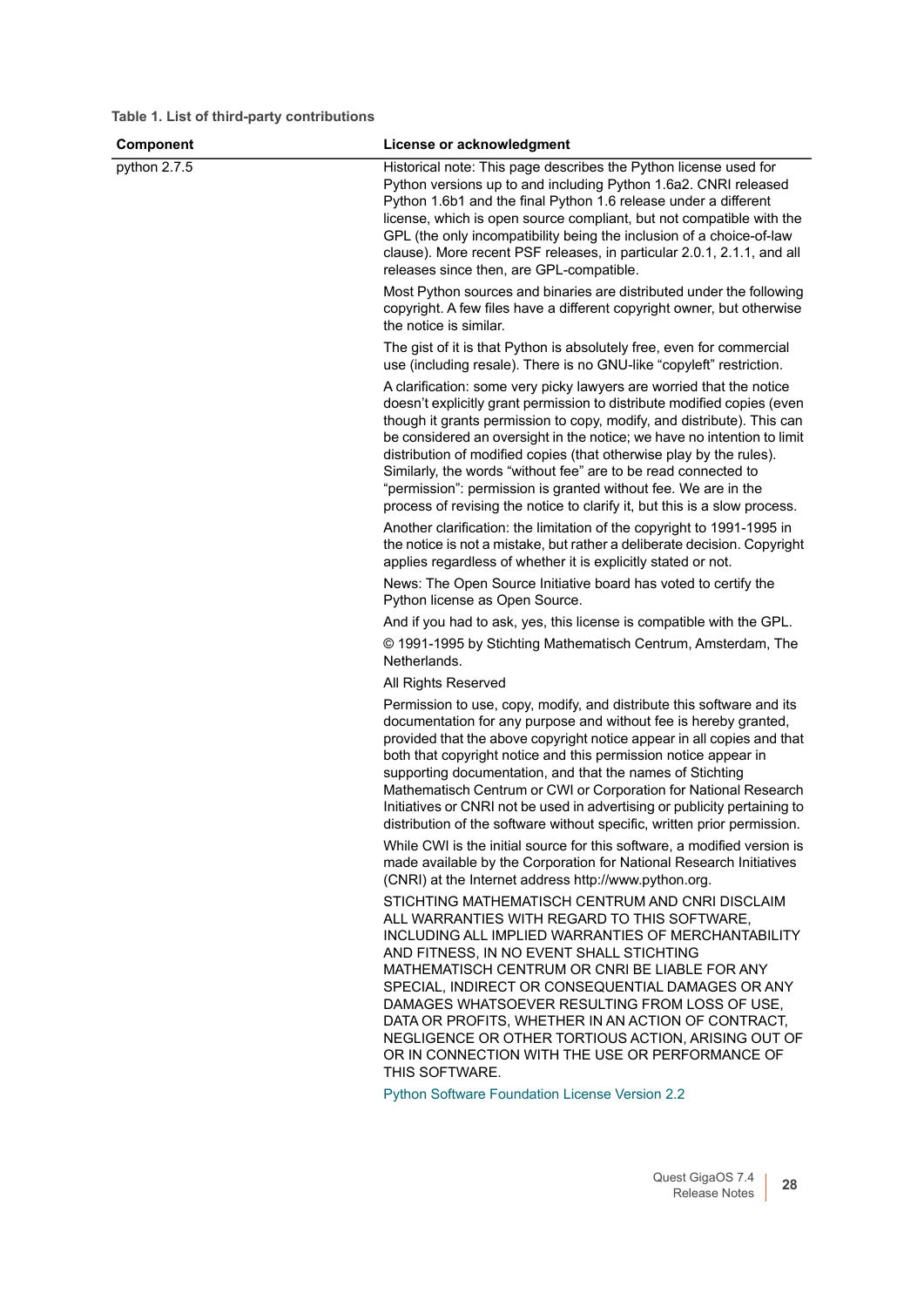| Component                                      | License or acknowledgment                                                                                                                   |
|------------------------------------------------|---------------------------------------------------------------------------------------------------------------------------------------------|
| python-augeas 0.5.0                            | © 1991, 1999 Free Software Foundation, Inc.                                                                                                 |
|                                                | 59 Temple Place, Suite 330, Boston, MA 02111-1307 USA                                                                                       |
|                                                | Everyone is permitted to copy and distribute verbatim copies of this<br>license document, but changing it is not allowed.                   |
|                                                | <b>GNU Lesser General Public License 2.1</b>                                                                                                |
| python-backports 1.0                           | Python 2.7 License 2.7                                                                                                                      |
| python-backports-ssl match hostname<br>3.4.0.2 | © 2001, 2002, 2003, 2004, 2005, 2006, 2007, 2008, 2009, 2010,<br>2011, 2012, 2013, 2014 Python Software Foundation; All Rights<br>Reserved. |
|                                                | © 1995-2001 Corporation for National Research Initiatives; All Rights<br>Reserved.                                                          |
|                                                | © 1991-1995, Stichting Mathematisch Centrum Amsterdam, The<br>Netherlands. All rights reserved.                                             |
| python-beaker 1.5.4                            | <b>BSD 1.0</b>                                                                                                                              |
|                                                | © Jerome Touffe-Blin ("Author") All rights reserved.                                                                                        |
| python-blivet 0.61.15.65                       | LGPL (GNU Lesser General Public License) 2.1                                                                                                |
| python-cffi 1.6.0                              | MIT 1.0                                                                                                                                     |
| python-chardet 2.2.1                           | © 1991, 1999 Free Software Foundation, Inc.                                                                                                 |
|                                                | 59 Temple Place, Suite 330, Boston, MA 02111-1307 USA                                                                                       |
|                                                | Everyone is permitted to copy and distribute verbatim copies of this<br>license document, but changing it is not allowed.                   |
|                                                | <b>GNU Lesser General Public License 2.1</b>                                                                                                |
| python-cherrypy 3.2.2                          | <b>BSD 1.0</b>                                                                                                                              |
| python-configobj 4.7.2                         | © Jerome Touffe-Blin ("Author") All rights reserved.                                                                                        |
| python-configshell 1.1.fb23                    | Apache License Version 2.0, January 2004                                                                                                    |
|                                                | http://www.apache.org/licenses/                                                                                                             |
| python-coverage 3.6                            | <b>BSD 1.0</b>                                                                                                                              |
|                                                | © Jerome Touffe-Blin ("Author") All rights reserved.                                                                                        |
| python-cpio 0.1                                | LGPL (GNU Lesser General Public License) 2.1                                                                                                |
| python-cryptography 1.7.2                      | Apache License Version 2.0, January 2004                                                                                                    |
|                                                | http://www.apache.org/licenses/                                                                                                             |
| python-cups 1.9.63 <sup>1</sup>                | GPL (GNU General Public License) 2.0                                                                                                        |
| python-dateutil 1.5                            | Python 2.7 License 2.7                                                                                                                      |
|                                                | © 2001, 2002, 2003, 2004, 2005, 2006, 2007, 2008, 2009, 2010,<br>2011, 2012, 2013, 2014 Python Software Foundation; All Rights<br>Reserved. |
|                                                | © 1995-2001 Corporation for National Research Initiatives; All Rights<br>Reserved.                                                          |
|                                                | © 1991-1995, Stichting Mathematisch Centrum Amsterdam, The<br>Netherlands. All rights reserved.                                             |
| python-decorator 3.4.0                         | <b>BSD 1.0</b>                                                                                                                              |
|                                                | © Jerome Touffe-Blin ("Author") All rights reserved.                                                                                        |
| python-di 0.3                                  | GPL (GNU General Public License) 2.0                                                                                                        |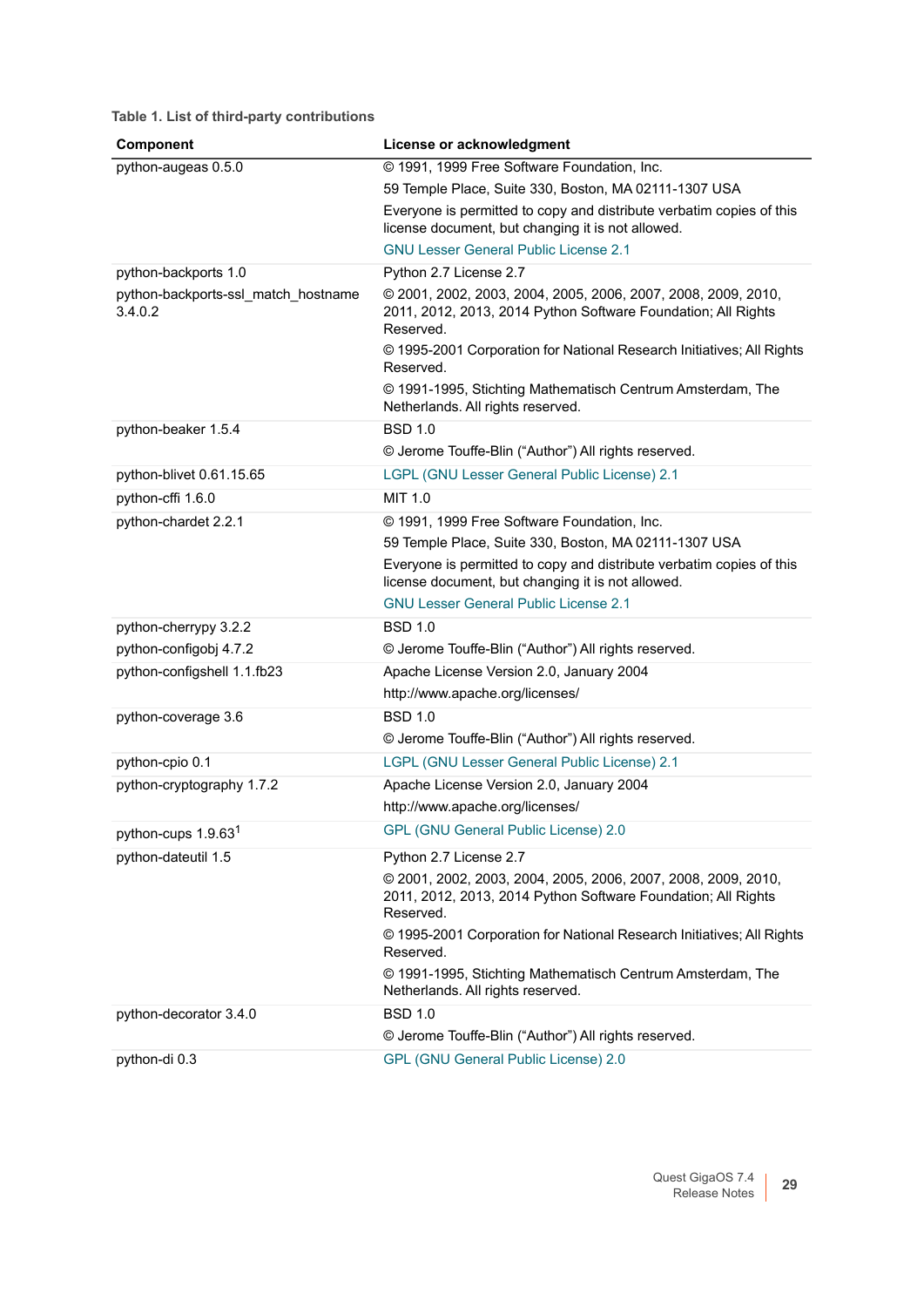| <b>Component</b>                     | License or acknowledgment                                                                                                                   |
|--------------------------------------|---------------------------------------------------------------------------------------------------------------------------------------------|
| python-dmidecode 3.12.2 <sup>1</sup> | © 1989, 1991 Free Software Foundation, Inc.,                                                                                                |
|                                      | 51 Franklin Street, Fifth Floor, Boston, MA 02110-1301 USA                                                                                  |
|                                      | Everyone is permitted to copy and distribute verbatim copies of this<br>license document, but changing it is not allowed.                   |
|                                      | <b>GNU General Public License 2</b>                                                                                                         |
| python-dns 1.12.0                    | MIT 1.0                                                                                                                                     |
| python-docs 2.7.5                    | Python 2.7 License 2.7                                                                                                                      |
| python-docutils 0.11                 | © 2001, 2002, 2003, 2004, 2005, 2006, 2007, 2008, 2009, 2010,<br>2011, 2012, 2013, 2014 Python Software Foundation; All Rights<br>Reserved. |
|                                      | © 1995-2001 Corporation for National Research Initiatives; All Rights<br>Reserved.                                                          |
|                                      | © 1991-1995, Stichting Mathematisch Centrum Amsterdam, The<br>Netherlands. All rights reserved.                                             |
| python-dtopt 0.1                     | MIT 1.0                                                                                                                                     |
| python-enum34 1.0.4                  | <b>BSD 1.0</b>                                                                                                                              |
|                                      | © Jerome Touffe-Blin ("Author") All rights reserved.                                                                                        |
| python-ethtool 0.8 <sup>1</sup>      | GPL (GNU General Public License) 2.0                                                                                                        |
| python-fpconst 0.7.3                 | Apache License Version 2.0, January 2004                                                                                                    |
|                                      | http://www.apache.org/licenses/                                                                                                             |
| python-gssapi 1.2.0                  | ISC 2013-2018                                                                                                                               |
|                                      | Copyright 2018 Frank Denis                                                                                                                  |
| python-gudev 147.2                   | LGPL (GNU Lesser General Public License) 2.1                                                                                                |
| python-hwdata 1.7.3 <sup>1</sup>     | GPL (GNU General Public License) 2.0                                                                                                        |
| python-idna 2.4                      | <b>BSD 1.0</b>                                                                                                                              |
|                                      | © Jerome Touffe-Blin ("Author") All rights reserved.                                                                                        |
| python-iniparse 0.4                  | MIT N/A                                                                                                                                     |
| python-inotify 0.9.4                 | MIT 1.0                                                                                                                                     |
| python-ipaddr 2.1.11                 | Apache License Version 2.0, January 2004                                                                                                    |
|                                      | http://www.apache.org/licenses/                                                                                                             |
| python-ipaddress 1.0.16              | Python 2.7 License 2.7                                                                                                                      |
|                                      | © 2001, 2002, 2003, 2004, 2005, 2006, 2007, 2008, 2009, 2010,<br>2011, 2012, 2013, 2014 Python Software Foundation; All Rights<br>Reserved. |
|                                      | © 1995-2001 Corporation for National Research Initiatives; All Rights<br>Reserved.                                                          |
|                                      | © 1991-1995, Stichting Mathematisch Centrum Amsterdam, The<br>Netherlands. All rights reserved.                                             |
| python-IPy 0.75                      | <b>BSD 1.0</b>                                                                                                                              |
|                                      | © Jerome Touffe-Blin ("Author") All rights reserved.                                                                                        |
| python-jinja2 2.7.2                  | BSD 4.4. © 1979, 1980, 1983, 1986, 1988, 1989, 1991, 1992, 1993,                                                                            |
| python-jsonpatch 1.2                 | 1994 The Regents of the University of California. All rights reserved.                                                                      |
| python-jsonpointer 1.9               |                                                                                                                                             |
| python-jwcrypto 0.2.1                | LGPL (GNU Lesser General Public License) 2.1                                                                                                |
| python-kdcproxy 0.3.2                | MIT 1.0                                                                                                                                     |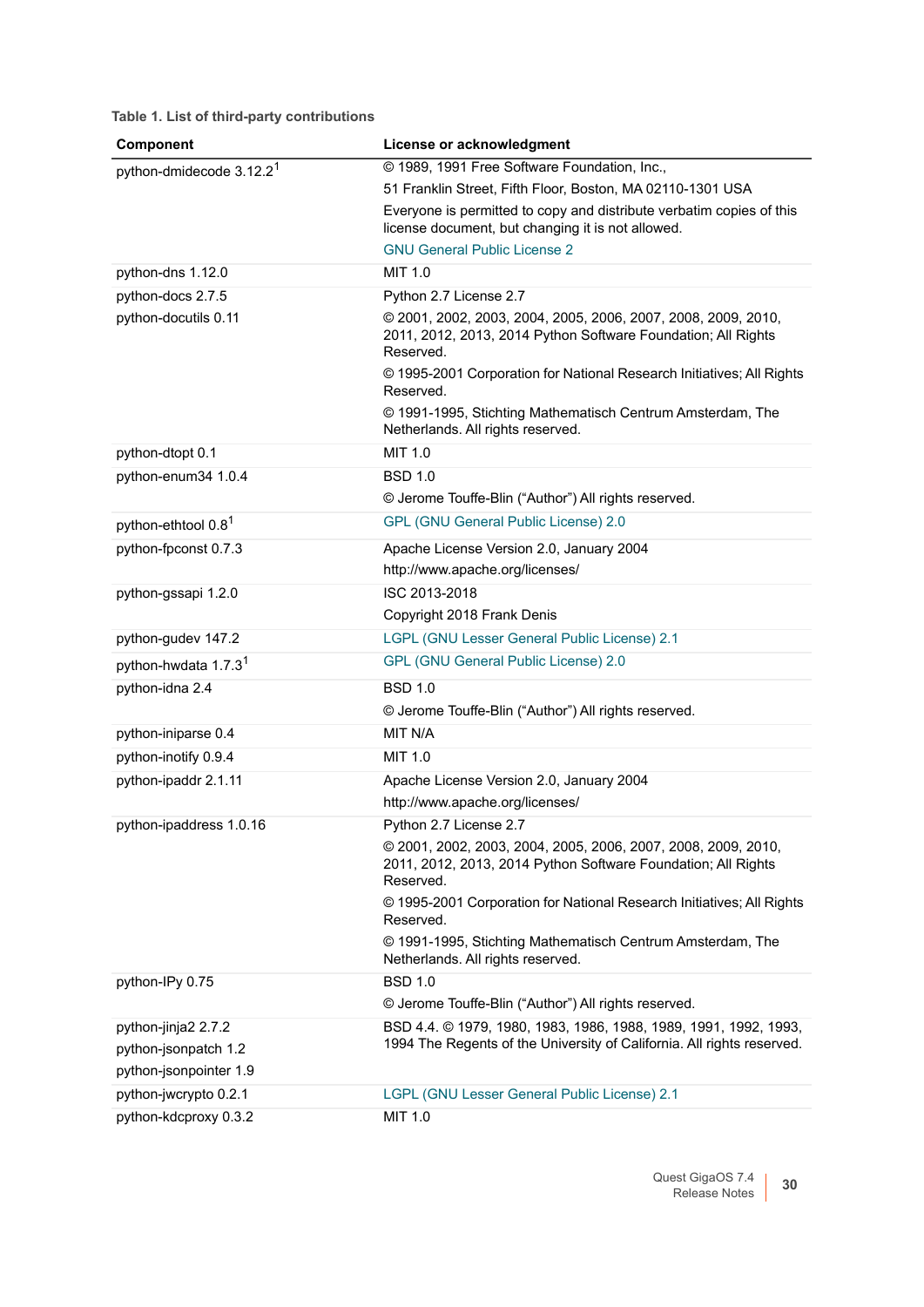| Component                             | License or acknowledgment                                                                                                                                                                            |
|---------------------------------------|------------------------------------------------------------------------------------------------------------------------------------------------------------------------------------------------------|
| python-kerberos 1.1                   | Apache License Version 2.0, January 2004                                                                                                                                                             |
|                                       | http://www.apache.org/licenses/                                                                                                                                                                      |
| python-kitchen 1.1.1                  | © 1989, 1991 Free Software Foundation, Inc.                                                                                                                                                          |
|                                       | 59 Temple Place, Suite 330, Boston, MA 02111-1307 USA                                                                                                                                                |
|                                       | Everyone is permitted to copy and distribute verbatim copies of this<br>license document, but changing it is not allowed.                                                                            |
|                                       | <b>GNU Lesser General Public License 2.1</b>                                                                                                                                                         |
| python-kmod 0.9<br>python-krbV 1.0.90 | LGPL (GNU Lesser General Public License) 2.1                                                                                                                                                         |
| python-Idap 2.4.15                    | Python 2.7 License 2.7                                                                                                                                                                               |
|                                       | © 2001, 2002, 2003, 2004, 2005, 2006, 2007, 2008, 2009, 2010,<br>2011, 2012, 2013, 2014 Python Software Foundation; All Rights<br>Reserved.                                                          |
|                                       | © 1995-2001 Corporation for National Research Initiatives; All Rights<br>Reserved.                                                                                                                   |
|                                       | © 1991-1995, Stichting Mathematisch Centrum Amsterdam, The<br>Netherlands. All rights reserved.                                                                                                      |
| python-linux-procfs 0.4.91            | GPL (GNU General Public License) 2.0                                                                                                                                                                 |
| python-lxml 3.2.1                     | Ixml is copyright Infrae and distributed under the BSD license (see<br>doc/licenses/BSD.txt), with the following exceptions:                                                                         |
|                                       | Some code, such a selftest.py, selftest2.py and<br>$\bullet$<br>src/lxml/_elementpath.py are derived from ElementTree and<br>cElementTree. See doc/licenses/elementtree.txt for the<br>license text. |
|                                       | Ixml.cssselect and Ixml.html are copyright Ian Bicking and<br>$\bullet$<br>distributed under the BSD license (see doc/licenses/BSD.txt).                                                             |
| python-mako 0.8.1                     | MIT 1.0                                                                                                                                                                                              |
| python-markupsafe 0.11                | BSD 4.4. © 1979, 1980, 1983, 1986, 1988, 1989, 1991, 1992, 1993,<br>1994 The Regents of the University of California. All rights reserved.                                                           |
| python-matplotlib 1.2.0               | Python 2.7 License 2.7                                                                                                                                                                               |
|                                       | © 2001, 2002, 2003, 2004, 2005, 2006, 2007, 2008, 2009, 2010,<br>2011, 2012, 2013, 2014 Python Software Foundation; All Rights<br>Reserved.                                                          |
|                                       | © 1995-2001 Corporation for National Research Initiatives; All Rights<br>Reserved.                                                                                                                   |
|                                       | © 1991-1995, Stichting Mathematisch Centrum Amsterdam, The<br>Netherlands. All rights reserved.                                                                                                      |
| python-meh 0.25.2 <sup>1</sup>        | GPL (GNU General Public License) 2.0                                                                                                                                                                 |
| python-memcached 1.48                 | © 2001, 2002, 2003, 2004, 2005, 2006, 2007, 2008, 2009, 2010,<br>2011, 2012, 2013, 2014 Python Software Foundation; All Rights<br>Reserved.                                                          |
|                                       | © 1995-2001 Corporation for National Research Initiatives; All Rights<br>Reserved.                                                                                                                   |
|                                       | © 1991-1995, Stichting Mathematisch Centrum Amsterdam, The<br>Netherlands. All rights reserved.                                                                                                      |
| python-mutagen 1.20                   | GPL (GNU General Public License) 2.0                                                                                                                                                                 |
| python-netaddr 0.7.5                  | BSD 4.4. © 1979, 1980, 1983, 1986, 1988, 1989, 1991, 1992, 1993,<br>1994 The Regents of the University of California. All rights reserved.                                                           |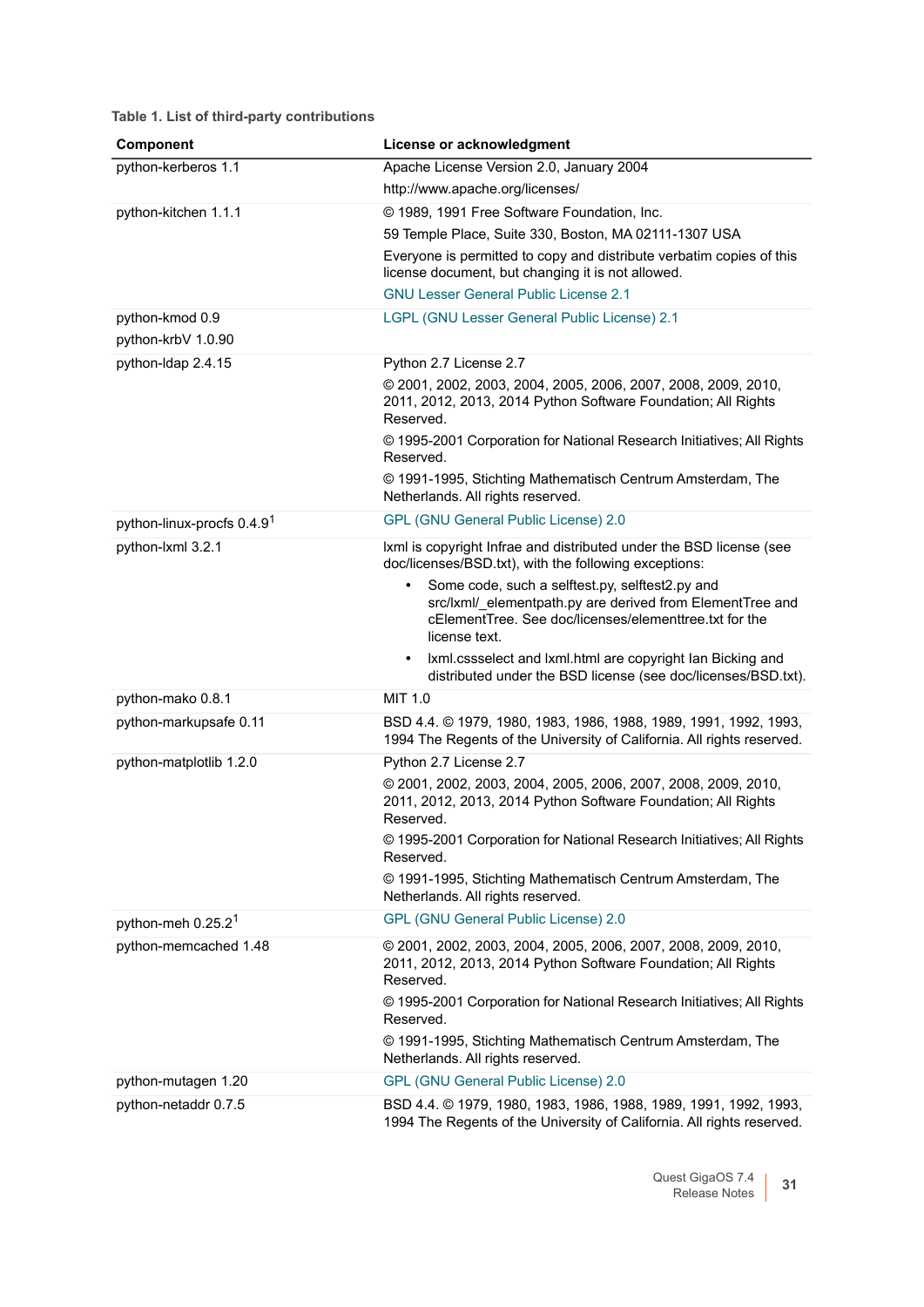| <b>Component</b>                            | License or acknowledgment                                                                                                                   |
|---------------------------------------------|---------------------------------------------------------------------------------------------------------------------------------------------|
| python-netifaces 0.10.4                     | MIT 1.0                                                                                                                                     |
| python-nose 1.3.7                           | LGPL (GNU Lesser General Public License) 2.1                                                                                                |
| python-nss 0.16.0 <sup>1</sup>              | GPL (GNU General Public License) 2.0                                                                                                        |
| python-ntplib 0.3.2                         | LGPL (GNU Lesser General Public License) 2.1                                                                                                |
| python-oauthlib 2.0.1                       | BSD 4.4. © 1979, 1980, 1983, 1986, 1988, 1989, 1991, 1992, 1993,<br>1994 The Regents of the University of California. All rights reserved.  |
| python-paste 1.7.5.1                        | MIT 1.0                                                                                                                                     |
| python-pillow 2.0.0                         |                                                                                                                                             |
| python-ply 3.4                              | BSD 4.4. © 1979, 1980, 1983, 1986, 1988, 1989, 1991, 1992, 1993,                                                                            |
| python-prettytable 0.7.2                    | 1994 The Regents of the University of California. All rights reserved.                                                                      |
| python-psycopg2 2.5.1                       | LGPL (GNU Lesser General Public License) 2.1                                                                                                |
| python-py 1.4.32                            | MIT 1.0                                                                                                                                     |
| python-pyasn1 0.1.9                         | BSD 4.4. © 1979, 1980, 1983, 1986, 1988, 1989, 1991, 1992, 1993,<br>1994 The Regents of the University of California. All rights reserved.  |
| python-pyblock 0.53                         | <b>GPL (GNU General Public License) 3</b>                                                                                                   |
| python-pycparser 2.14                       | BSD 4.4. © 1979, 1980, 1983, 1986, 1988, 1989, 1991, 1992, 1993,<br>1994 The Regents of the University of California. All rights reserved.  |
| python-pycurl 7.19.0                        | <b>GNU General Public License 2.0</b>                                                                                                       |
| python-pygments 1.4                         | BSD 4.4. © 1979, 1980, 1983, 1986, 1988, 1989, 1991, 1992, 1993,<br>1994 The Regents of the University of California. All rights reserved.  |
| python-pyudev 0.15                          | LGPL (GNU Lesser General Public License) 2.1                                                                                                |
| python-qrcode 5.0.1<br>python-reportlab 2.5 | BSD 4.4. © 1979, 1980, 1983, 1986, 1988, 1989, 1991, 1992, 1993,<br>1994 The Regents of the University of California. All rights reserved.  |
| python-requests 2.6.0                       | Apache License Version 2.0, January 2004                                                                                                    |
|                                             | http://www.apache.org/licenses/                                                                                                             |
| python-requests-oauthlib 0.8.0              | BSD 4.4. © 1979, 1980, 1983, 1986, 1988, 1989, 1991, 1992, 1993,<br>1994 The Regents of the University of California. All rights reserved.  |
| python-rhsm 1.19.9 <sup>1</sup>             | <b>GPL (GNU General Public License) 2.0</b>                                                                                                 |
| python-rtslib 2.1.fb63                      | Apache License Version 2.0, January 2004                                                                                                    |
|                                             | http://www.apache.org/licenses/                                                                                                             |
| python-schedutils 0.4 <sup>1</sup>          | <b>GPL (GNU General Public License) 2.0</b>                                                                                                 |
| python-setproctitle 1.1.6                   | BSD 4.4. © 1979, 1980, 1983, 1986, 1988, 1989, 1991, 1992, 1993,<br>1994 The Regents of the University of California. All rights reserved.  |
| python-setuptools 0.9.8                     | Python 2.7 License 2.7                                                                                                                      |
|                                             | © 2001, 2002, 2003, 2004, 2005, 2006, 2007, 2008, 2009, 2010,<br>2011, 2012, 2013, 2014 Python Software Foundation; All Rights<br>Reserved. |
|                                             | © 1995-2001 Corporation for National Research Initiatives; All Rights<br>Reserved.                                                          |
|                                             | © 1991-1995, Stichting Mathematisch Centrum Amsterdam, The<br>Netherlands. All rights reserved.                                             |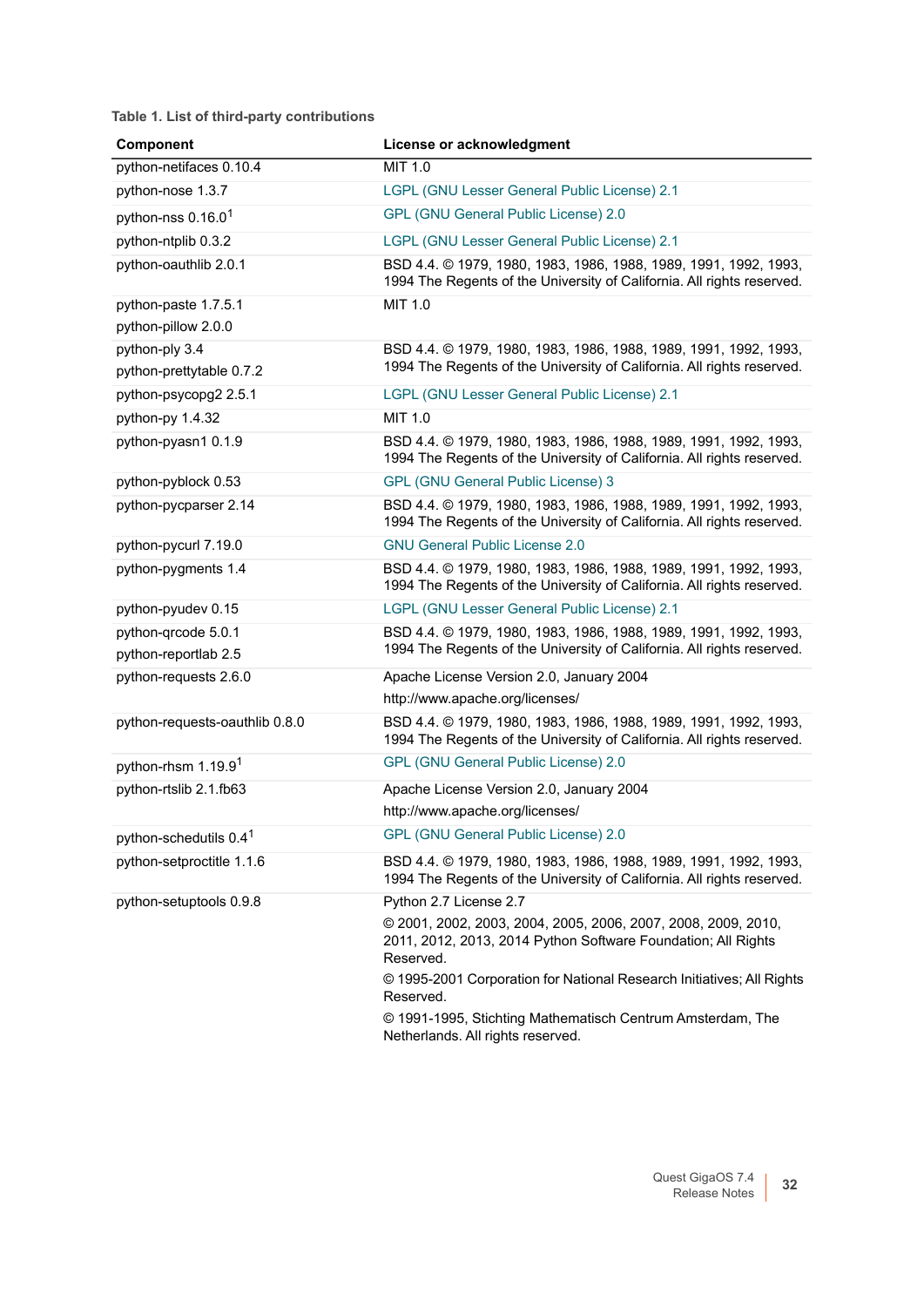| Component                                                                                    | License or acknowledgment                                                                                                                                                                                                                                                                                                                                                                                                                                          |
|----------------------------------------------------------------------------------------------|--------------------------------------------------------------------------------------------------------------------------------------------------------------------------------------------------------------------------------------------------------------------------------------------------------------------------------------------------------------------------------------------------------------------------------------------------------------------|
| python-six 1.9.0                                                                             | MIT N/A                                                                                                                                                                                                                                                                                                                                                                                                                                                            |
|                                                                                              | © 2010-2013 Benjamin Peterson                                                                                                                                                                                                                                                                                                                                                                                                                                      |
|                                                                                              | Permission is hereby granted, free of charge, to any person obtaining<br>a copy of this software and associated documentation files (the<br>"Software"), to deal in the Software without restriction, including<br>without limitation the rights to use, copy, modify, merge, publish,<br>distribute, sublicense, and/or sell copies of the Software, and to<br>permit persons to whom the Software is furnished to do so, subject to<br>the following conditions: |
|                                                                                              | The above copyright notice and this permission notice shall be<br>included in all copies or substantial portions of the Software.                                                                                                                                                                                                                                                                                                                                  |
| python-slip 0.4.0 <sup>1</sup>                                                               | GPL (GNU General Public License) 2.0                                                                                                                                                                                                                                                                                                                                                                                                                               |
| python-smbc 1.0.13 <sup>1</sup>                                                              |                                                                                                                                                                                                                                                                                                                                                                                                                                                                    |
| python-sphinx 1.1.3                                                                          | BSD 4.4. © 1979, 1980, 1983, 1986, 1988, 1989, 1991, 1992, 1993,<br>1994 The Regents of the University of California. All rights reserved.                                                                                                                                                                                                                                                                                                                         |
| python-sqlalchemy 0.9.8                                                                      | MIT 1.0                                                                                                                                                                                                                                                                                                                                                                                                                                                            |
| python-suds 0.4.1                                                                            | LGPL (GNU Lesser General Public License) 2.1                                                                                                                                                                                                                                                                                                                                                                                                                       |
| python-tempita 0.5.1                                                                         | MIT 1.0                                                                                                                                                                                                                                                                                                                                                                                                                                                            |
| python-tornado 4.2.1                                                                         | Apache License Version 2.0, January 2004                                                                                                                                                                                                                                                                                                                                                                                                                           |
|                                                                                              | http://www.apache.org/licenses/                                                                                                                                                                                                                                                                                                                                                                                                                                    |
| python-twisted-core 12.2.0                                                                   | MIT 1.0                                                                                                                                                                                                                                                                                                                                                                                                                                                            |
| python-twisted-web 12.1.0                                                                    |                                                                                                                                                                                                                                                                                                                                                                                                                                                                    |
| python-twisted-words 12.2.0                                                                  |                                                                                                                                                                                                                                                                                                                                                                                                                                                                    |
| python-urlgrabber 3.10                                                                       | © 1991, 1999 Free Software Foundation, Inc.                                                                                                                                                                                                                                                                                                                                                                                                                        |
|                                                                                              | 51 Franklin St, Fifth Floor, Boston, MA 02110-1301 USA                                                                                                                                                                                                                                                                                                                                                                                                             |
|                                                                                              | Everyone is permitted to copy and distribute verbatim copies of this<br>license document, but changing it is not allowed.                                                                                                                                                                                                                                                                                                                                          |
|                                                                                              | LGPL (GNU Lesser General Public License) 2.1                                                                                                                                                                                                                                                                                                                                                                                                                       |
| python-urllib3 1.10.2                                                                        | MIT 1.0                                                                                                                                                                                                                                                                                                                                                                                                                                                            |
| python-urwid 1.1.1                                                                           | LGPL (GNU Lesser General Public License) 2.1                                                                                                                                                                                                                                                                                                                                                                                                                       |
| python-virtualenv 1.10.1<br>python-webob 1.2.3<br>python-webtest 1.3.4<br>python-which 1.1.0 | MIT 1.0                                                                                                                                                                                                                                                                                                                                                                                                                                                            |
| python-yubico 1.2.3                                                                          | <b>BSD 1.0</b>                                                                                                                                                                                                                                                                                                                                                                                                                                                     |
| python-zope-interface 4.0.5                                                                  | © Jerome Touffe-Blin ("Author") All rights reserved.                                                                                                                                                                                                                                                                                                                                                                                                               |
| pytz 2016.1                                                                                  | MIT 1.0                                                                                                                                                                                                                                                                                                                                                                                                                                                            |
| pyxattr 0.5.1                                                                                | © 1991, 1999 Free Software Foundation, Inc.                                                                                                                                                                                                                                                                                                                                                                                                                        |
| qrencode 3.4.1                                                                               | 51 Franklin St, Fifth Floor, Boston, MA 02110-1301 USA                                                                                                                                                                                                                                                                                                                                                                                                             |
|                                                                                              | Everyone is permitted to copy and distribute verbatim copies of this<br>license document, but changing it is not allowed.<br><b>GNU Lesser General Public License 2.1</b>                                                                                                                                                                                                                                                                                          |
| quota 4.01                                                                                   | BSD-style license N/A                                                                                                                                                                                                                                                                                                                                                                                                                                              |
| rdate 1.4                                                                                    | GPL (GNU General Public License) 2.0                                                                                                                                                                                                                                                                                                                                                                                                                               |
| readline 6.2                                                                                 |                                                                                                                                                                                                                                                                                                                                                                                                                                                                    |
|                                                                                              | © 2007 Free Software Foundation, Inc. <http: fsf.org=""></http:><br><b>GPL (GNU General Public License) 3</b>                                                                                                                                                                                                                                                                                                                                                      |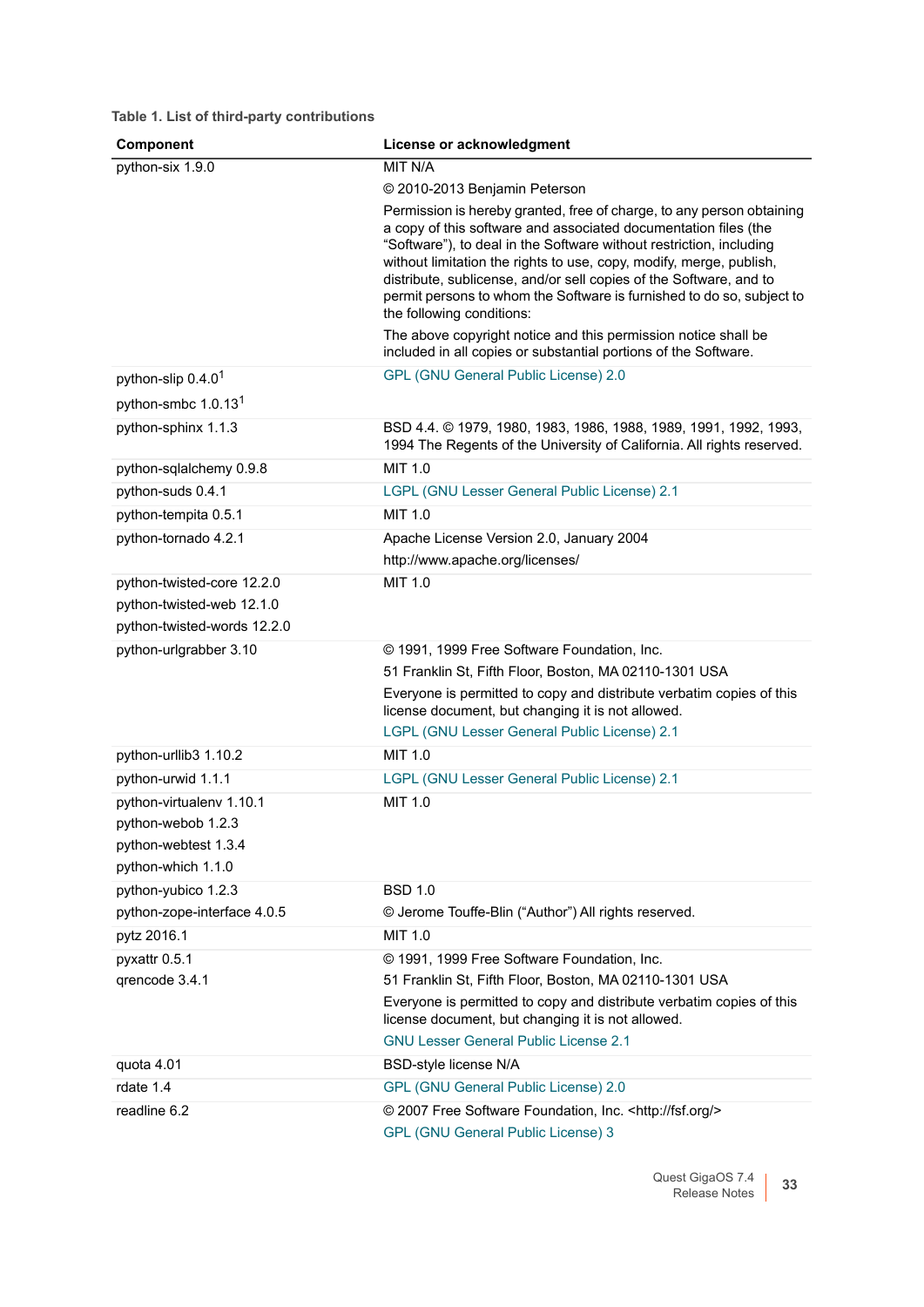| Component                                      | License or acknowledgment                                                                                                                                                                                                                                                                                                                                                                                                                                                                                                                                                                                                                                                                                                                                               |
|------------------------------------------------|-------------------------------------------------------------------------------------------------------------------------------------------------------------------------------------------------------------------------------------------------------------------------------------------------------------------------------------------------------------------------------------------------------------------------------------------------------------------------------------------------------------------------------------------------------------------------------------------------------------------------------------------------------------------------------------------------------------------------------------------------------------------------|
| realmd 0.16.1                                  | © 1991, 1999 Free Software Foundation, Inc.                                                                                                                                                                                                                                                                                                                                                                                                                                                                                                                                                                                                                                                                                                                             |
|                                                | 51 Franklin St, Fifth Floor, Boston, MA 02110-1301 USA                                                                                                                                                                                                                                                                                                                                                                                                                                                                                                                                                                                                                                                                                                                  |
|                                                | Everyone is permitted to copy and distribute verbatim copies of this<br>license document, but changing it is not allowed.                                                                                                                                                                                                                                                                                                                                                                                                                                                                                                                                                                                                                                               |
|                                                | <b>GNU Lesser General Public License 2.1</b>                                                                                                                                                                                                                                                                                                                                                                                                                                                                                                                                                                                                                                                                                                                            |
| redhat-menus 12.0.2 <sup>1</sup>               | <b>GPL (GNU General Public License) 2.0</b>                                                                                                                                                                                                                                                                                                                                                                                                                                                                                                                                                                                                                                                                                                                             |
| rest 0.8.0                                     | © 1991, 1999 Free Software Foundation, Inc.                                                                                                                                                                                                                                                                                                                                                                                                                                                                                                                                                                                                                                                                                                                             |
|                                                | 51 Franklin St, Fifth Floor, Boston, MA 02110-1301 USA                                                                                                                                                                                                                                                                                                                                                                                                                                                                                                                                                                                                                                                                                                                  |
|                                                | Everyone is permitted to copy and distribute verbatim copies of this<br>license document, but changing it is not allowed.                                                                                                                                                                                                                                                                                                                                                                                                                                                                                                                                                                                                                                               |
|                                                | <b>GNU Lesser General Public License 2.1</b>                                                                                                                                                                                                                                                                                                                                                                                                                                                                                                                                                                                                                                                                                                                            |
| rfkill $0.41$                                  | <b>GNU General Public License 2.0</b>                                                                                                                                                                                                                                                                                                                                                                                                                                                                                                                                                                                                                                                                                                                                   |
| rhino 1.7R5                                    | The majority of Rhino is licensed under the MPL 2.0: Mozilla Public<br>License Version 2.0                                                                                                                                                                                                                                                                                                                                                                                                                                                                                                                                                                                                                                                                              |
|                                                | Mozilla Public License (MPL) 2.0                                                                                                                                                                                                                                                                                                                                                                                                                                                                                                                                                                                                                                                                                                                                        |
| rng-tools $5^1$                                | <b>GPL (GNU General Public License) 2.0</b>                                                                                                                                                                                                                                                                                                                                                                                                                                                                                                                                                                                                                                                                                                                             |
| rpcbind 0.2.0                                  | BSD-style license N/A                                                                                                                                                                                                                                                                                                                                                                                                                                                                                                                                                                                                                                                                                                                                                   |
|                                                | © Bull S.A. 2005 All Rights Reserved.                                                                                                                                                                                                                                                                                                                                                                                                                                                                                                                                                                                                                                                                                                                                   |
|                                                | Redistribution and use in source and binary forms, with or without<br>modification, are permitted provided that the following conditions are<br>met:                                                                                                                                                                                                                                                                                                                                                                                                                                                                                                                                                                                                                    |
|                                                | 1. Redistributions of source code must retain the above copyright<br>notice, this list of conditions and the following disclaimer.                                                                                                                                                                                                                                                                                                                                                                                                                                                                                                                                                                                                                                      |
|                                                | 2. Redistributions in binary form must reproduce the above copyright<br>notice, this list of conditions and the following disclaimer in the<br>documentation and/or other materials provided with the distribution.                                                                                                                                                                                                                                                                                                                                                                                                                                                                                                                                                     |
|                                                | 3. The name of the author may not be used to endorse or promote<br>products derived from this software without specific prior written<br>permission.                                                                                                                                                                                                                                                                                                                                                                                                                                                                                                                                                                                                                    |
|                                                | THIS SOFTWARE IS PROVIDED BY THE AUTHOR "AS IS" AND<br>ANY EXPRESS OR IMPLIED WARRANTIES, INCLUDING, BUT<br>NOT LIMITED TO, THE IMPLIED WARRANTIES OF<br>MERCHANTABILITY AND FITNESS FOR A PARTICULAR<br>PURPOSE ARE DISCLAIMED. IN NO EVENT SHALL THE<br>AUTHOR BE LIABLE FOR ANY DIRECT, INDIRECT, INCIDENTAL,<br>SPECIAL, EXEMPLARY, OR CONSEQUENTIAL DAMAGES<br>(INCLUDING, BUT NOT LIMITED TO, PROCUREMENT OF<br>SUBSTITUTE GOODS OR SERVICES; LOSS OF USE, DATA, OR<br>PROFITS; OR BUSINESS INTERRUPTION) HOWEVER CAUSED<br>AND ON ANY THEORY OF LIABILITY, WHETHER IN CONTRACT,<br>STRICT LIABILITY, OR TORT (INCLUDING NEGLIGENCE OR<br>OTHERWISE) ARISING IN ANY WAY OUT OF THE USE OF THIS<br>SOFTWARE, EVEN IF ADVISED OF THE POSSIBILITY OF SUCH<br>DAMAGE. |
| rpm 4.11.3 <sup>1</sup>                        | GPL (GNU General Public License) 2.0                                                                                                                                                                                                                                                                                                                                                                                                                                                                                                                                                                                                                                                                                                                                    |
| rsync 3.0.9<br>rsyslog 7.4.7<br>rsyslog 8.24.0 | <b>GPL (GNU General Public License) 3</b>                                                                                                                                                                                                                                                                                                                                                                                                                                                                                                                                                                                                                                                                                                                               |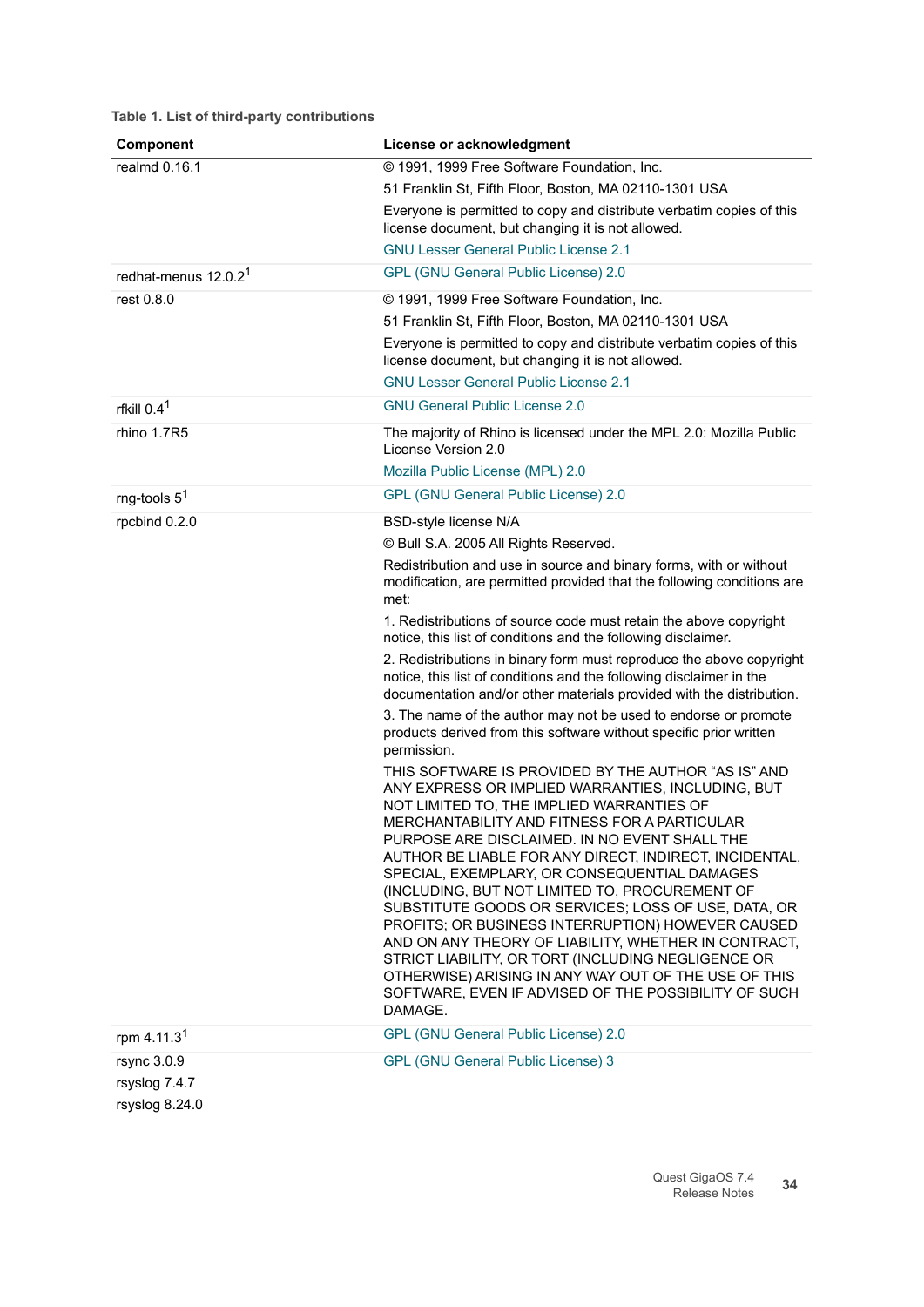| Component                                                                                                                                                               | License or acknowledgment                                                                                                                                                                                                                                                        |
|-------------------------------------------------------------------------------------------------------------------------------------------------------------------------|----------------------------------------------------------------------------------------------------------------------------------------------------------------------------------------------------------------------------------------------------------------------------------|
| rtkit 0.11                                                                                                                                                              | A BSD-licensed reference implementation of the client is available in<br>rtkit.[ch] as part of the package. You may copy this into your sources<br>if you wish. However given how simple the D-Bus interface is you<br>might choose to implement your own client implementation. |
|                                                                                                                                                                         | <b>GPL (GNU General Public License) 3</b>                                                                                                                                                                                                                                        |
| samba $4.4.4$                                                                                                                                                           | <b>GPL (GNU General Public License) 3</b>                                                                                                                                                                                                                                        |
| satyr $0.131$                                                                                                                                                           | © 1989, 1991 Free Software Foundation, Inc.                                                                                                                                                                                                                                      |
|                                                                                                                                                                         | 51 Franklin Street, Fifth Floor, Boston, MA 02110-1301 USA<br>Everyone is permitted to copy and distribute verbatim copies of this                                                                                                                                               |
|                                                                                                                                                                         | license document, but changing it is not allowed.                                                                                                                                                                                                                                |
|                                                                                                                                                                         | <b>GNU General Public License 2</b>                                                                                                                                                                                                                                              |
| sbc $1.01$                                                                                                                                                              | © 1989, 1991 Free Software Foundation, Inc.                                                                                                                                                                                                                                      |
|                                                                                                                                                                         | 51 Franklin Street, Fifth Floor, Boston, MA 02110-1301 USA                                                                                                                                                                                                                       |
|                                                                                                                                                                         | Everyone is permitted to copy and distribute verbatim copies of this<br>license document, but changing it is not allowed.                                                                                                                                                        |
|                                                                                                                                                                         | <b>GNU General Public License 2</b>                                                                                                                                                                                                                                              |
| scl-utils 20130529 <sup>1</sup><br>sed 4.2.2 <sup>1</sup><br>setserial 2.17<br>setuptool 1.19.11 <sup>1</sup><br>sg3-utils 1.371<br>sgml-common 0.6.3<br>sgpio 1.2.0.10 | <b>GPL (GNU General Public License) 2.0</b>                                                                                                                                                                                                                                      |
| shadow-utils 4.1.5.1                                                                                                                                                    | BSD-style license N/A                                                                                                                                                                                                                                                            |
| shared-mime-info 1.8                                                                                                                                                    | © 1991, 1999 Free Software Foundation, Inc.                                                                                                                                                                                                                                      |
|                                                                                                                                                                         | 51 Franklin Street, Fifth Floor, Boston, MA 02110-1301 USA                                                                                                                                                                                                                       |
|                                                                                                                                                                         | Everyone is permitted to copy and distribute verbatim copies of this<br>license document, but changing it is not allowed.                                                                                                                                                        |
|                                                                                                                                                                         | LGPL (GNU Lesser General Public License) 2.1                                                                                                                                                                                                                                     |
| sil-abyssinica-fonts 1.200<br>sil-nuosu-fonts 2.1.1<br>sil-padauk-fonts 2.8                                                                                             | OFL - Open Font License 1.1 - Feb 2007                                                                                                                                                                                                                                           |
| slang $2.2.41$                                                                                                                                                          | GPL (GNU General Public License) 2.0                                                                                                                                                                                                                                             |
| smartmontools 6.2 <sup>1</sup>                                                                                                                                          |                                                                                                                                                                                                                                                                                  |
| smc-fonts 6.0                                                                                                                                                           | GPL 2.0 with the "runtime exception" N/A                                                                                                                                                                                                                                         |
| snappy 1.1.0                                                                                                                                                            | BSD-style license N/A                                                                                                                                                                                                                                                            |
| sos $3.31$<br>sound-theme-freedesktop 0.7                                                                                                                               | <b>GPL (GNU General Public License) 2.0</b>                                                                                                                                                                                                                                      |
| sound-theme-freedesktop 0.8 <sup>1</sup>                                                                                                                                |                                                                                                                                                                                                                                                                                  |
| speex 1.2                                                                                                                                                               |                                                                                                                                                                                                                                                                                  |
| spice-vdagent 0.14.0                                                                                                                                                    | <b>GPL (GNU General Public License) 3</b>                                                                                                                                                                                                                                        |
| sssd $1.15.21$                                                                                                                                                          | © 2007 Free Software Foundation, Inc. < http://fsf.org/>                                                                                                                                                                                                                         |
|                                                                                                                                                                         | Everyone is permitted to copy and distribute verbatim copies of this<br>license document, but changing it is not allowed.                                                                                                                                                        |
|                                                                                                                                                                         | <b>GNU General Public License (GPL) 3</b>                                                                                                                                                                                                                                        |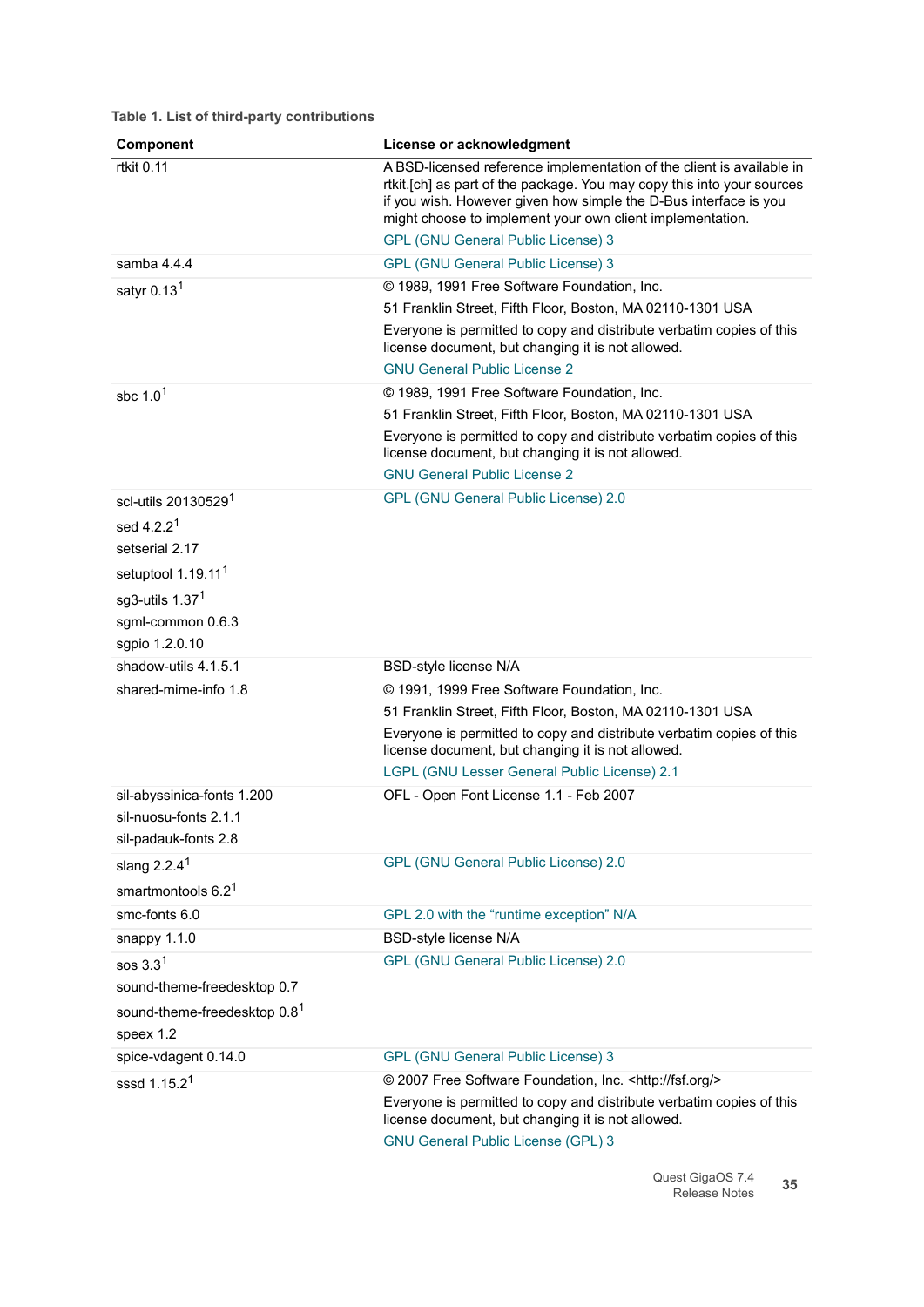| <b>Component</b>                                            | License or acknowledgment                                                                                                                                                                                                                                                                                                                                        |
|-------------------------------------------------------------|------------------------------------------------------------------------------------------------------------------------------------------------------------------------------------------------------------------------------------------------------------------------------------------------------------------------------------------------------------------|
| startup-notification 0.12                                   | <b>GNU Library General Public License 2.0</b>                                                                                                                                                                                                                                                                                                                    |
| stix-fonts 1.1.0                                            | STIX Fonts License May 2010                                                                                                                                                                                                                                                                                                                                      |
|                                                             | © 2001-2010 by the STI Pub Companies, consisting of the American<br>Institute of Physics, the American Chemical Society, the American<br>Mathematical Society, the American Physical Society, Elsevier, Inc.,<br>and The Institute of Electrical and Electronic Engineers, Inc.<br>Portions © 1998-2003 by MicroPress, Inc.<br>Portions © 1990 by Elsevier, Inc. |
| strace 4.12                                                 | BSD 4.4. © 1979, 1980, 1983, 1986, 1988, 1989, 1991, 1992, 1993,<br>1994 The Regents of the University of California. All rights reserved.                                                                                                                                                                                                                       |
| sysfsutils 2.1.0                                            | LGPL (GNU Lesser General Public License) 2.1                                                                                                                                                                                                                                                                                                                     |
| sysstat $10.1.51$                                           | GPL (GNU General Public License) 2.0                                                                                                                                                                                                                                                                                                                             |
| systemd 219                                                 | <b>GNU Lesser General Public License 2.1</b>                                                                                                                                                                                                                                                                                                                     |
| systemtap $3.11$                                            | GPL (GNU General Public License) 2.0                                                                                                                                                                                                                                                                                                                             |
| SysVinit 2.88 <sup>1</sup>                                  |                                                                                                                                                                                                                                                                                                                                                                  |
| taglib 1.8                                                  | <b>GNU Lesser General Public License 2.1</b>                                                                                                                                                                                                                                                                                                                     |
| tagsoup 1.2.1                                               | Apache 2.0                                                                                                                                                                                                                                                                                                                                                       |
|                                                             | This file is part of TagSoup and is © 2002-2008 by John Cowan.                                                                                                                                                                                                                                                                                                   |
|                                                             | TagSoup is licensed under the Apache License, Version 2.0. You<br>may obtain a copy of this license at<br>http://www.apache.org/licenses/LICENSE-2.0. You may also have<br>additional legal rights not granted by this license.                                                                                                                                  |
|                                                             | TagSoup is distributed in the hope that it will be useful, but unless<br>required by applicable law or agreed to in writing, TagSoup is<br>distributed on an "AS IS" BASIS, WITHOUT WARRANTIES OR<br>CONDITIONS OF ANY KIND, either express or implied; not even the<br>implied warranty of MERCHANTABILITY or FITNESS FOR A<br>PARTICULAR PURPOSE.              |
| tar 1.26                                                    | <b>GPL (GNU General Public License) 3</b>                                                                                                                                                                                                                                                                                                                        |
| tcpdump 4.9.0                                               | BSD-style license N/A                                                                                                                                                                                                                                                                                                                                            |
| tcp_wrappers 7.6                                            | tcp_wrappers 7.6. © 1995 by Wietse Venema. All rights reserved.                                                                                                                                                                                                                                                                                                  |
| tcsh 6.18.01                                                | tcsh-6.14-17.el5 5.2 6.14. © 1980, 1991 The Regents of the<br>University of California. All rights reserved.                                                                                                                                                                                                                                                     |
| telepathy-glib 0.24.0                                       | © 1991, 1999 Free Software Foundation, Inc.                                                                                                                                                                                                                                                                                                                      |
| telepathy-logger 0.8.0                                      | 51 Franklin Street, Fifth Floor, Boston, MA 02110-1301, USA                                                                                                                                                                                                                                                                                                      |
|                                                             | Everyone is permitted to copy and distribute verbatim copies of this<br>license document, but changing it is not allowed.                                                                                                                                                                                                                                        |
|                                                             | <b>GNU Lesser General Public License 2.1</b>                                                                                                                                                                                                                                                                                                                     |
| texinfo 5.1                                                 | <b>GPL (GNU General Public License) 3</b>                                                                                                                                                                                                                                                                                                                        |
| thai-scalable-fonts 0.5.0 <sup>1</sup><br>tigervnc $1.8.01$ | GPL (GNU General Public License) 2.0                                                                                                                                                                                                                                                                                                                             |
| time $1.7$                                                  | © 1989, 1991 Free Software Foundation, Inc.                                                                                                                                                                                                                                                                                                                      |
|                                                             | 51 Franklin Street, Fifth Floor, Boston, MA 02110-1301, USA                                                                                                                                                                                                                                                                                                      |
|                                                             | Everyone is permitted to copy and distribute verbatim copies of this<br>license document, but changing it is not allowed.                                                                                                                                                                                                                                        |
|                                                             | <b>GNU General Public License 2.0</b>                                                                                                                                                                                                                                                                                                                            |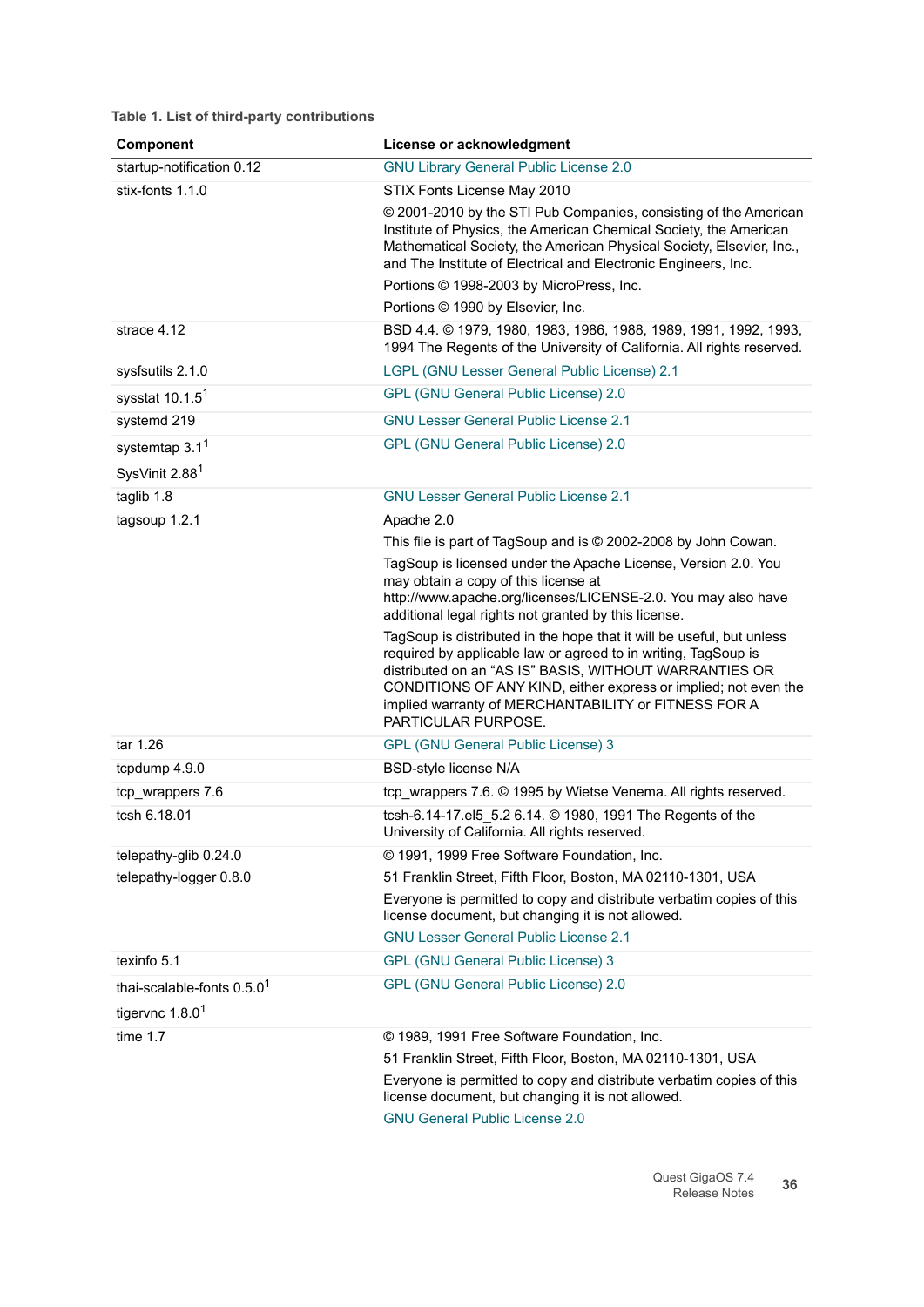| Component                 | License or acknowledgment                                                                                                 |
|---------------------------|---------------------------------------------------------------------------------------------------------------------------|
| totem-pl-parser $3.10.71$ | <b>GNU General Public License 2</b>                                                                                       |
| traceroute $2.0.221$      | <b>GPL (GNU General Public License) 2.0</b>                                                                               |
| tracker $1.10.5$          | libtracker, tracker-extract, tracker-utils and gydb are licensed under<br>the LGPLv2.1+. See the file COPYING.LGPL.       |
|                           | libstemmer is licensed under BSD-3-clause.                                                                                |
|                           | Everything else is licensed under the GPLv2+. See the file<br>COPYING.GPL.                                                |
|                           | LGPL (GNU Lesser General Public License) 2.1                                                                              |
| trousers $0.3.13$         | Common Public License 1.0                                                                                                 |
| trousers $0.3.14$         |                                                                                                                           |
| ttmkfdir 3.0.9            | LGPL (GNU Lesser General Public License) 2.1                                                                              |
| udisks $2.2.1.21$         | © 1989. 1991 Free Software Foundation. Inc.                                                                               |
|                           | 51 Franklin Street, Fifth Floor, Boston, MA 02110-1301, USA                                                               |
|                           | Everyone is permitted to copy and distribute verbatim copies of this<br>license document, but changing it is not allowed. |
|                           | <b>GNU General Public License 2.0</b>                                                                                     |
| unzip 6.0                 | <b>BSD-style license N/A</b>                                                                                              |
| upower $0.99.41$          | © 1989, 1991 Free Software Foundation, Inc.                                                                               |
|                           | 51 Franklin Street, Fifth Floor, Boston, MA 02110-1301, USA                                                               |
|                           | Everyone is permitted to copy and distribute verbatim copies of this<br>license document, but changing it is not allowed. |
|                           | <b>GNU General Public License 2</b>                                                                                       |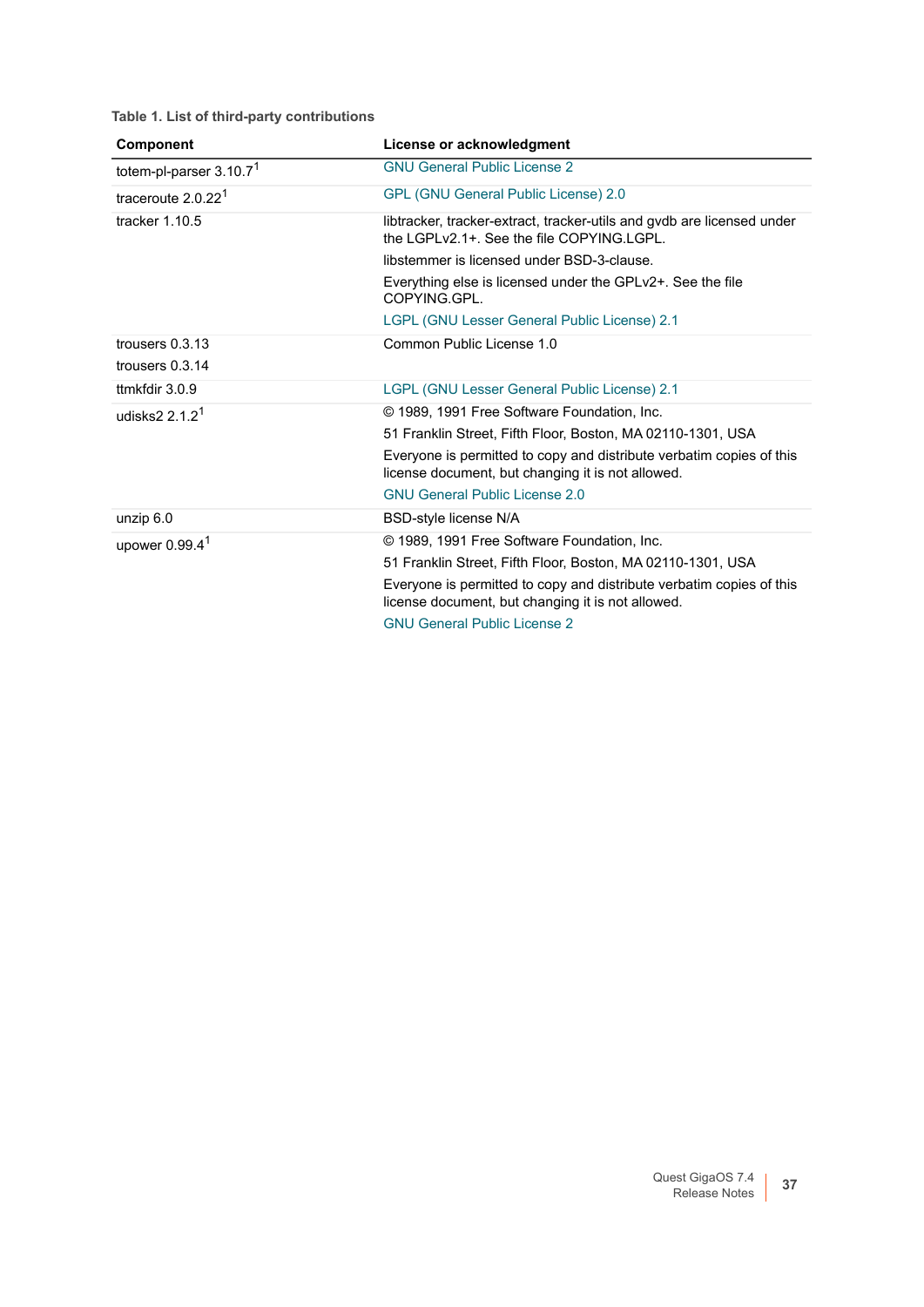| Component                                 | License or acknowledgment                                                                                                                                                                                                                                                                                                                                                                                                                                                                                                                                                                                                                                                                                                                                                                                          |
|-------------------------------------------|--------------------------------------------------------------------------------------------------------------------------------------------------------------------------------------------------------------------------------------------------------------------------------------------------------------------------------------------------------------------------------------------------------------------------------------------------------------------------------------------------------------------------------------------------------------------------------------------------------------------------------------------------------------------------------------------------------------------------------------------------------------------------------------------------------------------|
| usb_modeswitch 2.4.0 <sup>1</sup>         | © 2011-2013 Josua Dietze, usb modeswitch version 1.2.6                                                                                                                                                                                                                                                                                                                                                                                                                                                                                                                                                                                                                                                                                                                                                             |
|                                           | Contains code under © 2010 Wojciech A. Koszek<br><wkoszek@freebsd.org></wkoszek@freebsd.org>                                                                                                                                                                                                                                                                                                                                                                                                                                                                                                                                                                                                                                                                                                                       |
|                                           | All rights reserved.                                                                                                                                                                                                                                                                                                                                                                                                                                                                                                                                                                                                                                                                                                                                                                                               |
|                                           | Redistribution and use in source and binary forms, with or without<br>modification, are permitted provided that the following conditions are<br>met:                                                                                                                                                                                                                                                                                                                                                                                                                                                                                                                                                                                                                                                               |
|                                           | 1. Redistributions of source code must retain the above copyright<br>notice, this list of conditions and the following disclaimer.                                                                                                                                                                                                                                                                                                                                                                                                                                                                                                                                                                                                                                                                                 |
|                                           | 2. Redistributions in binary form must reproduce the above copyright<br>notice, this list of conditions and the following disclaimer in the<br>documentation and/or other materials provided with the distribution.                                                                                                                                                                                                                                                                                                                                                                                                                                                                                                                                                                                                |
|                                           | THIS SOFTWARE IS PROVIDED BY THE AUTHOR AND<br>CONTRIBUTORS "AS IS" AND ANY EXPRESS OR IMPLIED<br>WARRANTIES, INCLUDING, BUT NOT LIMITED TO, THE IMPLIED<br>WARRANTIES OF MERCHANTABILITY AND FITNESS FOR A<br>PARTICULAR PURPOSE ARE DISCLAIMED. IN NO EVENT SHALL<br>THE AUTHOR OR CONTRIBUTORS BE LIABLE FOR ANY<br>DIRECT, INDIRECT, INCIDENTAL, SPECIAL, EXEMPLARY, OR<br>CONSEQUENTIAL DAMAGES (INCLUDING, BUT NOT LIMITED<br>TO, PROCUREMENT OF SUBSTITUTE GOODS OR SERVICES;<br>LOSS OF USE, DATA, OR PROFITS; OR BUSINESS<br>INTERRUPTION) HOWEVER CAUSED AND ON ANY THEORY OF<br>LIABILITY, WHETHER IN CONTRACT, STRICT LIABILITY, OR<br>TORT (INCLUDING NEGLIGENCE OR OTHERWISE) ARISING IN<br>ANY WAY OUT OF THE USE OF THIS SOFTWARE, EVEN IF<br>ADVISED OF THE POSSIBILITY OF SUCH DAMAGE.<br>\$Id\$ |
|                                           | <b>GNU General Public License 2.0</b>                                                                                                                                                                                                                                                                                                                                                                                                                                                                                                                                                                                                                                                                                                                                                                              |
| usb_modeswitch-data 20160612 <sup>1</sup> | © 1989, 1991 Free Software Foundation, Inc.                                                                                                                                                                                                                                                                                                                                                                                                                                                                                                                                                                                                                                                                                                                                                                        |
|                                           | 59 Temple Place, Suite 330, Boston, MA 02111-1307 USA<br>Everyone is permitted to copy and distribute verbatim copies of this<br>license document, but changing it is not allowed.<br><b>GNU General Public License 2</b>                                                                                                                                                                                                                                                                                                                                                                                                                                                                                                                                                                                          |
| usbmuxd 1.0.8 <sup>1</sup>                | © 2007 Free Software Foundation, Inc. < http://fsf.org/><br>Everyone is permitted to copy and distribute verbatim copies of this<br>license document, but changing it is not allowed.<br><b>GNU General Public License (GPL) 3</b>                                                                                                                                                                                                                                                                                                                                                                                                                                                                                                                                                                                 |
| usbutils 007 <sup>1</sup>                 | <b>GNU General Public License 2.0</b>                                                                                                                                                                                                                                                                                                                                                                                                                                                                                                                                                                                                                                                                                                                                                                              |
| usermode 1.111 <sup>1</sup>               | <b>GNU General Public License 2</b>                                                                                                                                                                                                                                                                                                                                                                                                                                                                                                                                                                                                                                                                                                                                                                                |
| ustr 1.0.4                                | MIT N/A                                                                                                                                                                                                                                                                                                                                                                                                                                                                                                                                                                                                                                                                                                                                                                                                            |
|                                           | This code is multi Licensed under all/any one of:                                                                                                                                                                                                                                                                                                                                                                                                                                                                                                                                                                                                                                                                                                                                                                  |
|                                           | LGPLv2+ - http://www.and.org/ustr/LICENSE LGPL                                                                                                                                                                                                                                                                                                                                                                                                                                                                                                                                                                                                                                                                                                                                                                     |
|                                           | New Style BSD (2 clause) - http://www.and.org/ustr/LICENSE_BSD                                                                                                                                                                                                                                                                                                                                                                                                                                                                                                                                                                                                                                                                                                                                                     |
|                                           | MIT - http://www.and.org/ustr/LICENSE_MIT                                                                                                                                                                                                                                                                                                                                                                                                                                                                                                                                                                                                                                                                                                                                                                          |
|                                           | if that isn't enough for you, please send an email to me. The point<br>is for the license to not matter.                                                                                                                                                                                                                                                                                                                                                                                                                                                                                                                                                                                                                                                                                                           |
| util-linux $2.23.21$                      | GPL (GNU General Public License) 2.0                                                                                                                                                                                                                                                                                                                                                                                                                                                                                                                                                                                                                                                                                                                                                                               |
| vim 7.4.160                               | <b>VIM 7.2</b>                                                                                                                                                                                                                                                                                                                                                                                                                                                                                                                                                                                                                                                                                                                                                                                                     |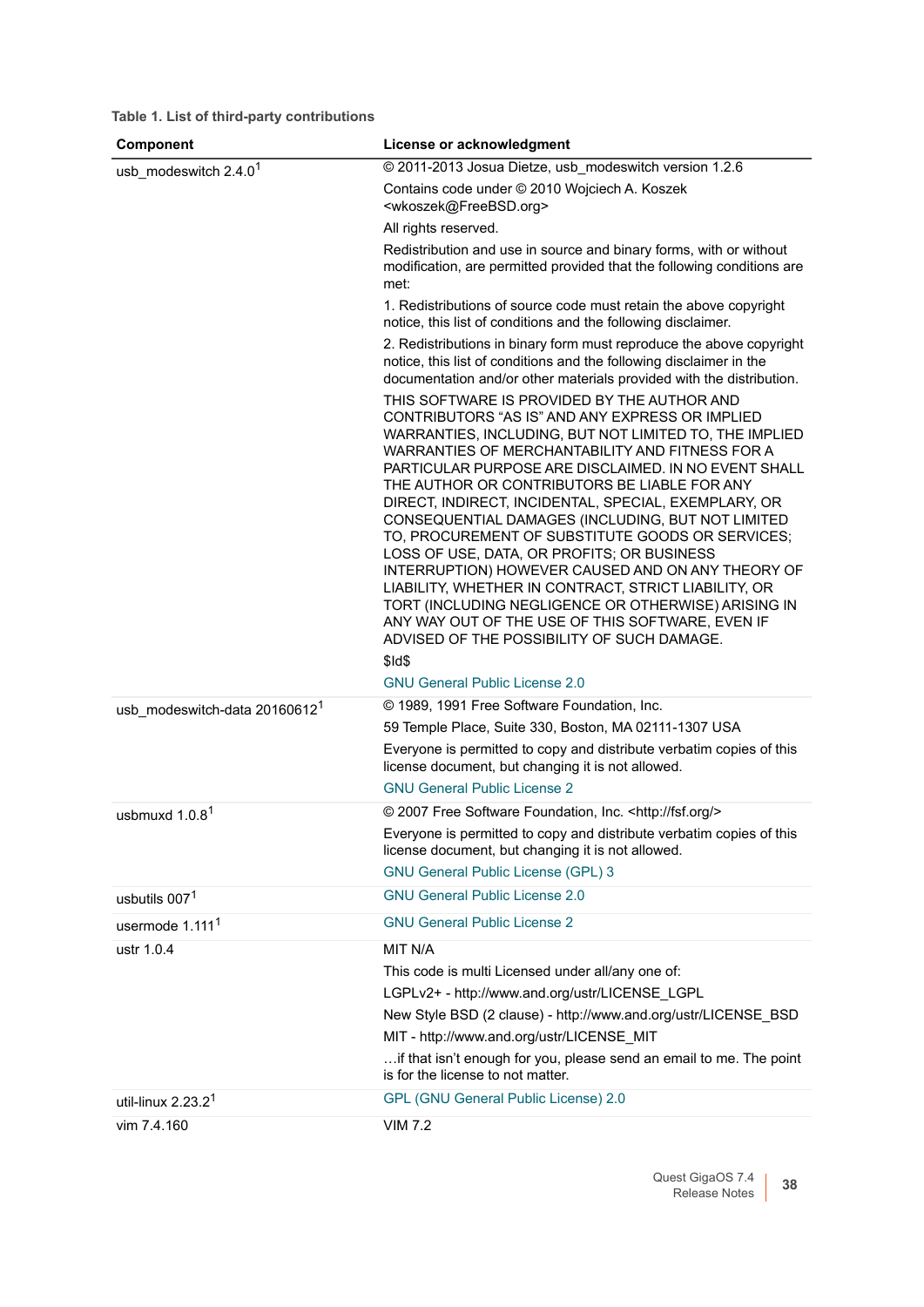| Component                             | License or acknowledgment                                                                                                                                                                                                                                                                                                                                                                                                                                                                    |
|---------------------------------------|----------------------------------------------------------------------------------------------------------------------------------------------------------------------------------------------------------------------------------------------------------------------------------------------------------------------------------------------------------------------------------------------------------------------------------------------------------------------------------------------|
| vino $3.22.01$                        | <b>GPL (GNU General Public License) 2.0</b>                                                                                                                                                                                                                                                                                                                                                                                                                                                  |
| virt-what 1.13 <sup>1</sup>           | <b>GNU General Public License 2.0</b>                                                                                                                                                                                                                                                                                                                                                                                                                                                        |
| vlgothic-fonts 20130607               | BSD 4.4. © 1979, 1980, 1983, 1986, 1988, 1989, 1991, 1992, 1993,<br>1994 The Regents of the University of California. All rights reserved.                                                                                                                                                                                                                                                                                                                                                   |
| vte291 0.46.2                         | © 1991, 1999 Free Software Foundation, Inc.                                                                                                                                                                                                                                                                                                                                                                                                                                                  |
|                                       | 51 Franklin Street, Fifth Floor, Boston, MA 02110-1301 USA                                                                                                                                                                                                                                                                                                                                                                                                                                   |
|                                       | Everyone is permitted to copy and distribute verbatim copies of this<br>license document, but changing it is not allowed.                                                                                                                                                                                                                                                                                                                                                                    |
|                                       | <b>GNU Lesser General Public License 2.1</b>                                                                                                                                                                                                                                                                                                                                                                                                                                                 |
| webkitgtk3 2.4.9                      | © 2005, 2006, 2007, 2008, 2009 Apple Inc. All rights reserved.                                                                                                                                                                                                                                                                                                                                                                                                                               |
|                                       | Redistribution and use in source and binary forms, with or without<br>modification, are permitted provided that the following conditions are<br>met:                                                                                                                                                                                                                                                                                                                                         |
|                                       | Redistributions of source code must retain the above<br>1<br>copyright notice, this list of conditions and the following<br>disclaimer.                                                                                                                                                                                                                                                                                                                                                      |
|                                       | Redistributions in binary form must reproduce the above<br>2<br>copyright notice, this list of conditions and the following<br>disclaimer in the documentation and/or other materials<br>provided with the distribution.                                                                                                                                                                                                                                                                     |
|                                       | THIS SOFTWARE IS PROVIDED BY APPLE INC. AND ITS<br>CONTRIBUTORS "AS IS" AND ANY EXPRESS OR IMPLIED<br>WARRANTIES, INCLUDING, BUT NOT LIMITED TO, THE IMPLIED<br>WARRANTIES OF MERCHANTABILITY AND FITNESS FOR A<br>PARTICULAR PURPOSE ARE DISCLAIMED. IN NO EVENT SHALL<br>APPLE INC. OR ITS CONTRIBUTORS BE LIABLE FOR ANY<br>DIRECT, INDIRECT, INCIDENTAL, SPECIAL, EXEMPLARY, OR<br>CONSEQUENTIAL DAMAGES (INCLUDING, BUT NOT LIMITED<br>TO, PROCUREMENT OF SUBSTITUTE GOODS OR SERVICES; |
|                                       | LOSS OF USE, DATA, OR PROFITS; OR BUSINESS<br>INTERRUPTION) HOWEVER CAUSED AND ON ANY THEORY OF<br>LIABILITY, WHETHER IN CONTRACT, STRICT LIABILITY, OR<br>TORT (INCLUDING NEGLIGENCE OR OTHERWISE) ARISING IN<br>ANY WAY OUT OF THE USE OF THIS SOFTWARE, EVEN IF<br>ADVISED OF THE POSSIBILITY OF SUCH DAMAGE.                                                                                                                                                                             |
|                                       | LGPL (GNU Lesser General Public License) 2.1                                                                                                                                                                                                                                                                                                                                                                                                                                                 |
| webkitgtk4 2.14.7                     | LGPL (GNU Lesser General Public License) 2.1                                                                                                                                                                                                                                                                                                                                                                                                                                                 |
| webrtc-audio-processing 0.3           | <b>BSD Simple N/A</b>                                                                                                                                                                                                                                                                                                                                                                                                                                                                        |
| wget $1.141$                          | <b>GNU General Public License 2</b>                                                                                                                                                                                                                                                                                                                                                                                                                                                          |
| Which 2.20                            | <b>GPL (GNU General Public License) 3</b>                                                                                                                                                                                                                                                                                                                                                                                                                                                    |
| wpa supplicant 2.6                    | BSD-style license N/A                                                                                                                                                                                                                                                                                                                                                                                                                                                                        |
| wqy-microhei-fonts 0.2.0 <sup>1</sup> | © 2007 Free Software Foundation, Inc. <http: fsf.org=""></http:>                                                                                                                                                                                                                                                                                                                                                                                                                             |
|                                       | Everyone is permitted to copy and distribute verbatim copies of this<br>license document, but changing it is not allowed.                                                                                                                                                                                                                                                                                                                                                                    |
|                                       | <b>GNU General Public License (GPL) 3</b>                                                                                                                                                                                                                                                                                                                                                                                                                                                    |
| wqy-zenhei-fonts 0.9.46               | <b>GPL (GNU General Public License) 3</b>                                                                                                                                                                                                                                                                                                                                                                                                                                                    |
| xcb-util 0.4.0<br>xdg-utils 1.1.0     | MIT N/A                                                                                                                                                                                                                                                                                                                                                                                                                                                                                      |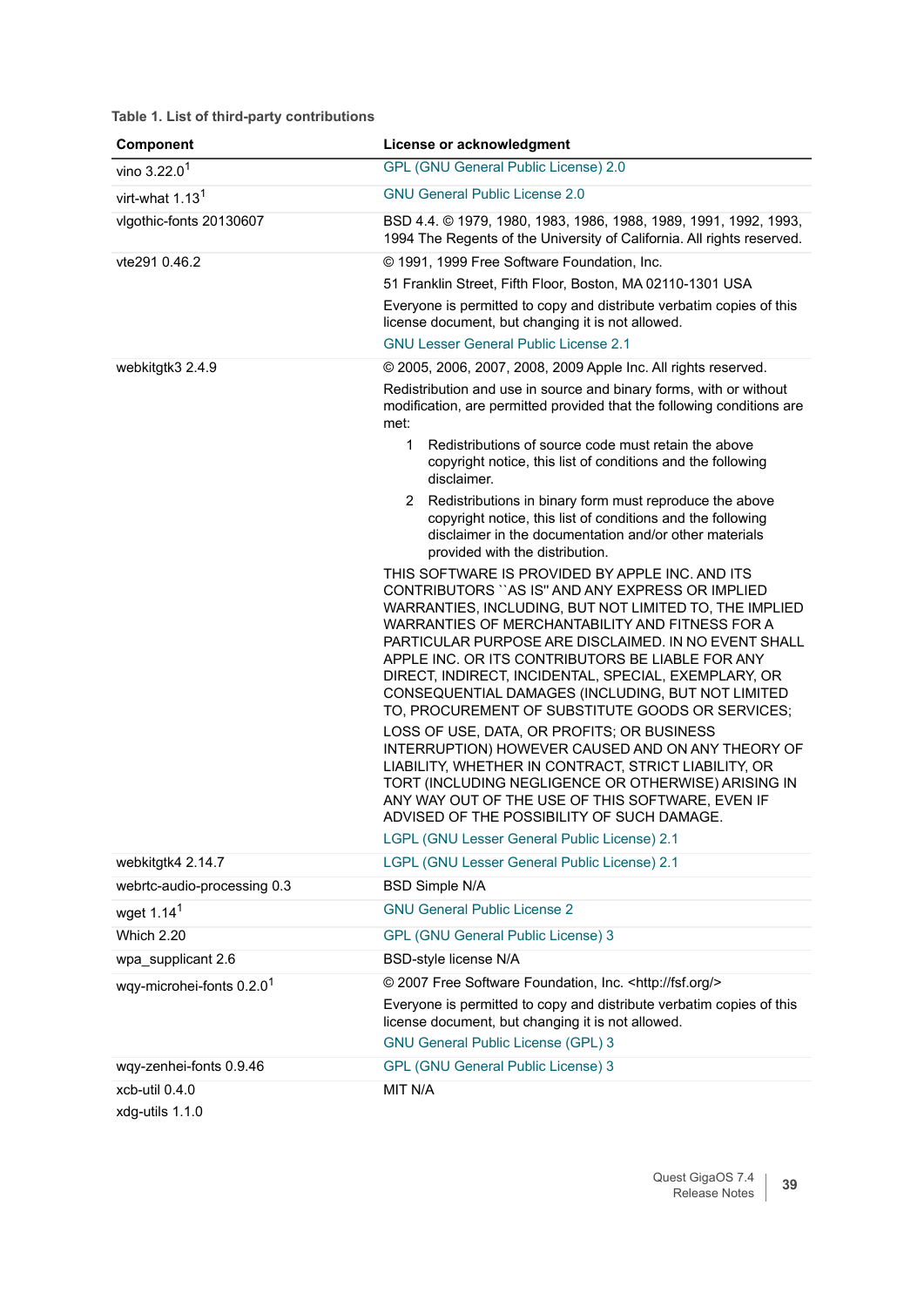| Component                                                                                                                                                                                                                                                                                                                                                                                                                                                                              | License or acknowledgment                                                                                                                                                                                                                          |
|----------------------------------------------------------------------------------------------------------------------------------------------------------------------------------------------------------------------------------------------------------------------------------------------------------------------------------------------------------------------------------------------------------------------------------------------------------------------------------------|----------------------------------------------------------------------------------------------------------------------------------------------------------------------------------------------------------------------------------------------------|
| xfsdump $3.1.41$                                                                                                                                                                                                                                                                                                                                                                                                                                                                       | © 2000-2004 Silicon Graphics, Inc.                                                                                                                                                                                                                 |
|                                                                                                                                                                                                                                                                                                                                                                                                                                                                                        | All Rights Reserved.                                                                                                                                                                                                                               |
|                                                                                                                                                                                                                                                                                                                                                                                                                                                                                        | This program is free software; you can redistribute it and/or modify it<br>under the terms of the GNU General Public License as published by<br>the Free Software Foundation.                                                                      |
|                                                                                                                                                                                                                                                                                                                                                                                                                                                                                        | This program is distributed in the hope that it would be useful, but<br>WITHOUT ANY WARRANTY; without even the implied warranty of<br>MERCHANTABILITY or FITNESS FOR A PARTICULAR PURPOSE.<br>See the GNU General Public License for more details. |
|                                                                                                                                                                                                                                                                                                                                                                                                                                                                                        | You should have received a copy of the GNU General Public License<br>along with this program; if not, write the Free Software Foundation,<br>Inc., 51 Franklin St, Fifth Floor, Boston, MA 02110-1301 USA                                          |
|                                                                                                                                                                                                                                                                                                                                                                                                                                                                                        | <b>GNU General Public License 2</b>                                                                                                                                                                                                                |
| xfsprogs $4.5.01$                                                                                                                                                                                                                                                                                                                                                                                                                                                                      | <b>GNU General Public License 2</b>                                                                                                                                                                                                                |
| xkeyboard-config 2.20                                                                                                                                                                                                                                                                                                                                                                                                                                                                  | MIT N/A                                                                                                                                                                                                                                            |
| xmlrpc-c 1.32.5                                                                                                                                                                                                                                                                                                                                                                                                                                                                        | BSD-style license N/A                                                                                                                                                                                                                              |
| xorg-x11-drivers 7.7<br>xorg-x11-drv-ati 7.7.1<br>xorg-x11-drv-dummy 0.3.7<br>xorg-x11-drv-evdev 2.10.5<br>xorg-x11-drv-fbdev 0.4.3<br>xorg-x11-drv-intel 2.99.917<br>xorg-x11-drv-nouveau 1.0.13<br>xorg-x11-drv-qxl 0.1.5<br>xorg-x11-drv-synaptics 1.9.0<br>xorg-x11-drv-v4l 0.2.0<br>xorg-x11-drv-vesa 2.3.2<br>xorg-x11-drv-vmmouse 13.1.0<br>xorg-x11-drv-vmware 13.2.1<br>xorg-x11-drv-void 1.4.1<br>xorg-x11-drv-wacom 0.34.2<br>xorg-x11-fonts 7.5<br>xorg-x11-font-utils 7.5 | MIT N/A                                                                                                                                                                                                                                            |
| xorg-x11-server 1.19.3                                                                                                                                                                                                                                                                                                                                                                                                                                                                 |                                                                                                                                                                                                                                                    |
| xorg-x11-server-utils 7.7<br>xorg-x11-utils 7.5                                                                                                                                                                                                                                                                                                                                                                                                                                        |                                                                                                                                                                                                                                                    |
| xorg-x11-xauth 1.0.9                                                                                                                                                                                                                                                                                                                                                                                                                                                                   |                                                                                                                                                                                                                                                    |
| xorg-x11-xinit $1.3.41$                                                                                                                                                                                                                                                                                                                                                                                                                                                                | GPL (GNU General Public License) 2.0                                                                                                                                                                                                               |
| xorg-x11-xkb-utils 7.7                                                                                                                                                                                                                                                                                                                                                                                                                                                                 | MIT N/A                                                                                                                                                                                                                                            |
| xvattr 1.3                                                                                                                                                                                                                                                                                                                                                                                                                                                                             | GPL (GNU General Public License) 2.0                                                                                                                                                                                                               |
| xz 5.2.2                                                                                                                                                                                                                                                                                                                                                                                                                                                                               | <b>GPL (GNU General Public License) 3</b>                                                                                                                                                                                                          |
| yajl 2.0.4                                                                                                                                                                                                                                                                                                                                                                                                                                                                             | ISC 1995-2011                                                                                                                                                                                                                                      |
|                                                                                                                                                                                                                                                                                                                                                                                                                                                                                        | © 2004-2011 by Internet Systems Consortium, Inc. ("ISC")<br>© 1995-2003 by Internet Software Consortium                                                                                                                                            |
| yelp 3.22.0                                                                                                                                                                                                                                                                                                                                                                                                                                                                            | GPL (GNU General Public License) 2.0                                                                                                                                                                                                               |
| yelp-xsl 3.20.1                                                                                                                                                                                                                                                                                                                                                                                                                                                                        | LGPL (GNU Lesser General Public License) 2.1                                                                                                                                                                                                       |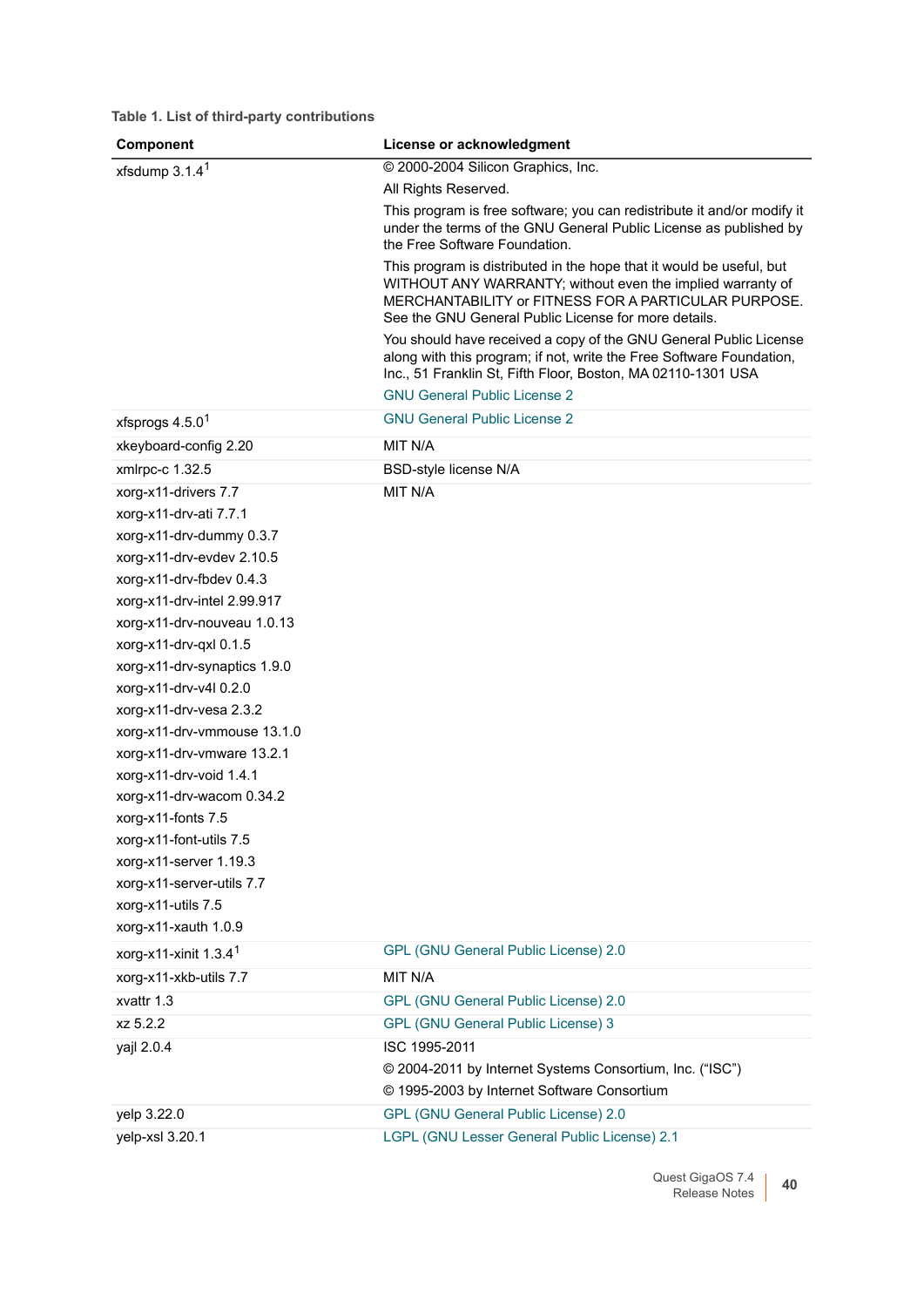| Component                              | License or acknowledgment                                                                                                 |
|----------------------------------------|---------------------------------------------------------------------------------------------------------------------------|
| yum $3.4.31$                           | <b>GNU General Public License 2.0</b>                                                                                     |
| yum-langpacks 0.4.2 <sup>1</sup>       | © 1989, 1991 Free Software Foundation, Inc.                                                                               |
|                                        | 51 Franklin Street, Fifth Floor, Boston, MA 02110-13017, USA                                                              |
|                                        | Everyone is permitted to copy and distribute verbatim copies of this<br>license document, but changing it is not allowed. |
|                                        | <b>GNU General Public License 2</b>                                                                                       |
| yum-metadata-parser 1.1.4 <sup>1</sup> | <b>GNU General Public License 2.0</b>                                                                                     |
| yum-rhn-plugin 2.0.1                   | <b>GPL (GNU General Public License) 2.0</b>                                                                               |
| yum-utils $1.1.311$                    |                                                                                                                           |
| zenity 3.22.0                          | LGPL (GNU Lesser General Public License) 2.1                                                                              |
| zip 3.0                                | zip 2.31. © 1990-2000 Info-ZIP. All rights reserved.                                                                      |
| zlib 1.2.7                             | zlib 1.2.7                                                                                                                |
|                                        | Portions © 1995-2012 Jean-loup Gailly and Mark Adler                                                                      |

<span id="page-40-0"></span>1. This component is not part of the application, but it is part of the operating system (OS) on which the software runs.

# **GNU GENERAL PUBLIC LICENSE**

# GNU GENERAL PUBLIC LICENSE

Version 3, 29 June 2007

Additional terms added to Section 7 June 2012

© 2007 Free Software Foundation, Inc.

Everyone is permitted to copy and distribute verbatim copies of this license document, but changing it is not allowed.

Preamble

The GNU General Public License is a free, copyleft license for software and other kinds of works.

The licenses for most software and other practical works are designed to take away your freedom to share and change the works. By contrast, the GNU General Public License is intended to guarantee your freedom to share and change all versions of a<br>program--to make sure it remains free software for all its users. We, the Free Software Foundation, us programs, too.

When we speak of free software, we are referring to freedom, not price. Our General Public Licenses are designed to make sure<br>that you have the freedom to distribute copies of free software (and charge for them if you wish can get it if you want it, that you can change the software or use pieces of it in new free programs, and that you know you can do these things.

To protect your rights, we need to prevent others from denying you these rights or asking you to surrender the rights. Therefore, you have certain responsibilities if you distribute copies of the software, or if you modify it: responsibilities to respect the freedom of others.

For example, if you distribute copies of such a program, whether gratis or for a fee, you must pass on to the recipients the same freedoms that you received. You must make sure that they, too, receive or can get the source code. And you must show them these terms so they know their rights.

Developers that use the GNU GPL protect your rights with two steps: (1) assert copyright on the software, and (2) offer you this License giving you legal permission to copy, distribute and/or modify it.

For the developers' and authors' protection, the GPL clearly explains that there is no warranty for this free software. For both users'<br>and authors' sake, the GPL requires that modified versions be marked as changed, so th erroneously to authors of previous versions.

Some devices are designed to deny users access to install or run modified versions of the software inside them, although the<br>manufacturer can do so. This is fundamentally incompatible with the aim of protecting users' free systematic pattern of such abuse occurs in the area of products for individuals to use, which is precisely where it is most unacceptable. Therefore, we have designed this version of the GPL to prohibit the practice for those products. If such problems arise substantially in other domains, we stand ready to extend this provision to those domains in future versions of the GPL, as needed to protect the freedom of users.

Finally, every program is threatened constantly by software patents. States should not allow patents to restrict development and<br>use of software on general-purpose computers, but in those that do, we wish to avoid the spec a free program could make it effectively proprietary. To prevent this, the GPL assures that patents cannot be used to render the

> Quest GigaOS 7.4 est GigaOS 7.4 **41**<br>Release Notes **41**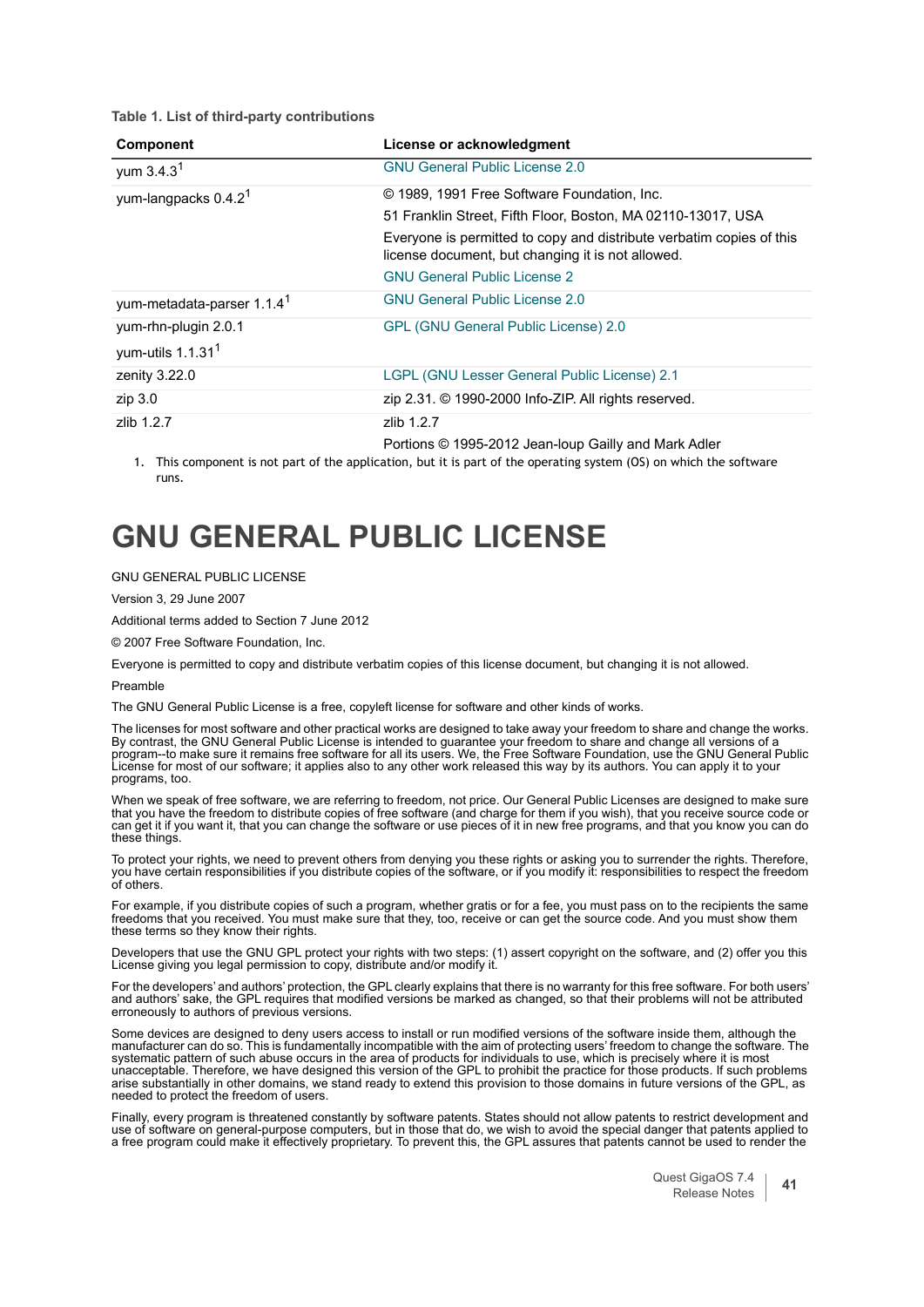program non-free.

The precise terms and conditions for copying, distribution and modification follow.

TERMS AND CONDITIONS

0. Definitions.

"This License" refers to version 3 of the GNU General Public License.

"Copyright" also means copyright-like laws that apply to other kinds of works, such as semiconductor masks.

"The Program" refers to any copyrightable work licensed under this License. Each licensee is addressed as "you". "Licensees" and "recipients" may be individuals or organizations.

To "modify" a work means to copy from or adapt all or part of the work in a fashion requiring copyright permission, other than the<br>making of an exact copy. The resulting work is called a "modified version" of the earlier w

A "covered work" means either the unmodified Program or a work based on the Program.

To "propagate" a work means to do anything with it that, without permission, would make you directly or secondarily liable for infringement under applicable copyright law, except executing it on a computer or modifying a private copy. Propagation includes copying, distribution (with or without modification), making available to the public, and in some countries other activities as well.

To "convey" a work means any kind of propagation that enables other parties to make or receive copies. Mere interaction with a user through a computer network, with no transfer of a copy, is not conveying.

An interactive user interface displays "Appropriate Legal Notices" to the extent that it includes a convenient and prominently visible feature that (1) displays an appropriate copyright notice, and (2) tells the user that there is no warranty for the work (except to the extent that warranties are provided), that licensees may convey the work under this License, and how to view a copy of this License. If the interface presents a list of user commands or options, such as a menu, a prominent item in the list meets this criterion.

### 1. Source Code.

The "source code" for a work means the preferred form of the work for making modifications to it. "Object code" means any nonsource form of a work.

A "Standard Interface" means an interface that either is an official standard defined by a recognized standards body, or, in the case of interfaces specified for a particular programming language, one that is widely used among developers working in that language.

The "System Libraries" of an executable work include anything, other than the work as a whole, that (a) is included in the normal form of packaging a Major Component, but which is not part of that Major Component, and (b) serves only to enable use of the<br>work with that Major Component, or to implement a Standard Interface for which an implementation of the specific operating system (if any) on which the executable work runs, or a compiler used to produce the work, or an object code interpreter used to run it.

The "Corresponding Source" for a work in object code form means all the source code needed to generate, install, and (for an executable work) run the object code and to modify the work, including scripts to control those activities. However, it does not include the work's System Libraries, or general-purpose tools or generally available free programs which are used unmodified in performing those activities but which are not part of the work. For example, Corresponding Source includes interface definition files associated with source files for the work, and the source code for shared libraries and dynamically linked subprograms that the work is specifically designed to require, such as by intimate data communication or control flow between those subprograms and other parts of the work.

The Corresponding Source need not include anything that users can regenerate automatically from other parts of the Corresponding Source.

The Corresponding Source for a work in source code form is that same work.

2. Basic Permissions.

All rights granted under this License are granted for the term of copyright on the Program, and are irrevocable provided the stated conditions are met. This License explicitly affirms your unlimited permission to run the unmodified Program. The output from running a covered work is covered by this License only if the output, given its content, constitutes a covered work. This License<br>acknowledges your rights of fair use or other equivalent, as provided by copyright law. You works to others for the sole purpose of having them make modifications exclusively for you, or provide you with facilities for running<br>those works, provided that you comply with the terms of this License in conveying all m copyright. Those thus making or running the covered works for you must do so exclusively on your behalf, under your direction and control, on terms that prohibit them from making any copies of your copyrighted material outside their relationship with you.

Conveying under any other circumstances is permitted solely under the conditions stated below. Sublicensing is not allowed; section 10 makes it unnecessary.

3. Protecting Users' Legal Rights From Anti-Circumvention Law.

No covered work shall be deemed part of an effective technological measure under any applicable law fulfilling obligations under article 11 of the WIPO copyright treaty adopted on 20 December 1996, or similar laws prohibit such measures.

When you convey a covered work, you waive any legal power to forbid circumvention of technological measures to the extent such circumvention is effected by exercising rights under this License with respect to the covered work, and you disclaim any intention to limit operation or modification of the work as a means of enforcing, against the work's users, your or third parties' legal rights to forbid circumvention of technological measures.

# 4. Conveying Verbatim Copies.

You may convey verbatim copies of the Program's source code as you receive it, in any medium, provided that you conspicuously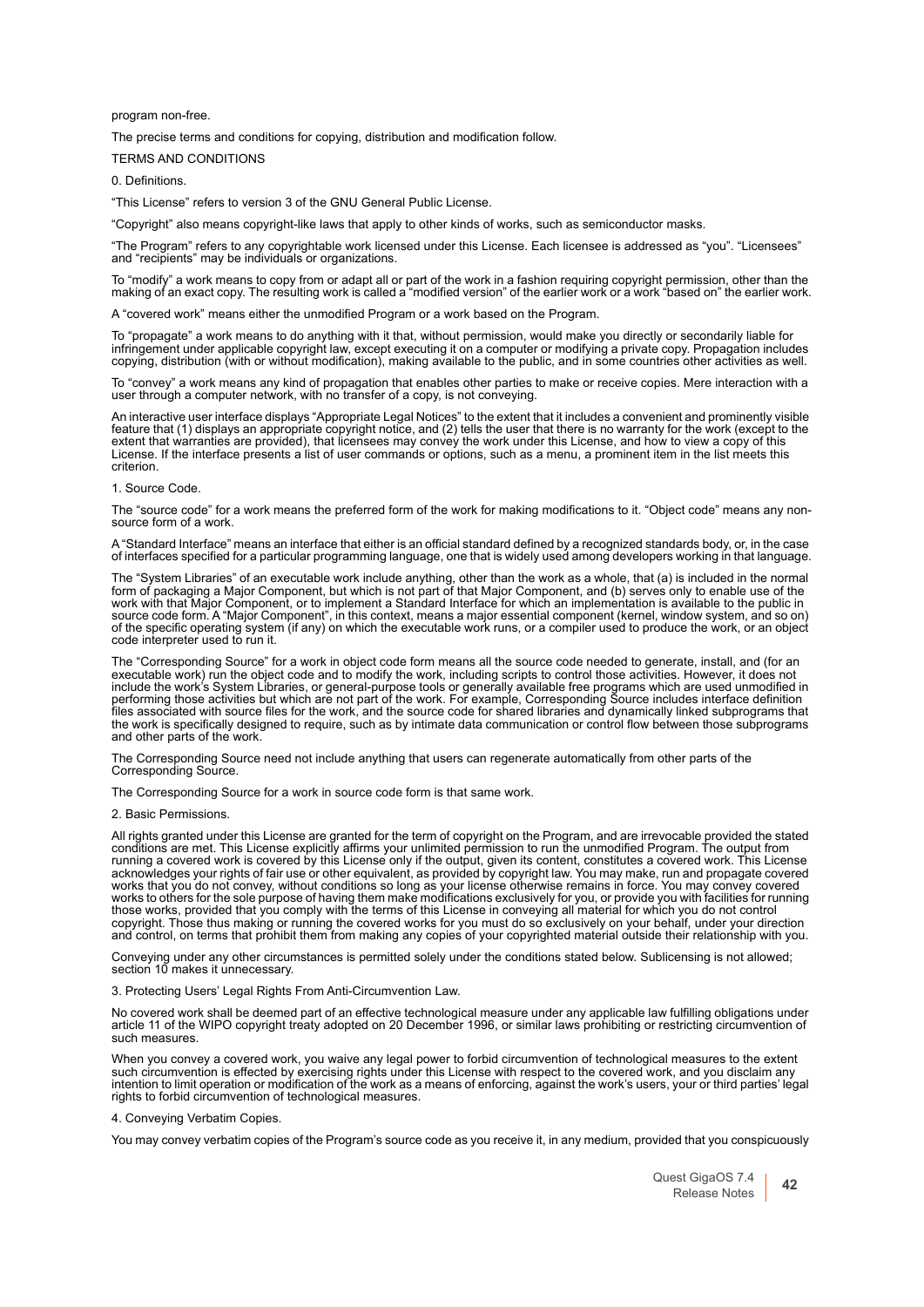and appropriately publish on each copy an appropriate copyright notice; keep intact all notices stating that this License and any non-permissive terms added in accord with section 7 apply to the code; keep intact all notices of the absence of any warranty;<br>and give all recipients a copy of this License along with the Program. You may charge any price

5. Conveying Modified Source Versions.

You may convey a work based on the Program, or the modifications to produce it from the Program, in the form of source code under the terms of section 4, provided that you also meet all of these conditions:

a) The work must carry prominent notices stating that you modified it, and giving a relevant date.

b) The work must carry prominent notices stating that it is released under this License and any conditions added under section 7. This requirement modifies the requirement in section 4 to "keep intact all notices".

c) You must license the entire work, as a whole, under this License to anyone who comes into possession of a copy. This License will therefore apply, along with any applicable section 7 additional terms, to the whole of the work, and all its parts, regardless of<br>how they are packaged. This License gives no permission to license the work in any othe permission if you have separately received it.

d) If the work has interactive user interfaces, each must display Appropriate Legal Notices; however, if the Program has interactive interfaces that do not display Appropriate Legal Notices, your work need not make them do so.

A compilation of a covered work with other separate and independent works, which are not by their nature extensions of the covered work, and which are not combined with it such as to form a larger program, in or on a volume of a storage or distribution medium, is called an "aggregate" if the compilation and its resulting copyright are not used to limit the access or legal rights of the compilation's users beyond what the individual works permit. Inclusion of a covered work in an aggregate does not cause this License to apply to the other parts of the aggregate.

6. Conveying Non-Source Forms.

You may convey a covered work in object code form under the terms of sections 4 and 5, provided that you also convey the machine-readable Corresponding Source under the terms of this License, in one of these ways:

a) Convey the object code in, or embodied in, a physical product (including a physical distribution medium), accompanied by the<br>Corresponding Source fixed on a durable physical medium customarily used for software intercha

b) Convey the object code in, or embodied in, a physical product (including a physical distribution medium), accompanied by a written offer, valid for at least three years and valid for as long as you offer spare parts or customer support for that product model, to give anyone who possesses the object code either (1) a copy of the Corresponding Source for all the software in the product<br>that is covered by this License, on a durable physical medium customarily used for software int your reasonable cost of physically performing this conveying of source, or (2) access to copy the Corresponding Source from a network server at no charge.

c) Convey individual copies of the object code with a copy of the written offer to provide the Corresponding Source. This alternative is allowed only occasionally and noncommercially, and only if you received the object code with such an offer, in accord with subsection 6b.

d) Convey the object code by offering access from a designated place (gratis or for a charge), and offer equivalent access to the Corresponding Source in the same way through the same place at no further charge. You need not require recipients to copy the Corresponding Source along with the object code. If the place to copy the object code is a network server, the Corresponding Source may be on a different server (operated by you or a third party) that supports equivalent copying facilities, provided you maintain clear directions next to the object code saying where to find the Corresponding Source. Regardless of what server hosts<br>the Corresponding Source, you remain obligated to ensure that it is available for as long as

e) Convey the object code using peer-to-peer transmission, provided you inform other peers where the object code and Corresponding Source of the work are being offered to the general public at no charge under subsection 6d.

A separable portion of the object code, whose source code is excluded from the Corresponding Source as a System Library, need not be included in conveying the object code work.

A "User Product" is either (1) a "consumer product", which means any tangible personal property which is normally used for personal, family, or household purposes, or (2) anything designed or sold for incorporation into a dwelling. In determining whether a product is a consumer product, doubtful cases shall be resolved in favor of coverage. For a particular product received by a particular user, "normally used" refers to a typical or common use of that class of product, regardless of the status of the particular<br>user or of the way in which the particular user actually uses, or expects or is expect represent the only significant mode of use of the product.

"Installation Information" for a User Product means any methods, procedures, authorization keys, or other information required to<br>install and execute modified versions of a covered work in that User Product from a modified The information must suffice to ensure that the continued functioning of the modified object code is in no case prevented or interfered with solely because modification has been made.

If you convey an object code work under this section in, or with, or specifically for use in, a User Product, and the conveying occurs as part of a transaction in which the right of possession and use of the User Product is transferred to the recipient in perpetuity or for a fixed term (regardless of how the transaction is characterized), the Corresponding Source conveyed under this section must<br>be accompanied by the Installation Information. But this requirement does not apply if neithe ability to install modified object code on the User Product (for example, the work has been installed in ROM).

The requirement to provide Installation Information does not include a requirement to continue to provide support service, warranty, or updates for a work that has been modified or installed by the recipient, or for the User Product in which it has been modified or installed. Access to a network may be denied when the modification itself materially and adversely affects the operation of the network or violates the rules and protocols for communication across the network.

Corresponding Source conveyed, and Installation Information provided, in accord with this section must be in a format that is publicly documented (and with an implementation available to the public in source code form), and must require no special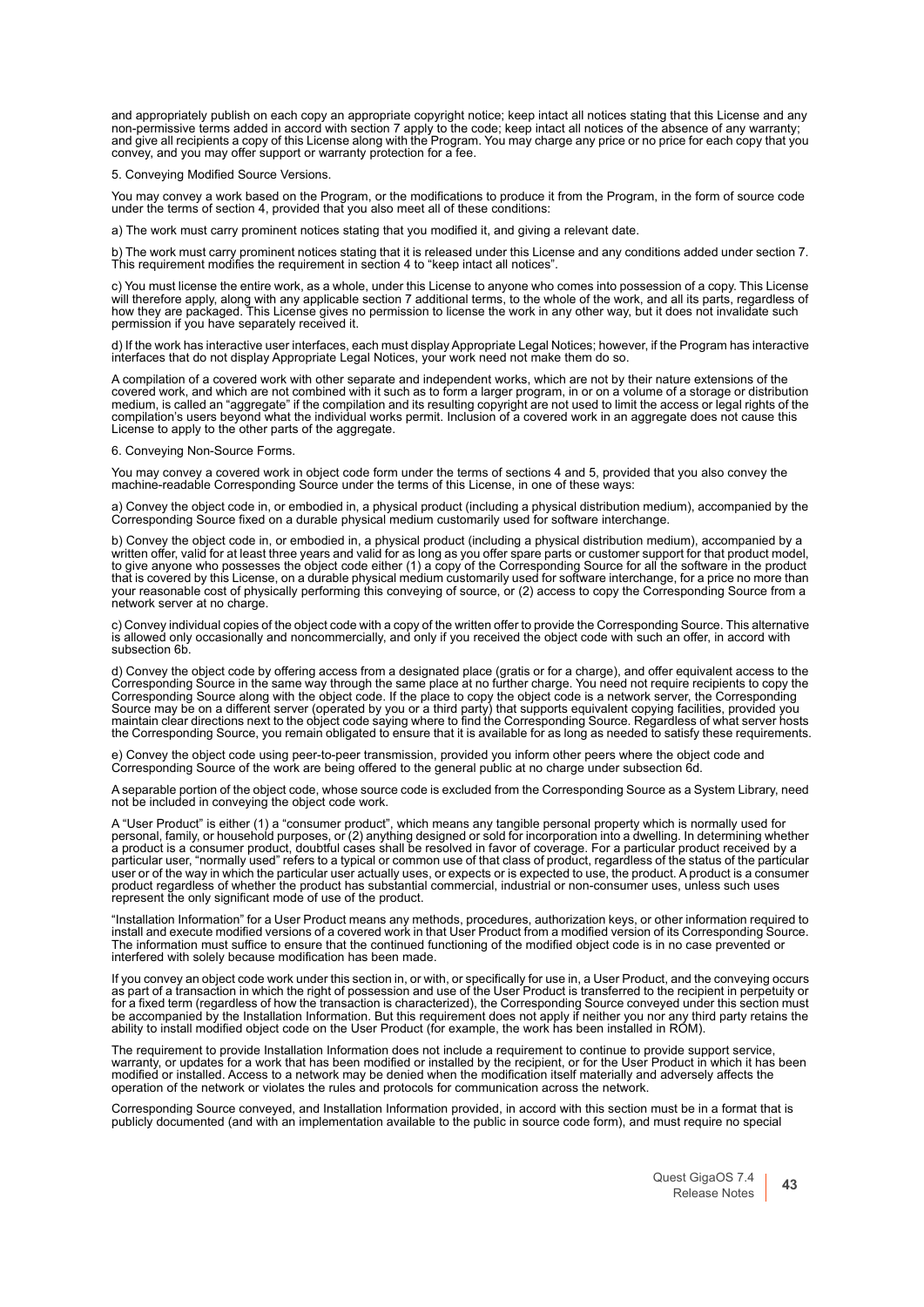password or key for unpacking, reading or copying.

7. Additional Terms.

"Additional permissions" are terms that supplement the terms of this License by making exceptions from one or more of its<br>conditions. Additional permissions that are applicable to the entire Program shall be treated as tho License, to the extent that they are valid under applicable law. If additional permissions apply only to part of the Program, that part<br>may be used separately under those permissions, but the entire Program remains governe additional permissions.

When you convey a copy of a covered work, you may at your option remove any additional permissions from that copy, or from<br>any part of it. (Additional permissions may be written to require their own removal in certain case copyright permission.

Notwithstanding any other provision of this License, for material you add to a covered work, you may (if authorized by the copyright holders of that material) supplement the terms of this License with terms:

a) Disclaiming warranty or limiting liability differently from the terms of sections 15 and 16 of this License; or

b) Requiring preservation of specified reasonable legal notices or author attributions in that material or in the Appropriate Legal Notices displayed by works containing it; or

c) Prohibiting misrepresentation of the origin of that material, or requiring that modified versions of such material be marked in reasonable ways as different from the original version; or

d) Limiting the use for publicity purposes of names of licensors or authors of the material; or

e) Declining to grant rights under trademark law for use of some trade names, trademarks, or service marks; or

f) Requiring indemnification of licensors and authors of that material by anyone who conveys the material (or modified versions of it) with contractual assumptions of liability to the recipient, for any liability that these contractual assumptions directly impose on those licensors and authors.

All other non-permissive additional terms are considered "further restrictions" within the meaning of section 10. If the Program as you received it, or any part of it, contains a notice stating that it is governed by this License along with a term that is a further<br>restriction, you may remove that term. If a license document contains a further restrict under this License, you may add to a covered work material governed by the terms of that license document, provided that the further restriction does not survive such relicensing or conveying.

If you add terms to a covered work in accord with this section, you must place, in the relevant source files, a statement of the<br>additional terms that apply to those files, or a notice indicating where to find the applicab

Additional terms, permissive or non-permissive, may be stated in the form of a separately written license, or stated as exceptions; the above requirements apply either way.

The rights set forth herein to copy, distribute, convey, propagate, and modify the Program are subject to the restrictions and limitations on the use and distribution of the Marks that are identified in the Quest-logos agreement.

#### 8. Termination.

You may not propagate or modify a covered work except as expressly provided under this License. Any attempt otherwise to propagate or modify it is void, and will automatically terminate your rights under this License (including any patent licenses granted under the third paragraph of section 11).

However, if you cease all violation of this License, then your license from a particular copyright holder is reinstated (a) provisionally, unless and until the copyright holder explicitly and finally terminates your license, and (b) permanently, if the copyright holder fails to notify you of the violation by some reasonable means prior to 60 days after the cessation.

Moreover, your license from a particular copyright holder is reinstated permanently if the copyright holder notifies you of the violation by some reasonable means, this is the first time you have received notice of violation of this License (for any work) from that copyright holder, and you cure the violation prior to 30 days after your receipt of the notice.

Termination of your rights under this section does not terminate the licenses of parties who have received copies or rights from you under this License. If your rights have been terminated and not permanently reinstated, you do not qualify to receive new licenses for the same material under section 10.

#### 9. Acceptance Not Required for Having Copies.

You are not required to accept this License in order to receive or run a copy of the Program. Ancillary propagation of a covered work occurring solely as a consequence of using peer-to-peer transmission to receive a copy likewise does not require acceptance. However, nothing other than this License grants you permission to propagate or modify any covered work. These actions infringe copyright if you do not accept this License. Therefore, by modifying or propagating a covered work, you indicate your acceptance of this License to do so.

#### 10. Automatic Licensing of Downstream Recipients.

Each time you convey a covered work, the recipient automatically receives a license from the original licensors, to run, modify and propagate that work, subject to this License. You are not responsible for enforcing compliance by third parties with this License.

An "entity transaction" is a transaction transferring control of an organization, or substantially all assets of one, or subdividing an organization, or merging organizations. If propagation of a covered work results from an entity transaction, each party to that<br>transaction who receives a copy of the work also receives whatever licenses to the work the pa or could give under the previous paragraph, plus a right to possession of the Corresponding Source of the work from the predecessor in interest, if the predecessor has it or can get it with reasonable efforts.

You may not impose any further restrictions on the exercise of the rights granted or affirmed under this License. For example, you may not impose a license fee, royalty, or other charge for exercise of rights granted under this License, and you may not initiate litigation (including a cross-claim or counterclaim in a lawsuit) alleging that any patent claim is infringed by making, using, selling,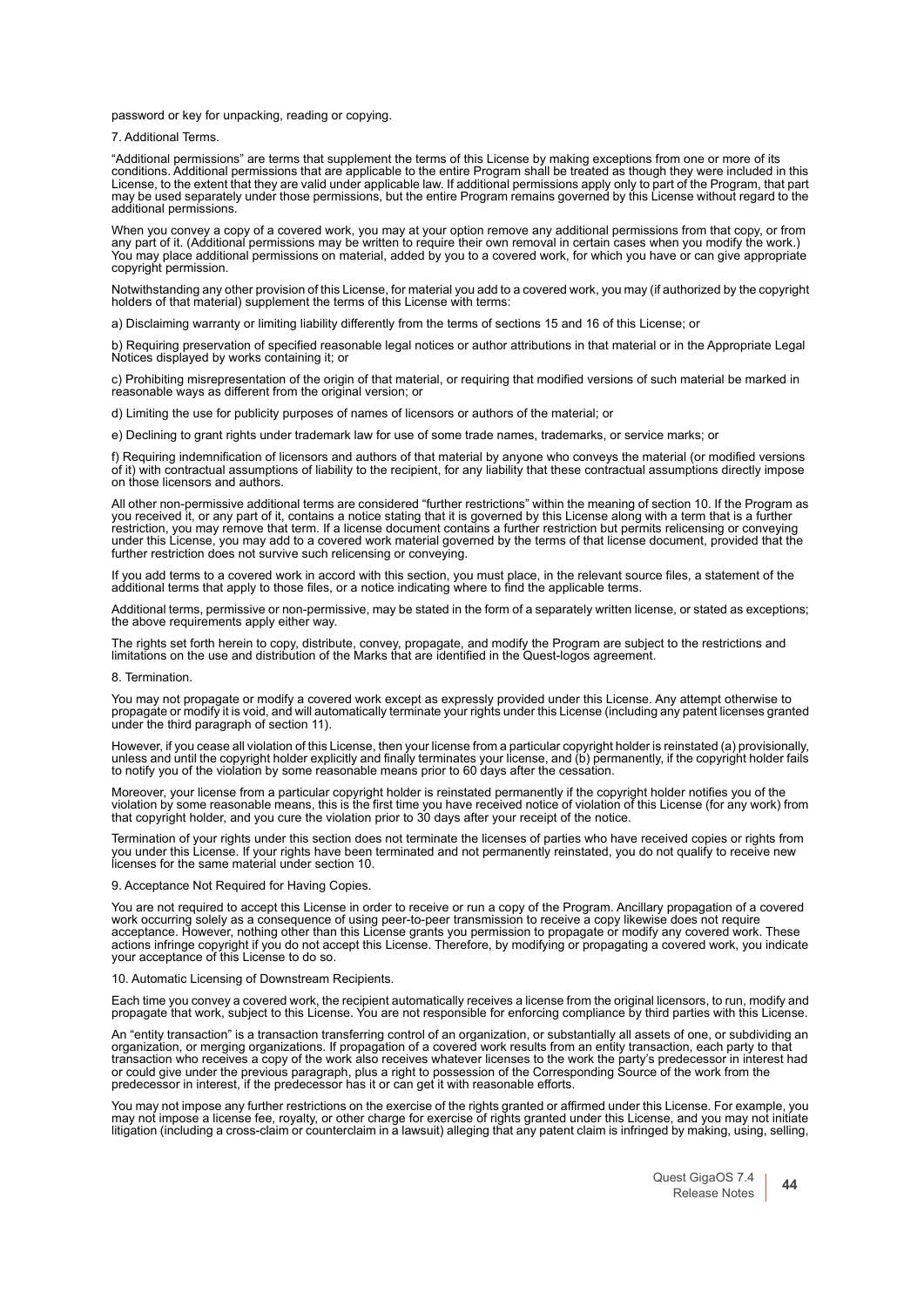offering for sale, or importing the Program or any portion of it.

11. Patents.

A "contributor" is a copyright holder who authorizes use under this License of the Program or a work on which the Program is based. The work thus licensed is called the contributor's "contributor version".

A contributor's "essential patent claims" are all patent claims owned or controlled by the contributor, whether already acquired or<br>hereafter acquired, that would be infringed by some manner, permitted by this License, of For purposes of this definition, "control" includes the right to grant patent sublicenses in a manner consistent with the requirements of this License.

Each contributor grants you a non-exclusive, worldwide, royalty-free patent license under the contributor's essential patent claims, to make, use, sell, offer for sale, import and otherwise run, modify and propagate the contents of its contributor version.

In the following three paragraphs, a "patent license" is any express agreement or commitment, however denominated, not to<br>enforce a patent (such as an express permission to practice a patent or covenant not to sue for pate such a patent license to a party means to make such an agreement or commitment not to enforce a patent against the party.

If you convey a covered work, knowingly relying on a patent license, and the Corresponding Source of the work is not available for anyone to copy, free of charge and under the terms of this License, through a publicly available network server or other readily<br>accessible means, then you must either (1) cause the Corresponding Source to be so availa of the benefit of the patent license for this particular work, or (3) arrange, in a manner consistent with the requirements of this License, to extend the patent license to downstream recipients. "Knowingly relying" means you have actual knowledge that, but<br>for the patent license, your conveying the covered work in a country, or your recipient's use of infringe one or more identifiable patents in that country that you have reason to believe are valid.

If, pursuant to or in connection with a single transaction or arrangement, you convey, or propagate by procuring conveyance of,<br>a covered work, and grant a patent license to some of the parties receiving the covered work a of the covered work and works based on it.

A patent license is "discriminatory" if it does not include within the scope of its coverage, prohibits the exercise of, or is conditioned on the non-exercise of one or more of the rights that are specifically granted under this License. You may not convey a covered work if you are a party to an arrangement with a third party that is in the business of distributing software, under which you make<br>payment to the third party based on the extent of your activity of conveying the work, and any of the parties who would receive the covered work from you, a discriminatory patent license (a) in connection with copies of the covered work conveyed by you (or copies made from those copies), or (b) primarily for and in connection with specific products or compilations that contain the covered work, unless you entered into that arrangement, or that patent license was granted, prior to 28 March 2007.

Nothing in this License shall be construed as excluding or limiting any implied license or other defenses to infringement that may otherwise be available to you under applicable patent law.

12. No Surrender of Others' Freedom.

If conditions are imposed on you (whether by court order, agreement or otherwise) that contradict the conditions of this License,<br>they do not excuse you from the conditions of this License. If you cannot convey a covered w your obligations under this License and any other pertinent obligations, then as a consequence you may not convey it at all. For example, if you agree to terms that obligate you to collect a royalty for further conveying from those to whom you convey the<br>Program, the only way you could satisfy both those terms and this License would be to refrain en Program.

13. Use with the GNU Affero General Public License.

Notwithstanding any other provision of this License, you have permission to link or combine any covered work with a work licensed<br>under version 3 of the GNU Affero General Public License into a single combined work, and to terms of this License will continue to apply to the part which is the covered work, but the special requirements of the GNU Affero General Public License, section 13, concerning interaction through a network will apply to the combination as such.

14. Revised Versions of this License.

The Free Software Foundation may publish revised and/or new versions of the GNU General Public License from time to time. Such new versions will be similar in spirit to the present version, but may differ in detail to address new problems or concerns.

Each version is given a distinguishing version number. If the Program specifies that a certain numbered version of the GNU General Public License "or any later version" applies to it, you have the option of following the terms and conditions either of that<br>numbered version or of any later version published by the Free Software Foundation. If t number of the GNU General Public License, you may choose any version ever published by the Free Software Foundation.

If the Program specifies that a proxy can decide which future versions of the GNU General Public License can be used, that proxy's public statement of acceptance of a version permanently authorizes you to choose that version for the Program.

Later license versions may give you additional or different permissions. However, no additional obligations are imposed on any author or copyright holder as a result of your choosing to follow a later version.

# 15. Disclaimer of Warranty.

THERE IS NO WARRANTY FOR THE PROGRAM, TO THE EXTENT PERMITTED BY APPLICABLE LAW. EXCEPT WHEN OTHERWISE STATED IN WRITING THE COPYRIGHT HOLDERS AND/OR OTHER PARTIES PROVIDE THE PROGRAM "AS IS" WITHOUT WARRANTY OF ANY KIND, EITHER EXPRESSED OR IMPLIED, INCLUDING, BUT NOT LIMITED TO, THE<br>IMPLIED WARRANTIES OF MERCHANTABILITY AND FITNESS FOR A PARTICULAR PURPOSE. THE ENTIRE RISK AS TO THE QUALITY AND PERFORMANCE OF THE PROGRAM IS WITH YOU. SHOULD THE PROGRAM PROVE DEFECTIVE, YOU ASSUME THE COST OF ALL NECESSARY SERVICING, REPAIR OR CORRECTION.

# 16. Limitation of Liability.

IN NO EVENT UNLESS REQUIRED BY APPLICABLE LAW OR AGREED TO IN WRITING WILL ANY COPYRIGHT HOLDER,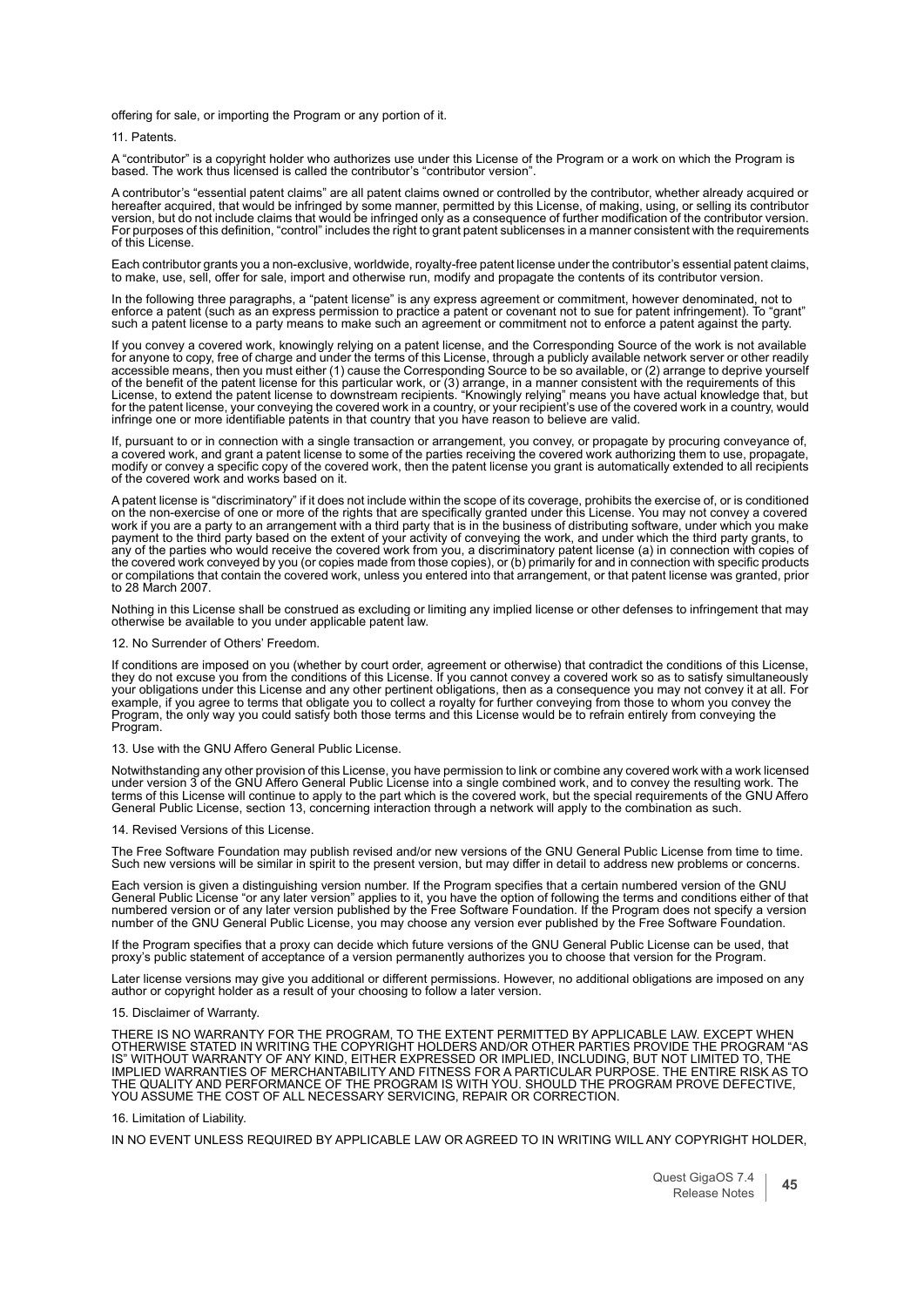OR ANY OTHER PARTY WHO MODIFIES AND/OR CONVEYS THE PROGRAM AS PERMITTED ABOVE, BE LIABLE TO YOU FOR DAMAGES, INCLUDING ANY GENERAL, SPECIAL, INCIDENTAL OR CONSEQUENTIAL DAMAGES ARISING OUT OF<br>THE USE OR INABILITY TO USE THE PROGRAM (INCLUDING BUT NOT LIMITED TO LOSS OF DATA OR DATA BEING<br>RENDERED INACCURATE OR LOSSES OPERATE WITH ANY OTHER PROGRAMS), EVEN IF SUCH HOLDER OR OTHER PARTY HAS BEEN ADVISED OF THE POSSIBILITY OF SUCH DAMAGES.

17. Interpretation of Sections 15 and 16.

If the disclaimer of warranty and limitation of liability provided above cannot be given local legal effect according to their terms, reviewing courts shall apply local law that most closely approximates an absolute waiver of all civil liability in connection with the<br>Program, unless a warranty or assumption of liability accompanies a copy of the Program

# **Artistic License 2.0**

© 2000-2006, The Perl Foundation.

# **Creative Commons 3.0**

#### Creative Commons 3.0 Attribution-ShareAlike 3.0 Unported

CREATIVE COMMONS CORPORATION IS NOT A LAW FIRM AND DOES NOT PROVIDE LEGAL SERVICES. DISTRIBUTION OF THIS LICENSE DOES NOT CREATE AN ATTORNEY-CLIENT RELATIONSHIP. CREATIVE COMMONS PROVIDES THIS INFORMATION ON AN "AS-IS" BASIS. CREATIVE COMMONS MAKES NO WARRANTIES REGARDING THE INFORMATION PROVIDED, AND DISCLAIMS LIABILITY FOR DAMAGES RESULTING FROM ITS USE.

#### License

THE WORK (AS DEFINED BELOW) IS PROVIDED UNDER THE TERMS OF THIS CREATIVE COMMONS PUBLIC LICENSE ("CCPL" OR "LICENSE"). THE WORK IS PROTECTED BY COPYRIGHT AND/OR OTHER APPLICABLE LAW. ANY USE OF<br>THE WORK OTHER THAN AS AUTHORIZED UNDER THIS LICENSE OR COPYRIGHT LAW IS PROHIBITED.

BY EXERCISING ANY RIGHTS TO THE WORK PROVIDED HERE, YOU ACCEPT AND AGREE TO BE BOUND BY THE<br>TERMS OF THIS LICENSE. TO THE EXTENT THIS LICENSE MAY BE CONSIDERED TO BE A CONTRACT, THE LICENSOR<br>GRANTS YOU THE RIGHTS CONTAINED CONDITIONS.

# 1. Definitions

"Adaptation" means a work based upon the Work, or upon the Work and other pre-existing works, such as a translation, adaptation, derivative work, arrangement of music or other alterations of a literary or artistic work, or phonogram or performance and includes cinematographic adaptations or any other form in which the Work may be recast, transformed, or adapted including in any form recognizably derived from the original, except that a work that constitutes a Collection will not be considered an Adaptation for the purpose of this License. For the avoidance of doubt, where the Work is a musical work, performance or phonogram, the synchronization of the Work in timed-relation with a moving image ("synching") will be considered an Adaptation for the purpose of this License.

"Collection" means a collection of literary or artistic works, such as encyclopedias and anthologies, or performances, phonograms<br>or broadcasts, or other works or subject matter other than works listed in Section 1(f) belo arrangement of their contents, constitute intellectual creations, in which the Work is included in its entirety in unmodified form along with one or more other contributions, each constituting separate and independent works in themselves, which together are assembled into a collective whole. A work that constitutes a Collection will not be considered an Adaptation (as defined below) for the purposes of this License.

"Creative Commons Compatible License" means a license that is listed at http://creativecommons.org/compatible licenses that<br>has been approved by Creative Commons as being essentially equivalent to this License, including, explicitly permits the relicensing of adaptations of works made available under that license under this License or a Creative Commons jurisdiction license with the same License Elements as this License.

"Distribute" means to make available to the public the original and copies of the Work or Adaptation, as appropriate, through sale or other transfer of ownership.

"License Elements" means the following high-level license attributes as selected by Licensor and indicated in the title of this License: Attribution, ShareAlike.

"Licensor" means the individual, individuals, entity or entities that offer(s) the Work under the terms of this License.

"Original Author" means, in the case of a literary or artistic work, the individual, individuals, entity or entities who created the Work or if no individual or entity can be identified, the publisher; and in addition (i) in the case of a performance the actors, singers, musicians, dancers, and other persons who act, sing, deliver, declaim, play in, interpret or otherwise perform literary or artistic<br>works or expressions of folklore; (ii) in the case of a phonogram the producer being the p sounds of a performance or other sounds; and, (iii) in the case of broadcasts, the organization that transmits the broadcast.

"Work" means the literary and/or artistic work offered under the terms of this License including without limitation any production in the literary, scientific and artistic domain, whatever may be the mode or form of its expression including digital form, such as a book, pamphlet and other writing; a lecture, address, sermon or other work of the same nature; a dramatic or dramatico-musical work; a choreographic work or entertainment in dumb show; a musical composition with or without words; a cinematographic work to which are assimilated works expressed by a process analogous to cinematography; a work of drawing, painting, architecture,

> Quest GigaOS 7.4 est GigaOS 7.4 **46**<br>Release Notes **46**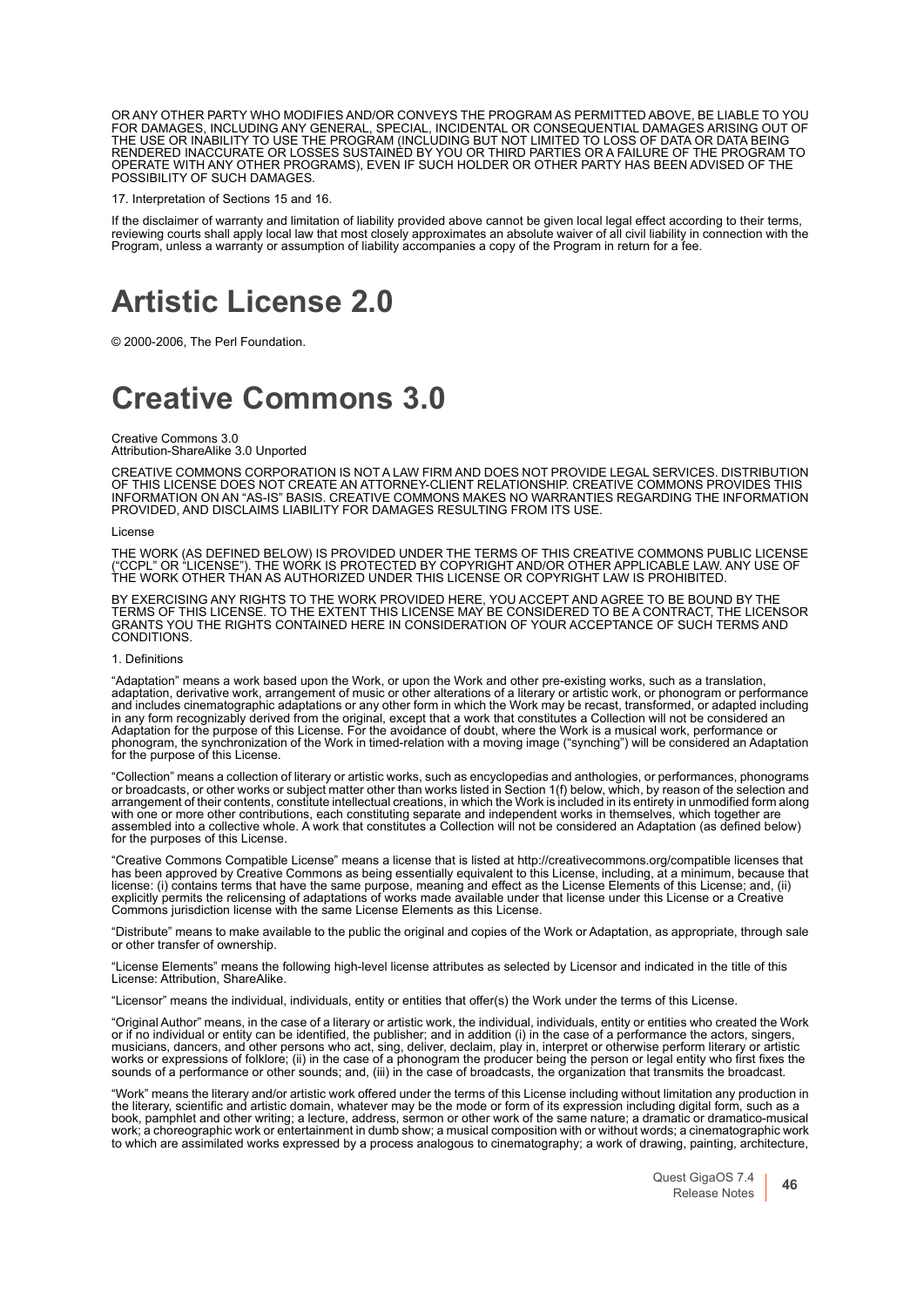sculpture, engraving or lithography; a photographic work to which are assimilated works expressed by a process analogous to photography; a work of applied art; an illustration, map, plan, sketch or three-dimensional work relative to geography, topography, architecture or science; a performance; a broadcast; a phonogram; a compilation of data to the extent it is protected as a<br>copyrightable work; or a work performed by a variety or circus performer to the extent it is not ot artistic work.

"You" means an individual or entity exercising rights under this License who has not previously violated the terms of this License<br>with respect to the Work, or who has received express permission from the Licensor to exerc a previous violation.

"Publicly Perform" means to perform public recitations of the Work and to communicate to the public those public recitations, by any means or process, including by wire or wireless means or public digital performances; to make available to the public Works in such a way that members of the public may access these Works from a place and at a place individually chosen by them; to<br>perform the Work to the public by any means or process and the communication to the public of the

"Reproduce" means to make copies of the Work by any means including without limitation by sound or visual recordings and the right of fixation and reproducing fixations of the Work, including storage of a protected performance or phonogram in digital form or other electronic medium.

2. Fair Dealing Rights. Nothing in this License is intended to reduce, limit, or restrict any uses free from copyright or rights arising from limitations or exceptions that are provided for in connection with the copyright protection under copyright law or other applicable laws.

3. License Grant. Subject to the terms and conditions of this License, Licensor hereby grants You a worldwide, royalty-free, non-<br>exclusive, perpetual (for the duration of the applicable copyright) license to exercise the to Reproduce the Work, to incorporate the Work into one or more Collections, and to Reproduce the Work as incorporated in the Collections;

to create and Reproduce Adaptations provided that any such Adaptation, including any translation in any medium, takes reasonable steps to clearly label, demarcate or otherwise identify that changes were made to the original Work. For example, a<br>translation could be marked "The original work was translated from English to Spanish," or a mo original work has been modified.";

to Distribute and Publicly Perform the Work including as incorporated in Collections; and,

to Distribute and Publicly Perform Adaptations.

For the avoidance of doubt:<br>Non-waivable Compulsory License Schemes. In those jurisdictions in which the right to collect royalties through any statutory or compulsory licensing scheme cannot be waived, the Licensor reserves the exclusive right to collect such royalties for any exercise by You of the rights granted under this License;

Waivable Compulsory License Schemes. In those jurisdictions in which the right to collect royalties through any statutory or<br>compulsory licensing scheme can be waived, the Licensor waives the exclusive right to collect suc You of the rights granted under this License; and,

Voluntary License Schemes. The Licensor waives the right to collect royalties, whether individually or, in the event that the Licensor is a member of a collecting society that administers voluntary licensing schemes, via that society, from any exercise by You of the rights granted under this License.

The above rights may be exercised in all media and formats whether now known or hereafter devised. The above rights include the right to make such modifications as are technically necessary to exercise the rights in other media and formats. Subject to Section 8(f), all rights not expressly granted by Licensor are hereby reserved.

4. Restrictions. The license granted in Section 3 above is expressly made subject to and limited by the following restrictions:

You may Distribute or Publicly Perform the Work only under the terms of this License. You must include a copy of, or the Uniform<br>Resource Identifier (URI) for, this License with every copy of the Work You Distribute or Pub impose any terms on the Work that restrict the terms of this License or the ability of the recipient of the Work to exercise the rights granted to that recipient under the terms of the License. You may not sublicense the Work. You must keep intact all notices that refer to this License and to the disclaimer of warranties with every copy of the Work You Distribute or Publicly Perform. When You Distribute or Publicly Perform the Work, You may not impose any effective technological measures on the Work that restrict the<br>ability of a recipient of the Work from You to exercise the rights granted to that recipient un Section 4(a) applies to the Work as incorporated in a Collection, but this does not require the Collection apart from the Work itself to be made subject to the terms of this License. If You create a Collection, upon notice from any Licensor You must, to the extent<br>practicable, remove from the Collection any credit as required by Section 4©, as requested. notice from any Licensor You must, to the extent practicable, remove from the Adaptation any credit as required by Section 4©, as requested.

You may Distribute or Publicly Perform an Adaptation only under the terms of: (i) this License; (ii) a later version of this License with the same License Elements as this License; (iii) a Creative Commons jurisdiction license (either this or a later license version) that contains the same License Elements as this License (e.g., Attribution-ShareAlike 3.0 US)); (iv) a Creative Commons<br>Compatible License. If you license the Adaptation under one of the licenses mentioned in (iv), you mus License"), you must comply with the terms of the Applicable License generally and the following provisions: (I) You must include<br>a copy of, or the URI for, the Applicable License with every copy of each Adaptation You Dist may not offer or impose any terms on the Adaptation that restrict the terms of the Applicable License or the ability of the recipient of the Adaptation to exercise the rights granted to that recipient under the terms of the Applicable License; (III) You must keep<br>intact all notices that refer to the Applicable License and to the disclaimer of warranties impose any effective technological measures on the Adaptation that restrict the ability of a recipient of the Adaptation from You to exercise the rights granted to that recipient under the terms of the Applicable License. This Section 4(b) applies to the Adaptation as incorporated in a Collection, but this does not require the Collection apart from the Adaptation itself to be made subject to the terms of the Applicable License.

If You Distribute, or Publicly Perform the Work or any Adaptations or Collections, You must, unless a request has been made<br>pursuant to Section 4(a), keep intact all copyright notices for the Work and provide, reasonable t utilizing: (i) the name of the Original Author (or pseudonym, if applicable) if supplied, and/or if the Original Author and/or Licensor<br>designate another party or parties (e.g., a sponsor institute, publishing entity, jour Work if supplied; (iii) to the extent reasonably practicable, the URI, if any, that Licensor specifies to be associated with the Work,

> Quest GigaOS 7.4 est GigaOS 7.4 **47**<br>Release Notes **47**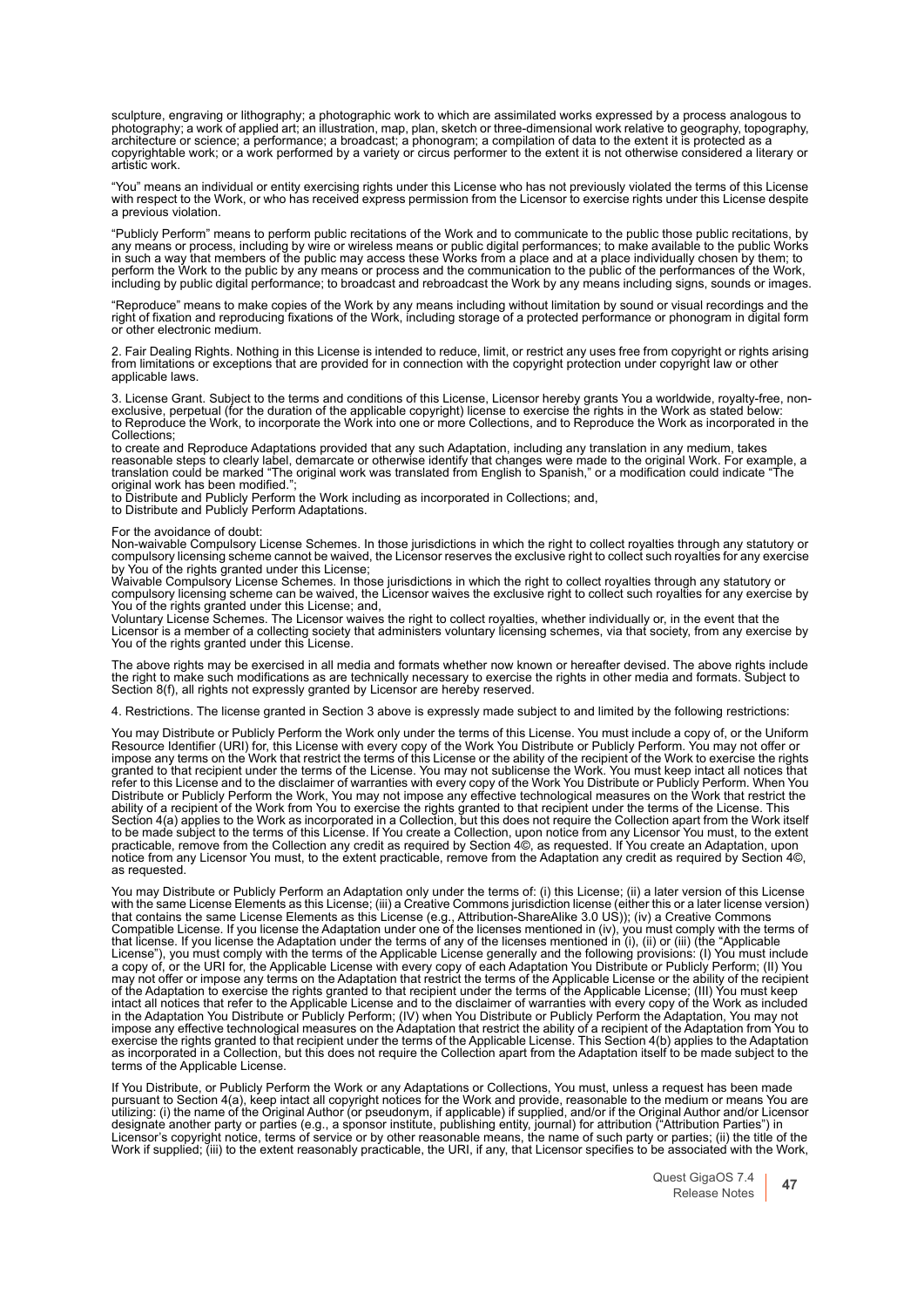unless such URI does not refer to the copyright notice or licensing information for the Work; and (iv), consistent with Section 3(b), in the case of an Adaptation, a credit identifying the use of the Work in the Adaptation (e.g., "French translation of the Work by<br>Original Author," or "Screenplay based on original Work by Original Author"). The credit re credit will appear, if a credit for all contributing authors of the Adaptation or Collection appears, then as part of these credits and in a manner at least as prominent as the credits for the other contributing authors. For the avoidance of doubt, You may only use the credit required by this Section for the purpose of attribution in the manner set out above and, by exercising Your rights under this License, You may not implicitly or explicitly assert or imply any connection with, sponsorship or endorsement by the Original<br>Author, Licensor and/or Attribution Parties, as appropriate, of You or Your use of the Work

Except as otherwise agreed in writing by the Licensor or as may be otherwise permitted by applicable law, if You Reproduce, Distribute or Publicly Perform the Work either by itself or as part of any Adaptations or Collections, You must not distort, mutilate,<br>modify or take other derogatory action in relation to the Work which would be prejudici reputation. Licensor agrees that in those jurisdictions (e.g. Japan), in which any exercise of the right granted in Section 3(b) of this License (the right to make Adaptations) would be deemed to be a distortion, mutilation, modification or other derogatory action<br>prejudicial to the Original Author's honor and reputation, the Licensor will waive or not asse fullest extent permitted by the applicable national law, to enable You to reasonably exercise Your right under Section 3(b) of this License (right to make Adaptations) but not otherwise.

# 5. Representations, Warranties and Disclaimer

UNLESS OTHERWISE MUTUALLY AGREED TO BY THE PARTIES IN WRITING, LICENSOR OFFERS THE WORK AS-IS AND MAKES NO REPRESENTATIONS OR WARRANTIES OF ANY KIND CONCERNING THE WORK, EXPRESS, IMPLIED, STATUTORY OR OTHERWISE, INCLUDING, WITHOUT LIMITATION, WARRANTIES OF TITLE, MERCHANTIBILITY, FITNESS<br>FOR A PARTICULAR PURPOSE, NONINFRINGEMENT, OR THE ABSENCE OF LATENT OR OTHER DEFECTS, ACCURACY,<br>OR THE PRESENCE OF ABSENC ALLOW THE EXCLUSION OF IMPLIED WARRANTIES, SO SUCH EXCLUSION MAY NOT APPLY TO YOU.

6. Limitation on Liability. EXCEPT TO THE EXTENT REQUIRED BY APPLICABLE LAW, IN NO EVENT WILL LICENSOR BE LIABLE TO YOU ON ANY LEGAL THEORY FOR ANY SPECIAL, INCIDENTAL, CONSEQUENTIAL, PUNITIVE OR EXEMPLARY DAMAGES ARISING OUT OF THIS LICENSE OR THE USE OF THE WORK, EVEN IF LICENSOR HAS BEEN ADVISED OF THE POSSIBILITY OF SUCH DAMAGES.

#### 7. Termination

This License and the rights granted hereunder will terminate automatically upon any breach by You of the terms of this License.<br>Individuals or entities who have received Adaptations or Collections from You under this Licen licenses terminated provided such individuals or entities remain in full compliance with those licenses. Sections 1, 2, 5, 6, 7, and 8 will survive any termination of this License.

Subject to the above terms and conditions, the license granted here is perpetual (for the duration of the applicable copyright in the Work). Notwithstanding the above, Licensor reserves the right to release the Work under different license terms or to stop distributing the Work at any time; provided, however that any such election will not serve to withdraw this License (or any other license that has been, or is required to be, granted under the terms of this License), and this License will continue in full force and effect unless terminated as stated above.

#### 8. Miscellaneous

Each time You Distribute or Publicly Perform the Work or a Collection, the Licensor offers to the recipient a license to the Work on the same terms and conditions as the license granted to You under this License.

Each time You Distribute or Publicly Perform an Adaptation, Licensor offers to the recipient a license to the original Work on the same terms and conditions as the license granted to You under this License.

If any provision of this License is invalid or unenforceable under applicable law, it shall not affect the validity or enforceability of the remainder of the terms of this License, and without further action by the parties to this agreement, such provision shall be reformed to the minimum extent necessary to make such provision valid and enforceable.

No term or provision of this License shall be deemed waived and no breach consented to unless such waiver or consent shall be in writing and signed by the party to be charged with such waiver or consent.

This License constitutes the entire agreement between the parties with respect to the Work licensed here. There are no understandings, agreements or representations with respect to the Work not specified here. Licensor shall not be bound by any additional provisions that may appear in any communication from You. This License may not be modified without the mutual written agreement of the Licensor and You.

The rights granted under, and the subject matter referenced, in this License were drafted utilizing the terminology of the Berne Convention for the Protection of Literary and Artistic Works (as amended on September 28, 1979), the Rome Convention of 1961,<br>the WIPO Copyright Treaty of 1996, the WIPO Performances and Phonograms Treaty of 1996 and the U License terms are sought to be enforced according to the corresponding provisions of the implementation of those treaty<br>provisions in the applicable national law. If the standard suite of rights granted under applicable co to restrict the license of any rights under applicable law.

#### Creative Commons Notice

Creative Commons is not a party to this License, and makes no warranty whatsoever in connection with the Work. Creative Commons will not be liable to You or any party on any legal theory for any damages whatsoever, including without limitation any general, special, incidental or consequential damages arising in connection to this license. Notwithstanding the foregoing two (2) sentences, if Creative Commons has expressly identified itself as the Licensor hereunder, it shall have all rights and obligations of Licensor.

Except for the limited purpose of indicating to the public that the Work is licensed under the CCPL, Creative Commons does not authorize the use by either party of the trademark "Creative Commons" or any related trademark or logo of Creative Commons without the prior written consent of Creative Commons. Any permitted use will be in compliance with Creative Commons' thencurrent trademark usage guidelines, as may be published on its website or otherwise made available upon request from time to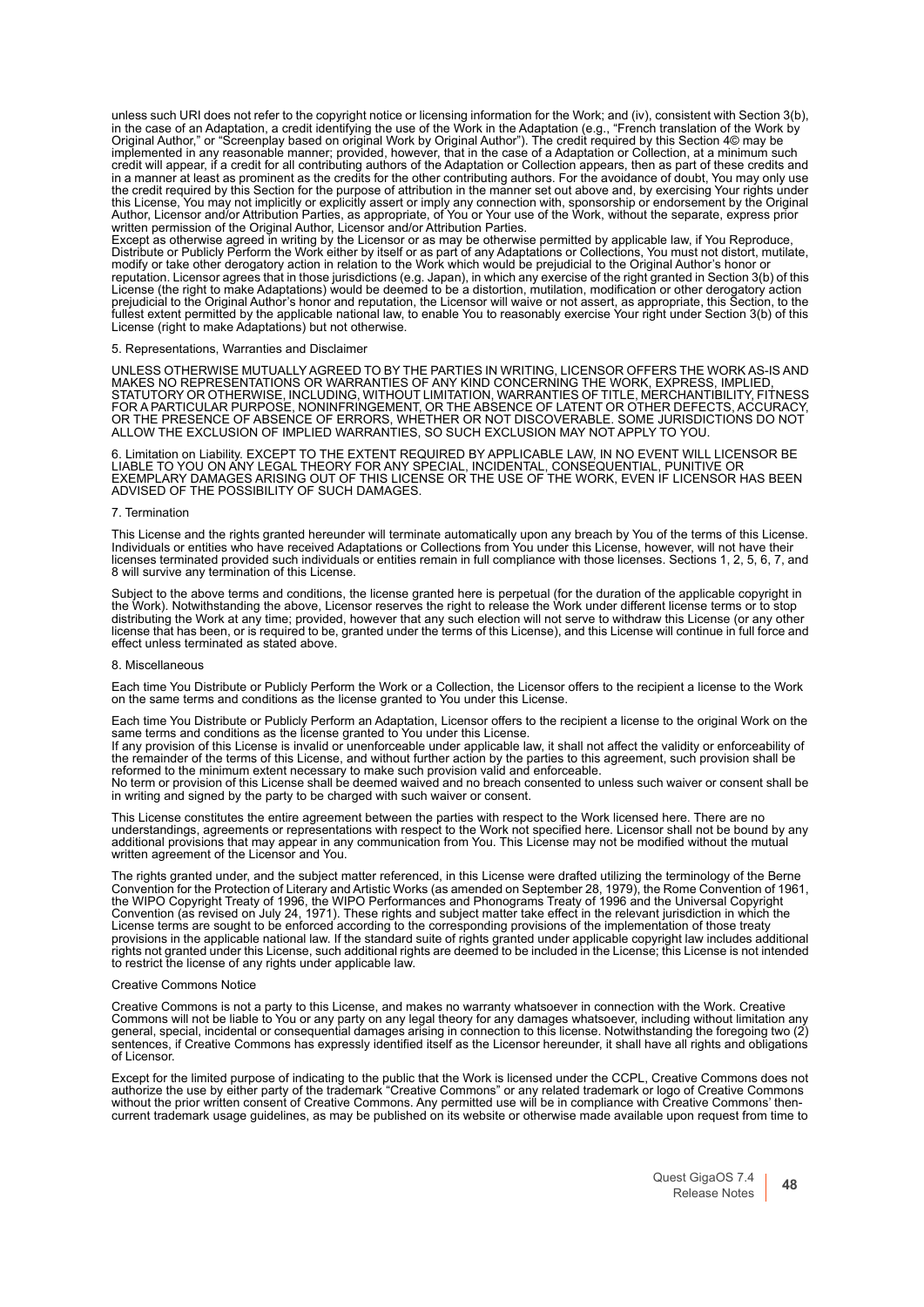time. For the avoidance of doubt, this trademark restriction does not form part of the License.

Creative Commons may be contacted at <http://creativecommons.org/>.

# <span id="page-48-0"></span>**GNU General Public License 2**

GNU GENERAL PUBLIC LICENSE

Version 2, June 1991

© 1989, 1991 Free Software Foundation, Inc.

59 Temple Place, Suite 330, Boston, MA 02111-1307 USA

Everyone is permitted to copy and distribute verbatim copies of this license document, but changing it is not allowed.

#### Preamble

OL-25644-01 Open Source Used In Cisco Prime LAN Management Solution 4.1\_Soft Appliance 2475

The licenses for most software are designed to take away your freedom to share and change it. By contrast, the GNU General Public License is intended to guarantee your freedom to share and change free software--to make sure the software is free for all its users. This General Public License applies to most of the Free Software Foundation's software and to any other program whose authors commit to using it. (Some other Free Software Foundation software is covered by the GNU Library General Public License instead.) You can apply it to your programs, too.

When we speak of free software, we are referring to freedom, not price. Our General Public Licenses are designed to make sure that you have the freedom to distribute copies of free software (and charge for this service if you wish), that you receive source code or can get it if you want it, that you can change the software or use pieces of it in new free programs; and that you know you can do these things.

To protect your rights, we need to make restrictions that forbid anyone to deny you these rights or to ask you to surrender the rights.

These restrictions translate to certain responsibilities for you if you distribute copies of the software, or if you modify it.

For example, if you distribute copies of such a program, whether gratis or for a fee, you must give the recipients all the rights that you have. You must make sure that they, too, receive or can get the source code. And you must show them these terms so they know their rights.

We protect your rights with two steps: (1) copyright the software, and (2) offer you this license which gives you legal permission to copy, distribute and/or modify the software.

Also, for each author's protection and ours, we want to make certain that everyone understands that there is no warranty for this free software. If the software is modified by someone else and passed on, we want its recipients to know that what they have is not the original, so that any problems introduced by others will not reflect on the original authors' reputations.

Finally, any free program is threatened constantly by software patents. We wish to avoid the danger that redistributors of a free<br>program will individually obtain patent licenses, in effect making the program proprietary. that any patent must be licensed for everyone's free use or not licensed at all.

# <span id="page-48-1"></span>**GNU General Public License 2.0**

# GNU GENERAL PUBLIC LICENSE

Version 2, June 1991

© 1989, 1991 Free Software Foundation, Inc., 51 Franklin Street, Fifth Floor, Boston, MA 02110-1301 USA

Everyone is permitted to copy and distribute verbatim copies of this license document, but changing it is not allowed.

#### Preamble

The licenses for most software are designed to take away your freedom to share and change it. By contrast, the GNU General Public License is intended to guarantee your freedom to share and change free software--to make sure the software is free for all<br>its users. This General Public License applies to most of the Free Software Foundation's sof authors commit to using it. (Some other Free Software Foundation software is covered by the GNU Lesser General Public License instead.) You can apply it to your programs, too.

When we speak of free software, we are referring to freedom, not price. Our General Public Licenses are designed to make sure that you have the freedom to distribute copies of free software (and charge for this service if you wish), that you receive source code or can get it if you want it, that you can change the software or use pieces of it in new free programs; and that you know you can do these things.

To protect your rights, we need to make restrictions that forbid anyone to deny you these rights or to ask you to surrender the<br>rights. These restrictions translate to certain responsibilities for you if you distribute cop

For example, if you distribute copies of such a program, whether gratis or for a fee, you must give the recipients all the rights that you have. You must make sure that they, too, receive or can get the source code. And you must show them these terms so they<br>know their rights.

We protect your rights with two steps: (1) copyright the software, and (2) offer you this license which gives you legal permission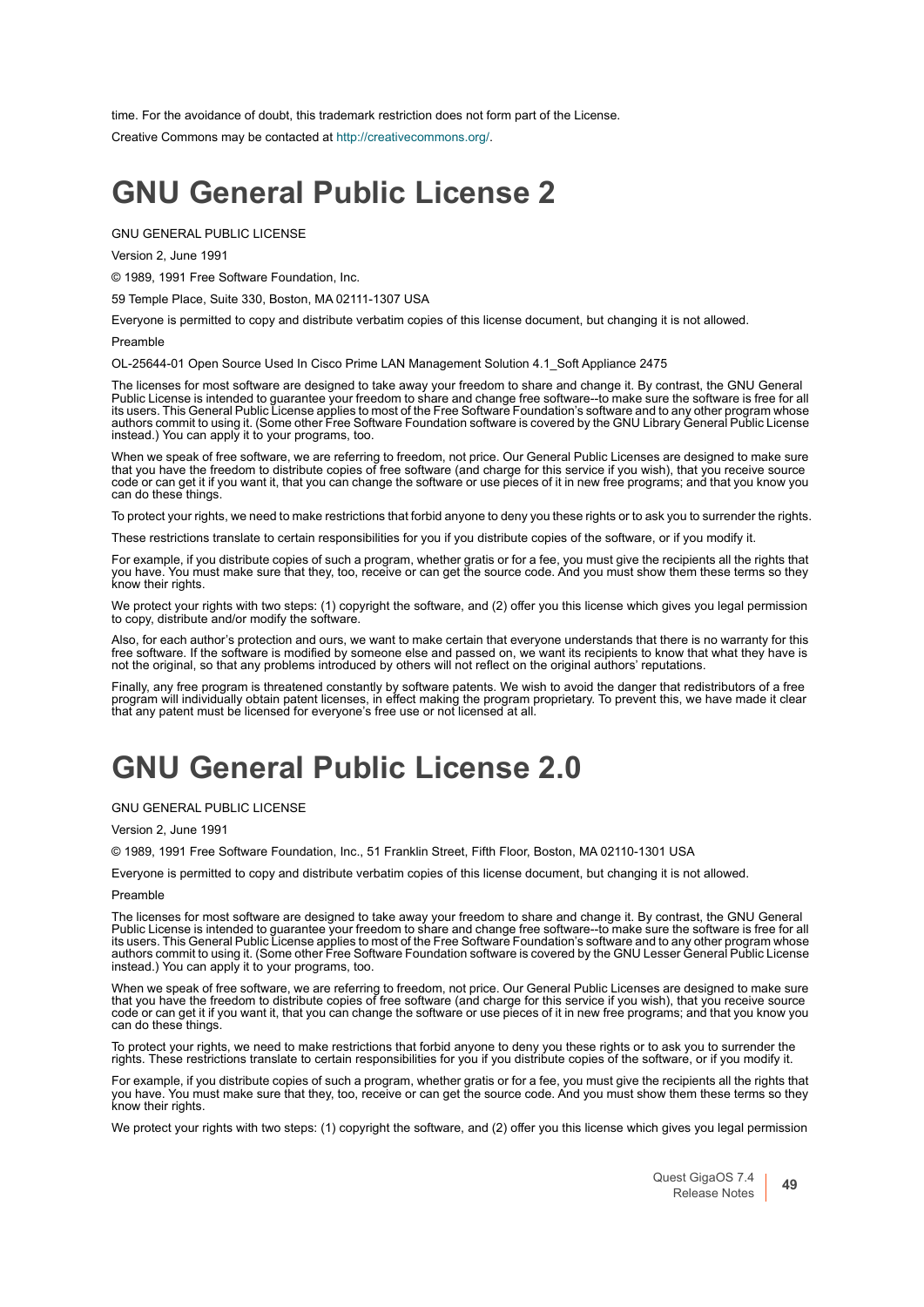to copy, distribute and/or modify the software.

Also, for each author's protection and ours, we want to make certain that everyone understands that there is no warranty for this free software. If the software is modified by someone else and passed on, we want its recipients to know that what they have is<br>not the original, so that any problems introduced by others will not reflect on the original a

Finally, any free program is threatened constantly by software patents. We wish to avoid the danger that redistributors of a free<br>program will individually obtain patent licenses, in effect making the program proprietary.

The precise terms and conditions for copying, distribution and modification follow.

#### GNU GENERAL PUBLIC LICENSE

TERMS AND CONDITIONS FOR COPYING, DISTRIBUTION AND MODIFICATION

0. This License applies to any program or other work which contains a notice placed by the copyright holder saying it may be distributed under the terms of this General Public License. The "Program", below, refers to any such program or work, and a "work<br>based on the Program" means either the Program or any derivative work under copyright law: t Program or a portion of it, either verbatim or with modifications and/or translated into another language. (Hereinafter, translation is included without limitation in the term "modification".) Each licensee is addressed as "you".

Activities other than copying, distribution and modification are not covered by this License; they are outside its scope. The act of nuning the Program is not restricted, and the output from the Program is covered only if its contents constitute a work based on<br>the Program (independent of having been made by running the Program). Whether that is true de does.

1. You may copy and distribute verbatim copies of the Program's source code as you receive it, in any medium, provided that you conspicuously and appropriately publish on each copy an appropriate copyright notice and disclaimer of warranty; keep intact all the notices that refer to this License and to the absence of any warranty; and give any other recipients of the Program a copy of this License along with the Program.

You may charge a fee for the physical act of transferring a copy, and you may at your option offer warranty protection in exchange for a fee.

2. You may modify your copy or copies of the Program or any portion of it, thus forming a work based on the Program, and copy<br>and distribute such modifications or work under the terms of Section 1 above, provided that you

a) You must cause the modified files to carry prominent notices stating that you changed the files and the date of any change.

b) You must cause any work that you distribute or publish, that in whole or in part contains or is derived from the Program or any part thereof, to be licensed as a whole at no charge to all third parties under the terms of this License.

c) If the modified program normally reads commands interactively when run, you must cause it, when started running for such interactive use in the most ordinary way, to print or display an announcement including an appropriate copyright notice and a<br>notice that there is no warranty (or else, saying that you provide a warranty) and that users ma these conditions, and telling the user how to view a copy of this License. (Exception: if the Program itself is interactive but does<br>not normally print such an announcement, your work based on the Program is not required t

These requirements apply to the modified work as a whole. If identifiable sections of that work are not derived from the Program, and can be reasonably considered independent and separate works in themselves, then this License, and its terms, do not apply to those sections when you distribute them as separate works. But when you distribute the same sections as part of a whole which<br>is a work based on the Program, the distribution of the whole must be on the terms of this Li licensees extend to the entire whole, and thus to each and every part regardless of who wrote it.

Thus, it is not the intent of this section to claim rights or contest your rights to work written entirely by you; rather, the intent is to exercise the right to control the distribution of derivative or collective works based on the Program.

In addition, mere aggregation of another work not based on the Program with the Program (or with a work based on the Program) on a volume of a storage or distribution medium does not bring the other work under the scope of this License.

3. You may copy and distribute the Program (or a work based on it, under Section 2) in object code or executable form under the terms of Sections 1 and 2 above provided that you also do one of the following:

a) Accompany it with the complete corresponding machine-readable source code, which must be distributed under the terms of Sections 1 and 2 above on a medium customarily used for software interchange; or,

b) Accompany it with a written offer, valid for at least three years, to give any third party, for a charge no more than your cost of physically performing source distribution, a complete machine-readable copy of the corresponding source code, to be distributed under the terms of Sections 1 and 2 above on a medium customarily used for software interchange; or,

c) Accompany it with the information you received as to the offer to distribute corresponding source code. (This alternative is allowed only for noncommercial distribution and only if you received the program in object code or executable form with such an offer, in accord with Subsection b above.)

The source code for a work means the preferred form of the work for making modifications to it. For an executable work, complete source code means all the source code for all modules it contains, plus any associated interface definition files, plus the scripts<br>used to control compilation and installation of the executable. However, as a special exce not include anything that is normally distributed (in either source or binary form) with the major components (compiler, kernel, and so on) of the operating system on which the executable runs, unless that component itself accompanies the executable.

If distribution of executable or object code is made by offering access to copy from a designated place, then offering equivalent access to copy the source code from the same place counts as distribution of the source code, even though third parties are not compelled to copy the source along with the object code.

4. You may not copy, modify, sublicense, or distribute the Program except as expressly provided under this License. Any attempt otherwise to copy, modify, sublicense or distribute the Program is void, and will automatically terminate your rights under this<br>License. However, parties who have received copies, or rights, from you under this License wi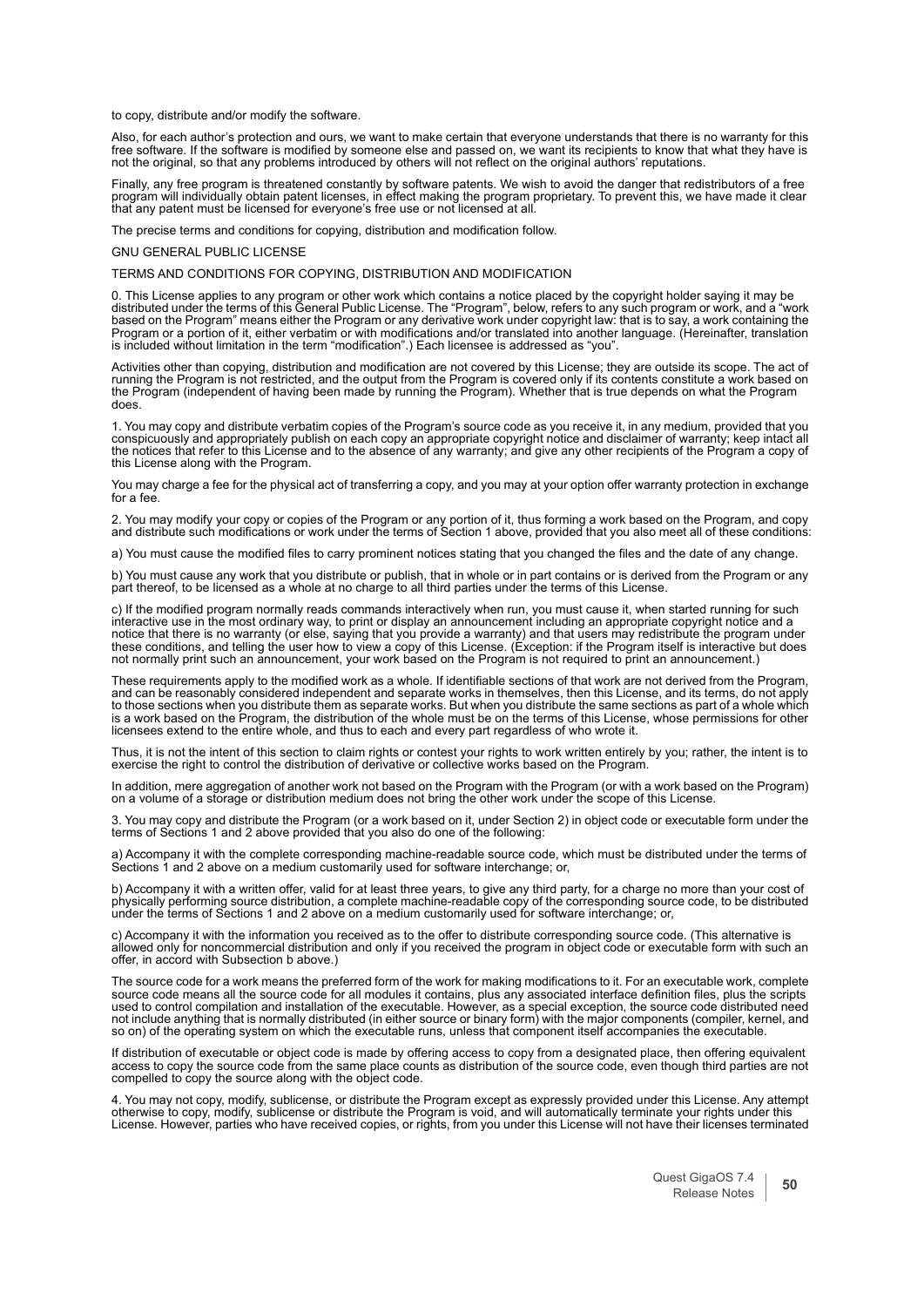so long as such parties remain in full compliance.

5. You are not required to accept this License, since you have not signed it. However, nothing else grants you permission to modify or distribute the Program or its derivative works. These actions are prohibited by law if you do not accept this License. Therefore,<br>by modifying or distributing the Program (or any work based on the Program), you indicate so, and all its terms and conditions for copying, distributing or modifying the Program or works based on it.

6. Each time you redistribute the Program (or any work based on the Program), the recipient automatically receives a license from<br>the original licensor to copy, distribute or modify the Program subject to these terms and c further restrictions on the recipients' exercise of the rights granted herein. You are not responsible for enforcing compliance by third parties to this License.

7. If, as a consequence of a court judgment or allegation of patent infringement or for any other reason (not limited to patent issues), conditions are imposed on you (whether by court order, agreement or otherwise) that contradict the conditions of this License, they do not excuse you from the conditions of this License. If you cannot distribute so as to satisfy simultaneously your<br>obligations under this License and any other pertinent obligations, then as a consequence y all. For example, if a patent license would not permit royalty-free redistribution of the Program by all those who receive copies<br>directly or indirectly through you, then the only way you could satisfy both it and this Lic

If any portion of this section is held invalid or unenforceable under any particular circumstance, the balance of the section is intended to apply and the section as a whole is intended to apply in other circumstances.

It is not the purpose of this section to induce you to infringe any patents or other property right claims or to contest validity of any<br>such claims; this section has the sole purpose of protecting the integrity of the fre implemented by public license practices. Many people have made generous contributions to the wide range of software distributed through that system in reliance on consistent application of that system; it is up to the author/donor to decide if he or she is willing to distribute software through any other system and a licensee cannot impose that choice.

This section is intended to make thoroughly clear what is believed to be a consequence of the rest of this License.

8. If the distribution and/or use of the Program is restricted in certain countries either by patents or by copyrighted interfaces, the<br>original copyright holder who places the Program under this License may add an explici excluding those countries, so that distribution is permitted only in or among countries not thus excluded. In such case, this License incorporates the limitation as if written in the body of this License.

9. The Free Software Foundation may publish revised and/or new versions of the General Public License from time to time. Such new versions will be similar in spirit to the present version, but may differ in detail to address new problems or concerns.

Each version is given a distinguishing version number. If the Program specifies a version number of this License which applies to it and "any later version", you have the option of following the terms and conditions either of that version or of any later version<br>published by the Free Software Foundation. If the Program does not specify a version numb any version ever published by the Free Software Foundation.

10. If you wish to incorporate parts of the Program into other free programs whose distribution conditions are different, write to the author to ask for permission. For software which is copyrighted by the Free Software Foundation, write to the Free Software Foundation; we sometimes make exceptions for this. Our decision will be guided by the two goals of preserving the free status of all derivatives of our free software and of promoting the sharing and reuse of software generally.

#### NO WARRANTY

11. BECAUSE THE PROGRAM IS LICENSED FREE OF CHARGE, THERE IS NO WARRANTY OR THE PROGRAM, TO THE<br>EXTENT PERMITTED BY APPLICABLE LAW. EXCEPT WHEN OTHERWISE STATED IN WRITING THE COPYRIGHT<br>HOLDERS AND/OR OTHER PARTIES PROVIDE EXPRESSED OR IMPLIED, INCLUDING, BUT NOT LIMITED TO, THE IMPLIED WARRANTIES OF MERCHANTABILITY AND FITNESS FOR A PARTICULAR PURPOSE. THE ENTIRE RISK AS TO THE QUALITY AND PERFORMANCE OF THE PROGRAM IS WITH YOU. SHOULD THE PROGRAM PROVE DEFECTIVE, YOU ASSUME THE COST OF ALL NECESSARY SERVICING, REPAIR OR CORRECTION.

12. IN NO EVENT UNLESS REQUIRED BY APPLICABLE LAW OR AGREED TO IN WRITING WILL ANY COPYRIGHT HOLDER, OR ANY OTHER PARTY WHO MAY MODIFY AND/OR REDISTRIBUTE THE PROGRAM AS PERMITTED ABOVE, BE LIABLE TO YOU FOR DAMAGES, INCLUDING ANY GENERAL, SPECIAL, INCIDENTAL OR CONSEQUENTIAL DAMAGES ARISING OUT OF THE USE OR INABILITY TO USE THE PROGRAM (INCLUDING BUT NOT LIMITED TO LOSS OF DATA OR DATA BEING RENDERED INACCURATE OR LOSSES SUSTAINED BY YOU OR THIRD PARTIES OR A FAILURE OF THE PROGRAM TO OPERATE WITH ANY OTHER PROGRAMS), EVEN IF SUCH HOLDER OR OTHER PARTY HAS BEEN ADVISED OF THE POSSIBILITY OF SUCH DAMAGES.

# <span id="page-50-0"></span>**GNU General Public License (GPL) 3**

### GNU GENERAL PUBLIC LICENSE

Version 3, 29 June 2007

© 2007 Free Software Foundation, Inc.

Everyone is permitted to copy and distribute verbatim copies of this license document, but changing it is not allowed.

Preamble

The GNU General Public License is a free, copyleft license for software and other kinds of works.

The licenses for most software and other practical works are designed to take away your freedom to share and change the works. By contrast, the GNU General Public License is intended to guarantee your freedom to share and change all versions of a<br>program--to make sure it remains free software for all its users. We, the Free Software Foundation, us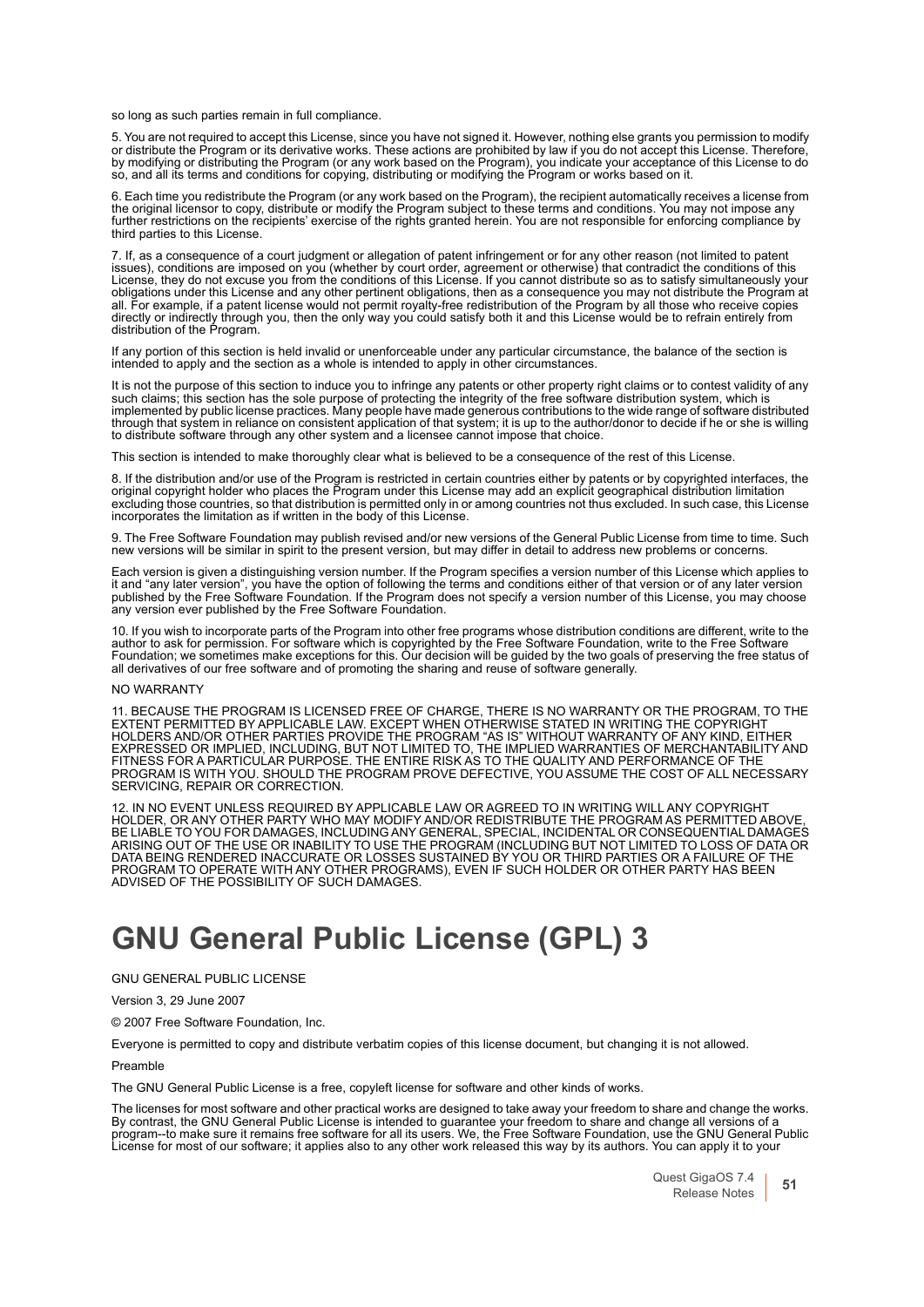programs, too.

When we speak of free software, we are referring to freedom, not price. Our General Public Licenses are designed to make sure that you have the freedom to distribute copies of free software (and charge for them if you wish), that you receive source code or can get it if you want it, that you can change the software or use pieces of it in new free these things.

To protect your rights, we need to prevent others from denying you these rights or asking you to surrender the rights. Therefore,<br>you have certain responsibilities if you distribute copies of the software, or if you modify of others.

For example, if you distribute copies of such a program, whether gratis or for a fee, you must pass on to the recipients the same<br>freedoms that you received. You must make sure that they, too, receive or can get the source these terms so they know their rights.

Developers that use the GNU GPL protect your rights with two steps: (1) assert copyright on the software, and (2) offer you this License giving you legal permission to copy, distribute and/or modify it.

For the developers' and authors' protection, the GPL clearly explains that there is no warranty for this free software. For both users'<br>and authors' sake, the GPL requires that modified versions be marked as changed, so th erroneously to authors of previous versions.

Some devices are designed to deny users access to install or run modified versions of the software inside them, although the manufacturer can do so. This is fundamentally incompatible with the aim of protecting users' freedom to change the software. The systematic pattern of such abuse occurs in the area of products for individuals to use, which is precisely where it is most<br>unacceptable. Therefore, we have designed this version of the GPL to prohibit the practice for tho arise substantially in other domains, we stand ready to extend this provision to those domains in future versions of the GPL, as needed to protect the freedom of users.

Finally, every program is threatened constantly by software patents. States should not allow patents to restrict development and use of software on general-purpose computers, but in those that do, we wish to avoid the special danger that patents applied to a free program could make it effectively proprietary. To prevent this, the GPL assures that patents cannot be used to render the program non-free.

The precise terms and conditions for copying, distribution and modification follow.

TERMS AND CONDITIONS

0. Definitions.

"This License" refers to version 3 of the GNU General Public License.

"Copyright" also means copyright-like laws that apply to other kinds of works, such as semiconductor masks.

"The Program" refers to any copyrightable work licensed under this License. Each licensee is addressed as "you". "Licensees" and "recipients" may be individuals or organizations.

To "modify" a work means to copy from or adapt all or part of the work in a fashion requiring copyright permission, other than the<br>making of an exact copy. The resulting work is called a "modified version" of the earlier w

A "covered work" means either the unmodified Program or a work based on the Program.

To "propagate" a work means to do anything with it that, without permission, would make you directly or secondarily liable for<br>infringement under applicable copyright law, except executing it on a computer or modifying a p

To "convey" a work means any kind of propagation that enables other parties to make or receive copies. Mere interaction with a user through a computer network, with no transfer of a copy, is not conveying.

An interactive user interface displays "Appropriate Legal Notices" to the extent that it includes a convenient and prominently visible feature that (1) displays an appropriate copyright notice, and (2) tells the user that there is no warranty for the work (except to the extent that warranties are provided), that licensees may convey the work under this License, and how to view a copy of this License. If the interface presents a list of user commands or options, such as a menu, a prominent item in the list meets this criterion.

1. Source Code.

The "source code" for a work means the preferred form of the work for making modifications to it. "Object code" means any nonsource form of a work.

A "Standard Interface" means an interface that either is an official standard defined by a recognized standards body, or, in the case of interfaces specified for a particular programming language, one that is widely used among developers working in that language.

The "System Libraries" of an executable work include anything, other than the work as a whole, that (a) is included in the normal<br>form of packaging a Major Component, but which is not part of that Major Component, and (b) work with that Major Component, or to implement a Standard Interface for which an implementation is available to the public in source code form. A "Major Component", in this context, means a major essential component (kernel, window system, and so on) of the specific operating system (if any) on which the executable work runs, or a compiler used to produce the work, or an object code interpreter used to run it.

The "Corresponding Source" for a work in object code form means all the source code needed to generate, install, and (for an executable work) run the object code and to modify the work, including scripts to control those activities. However, it does not include the work's System Libraries, or general-purpose tools or generally available free programs which are used unmodified in performing those activities but which are not part of the work. For example, Corresponding Source includes interface definition<br>files associated with source files for the work, and the source code for shared libraries and the work is specifically designed to require, such as by intimate data communication or control flow between those subprograms and other parts of the work.

The Corresponding Source need not include anything that users can regenerate automatically from other parts of the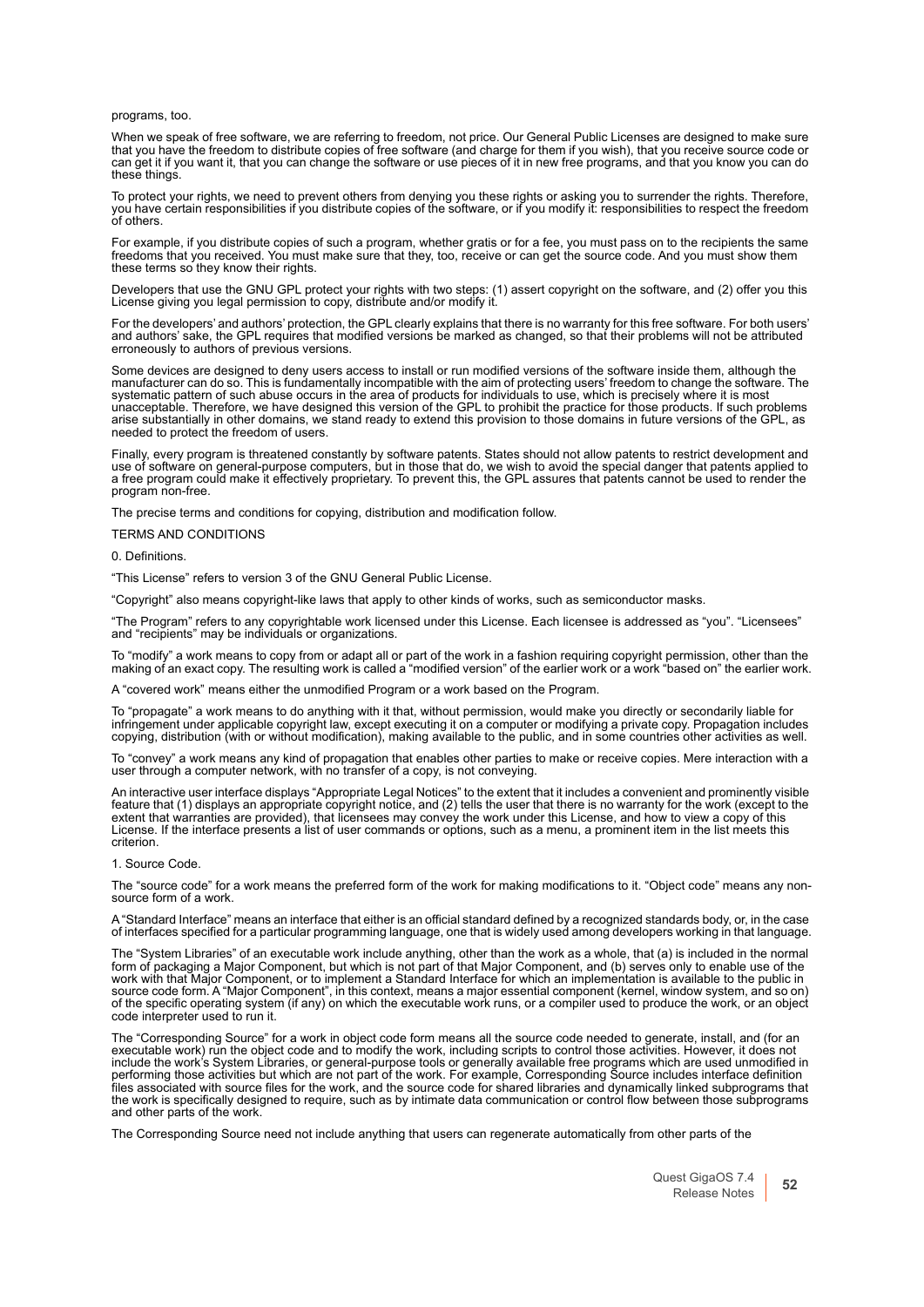#### Corresponding Source.

The Corresponding Source for a work in source code form is that same work.

### 2. Basic Permissions.

All rights granted under this License are granted for the term of copyright on the Program, and are irrevocable provided the stated conditions are met. This License explicitly affirms your unlimited permission to run the unmodified Program. The output from<br>running a covered work is covered by this License only if the output, given its content, constitu

You may make, run and propagate covered works that you do not convey, without conditions so long as your license otherwise remains in force. You may convey covered works to others for the sole purpose of having them make modifications exclusively<br>for you, or provide you with facilities for running those works, provided that you comply with the all material for which you do not control copyright. Those thus making or running the covered works for you must do so exclusively on your behalf, under your direction and control, on terms that prohibit them from making any copies of your copyrighted material<br>outside their relationship with you.

Conveying under any other circumstances is permitted solely under the conditions stated below. Sublicensing is not allowed; section 10 makes it unnecessary.

3. Protecting Users' Legal Rights From Anti-Circumvention Law.

No covered work shall be deemed part of an effective technological measure under any applicable law fulfilling obligations under article 11 of the WIPO copyright treaty adopted on 20 December 1996, or similar laws prohibit such measures.

When you convey a covered work, you waive any legal power to forbid circumvention of technological measures to the extent such circumvention is effected by exercising rights under this License with respect to the covered work, and you disclaim any intention to limit operation or modification of the work as a means of enforcing, against the work's users, your or third parties' legal rights to forbid circumvention of technological measures.

### 4. Conveying Verbatim Copies.

You may convey verbatim copies of the Program's source code as you receive it, in any medium, provided that you conspicuously<br>and appropriately publish on each copy an appropriate copyright notice; keep intact all notices and give all recipients a copy of this License along with the Program.

You may charge any price or no price for each copy that you convey, and you may offer support or warranty protection for a fee.

#### 5. Conveying Modified Source Versions.

You may convey a work based on the Program, or the modifications to produce it from the Program, in the form of source code under the terms of section 4, provided that you also meet all of these conditions:

a) The work must carry prominent notices stating that you modified it, and giving a relevant date.

b) The work must carry prominent notices stating that it is released under this License and any conditions added under section 7. This requirement modifies the requirement in section 4 to "keep intact all notices".

c) You must license the entire work, as a whole, under this License to anyone who comes into possession of a copy. This License will therefore apply, along with any applicable section 7 additional terms, to the whole of the work, and all its parts, regardless of<br>how they are packaged. This License gives no permission to license the work in any othe permission if you have separately received it.

d) If the work has interactive user interfaces, each must display Appropriate Legal Notices; however, if the Program has interactive interfaces that do not display Appropriate Legal Notices, your work need not make them do so.

A compilation of a covered work with other separate and independent works, which are not by their nature extensions of the covered work, and which are not combined with it such as to form a larger program, in or on a volume of a storage or distribution medium, is called an "aggregate" if the compilation and its resulting copyright are not used to limit the access or legal rights of the compilation's users beyond what the individual works permit. Inclusion of a covered work in an aggregate does not cause this License to apply to the other parts of the aggregate.

### 6. Conveying Non-Source Forms.

You may convey a covered work in object code form under the terms of sections 4 and 5, provided that you also convey the machine-readable Corresponding Source under the terms of this License, in one of these ways:

a) Convey the object code in, or embodied in, a physical product (including a physical distribution medium), accompanied by the Corresponding Source fixed on a durable physical medium customarily used for software interchange.

b) Convey the object code in, or embodied in, a physical product (including a physical distribution medium), accompanied by a written offer, valid for at least three years and valid for as long as you offer spare parts or customer support for that product model, to give anyone who possesses the object code either (1) a copy of the Corresponding Source for all the software in the product that is covered by this License, on a durable physical medium customarily used for software interchange, for a price no more than your reasonable cost of physically performing this conveying of source, or (2) access to copy the Corresponding Source from a network server at no charge.

c) Convey individual copies of the object code with a copy of the written offer to provide the Corresponding Source. This alternative is allowed only occasionally and noncommercially, and only if you received the object code with such an offer, in accord with subsection 6b

d) Convey the object code by offering access from a designated place (gratis or for a charge), and offer equivalent access to the Corresponding Source in the same way through the same place at no further charge. You need not require recipients to copy the Corresponding Source along with the object code. If the place to copy the object code is a network server, the Corresponding Source may be on a different server (operated by you or a third party) that supports equivalent copying facilities, provided you<br>maintain clear directions next to the object code saying where to find the Corresponding Sour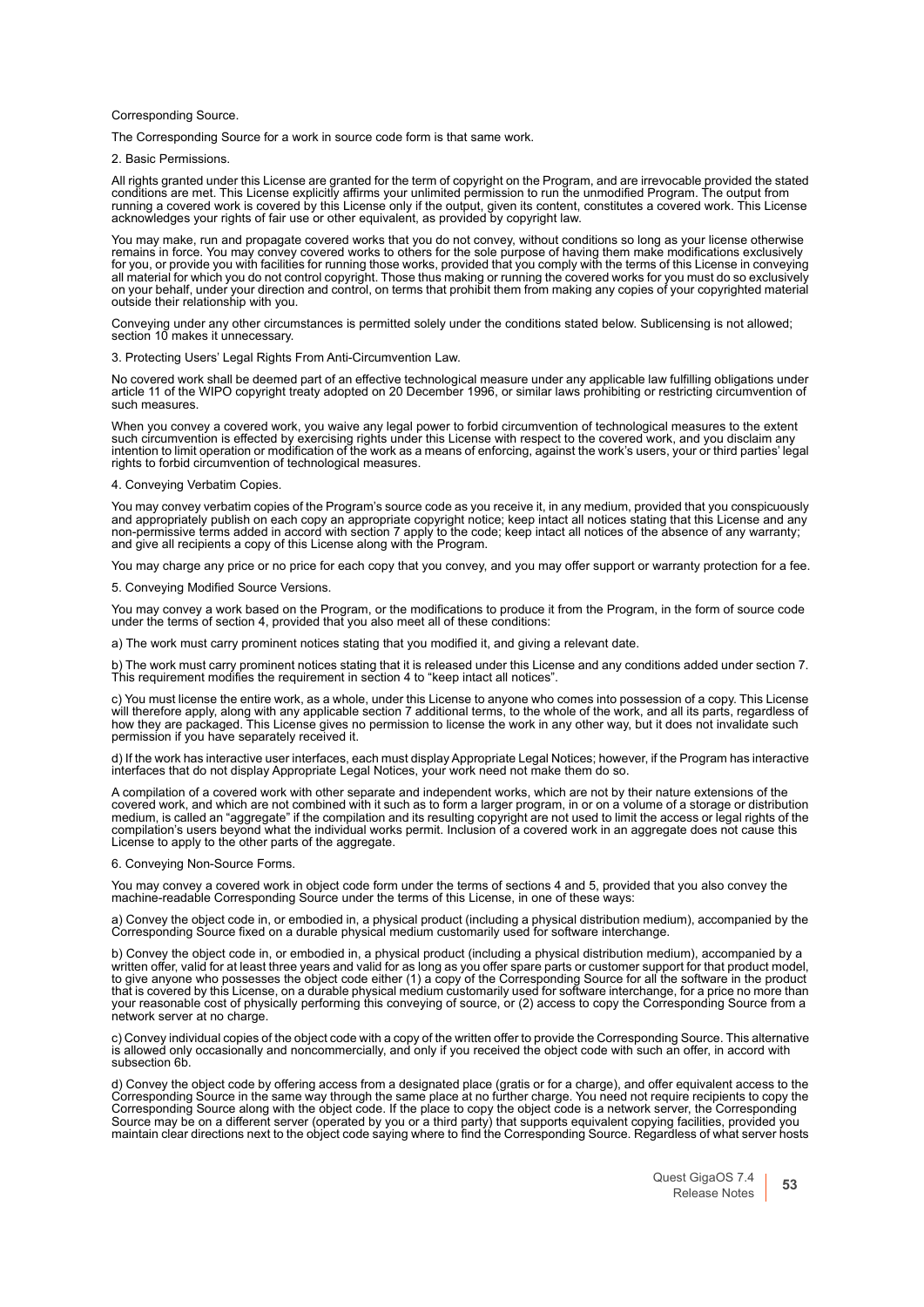the Corresponding Source, you remain obligated to ensure that it is available for as long as needed to satisfy these requirements.

e) Convey the object code using peer-to-peer transmission, provided you inform other peers where the object code and Corresponding Source of the work are being offered to the general public at no charge under subsection 6d.

A separable portion of the object code, whose source code is excluded from the Corresponding Source as a System Library, need not be included in conveying the object code work.

A "User Product" is either (1) a "consumer product", which means any tangible personal property which is normally used for<br>personal, family, or household purposes, or (2) anything designed or sold for incorporation into a a product is a consumer product, doubtful cases shall be resolved in favor of coverage. For a particular product received by a particular user, "normally used" refers to a typical or common use of that class of product, regardless of the status of the particular user or of the way in which the particular user actually uses, or expects or is expected to use, the product. A product is a consumer product regardless of whether the product has substantial commercial, industrial or non-consumer uses, unless such uses represent the only significant mode of use of the product.

"Installation Information" for a User Product means any methods, procedures, authorization keys, or other information required to The information must suffice to ensure that the continued functioning of the modified object code is in no case prevented or interfered with solely because modification has been made.

If you convey an object code work under this section in, or with, or specifically for use in, a User Product, and the conveying occurs<br>as part of a transaction in which the right of possession and use of the User Product i for a fixed term (regardless of how the transaction is characterized), the Corresponding Source conveyed under this section must<br>be accompanied by the Installation Information. But this requirement does not apply if neithe ability to install modified object code on the User Product (for example, the work has been installed in ROM).

The requirement to provide Installation Information does not include a requirement to continue to provide support service, warranty, or updates for a work that has been modified or installed by the recipient, or for the User Product in which it has been modified or installed. Access to a network may be denied when the modification itself materially and adversely affects the operation of the network or violates the rules and protocols for communication across the network.

Corresponding Source conveyed, and Installation Information provided, in accord with this section must be in a format that is publicly documented (and with an implementation available to the public in source code form), and must require no special password or key for unpacking, reading or copying.

# 7. Additional Terms.

"Additional permissions" are terms that supplement the terms of this License by making exceptions from one or more of its conditions. Additional permissions that are applicable to the entire Program shall be treated as though they were included in this<br>License, to the extent that they are valid under applicable law. If additional permissions additional permissions.

When you convey a copy of a covered work, you may at your option remove any additional permissions from that copy, or from<br>any part of it. (Additional permissions may be written to require their own removal in certain case You may place additional permissions on material, added by you to a covered work, for which you have or can give appropriate copyright permission.

Notwithstanding any other provision of this License, for material you add to a covered work, you may (if authorized by the copyright holders of that material) supplement the terms of this License with terms:

a) Disclaiming warranty or limiting liability differently from the terms of sections 15 and 16 of this License; or

b) Requiring preservation of specified reasonable legal notices or author attributions in that material or in the Appropriate Legal Notices displayed by works containing it; or

c) Prohibiting misrepresentation of the origin of that material, or requiring that modified versions of such material be marked in reasonable ways as different from the original version; or

d) Limiting the use for publicity purposes of names of licensors or authors of the material; or

e) Declining to grant rights under trademark law for use of some trade names, trademarks, or service marks; or

f) Requiring indemnification of licensors and authors of that material by anyone who conveys the material (or modified versions of it) with contractual assumptions of liability to the recipient, for any liability that these contractual assumptions directly impose on those licensors and authors.

All other non-permissive additional terms are considered "further restrictions" within the meaning of section 10. If the Program as you received it, or any part of it, contains a notice stating that it is governed by this License along with a term that is a further<br>restriction, you may remove that term. If a license document contains a further restrict under this License, you may add to a covered work material governed by the terms of that license document, provided that the further restriction does not survive such relicensing or conveying.

If you add terms to a covered work in accord with this section, you must place, in the relevant source files, a statement of the additional terms that apply to those files, or a notice indicating where to find the applicable terms.

Additional terms, permissive or non-permissive, may be stated in the form of a separately written license, or stated as exceptions; the above requirements apply either way.

### 8. Termination.

You may not propagate or modify a covered work except as expressly provided under this License. Any attempt otherwise to propagate or modify it is void, and will automatically terminate your rights under this License (including any patent licenses granted under the third paragraph of section 11).

However, if you cease all violation of this License, then your license from a particular copyright holder is reinstated (a) provisionally, unless and until the copyright holder explicitly and finally terminates your license, and (b) permanently, if the copyright holder fails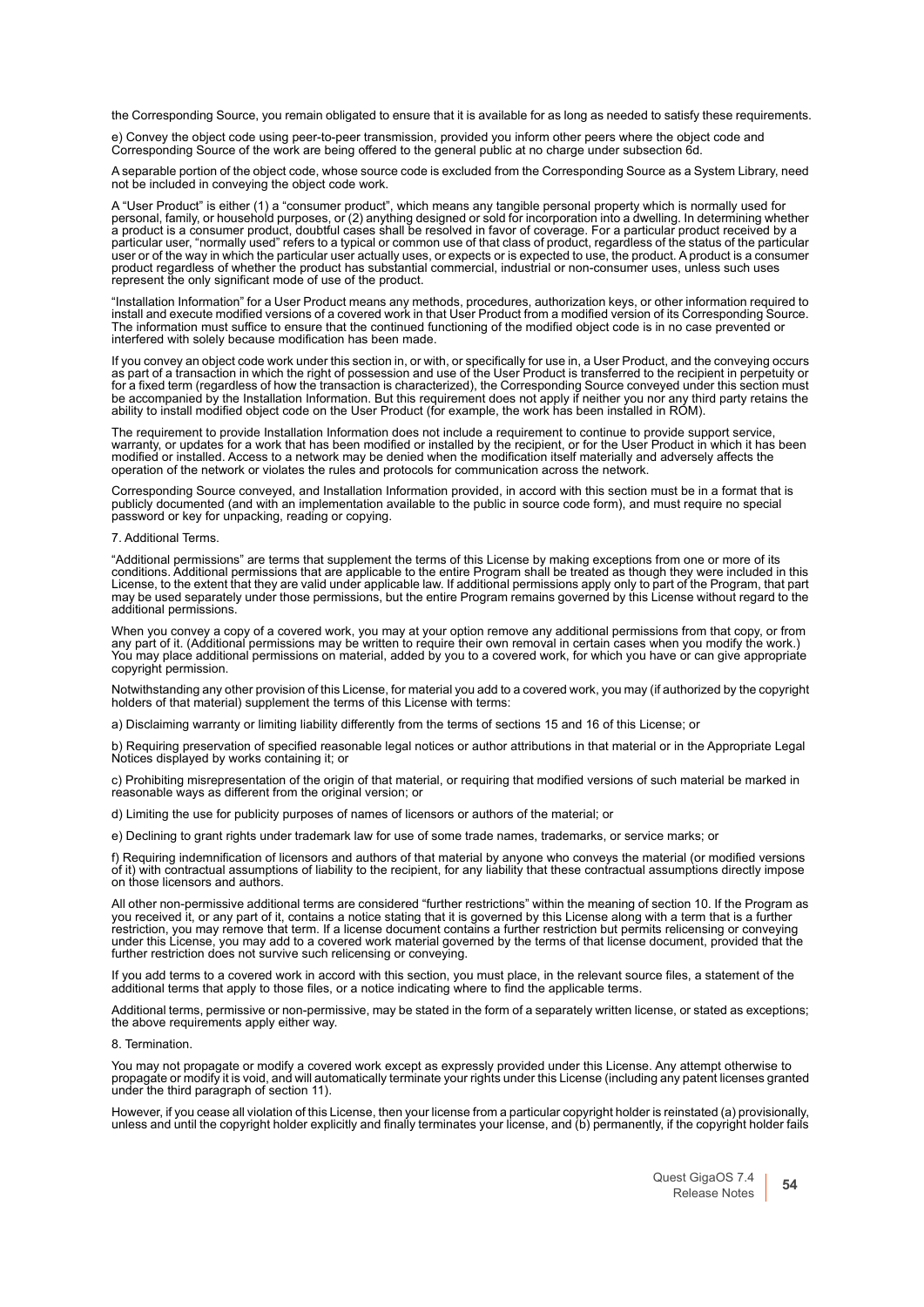to notify you of the violation by some reasonable means prior to 60 days after the cessation.

Moreover, your license from a particular copyright holder is reinstated permanently if the copyright holder notifies you of the violation by some reasonable means, this is the first time you have received notice of violation of this License (for any work) from<br>that copyright holder, and you cure the violation prior to 30 days after your receipt of

Termination of your rights under this section does not terminate the licenses of parties who have received copies or rights from<br>you under this License. If your rights have been terminated and not permanently reinstated, y

9. Acceptance Not Required for Having Copies.

You are not required to accept this License in order to receive or run a copy of the Program. Ancillary propagation of a covered<br>work occurring solely as a consequence of using peer-to-peer transmission to receive a copy l acceptance. However, nothing other than this License grants you permission to propagate or modify any covered work. These actions infringe copyright if you do not accept this License. Therefore, by modifying or propagating a covered work, you indicate your acceptance of this License to do so.

10. Automatic Licensing of Downstream Recipients.

Each time you convey a covered work, the recipient automatically receives a license from the original licensors, to run, modify and propagate that work, subject to this License. You are not responsible for enforcing compliance by third parties with this License.

An "entity transaction" is a transaction transferring control of an organization, or substantially all assets of one, or subdividing an organization, or merging organizations. If propagation of a covered work results from an entity transaction, each party to that transaction who receives a copy of the work also receives whatever licenses to the work the party's predecessor in interest had or could give under the previous paragraph, plus a right to possession of the Corresponding Source of the work from the predecessor in interest, if the predecessor has it or can get it with reasonable efforts.

You may not impose any further restrictions on the exercise of the rights granted or affirmed under this License. For example, you may not impose a license fee, royalty, or other charge for exercise of rights granted under this License, and you may not initiate<br>litigation (including a cross-claim or counterclaim in a lawsuit) alleging that any patent offering for sale, or importing the Program or any portion of it.

11. Patents.

A "contributor" is a copyright holder who authorizes use under this License of the Program or a work on which the Program is based. The work thus licensed is called the contributor's "contributor version".

A contributor's "essential patent claims" are all patent claims owned or controlled by the contributor, whether already acquired or hereafter acquired, that would be infringed by some manner, permitted by this License, of making, using, or selling its contributor version, but do not include claims that would be infringed only as a consequence of further modification of the contributor version. For purposes of this definition, "control" includes the right to grant patent sublicenses in a manner consistent with the requirements of this License.

Each contributor grants you a non-exclusive, worldwide, royalty-free patent license under the contributor's essential patent claims, to make, use, sell, offer for sale, import and otherwise run, modify and propagate the contents of its contributor version.

In the following three paragraphs, a "patent license" is any express agreement or commitment, however denominated, not to enforce a patent (such as an express permission to practice a patent or covenant not to sue for patent infringement). To "grant" such a patent license to a party means to make such an agreement or commitment not to enforce a patent against the party.

If you convey a covered work, knowingly relying on a patent license, and the Corresponding Source of the work is not available for anyone to copy, free of charge and under the terms of this License, through a publicly available network server or other readily accessible means, then you must either (1) cause the Corresponding Source to be so available, or (2) arrange to deprive yourself of the benefit of the patent license for this particular work, or (3) arrange, in a manner consistent with the requirements of this License, to extend the patent license to downstream recipients. "Knowingly relying" means you have actual knowledge that, but<br>for the patent license, your conveying the covered work in a country, or your recipient's use of infringe one or more identifiable patents in that country that you have reason to believe are valid.

If, pursuant to or in connection with a single transaction or arrangement, you convey, or propagate by procuring conveyance of, a covered work, and grant a patent license to some of the parties receiving the covered work authorizing them to use, propagate, modify or convey a specific copy of the covered work, then the patent license you grant is automatically extended to all recipients of the covered work and works based on it.

A patent license is "discriminatory" if it does not include within the scope of its coverage, prohibits the exercise of, or is conditioned<br>on the non-exercise of one or more of the rights that are specifically granted unde work if you are a party to an arrangement with a third party that is in the business of distributing software, under which you make payment to the third party based on the extent of your activity of conveying the work, and under which the third party grants, to any of the parties who would receive the covered work from you, a discriminatory patent license (a) in connection with copies of the covered work conveyed by you (or copies made from those copies), or (b) primarily for and in connection with specific products or compilations that contain the covered work, unless you entered into that arrangement, or that patent license was granted, prior to 28 March 2007.

Nothing in this License shall be construed as excluding or limiting any implied license or other defenses to infringement that may otherwise be available to you under applicable patent law.

### 12. No Surrender of Others' Freedom.

If conditions are imposed on you (whether by court order, agreement or otherwise) that contradict the conditions of this License,<br>they do not excuse you from the conditions of this License. If you cannot convey a covered w your obligations under this License and any other pertinent obligations, then as a consequence you may not convey it at all. For example, if you agree to terms that obligate you to collect a royalty for further conveying from those to whom you convey the Program, the only way you could satisfy both those terms and this License would be to refrain entirely from conveying the Program.

13. Use with the GNU Affero General Public License.

Notwithstanding any other provision of this License, you have permission to link or combine any covered work with a work licensed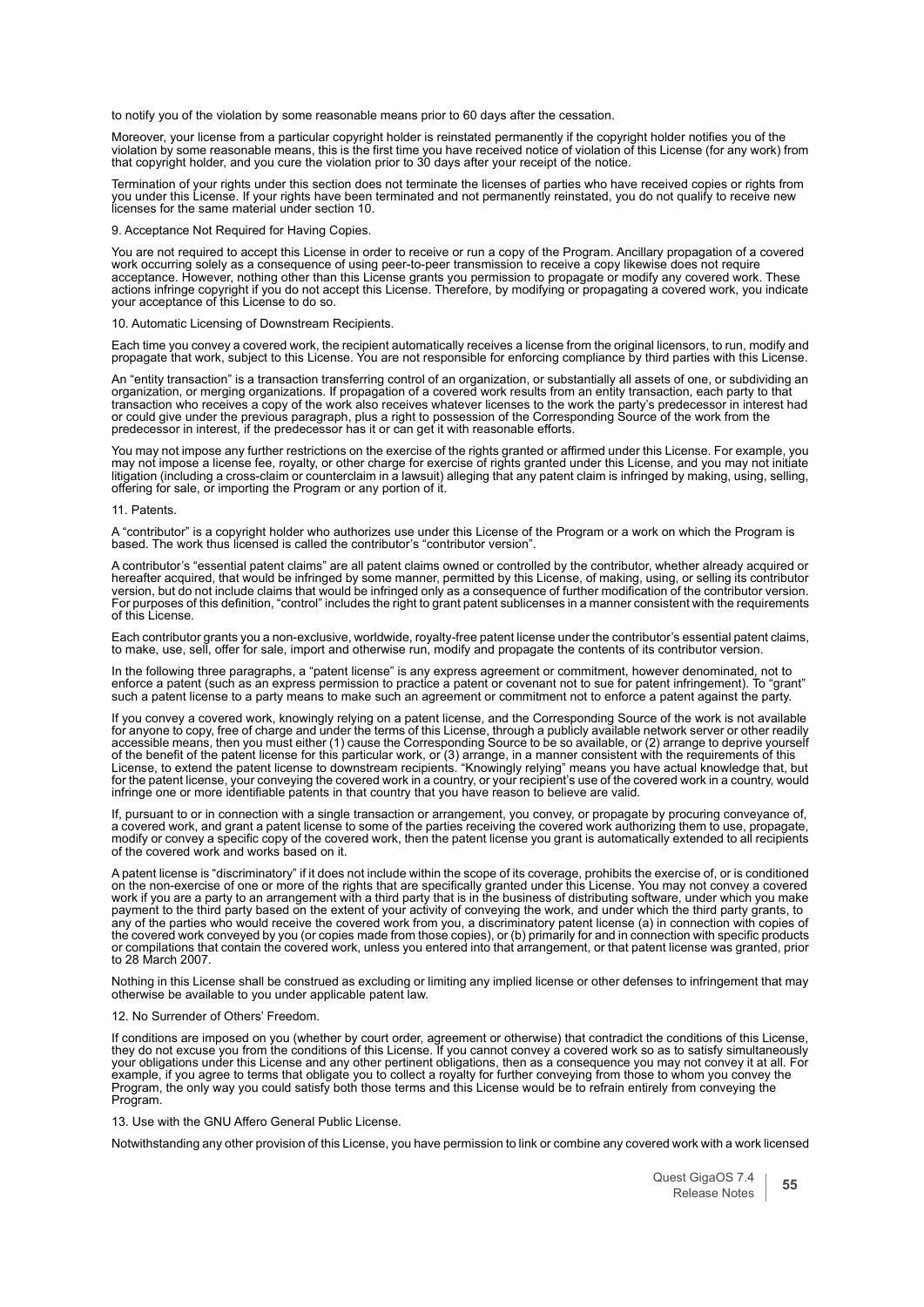under version 3 of the GNU Affero General Public License into a single combined work, and to convey the resulting work. The terms of this License will continue to apply to the part which is the covered work, but the special requirements of the GNU Affero General Public License, section 13, concerning interaction through a network will apply to the combination as such.

14. Revised Versions of this License.

The Free Software Foundation may publish revised and/or new versions of the GNU General Public License from time to time. Such new versions will be similar in spirit to the present version, but may differ in detail to address new problems or concerns.

Each version is given a distinguishing version number. If the Program specifies that a certain numbered version of the GNU General Public License "or any later version" applies to it, you have the option of following the terms and conditions either of that numbered version or of any later version published by the Free Software Foundation. If the Program does not specify a version number of the GNU General Public License, you may choose any version ever published by the Free Software Foundation.

If the Program specifies that a proxy can decide which future versions of the GNU General Public License can be used, that proxy's public statement of acceptance of a version permanently authorizes you to choose that version for the Program.

Later license versions may give you additional or different permissions. However, no additional obligations are imposed on any author or copyright holder as a result of your choosing to follow a later version.

15. Disclaimer of Warranty.

THERE IS NO WARRANTY FOR THE PROGRAM, TO THE EXTENT PERMITTED BY APPLICABLE LAW. EXCEPT WHEN OTHERWISE STATED IN WRITING THE COPYRIGHT HOLDERS AND/OR OTHER PARTIES PROVIDE THE PROGRAM "AS IS" WITHOUT WARRANTY OF ANY KIND, EITHER EXPRESSED OR IMPLIED, INCLUDING, BUT NOT LIMITED TO, THE IMPLIED WARRANTIES OF MERCHANTABILITY AND FITNESS FOR A PARTICULAR PURPOSE. THE ENTIRE RISK AS TO THE QUALITY AND PERFORMANCE OF THE PROGRAM IS WITH YOU. SHOULD THE PROGRAM PROVE DEFECTIVE, YOU ASSUME THE COST OF ALL NECESSARY SERVICING, REPAIR OR CORRECTION.

16. Limitation of Liability.

IN NO EVENT UNLESS REQUIRED BY APPLICABLE LAW OR AGREED TO IN WRITING WILL ANY COPYRIGHT HOLDER,<br>OR ANY OTHER PARTY WHO MODIFIES AND/OR CONVEYS THE PROGRAM AS PERMITTED ABOVE, BE LIABLE TO YOU FOR DAMAGES, INCLUDING ANY GENERAL, SPECIAL, INCIDENTAL OR CONSEQUENTIAL DAMAGES ARISING OUT OF<br>THE USE OR INABILITY TO USE THE PROGRAM (INCLUDING BUT NOT LIMITED TO LOSS OF DATA OR DATA BEING<br>RENDERED INACCURATE OR LOSSES OPERATE WITH ANY OTHER PROGRAMS), EVEN IF SUCH HOLDER OR OTHER PARTY HAS BEEN ADVISED OF THE POSSIBILITY OF SUCH DAMAGES.

17. Interpretation of Sections 15 and 16.

If the disclaimer of warranty and limitation of liability provided above cannot be given local legal effect according to their terms, reviewing courts shall apply local law that most closely approximates an absolute waiver of all civil liability in connection with the Program, unless a warranty or assumption of liability accompanies a copy of the Program in return for a fee.

# <span id="page-55-0"></span>**GNU Lesser General Public License 2.1**

GNU LESSER GENERAL PUBLIC LICENSE

Version 2.1, February 1999

© 1991, 1999 Free Software Foundation, Inc.

51 Franklin Street, Fifth Floor, Boston, MA 02110-1301 USA

Everyone is permitted to copy and distribute verbatim copies of this license document, but changing it is not allowed.

[This is the first released version of the Lesser GPL. It also counts as the successor of the GNU Library Public License, version 2, hence the version number 2.1.]

# Preamble

The licenses for most software are designed to take away your freedom to share and change it. By contrast, the GNU General Public Licenses are intended to guarantee your freedom to share and change free software--to make sure the software is free for all its users.

This license, the Lesser General Public License, applies to some specially designated software packages--typically libraries--of the Free Software Foundation and other authors who decide to use it. You can use it too, but we suggest you first think carefully about whether this license or the ordinary General Public License is the better strategy to use in any particular case, based on the explanations below.

When we speak of free software, we are referring to freedom of use, not price. Our General Public Licenses are designed to make sure that you have the freedom to distribute copies of free software (and charge for this serv source code or can get it if you want it; that you can change the software and use pieces of it in new free programs; and that you are informed that you can do these things.

To protect your rights, we need to make restrictions that forbid distributors to deny you these rights or to ask you to surrender these rights. These restrictions translate to certain responsibilities for you if you distribute copies of the library or if you modify it.

For example, if you distribute copies of the library, whether gratis or for a fee, you must give the recipients all the rights that we gave you. You must make sure that they, too, receive or can get the source code. If you link other code with the library, you must provide complete object files to the recipients, so that they can relink them with the library after making changes to the library and recompiling it. And you must show them these terms so they know their rights.

We protect your rights with a two-step method: (1) we copyright the library, and (2) we offer you this license, which gives you legal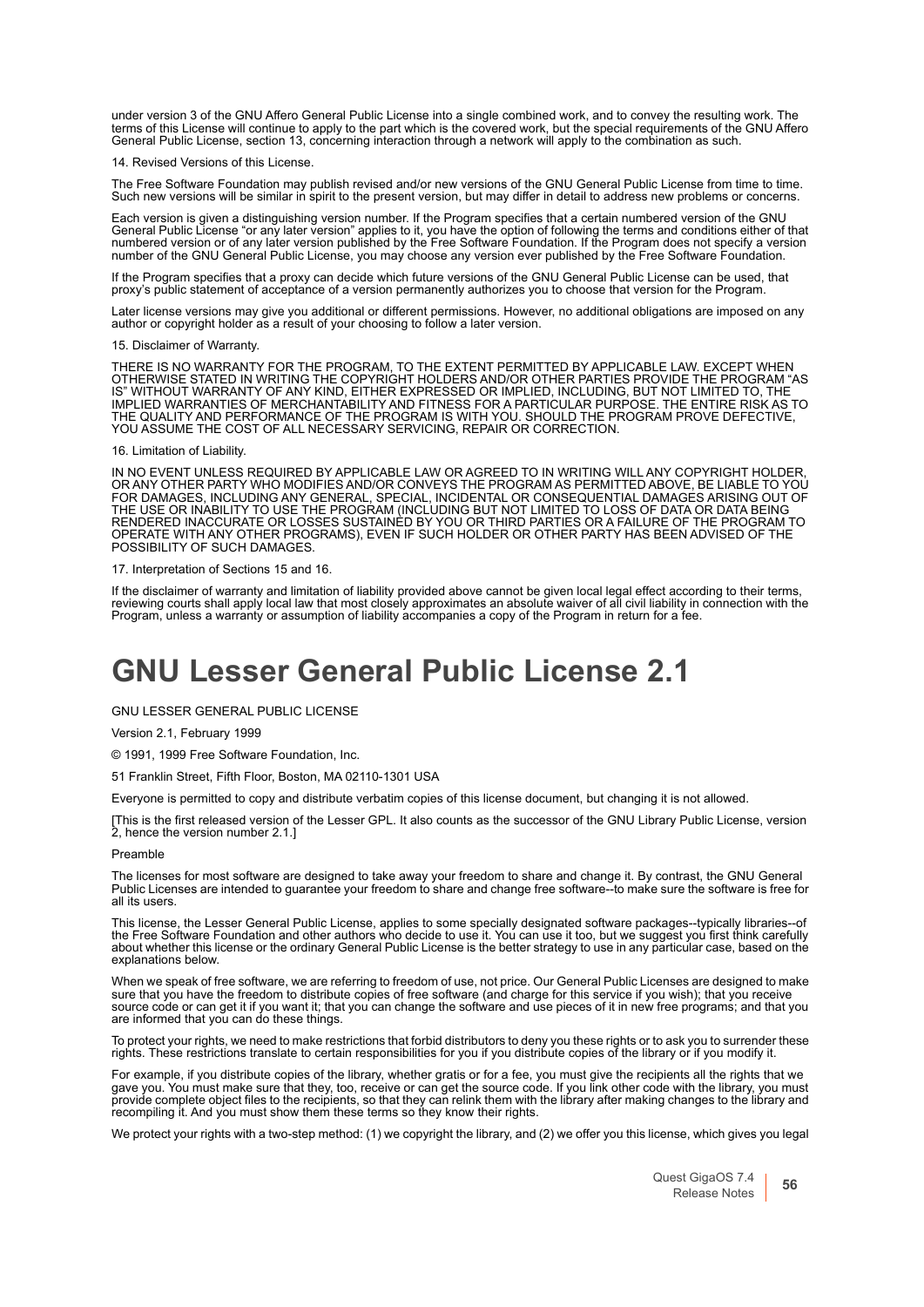permission to copy, distribute and/or modify the library.

To protect each distributor, we want to make it very clear that there is no warranty for the free library. Also, if the library is modified by someone else and passed on, the recipients should know that what they have is not the original version, so that the original author's reputation will not be affected by problems that might be introduced by others.

Finally, software patents pose a constant threat to the existence of any free program. We wish to make sure that a company cannot<br>effectively restrict the users of a free program by obtaining a restrictive license from a p

Most GNU software, including some libraries, is covered by the ordinary GNU General Public License. This license, the GNU Lesser General Public License, applies to certain designated libraries, and is quite different from the ordinary General Public<br>License. We use this license for certain libraries in order to permit linking those libraries

When a program is linked with a library, whether statically or using a shared library, the combination of the two is legally speaking a combined work, a derivative of the original library. The ordinary General Public License therefore permits such linking only if the<br>entire combination fits its criteria of freedom. The Lesser General Public License permi with the library.

We call this license the "Lesser" General Public License because it does Less to protect the user's freedom than the ordinary General Public License. It also provides other free software developers Less of an advantage over competing non-free programs. These disadvantages are the reason we use the ordinary General Public License for many libraries. However, the Lesser license provides advantages in certain special circumstances.

For example, on rare occasions, there may be a special need to encourage the widest possible use of a certain library, so that it becomes a de-facto standard. To achieve this, non-free programs must be allowed to use the library. A more frequent case is that a free library does the same job as widely used non-free libraries. In this case, there is little to gain by limiting the free library to free software only, so we use the Lesser General Public License.

In other cases, permission to use a particular library in non-free programs enables a greater number of people to use a large body<br>of free software. For example, permission to use the GNU C Library in non-free programs ena whole GNU operating system, as well as its variant, the GNU/Linux operating system. Although the Lesser General Public License is Less protective of the users' freedom, it does ensure that the user of a program that is linked with the Library has the freedom and the wherewithal to run that program using a modified version of the Library.

The precise terms and conditions for copying, distribution and modification follow. Pay close attention to the difference between<br>a "work based on the library" and a "work that uses the library". The former contains code d

# GNU LESSER GENERAL PUBLIC LICENSE

TERMS AND CONDITIONS FOR COPYING, DISTRIBUTION AND MODIFICATION

0. This License Agreement applies to any software library or other program which contains a notice placed by the copyright holder or other authorized party saying it may be distributed under the terms of this Lesser General Public License (also called "this License"). Each licensee is addressed as "you".

A "library" means a collection of software functions and/or data prepared so as to be conveniently linked with application programs (which use some of those functions and data) to form executables.

The "Library", below, refers to any such software library or work which has been distributed under these terms. A "work based on<br>the Library" means either the Library or any derivative work under copyright law: that is to portion of it, either verbatim or with modifications and/or translated straightforwardly into another language. (Hereinafter, translation is included without limitation in the term "modification".)

"Source code" for a work means the preferred form of the work for making modifications to it. For a library, complete source code means all the source code for all modules it contains, plus any associated interface definition files, plus the scripts used to control compilation and installation of the library.

Activities other than copying, distribution and modification are not covered by this License; they are outside its scope. The act of running a program using the Library is not restricted, and output from such a program is covered only if its contents constitute a work based on the Library (independent of the use of the Library in a tool for writing it). Whether that is true depends on what the Library does and what the program that uses the Library does.

1. You may copy and distribute verbatim copies of the Library's complete source code as you receive it, in any medium, provided that you conspicuously and appropriately publish on each copy an appropriate copyright notice and disclaimer of warranty; keep<br>intact all the notices that refer to this License and to the absence of any warranty; and distr the Library.

You may charge a fee for the physical act of transferring a copy, and you may at your option offer warranty protection in exchange for a fee.

2. You may modify your copy or copies of the Library or any portion of it, thus forming a work based on the Library, and copy and distribute such modifications or work under the terms of Section 1 above, provided that you also meet all of these conditions:

a) The modified work must itself be a software library.

b) You must cause the files modified to carry prominent notices stating that you changed the files and the date of any change.

c) You must cause the whole of the work to be licensed at no charge to all third parties under the terms of this License.

d) If a facility in the modified Library refers to a function or a table of data to be supplied by an application program that uses the facility, other than as an argument passed when the facility is invoked, then you must make a good faith effort to ensure that, in<br>the event an application does not supply such function or table, the facility still operate remains meaningful.

(For example, a function in a library to compute square roots has a purpose that is entirely well-defined independent of the application. Therefore, Subsection 2d requires that any application-supplied function or table used by this function must be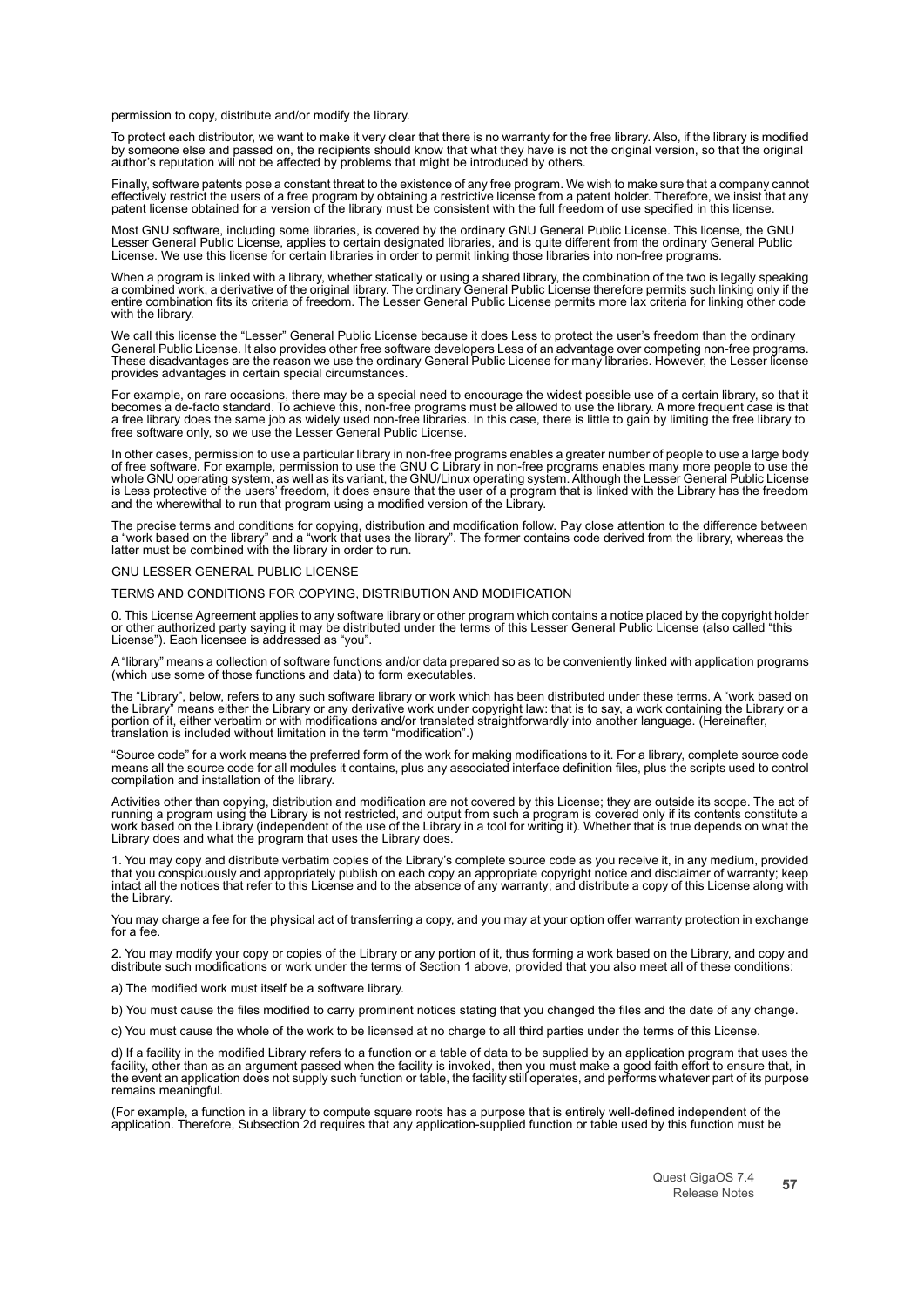optional: if the application does not supply it, the square root function must still compute square roots.)

These requirements apply to the modified work as a whole. If identifiable sections of that work are not derived from the Library, and can be reasonably considered independent and separate works in themselves, then this License, and its terms, do not apply<br>to those sections when you distribute them as separate works. But when you distribute the same s is a work based on the Library, the distribution of the whole must be on the terms of this License, whose permissions for other<br>licensees extend to the entire whole, and thus to each and every part regardless of who wrote

Thus, it is not the intent of this section to claim rights or contest your rights to work written entirely by you; rather, the intent is to exercise the right to control the distribution of derivative or collective works based on the Library.

In addition, mere aggregation of another work not based on the Library with the Library (or with a work based on the Library) on a volume of a storage or distribution medium does not bring the other work under the scope of this License.

3. You may opt to apply the terms of the ordinary GNU General Public License instead of this License to a given copy of the Library. To do this, you must alter all the notices that refer to this License, so that they refer to the ordinary GNU General Public License,<br>version 2, instead of to this License. (If a newer version than version 2 of the ordinar then you can specify that version instead if you wish.) Do not make any other change in these notices.

Once this change is made in a given copy, it is irreversible for that copy, so the ordinary GNU General Public License applies to all subsequent copies and derivative works made from that copy.

This option is useful when you wish to copy part of the code of the Library into a program that is not a library.

4. You may copy and distribute the Library (or a portion or derivative of it, under Section 2) in object code or executable form under the terms of Sections 1 and 2 above provided that you accompany it with the complete corresponding machine-readable source<br>code, which must be distributed under the terms of Sections 1 and 2 above on a medium customarily u interchange.

If distribution of object code is made by offering access to copy from a designated place, then offering equivalent access to copy the source code from the same place satisfies the requirement to distribute the source code, even though third parties are not compelled to copy the source along with the object code.

5. A program that contains no derivative of any portion of the Library, but is designed to work with the Library by being compiled<br>or linked with it, is called a "work that uses the Library". Such a work, in isolation, is therefore falls outside the scope of this License.

However, linking a "work that uses the Library" with the Library creates an executable that is a derivative of the Library (because it contains portions of the Library), rather than a "work that uses the library". The exec Section 6 states terms for distribution of such executables.

When a "work that uses the Library" uses material from a header file that is part of the Library, the object code for the work may<br>be a derivative work of the Library even though the source code is not. Whether this is tru

If such an object file uses only numerical parameters, data structure layouts and accessors, and small macros and small inline functions (ten lines or less in length), then the use of the object file is unrestricted, regardless of whether it is legally a derivative work. (Executables containing this object code plus portions of the Library will still fall under Section 6.)

Otherwise, if the work is a derivative of the Library, you may distribute the object code for the work under the terms of Section 6. Any executables containing that work also fall under Section 6, whether or not they are linked directly with the Library itself.

6. As an exception to the Sections above, you may also combine or link a "work that uses the Library" with the Library to produce a work containing portions of the Library, and distribute that work under terms of your choice, provided that the terms permit modification of the work for the customer's own use and reverse engineering for debugging such modifications.

You must give prominent notice with each copy of the work that the Library is used in it and that the Library and its use are covered by this License. You must supply a copy of this License. If the work during execution displays copyright notices, you must include<br>the copyright notice for the Library among them, as well as a reference directing the user must do one of these things:

a) Accompany the work with the complete corresponding machine-readable source code for the Library including whatever changes were used in the work (which must be distributed under Sections 1 and 2 above); and, if the work is an executable linked with the Library, with the complete machine-readable "work that uses the Library", as object code and/or source code, so that the user can modify the Library and then relink to produce a modified executable containing the modified Library. (It is understood that the user who changes the contents of definitions files in the Library will not necessarily be able to recompile the application to use the modified definitions.)

b) Use a suitable shared library mechanism for linking with the Library. A suitable mechanism is one that (1) uses at run time a copy of the library already present on the user's computer system, rather than copying library functions into the executable, and (2) will operate properly with a modified version of the library, if the user installs one, as long as the modified version is interfacecompatible with the version that the work was made with.

c) Accompany the work with a written offer, valid for at least three years, to give the same user the materials specified in Subsection 6a, above, for a charge no more than the cost of performing this distribution.

d) If distribution of the work is made by offering access to copy from a designated place, offer equivalent access to copy the above specified materials from the same place.

e) Verify that the user has already received a copy of these materials or that you have already sent this user a copy.

For an executable, the required form of the "work that uses the Library" must include any data and utility programs needed for<br>reproducing the executable from it. However, as a special exception, the materials to be distri system on which the executable runs, unless that component itself accompanies the executable.

It may happen that this requirement contradicts the license restrictions of other proprietary libraries that do not normally accompany the operating system. Such a contradiction means you cannot use both them and the Library together in an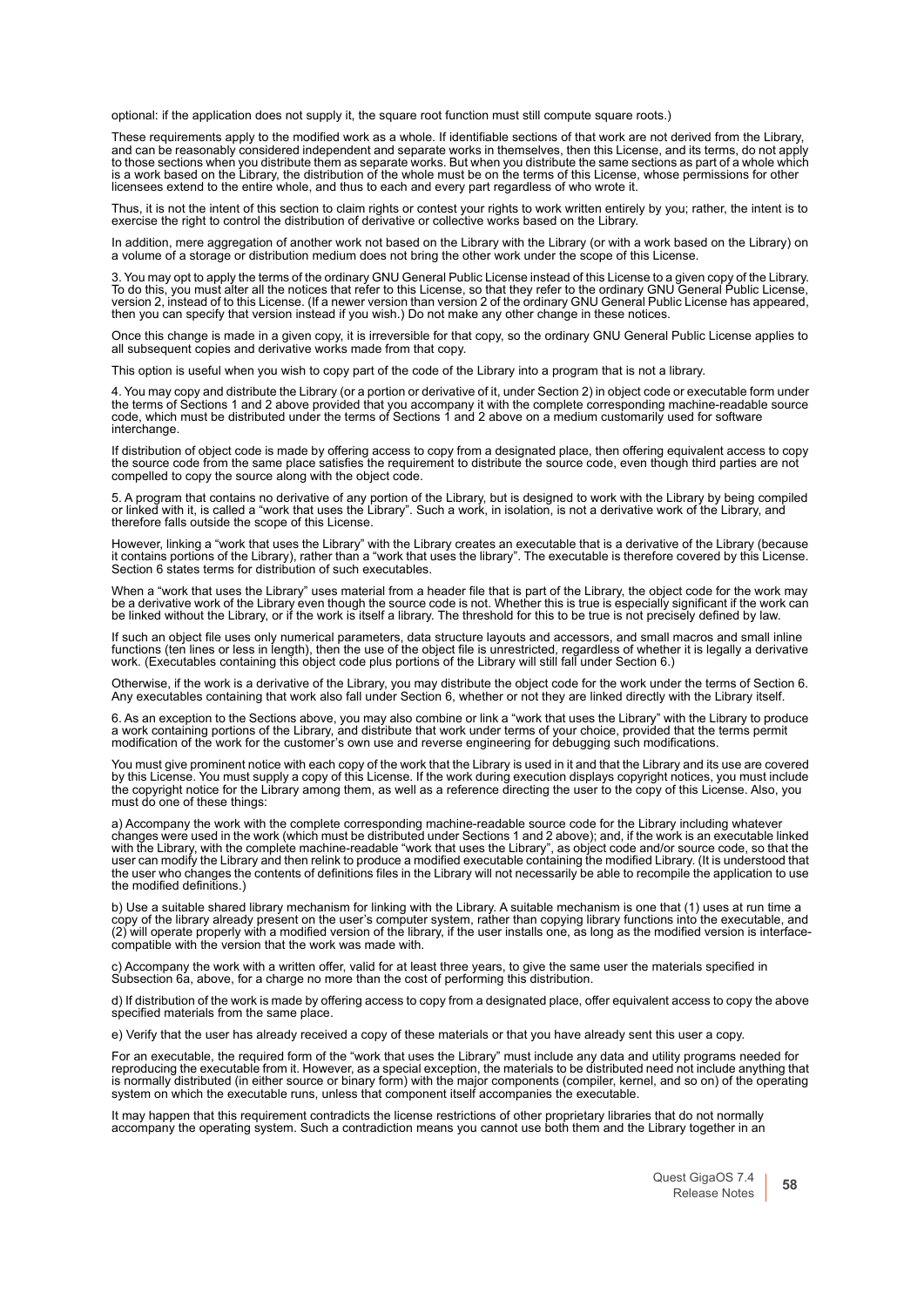executable that you distribute.

7. You may place library facilities that are a work based on the Library side-by-side in a single library together with other library facilities not covered by this License, and distribute such a combined library, provided that the separate distribution of the work<br>based on the Library and of the other library facilities is otherwise permitted, and provi

a) Accompany the combined library with a copy of the same work based on the Library, uncombined with any other library facilities. This must be distributed under the terms of the Sections above.

b) Give prominent notice with the combined library of the fact that part of it is a work based on the Library, and explaining where to find the accompanying uncombined form of the same work.

8. You may not copy, modify, sublicense, link with, or distribute the Library except as expressly provided under this License. Any<br>attempt otherwise to copy, modify, sublicense, link with, or distribute the Library is void under this License. However, parties who have received copies, or rights, from you under this License will not have their licenses terminated so long as such parties remain in full compliance.

9. You are not required to accept this License, since you have not signed it. However, nothing else grants you permission to modify or distribute the Library or its derivative works. These actions are prohibited by law if you do not accept this License. Therefore,<br>by modifying or distributing the Library (or any work based on the Library), you indicate and all its terms and conditions for copying, distributing or modifying the Library or works based on it.

10. Each time you redistribute the Library (or any work based on the Library), the recipient automatically receives a license from the original licensor to copy, distribute, link with or modify the Library subject to these terms and conditions. You may not impose any further restrictions on the recipients' exercise of the rights granted herein. You are not responsible for enforcing compliance by third parties with this License.

11. If, as a consequence of a court judgment or allegation of patent infringement or for any other reason (not limited to patent issues), conditions are imposed on you (whether by court order, agreement or otherwise) that contradict the conditions of this<br>License, they do not excuse you from the conditions of this License. If you cannot distribute s all. For example, if a patent license would not permit royalty-free redistribution of the Library by all those who receive copies directly or indirectly through you, then the only way you could satisfy both it and this License would be to refrain entirely from distribution of the Library.

If any portion of this section is held invalid or unenforceable under any particular circumstance, the balance of the section is intended to apply, and the section as a whole is intended to apply in other circumstances.

It is not the purpose of this section to induce you to infringe any patents or other property right claims or to contest validity of any such claims; this section has the sole purpose of protecting the integrity of the free software distribution system which is<br>implemented by public license practices. Many people have made generous contributions to the wide through that system in reliance on consistent application of that system; it is up to the author/donor to decide if he or she is willing to distribute software through any other system and a licensee cannot impose that choice.

This section is intended to make thoroughly clear what is believed to be a consequence of the rest of this License.

12. If the distribution and/or use of the Library is restricted in certain countries either by patents or by copyrighted interfaces, the original copyright holder who places the Library under this License may add an explicit geographical distribution limitation excluding those countries, so that distribution is permitted only in or among countries not thus excluded. In such case, this License incorporates the limitation as if written in the body of this License.

13. The Free Software Foundation may publish revised and/or new versions of the Lesser General Public License from time to time. Such new versions will be similar in spirit to the present version, but may differ in detail to address new problems or concerns.

Each version is given a distinguishing version number. If the Library specifies a version number of this License which applies to it and "any later version", you have the option of following the terms and conditions either of that version or of any later version<br>published by the Free Software Foundation. If the Library does not specify a license vers ever published by the Free Software Foundation.

14. If you wish to incorporate parts of the Library into other free programs whose distribution conditions are incompatible with<br>these, write to the author to ask for permission. For software which is copyrighted by the Fr Free Software Foundation; we sometimes make exceptions for this. Our decision will be guided by the two goals of preserving the free status of all derivatives of our free software and of promoting the sharing and reuse of software generally.

#### NO WARRANTY

15. BECAUSE THE LIBRARY IS LICENSED FREE OF CHARGE, THERE IS NO WARRANTY FOR THE LIBRARY, TO THE EXTENT PERMITTED BY APPLICABLE LAW. EXCEPT WHEN OTHERWISE STATED IN WRITING THE COPYRIGHT<br>HOLDERS AND/OR OTHER PARTIES PROVIDE THE LIBRARY "AS IS" WITHOUT WARRANTY OF ANY KIND, EITHER<br>EXPRESSED OR IMPLIED, INCLUDING, BUT N FITNESS FOR A PARTICULAR PURPOSE. THE ENTIRE RISK AS TO THE QUALITY AND PERFORMANCE OF THE LIBRARY<br>IS WITH YOU. SHOULD THE LIBRARY PROVE DEFECTIVE, YOU ASSUME THE COST OF ALL NECESSARY SERVICING, REPAIR OR CORRECTION.

16. IN NO EVENT UNLESS REQUIRED BY APPLICABLE LAW OR AGREED TO IN WRITING WILL ANY COPYRIGHT HOLDER, OR ANY OTHER PARTY WHO MAY MODIFY AND/OR REDISTRIBUTE THE LIBRARY AS PERMITTED ABOVE, BE LIABLE TO YOU FOR DAMAGES, INCLUDING ANY GENERAL, SPECIAL, INCIDENTAL OR CONSEQUENTIAL DAMAGES ARISING OUT OF THE USE OR INABILITY TO USE THE LIBRARY (INCLUDING BUT NOT LIMITED TO LOSS OF DATA OR<br>DATA BEING RENDERED INACCURATE OR LOSSES SUSTAINED BY YOU OR THIRD PARTIES OR A FAILURE OF THE LIBRARY TO OPERATE WITH ANY OTHER SOFTWARE), EVEN IF SUCH HOLDER OR OTHER PARTY HAS BEEN ADVISED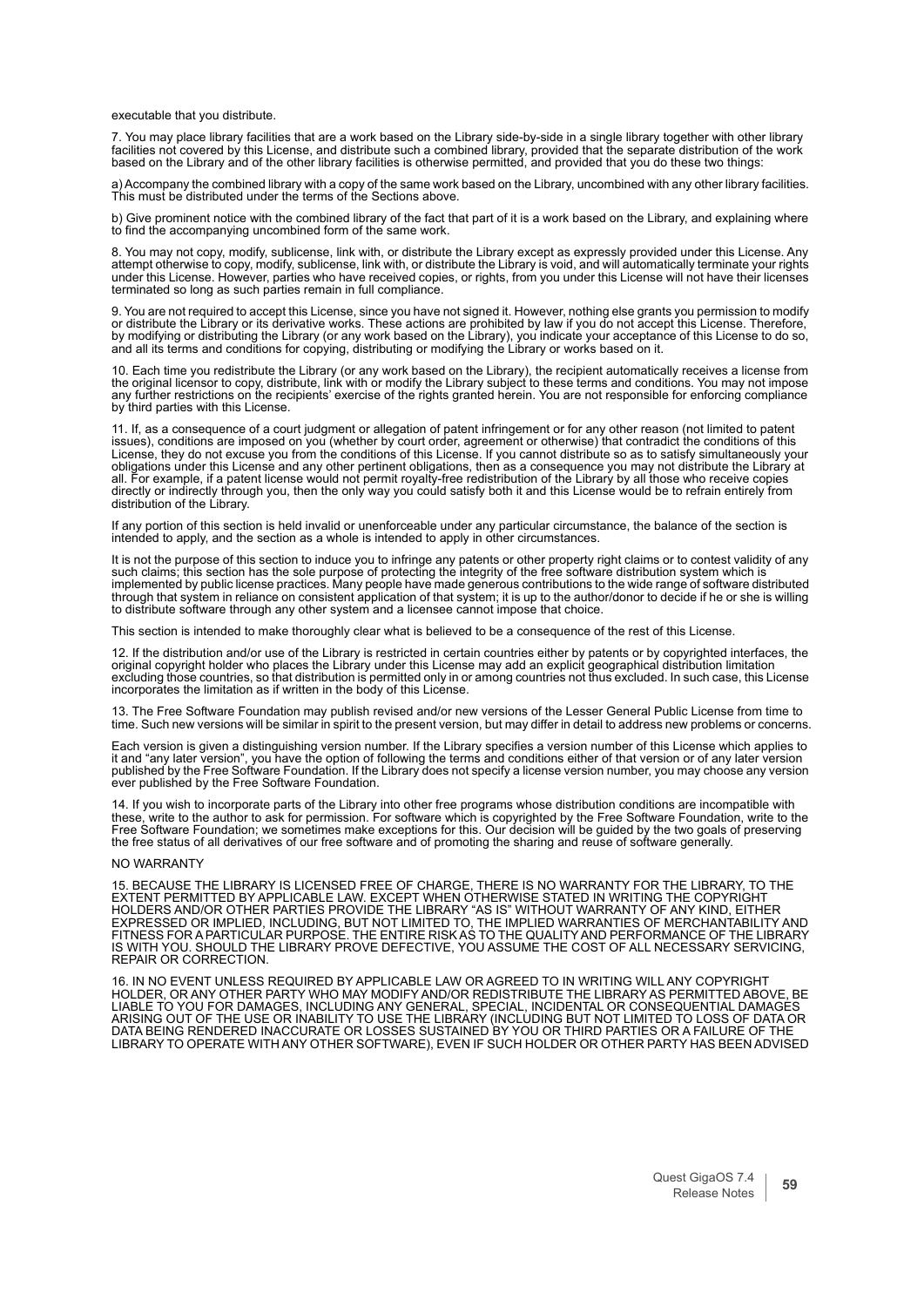OF THE POSSIBILITY OF SUCH DAMAGES.

# **GNU Library General License 2**

GNU LIBRARY GENERAL PUBLIC LICENSE

Version 2, June 1991

© 1991 Free Software Foundation, Inc.

59 Temple Place - Suite 330, Boston, MA 02111-1307, USA

Everyone is permitted to copy and distribute verbatim copies of this license document, but changing it is not allowed.

[This is the first released version of the library GPL. It is numbered 2 because it goes with version 2 of the ordinary GPL.]

#### Preamble

The licenses for most software are designed to take away your freedom to share and change it. By contrast, the GNU General Public Licenses are intended to guarantee your freedom to share and change free software--to make sure the software is free for all its users.

This license, the Library General Public License, applies to some specially designated Free Software Foundation software, and to any other libraries whose authors decide to use it. You can use it for your libraries, too.

When we speak of free software, we are referring to freedom, not price. Our General Public Licenses are designed to make sure<br>that you have the freedom to distribute copies of free software (and charge for this service if code or can get it if you want it, that you can change the software or use pieces of it in new free programs; and that you know you can do these things.

To protect your rights, we need to make restrictions that forbid anyone to deny you these rights or to ask you to surrender the rights. These restrictions translate to certain responsibilities for you if you distribute copies of the library, or if you modify it.

For example, if you distribute copies of the library, whether gratis or for a fee, you must give the recipients all the rights that we gave you. You must make sure that they, too, receive or can get the source code. If you link a program with the library, you must provide complete object files to the recipients so that they can relink them with the library, after making changes to the library and recompiling it. And you must show them these terms so they know their rights.

Our method of protecting your rights has two steps: (1) copyright the library, and (2) offer you this license which gives you legal permission to copy, distribute and/or modify the library.

Also, for each distributor's protection, we want to make certain that everyone understands that there is no warranty for this free library. If the library is modified by someone else and passed on, we want its recipients to know that what they have is not the original version, so that any problems introduced by others will not reflect on the original authors' reputations.

Finally, any free program is threatened constantly by software patents. We wish to avoid the danger that companies distributing free software will individually obtain patent licenses, thus in effect transforming the program into proprietary software. To prevent this, we have made it clear that any patent must be licensed for everyone's free use or not licensed at all.

Most GNU software, including some libraries, is covered by the ordinary GNU General Public License, which was designed for<br>utility programs. This license, the GNU Library General Public License, applies to certain designat different from the ordinary one; be sure to read it in full, and don't assume that anything in it is the same as in the ordinary license.

The reason we have a separate public license for some libraries is that they blur the distinction we usually make between modifying or adding to a program and simply using it. Linking a program with a library, without changing the library, is in some sense simply using the library, and is analogous to running a utility program or application program. However, in a textual and legal sense, the linked executable is a combined work, a derivative of the original library, and the ordinary General Public License treats it as such.

Because of this blurred distinction, using the ordinary General Public License for libraries did not effectively promote software sharing, because most developers did not use the libraries. We concluded that weaker conditions might promote sharing better.

However, unrestricted linking of non-free programs would deprive the users of those programs of all benefit from the free status of the libraries themselves. This Library General Public License is intended to permit developers of non-free programs to use free libraries, while preserving your freedom as a user of such programs to change the free libraries that are incorporated in them. (We have not seen how to achieve this as regards changes in header files, but we have achieved it as regards changes in the actual functions of the Library.) The hope is that this will lead to faster development of free libraries.

The precise terms and conditions for copying, distribution and modification follow. Pay close attention to the difference between a "work based on the library" and a "work that uses the library". The former contains code derived from the library, while the latter only works together with the library.

Note that it is possible for a library to be covered by the ordinary General Public License rather than by this special one.

# TERMS AND CONDITIONS FOR COPYING, DISTRIBUTION AND MODIFICATION

This License Agreement applies to any software library which contains a notice placed by the copyright holder or other authorized party saying it may be distributed under the terms of this Library General Public License (a party saying it may be distributed under the terms of this Library General Public License (also called "this License"). Each licensee<br>is addressed as "you". A "library" means a collection of software functions and/or data with application programs (which use some of those functions and data) to form executables. The "Library", below, refers to any such software library or work which has been distributed under these terms. A "work based on the Library" means either the Library<br>or any derivative work under copyright law: that is to say, a work containing the Library o modifications and/or translated straightforwardly into another language. (Hereinafter, translation is included without limitation in<br>the term "modification".) "Source code" for a work means the preferred form of the work f complete source code means all the source code for all modules it contains, plus any associated interface definition files, plus the scripts used to control compilation and installation of the library. Activities other than copying, distribution and modification are not

> Quest GigaOS 7.4 Release Notes **<sup>60</sup>**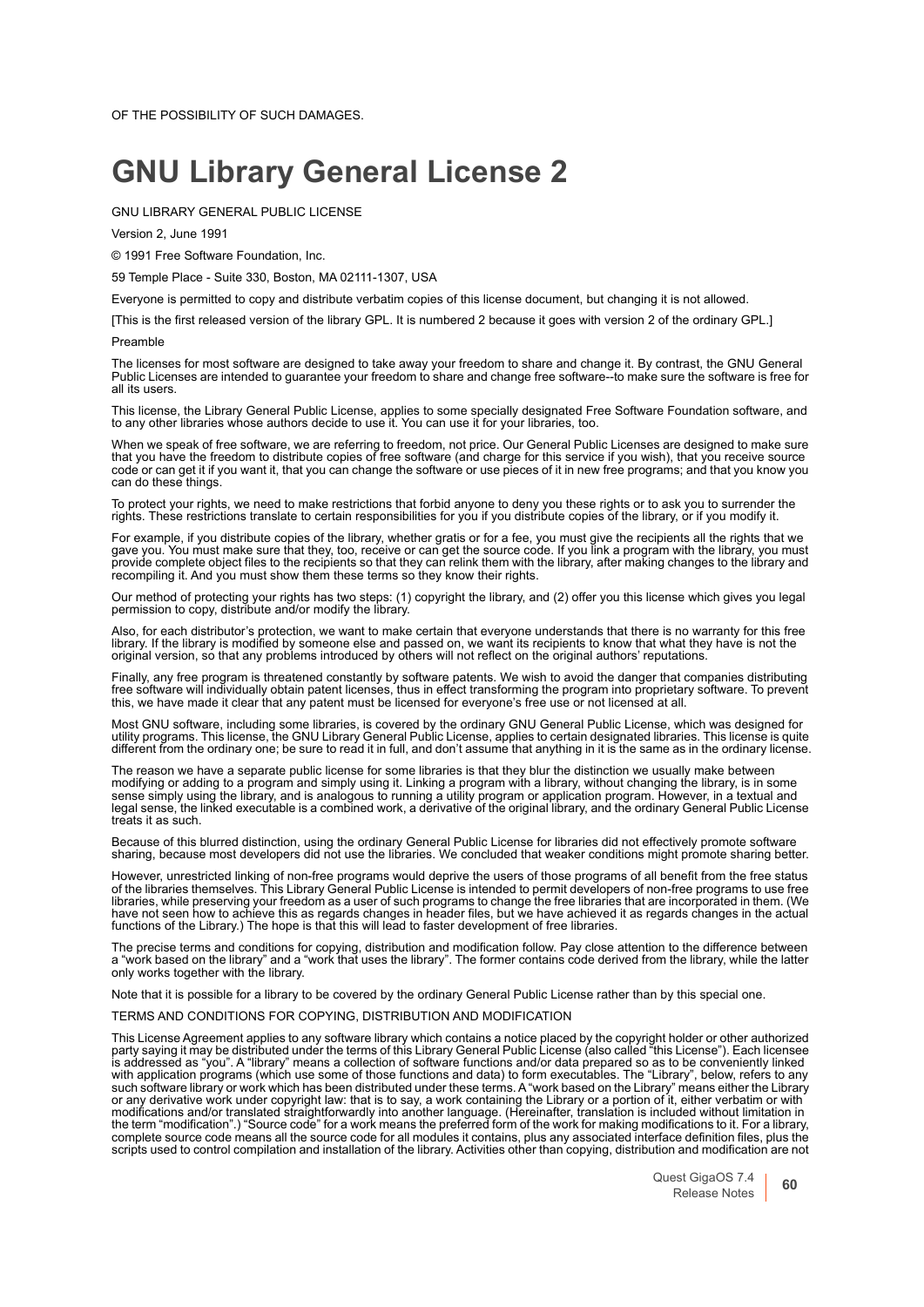covered by this License; they are outside its scope. The act of running a program using the Library is not restricted, and output from such a program is covered only if its contents constitute a work based on the Library (independent of the use of the Library in a tool for writing it). Whether that is true depends on what the Library does and what the program that uses the Library does.

You may copy and distribute verbatim copies of the Library's complete source code as you receive it, in any medium, provided that you conspicuously and appropriately publish on each copy an appropriate copyright notice and disclaimer of warranty; keep<br>intact all the notices that refer to this License and to the absence of any warranty; and distr in exchange for a fee.

You may modify your copy or copies of the Library or any portion of it, thus forming a work based on the Library, and copy and<br>distribute such modifications or work under the terms of Section 1 above, provided that you als

The modified work must itself be a software library.

You must cause the files modified to carry prominent notices stating that you changed the files and the date of any change.

You must cause the whole of the work to be licensed at no charge to all third parties under the terms of this License.

If a facility in the modified Library refers to a function or a table of data to be supplied by an application program that uses the facility, other than as an argument passed when the facility is invoked, then you must make a good faith effort to ensure that, in the event an application does not supply such function or table, the facility still operates, and performs whatever part of its purpose remains meaningful. (For example, a function in a library to compute square roots has a purpose that is entirely well-defined independent of the application. Therefore, Subsection 2d requires that any application-supplied function or table used by this function must be optional: if the application does not supply it, the square root function must still compute square roots.)

These requirements apply to the modified work as a whole. If identifiable sections of that work are not derived from the Library, and can be reasonably considered independent and separate works in themselves, then this License, and its terms, do not apply to those sections when you distribute them as separate works. But when you distribute the same sections as part of a whole which<br>is a work based on the Library, the distribution of the whole must be on the terms of this Li section to claim rights or contest your rights to work written entirely by you; rather, the intent is to exercise the right to control the distribution of derivative or collective works based on the Library. In addition, mere aggregation of another work not based on the Library with the Library (or with a work based on the Library) on a volume of a storage or distribution medium does not bring the other work under the scope of this License.

You may opt to apply the terms of the ordinary GNU General Public License instead of this License to a given copy of the Library.<br>To do this, you must alter all the notices that refer to this License, so that they refer to version 2, instead of to this License. (If a newer version than version 2 of the ordinary GNU General Public License has appeared, then you can specify that version instead if you wish.) Do not make any other change in these notices. Once this change is made in a given copy, it is irreversible for that copy, so the ordinary GNU General Public License applies to all subsequent copies and derivative works made from that copy. This option is useful when you wish to copy part of the code of the Library into a program that is not a library.

You may copy and distribute the Library (or a portion or derivative of it, under Section 2) in object code or executable form under the terms of Sections 1 and 2 above provided that you accompany it with the complete corresponding machine-readable source<br>code, which must be distributed under the terms of Sections 1 and 2 above on a medium customarily u interchange. If distribution of object code is made by offering access to copy from a designated place, then offering equivalent access to copy the source code from the same place satisfies the requirement to distribute the source code, even though third parties are not compelled to copy the source along with the object code.

A program that contains no derivative of any portion of the Library, but is designed to work with the Library by being compiled or linked with it, is called a "work that uses the Library". Such a work, in isolation, is not a derivative work of the Library, and therefore<br>falls outside the scope of this License. However, linking a "work that uses the Li is therefore covered by this License. Section 6 states terms for distribution of such executables. When a "work that uses the<br>Library" uses material from a header file that is part of the Library, the object code for the w Library even though the source code is not. Whether this is true is especially significant if the work can be linked without the Library, or if the work is itself a library. The threshold for this to be true is not precisely defined by law. If such an object file uses only numerical parameters, data structure layouts and accessors, and small macros and small inline functions (ten lines or less in length), then the use of the object file is unrestricted, regardless of whether it is legally a derivative work. (Executables containing this object code plus portions of the Library will still fall under Section 6.) Otherwise, if the work is a derivative of the<br>Library, you may distribute the object code for the work under the terms of Section 6

As an exception to the Sections above, you may also compile or link a "work that uses the Library" with the Library to produce a work containing portions of the Library, and distribute that work under terms of your choice, provided that the terms permit modification of the work for the customer's own use and reverse engineering for debugging such modifications. You must give prominent notice with each copy of the work that the Library is used in it and that the Library and its use are covered by this<br>License. You must supply a copy of this License. If the work during execution displays copyrig do one of these things:

Accompany the work with the complete corresponding machine-readable source code for the Library including whatever changes were used in the work (which must be distributed under Sections 1 and 2 above); and, if the work is an executable linked with the Library, with the complete machine-readable "work that uses the Library", as object code and/or source code, so that the user can modify the Library and then relink to produce a modified executable containing the modified Library. (It is understood that the user who changes the contents of definitions files in the Library will not necessarily be able to recompile the application to use the modified definitions.)

Accompany the work with a written offer, valid for at least three years, to give the same user the materials specified in Subsection 6a, above, for a charge no more than the cost of performing this distribution.

If distribution of the work is made by offering access to copy from a designated place, offer equivalent access to copy the above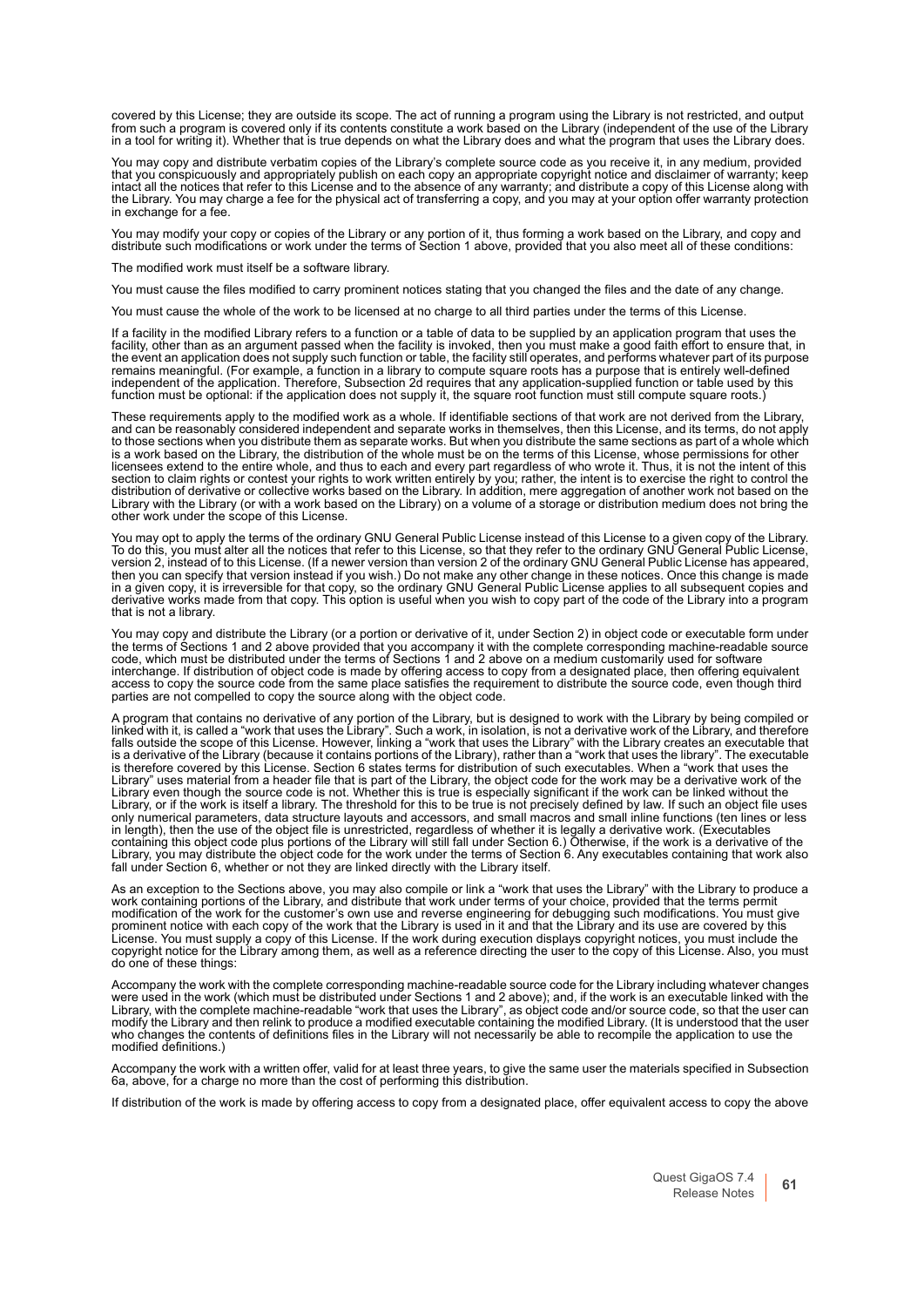specified materials from the same place.

Verify that the user has already received a copy of these materials or that you have already sent this user a copy.

For an executable, the required form of the "work that uses the Library" must include any data and utility programs needed for<br>reproducing the executable from it. However, as a special exception, the source code distribute is normally distributed (in either source or binary form) with the major components (compiler, kernel, and so on) of the operating<br>system on which the executable runs, unless that component itself accompanies the executabl requirement contradicts the license restrictions of other proprietary libraries that do not normally accompany the operating system. Such a contradiction means you cannot use both them and the Library together in an executable that you distribute.

You may place library facilities that are a work based on the Library side-by-side in a single library together with other library facilities not covered by this License, and distribute such a combined library, provided that the separate distribution of the work based on the Library and of the other library facilities is otherwise permitted, and provided that you do these two things:

Accompany the combined library with a copy of the same work based on the Library, uncombined with any other library facilities. This must be distributed under the terms of the Sections above.

Give prominent notice with the combined library of the fact that part of it is a work based on the Library, and explaining where to find the accompanying uncombined form of the same work.

You may not copy, modify, sublicense, link with, or distribute the Library except as expressly provided under this License. Any<br>attempt otherwise to copy, modify, sublicense, link with, or distribute the Library is void, a under this License. However, parties who have received copies, or rights, from you under this License will not have their licenses terminated so long as such parties remain in full compliance.

You are not required to accept this License, since you have not signed it. However, nothing else grants you permission to modify or distribute the Library or its derivative works. These actions are prohibited by law if you do not accept this License. Therefore, by modifying or distributing the Library (or any work based on the Library), you indicate your acceptance of this License to do so,<br>and all its terms and conditions for copying, distributing or modifying the Library or wor

Each time you redistribute the Library (or any work based on the Library), the recipient automatically receives a license from the original licensor to copy, distribute, link with or modify the Library subject to these terms and conditions. You may not impose any<br>further restrictions on the recipients' exercise of the rights granted herein. You are no third parties to this License.

If, as a consequence of a court judgment or allegation of patent infringement or for any other reason (not limited to patent issues), conditions are imposed on you (whether by court order, agreement or otherwise) that contradict the conditions of this License, they do not excuse you from the conditions of this License. If you cannot distribute so as to satisfy simultaneously your obligations under this License and any other pertinent obligations, then as a consequence you may not distribute the Library at all. For<br>example, if a patent license would not permit royalty-free redistribution of the Library by all t the Library. If any portion of this section is held invalid or unenforceable under any particular circumstance, the balance of the section is intended to apply, and the section as a whole is intended to apply in other circumstances. It is not the purpose of this section to induce you to infringe any patents or other property right claims or to contest validity of any such claims; this section has the sole purpose of protecting the integrity of the free software distribution system which is implemented by public license<br>practices. Many people have made generous contributions to the wide range of software distrib through any other system and a licensee cannot impose that choice. This section is intended to make thoroughly clear what is believed to be a consequence of the rest of this License.

If the distribution and/or use of the Library is restricted in certain countries either by patents or by copyrighted interfaces, the original copyright holder who places the Library under this License may add an explicit geographical distribution limitation excluding those countries, so that distribution is permitted only in or among countries not thus excluded. In such case, this License incorporates the limitation as if written in the body of this License.

The Free Software Foundation may publish revised and/or new versions of the Library General Public License from time to time.<br>Such new versions will be similar in spirit to the present version, but may differ in detail to it and "any later version", you have the option of following the terms and conditions either of that version or of any later version<br>published by the Free Software Foundation. If the Library does not specify a license vers ever published by the Free Software Foundation.

If you wish to incorporate parts of the Library into other free programs whose distribution conditions are incompatible with these,<br>write to the author to ask for permission. For software which is copyrighted by the Free S status of all derivatives of our free software and of promoting the sharing and reuse of software generally.

#### NO WARRANTY

BECAUSE THE LIBRARY IS LICENSED FREE OF CHARGE, THERE IS NO WARRANTY FOR THE LIBRARY, TO THE EXTENT PERMITTED BY APPLICABLE LAW. EXCEPT WHEN OTHERWISE STATED IN WRITING THE COPYRIGHT<br>HOLDERS AND/OR OTHER PARTIES PROVIDE THE LIBRARY "AS IS" WITHOUT WARRANTY OF ANY KIND, EITHER<br>EXPRESSED OR IMPLIED, INCLUDING, BUT N FITNESS FOR A PARTICULAR PURPOSE. THE ENTIRE RISK AS TO THE QUALITY AND PERFORMANCE OF THE LIBRARY<br>IS WITH YOU. SHOULD THE LIBRARY PROVE DEFECTIVE, YOU ASSUME THE COST OF ALL NECESSARY SERVICING, REPAIR OR CORRECTION.

IN NO EVENT UNLESS REQUIRED BY APPLICABLE LAW OR AGREED TO IN WRITING WILL ANY COPYRIGHT HOLDER,<br>OR ANY OTHER PARTY WHO MAY MODIFY AND/OR REDISTRIBUTE THE LIBRARY AS PERMITTED ABOVE, BE LIABLE TO YOU FOR DAMAGES, INCLUDING ANY GENERAL, SPECIAL, INCIDENTAL OR CONSEQUENTIAL DAMAGES ARISING OUT OF THE USE OR INABILITY TO USE THE LIBRARY (INCLUDING BUT NOT LIMITED TO LOSS OF DATA OR DATA<br>BEING RENDERED INACCURATE OR LOSSES SUSTAINED BY YOU OR THIRD PARTIES OR A FAILURE OF THE LIBRARY<br>TO OPERATE WITH ANY OTHER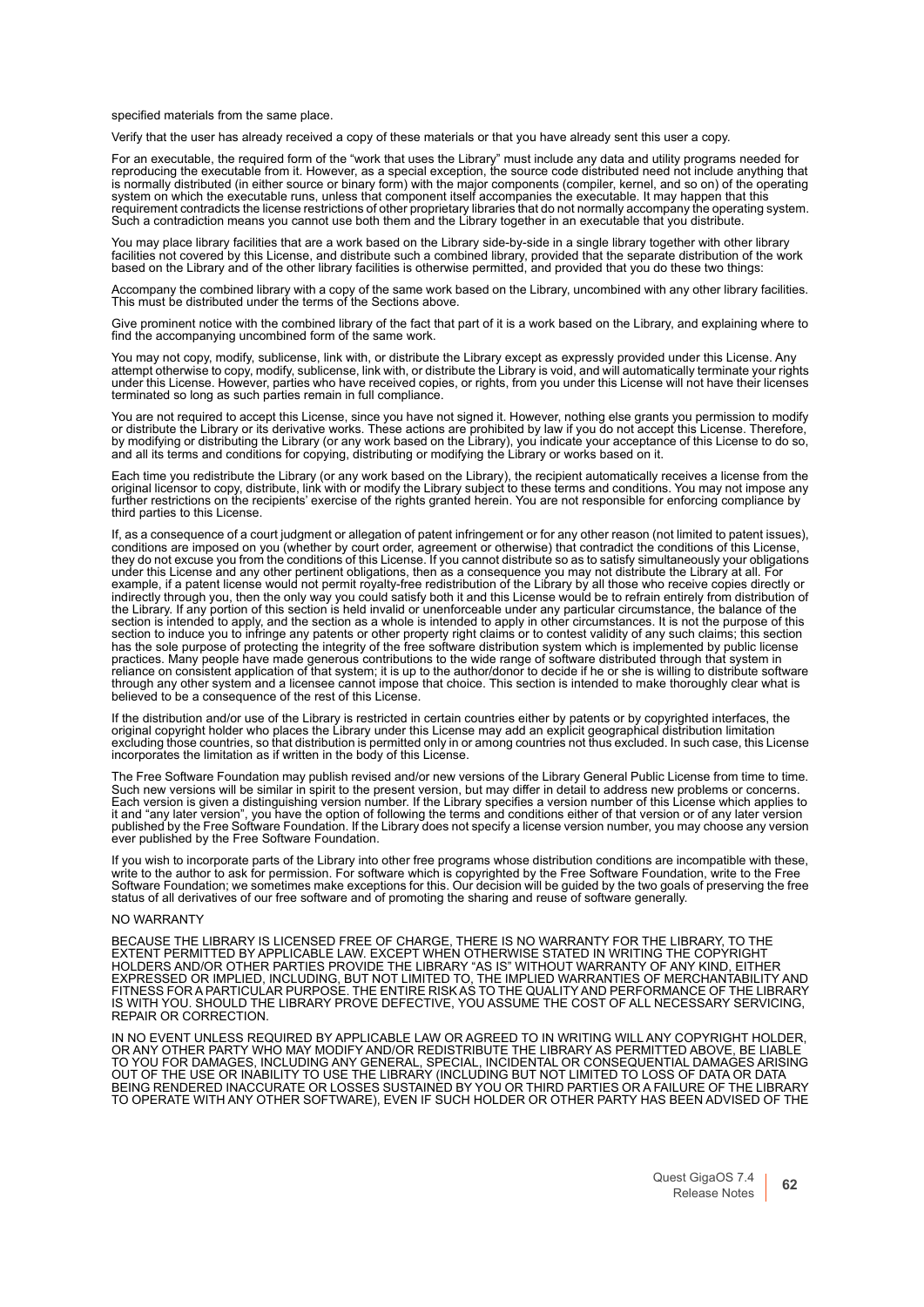POSSIBILITY OF SUCH DAMAGES.

# **GNU Library General Public License 2.0**

GNU LIBRARY GENERAL PUBLIC LICENSE

Version 2, June 1991

© 1991 Free Software Foundation, Inc.

51 Franklin St, Fifth Floor, Boston, MA 02110-1301, USA

Everyone is permitted to copy and distribute verbatim copies of this license document, but changing it is not allowed.

[This is the first released version of the library GPL. It is numbered 2 because it goes with version 2 of the ordinary GPL.]

#### Preamble

The licenses for most software are designed to take away your freedom to share and change it. By contrast, the GNU General Public Licenses are intended to guarantee your freedom to share and change free software--to make sure the software is free for all its users.

This license, the Library General Public License, applies to some specially designated Free Software Foundation software, and to any other libraries whose authors decide to use it. You can use it for your libraries, too.

When we speak of free software, we are referring to freedom, not price. Our General Public Licenses are designed to make sure<br>that you have the freedom to distribute copies of free software (and charge for this service if code or can get it if you want it, that you can change the software or use pieces of it in new free programs; and that you know you can do these things.

To protect your rights, we need to make restrictions that forbid anyone to deny you these rights or to ask you to surrender the rights. These restrictions translate to certain responsibilities for you if you distribute copies of the library, or if you modify it.

For example, if you distribute copies of the library, whether gratis or for a fee, you must give the recipients all the rights that we gave you. You must make sure that they, too, receive or can get the source code. If you link a program with the library, you must provide complete object files to the recipients so that they can relink them with the library, after making changes to the library and recompiling it. And you must show them these terms so they know their rights.

Our method of protecting your rights has two steps: (1) copyright the library, and (2) offer you this license which gives you legal permission to copy, distribute and/or modify the library.

Also, for each distributor's protection, we want to make certain that everyone understands that there is no warranty for this free library. If the library is modified by someone else and passed on, we want its recipients to know that what they have is not the original version, so that any problems introduced by others will not reflect on the original authors' reputations.

Finally, any free program is threatened constantly by software patents. We wish to avoid the danger that companies distributing free software will individually obtain patent licenses, thus in effect transforming the program into proprietary software. To prevent this, we have made it clear that any patent must be licensed for everyone's free use or not licensed at all.

Most GNU software, including some libraries, is covered by the ordinary GNU General Public License, which was designed for<br>utility programs. This license, the GNU Library General Public License, applies to certain designat different from the ordinary one; be sure to read it in full, and don't assume that anything in it is the same as in the ordinary license.

The reason we have a separate public license for some libraries is that they blur the distinction we usually make between modifying or adding to a program and simply using it.

Linking a program with a library, without changing the library, is in some sense simply using the library, and is analogous to running a utility program or application program. However, in a textual and legal sense, the linked executable is a combined work, a derivative of the original library, and the ordinary General Public License treats it as such.

Because of this blurred distinction, using the ordinary General Public License for libraries did not effectively promote software sharing, because most developers did not use the libraries. We concluded that weaker conditions might promote sharing better.

However, unrestricted linking of non-free programs would deprive the users of those programs of all benefit from the free status of the libraries themselves. This Library General Public License is intended to permit developers of non-free programs to use free<br>libraries, while preserving your freedom as a user of such programs to change the free libr have not seen how to achieve this as regards changes in header files, but we have achieved it as regards changes in the actual functions of the Library.) The hope is that this will lead to faster development of free libraries. The precise terms and conditions for copying, distribution and modification follow. Pay close attention to the difference between a "work based on the library" and a "work that uses the library". The former contains code derived from the library, while the latter only works together with the library.

Note that it is possible for a library to be covered by the ordinary General Public License rather than by this special one.

TERMS AND CONDITIONS FOR COPYING, DISTRIBUTION AND MODIFICATION

0. This License Agreement applies to any software library which contains a notice placed by the copyright holder or other authorized party saying it may be distributed under the terms of this Library General Public License (also called "this License"). Each licensee is addressed as "you".

A "library" means a collection of software functions and/or data prepared so as to be conveniently linked with application programs (which use some of those functions and data) to form executables.

The "Library", below, refers to any such software library or work which has been distributed under these terms. A "work based on the Library" means either the Library or any derivative work under copyright law: that is to say, a work containing the Library or a portion of it, either verbatim or with modifications and/or translated straightforwardly into another language. (Hereinafter,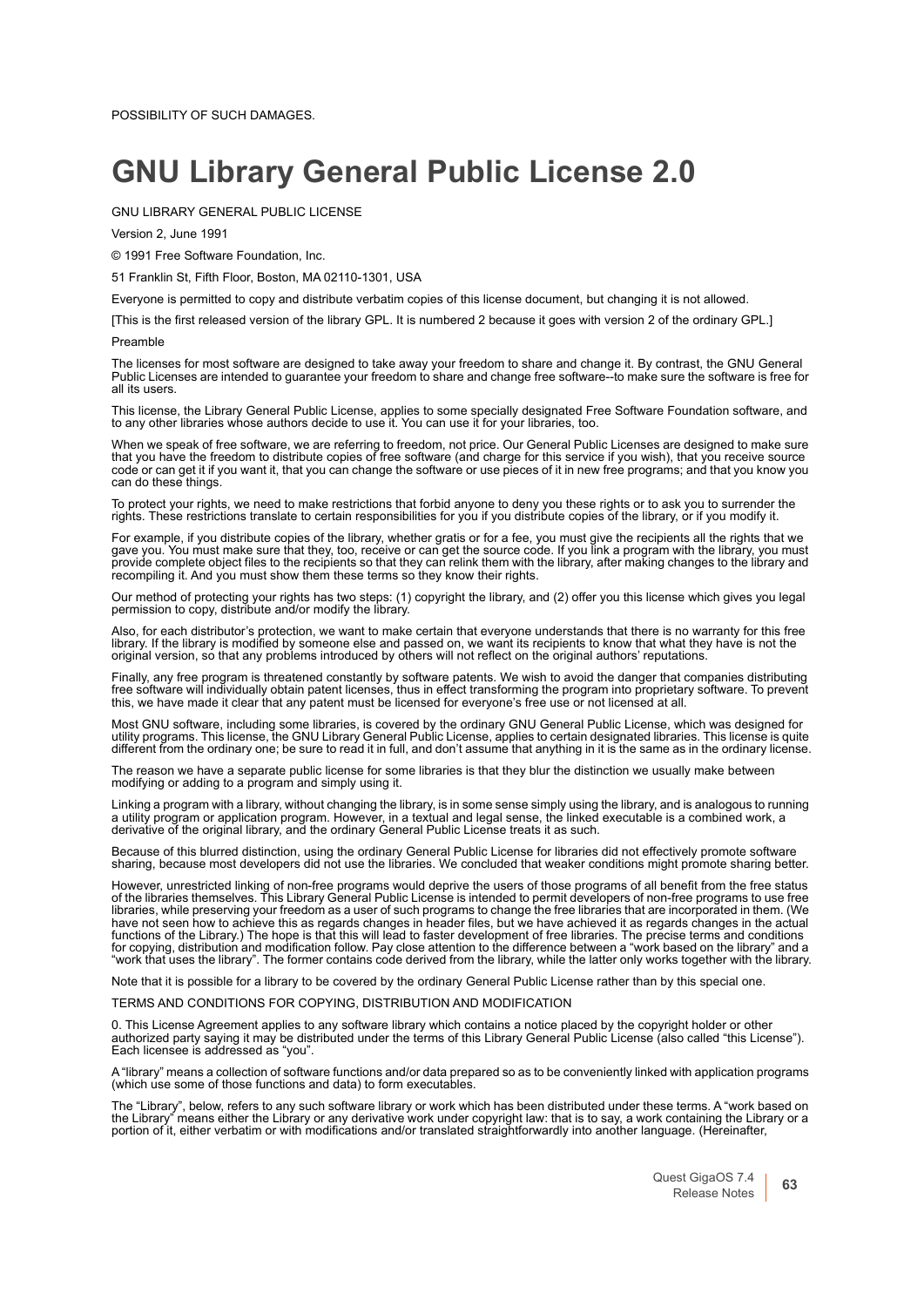translation is included without limitation in the term "modification".)

"Source code" for a work means the preferred form of the work for making modifications to it. For a library, complete source code means all the source code for all modules it contains, plus any associated interface definition files, plus the scripts used to control compilation and installation of the library.

Activities other than copying, distribution and modification are not covered by this License; they are outside its scope. The act of<br>running a program using the Library is not restricted, and output from such a program is Library does and what the program that uses the Library does.

1. You may copy and distribute verbatim copies of the Library's complete source code as you receive it, in any medium, provided that you conspicuously and appropriately publish on each copy an appropriate copyright notice and disclaimer of warranty; keep intact all the notices that refer to this License and to the absence of any warranty; and distribute a copy of this License along with the Library.

You may charge a fee for the physical act of transferring a copy, and you may at your option offer warranty protection in exchange for a fee.

2. You may modify your copy or copies of the Library or any portion of it, thus forming a work based on the Library, and copy and distribute such modifications or work under the terms of Section 1 above, provided that you also meet all of these conditions:

a) The modified work must itself be a software library.

b) You must cause the files modified to carry prominent notices stating that you changed the files and the date of any change.

c) You must cause the whole of the work to be licensed at no charge to all third parties under the terms of this License.

d) If a facility in the modified Library refers to a function or a table of data to be supplied by an application program that uses the facility, other than as an argument passed when the facility is invoked, then you must make a good faith effort to ensure that, in the event an application does not supply such function or table, the facility still operates, and performs whatever part of its purpose remains meaningful. (For example, a function in a library to compute square roots has a purpose that is entirely well-defined independent of the application. Therefore, Subsection 2d requires that any application-supplied function or table used by this function must be optional: if the application does not supply it, the square root function must still compute square roots.)

These requirements apply to the modified work as a whole. If identifiable sections of that work are not derived from the Library, and can be reasonably considered independent and separate works in themselves, then this License, and its terms, do not apply to those sections when you distribute them as separate works. But when you distribute the same sections as part of a whole which is a work based on the Library, the distribution of the whole must be on the terms of this License, whose permissions for other licensees extend to the entire whole, and thus to each and every part regardless of who wrote it.

Thus, it is not the intent of this section to claim rights or contest your rights to work written entirely by you; rather, the intent is to exercise the right to control the distribution of derivative or collective works based on the Library.

In addition, mere aggregation of another work not based on the Library with the Library (or with a work based on the Library) on a volume of a storage or distribution medium does not bring the other work under the scope of this License.

3. You may opt to apply the terms of the ordinary GNU General Public License instead of this License to a given copy of the Library. To do this, you must alter all the notices that refer to this License, so that they refer to the ordinary GNU General Public License, version 2, instead of to this License. (If a newer version than version 2 of the ordinary GNU General Public License has appeared, then you can specify that version instead if you wish.) Do not make any other change in these notices.

Once this change is made in a given copy, it is irreversible for that copy, so the ordinary GNU General Public License applies to all subsequent copies and derivative works made from that copy.

This option is useful when you wish to copy part of the code of the Library into a program that is not a library.

4. You may copy and distribute the Library (or a portion or derivative of it, under Section 2) in object code or executable form under the terms of Sections 1 and 2 above provided that you accompany it with the complete corresponding machine-readable source<br>code, which must be distributed under the terms of Sections 1 and 2 above on a medium customarily u interchange.

If distribution of object code is made by offering access to copy from a designated place, then offering equivalent access to copy the source code from the same place satisfies the requirement to distribute the source code, even though third parties are not compelled to copy the source along with the object code.

5. A program that contains no derivative of any portion of the Library, but is designed to work with the Library by being compiled<br>or linked with it, is called a "work that uses the Library". Such a work, in isolation, is therefore falls outside the scope of this License.

However, linking a "work that uses the Library" with the Library creates an executable that is a derivative of the Library (because<br>it contains portions of the Library), rather than a "work that uses the library". The exec Section 6 states terms for distribution of such executables.

When a "work that uses the Library" uses material from a header file that is part of the Library, the object code for the work may be a derivative work of the Library even though the source code is not. Whether this is true is especially significant if the work can<br>be linked without the Library, or if the work is itself a library. The threshold for th

If such an object file uses only numerical parameters, data structure layouts and accessors, and small macros and small inline functions (ten lines or less in length), then the use of the object file is unrestricted, regardless of whether it is legally a derivative work. (Executables containing this object code plus portions of the Library will still fall under Section 6.)

Otherwise, if the work is a derivative of the Library, you may distribute the object code for the work under the terms of Section 6. Any executables containing that work also fall under Section 6, whether or not they are linked directly with the Library itself.

6. As an exception to the Sections above, you may also compile or link a "work that uses the Library" with the Library to produce a work containing portions of the Library, and distribute that work under terms of your choice, provided that the terms permit<br>modification of the work for the customer's own use and reverse engineering for debugging such

You must give prominent notice with each copy of the work that the Library is used in it and that the Library and its use are covered

Quest GigaOS 7.4 Release Notes **<sup>64</sup>**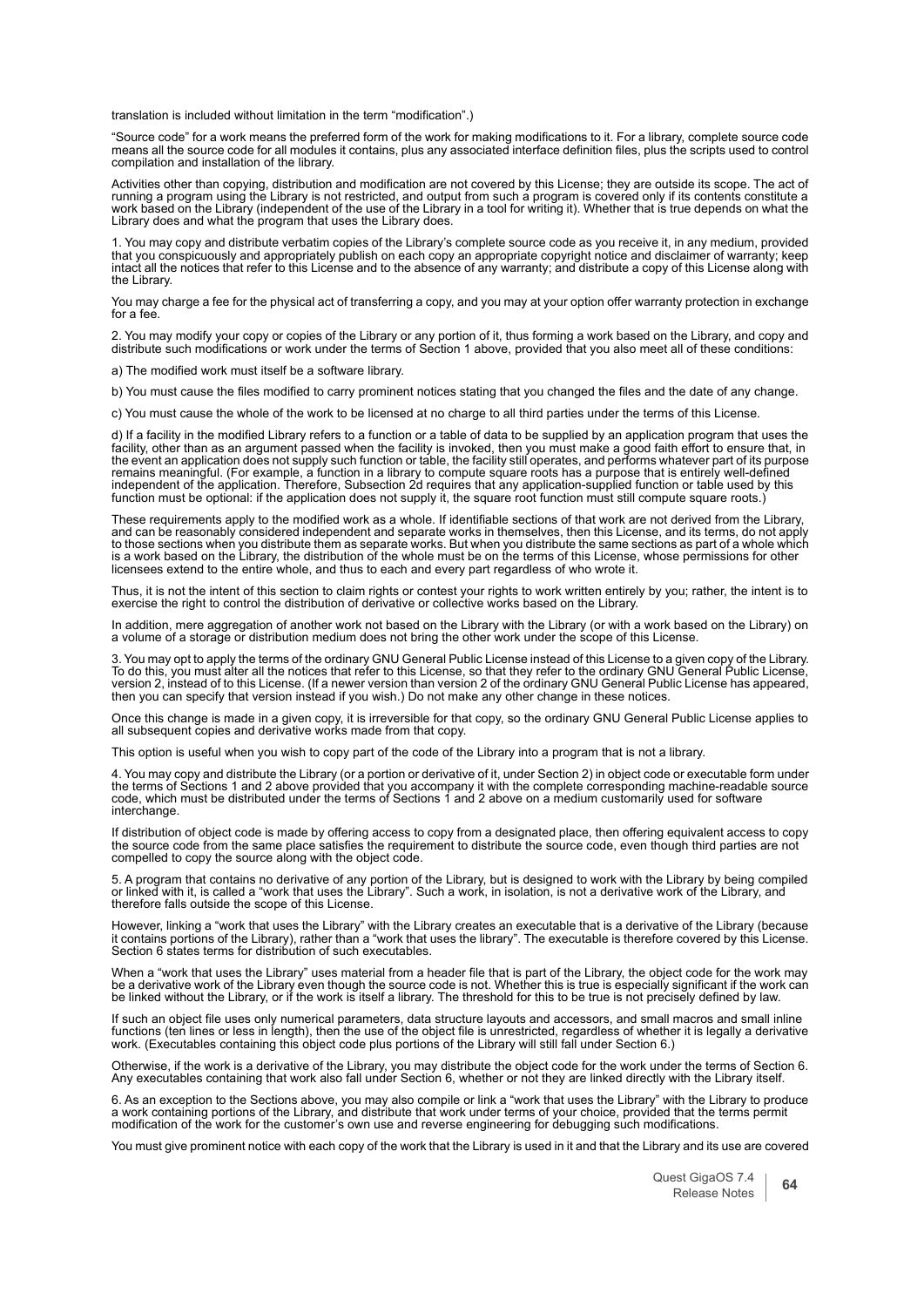by this License. You must supply a copy of this License. If the work during execution displays copyright notices, you must include the copyright notice for the Library among them, as well as a reference directing the user to the copy of this License. Also, you must do one of these things:

a) Accompany the work with the complete corresponding machine-readable source code for the Library including whatever changes were used in the work (which must be distributed under Sections 1 and 2 above); and, if the work is an executable linked<br>with the Library, with the complete machine-readable "work that uses the Library", as object the user who changes the contents of definitions files in the Library will not necessarily be able to recompile the application to use the modified definitions.)

b) Accompany the work with a written offer, valid for at least three years, to give the same user the materials specified in Subsection 6a, above, for a charge no more than the cost of performing this distribution.

c) If distribution of the work is made by offering access to copy from a designated place, offer equivalent access to copy the above specified materials from the same place.

d) Verify that the user has already received a copy of these materials or that you have already sent this user a copy.

For an executable, the required form of the "work that uses the Library" must include any data and utility programs needed for reproducing the executable from it. However, as a special exception, the source code distributed need not include anything that is normally distributed (in either source or binary form) with the major components (compiler, kernel, and so on) of the operating system on which the executable runs, unless that component itself accompanies the executable.

It may happen that this requirement contradicts the license restrictions of other proprietary libraries that do not normally<br>accompany the operating system. Such a contradiction means you cannot use both them and the Libra executable that you distribute.

7. You may place library facilities that are a work based on the Library side-by-side in a single library together with other library<br>facilities not covered by this License, and distribute such a combined library, provided

a) Accompany the combined library with a copy of the same work based on the Library, uncombined with any other library facilities. This must be distributed under the terms of the Sections above.

b) Give prominent notice with the combined library of the fact that part of it is a work based on the Library, and explaining where to find the accompanying uncombined form of the same work.

8. You may not copy, modify, sublicense, link with, or distribute the Library except as expressly provided under this License. Any attempt otherwise to copy, modify, sublicense, link with, or distribute the Library is void, and will automatically terminate your rights under this License. However, parties who have received copies, or rights, from you under this License will not have their licenses<br>terminated so long as such parties remain in full compliance.

9. You are not required to accept this License, since you have not signed it. However, nothing else grants you permission to modify or distribute the Library or its derivative works. These actions are prohibited by law if you do not accept this License. Therefore,<br>by modifying or distributing the Library (or any work based on the Library), you indicate

10. Each time you redistribute the Library (or any work based on the Library), the recipient automatically receives a license from the original licensor to copy, distribute, link with or modify the Library subject to these terms and conditions. You may not impose any further restrictions on the recipients' exercise of the rights granted herein. You are not responsible for enforcing compliance by third parties to this License.

11. If, as a consequence of a court judgment or allegation of patent infringement or for any other reason (not limited to patent<br>issues), conditions are imposed on you (whether by court order, agreement or otherwise) that License, they do not excuse you from the conditions of this License. If you cannot distribute so as to satisfy simultaneously your obligations under this License and any other pertinent obligations, then as a consequence you may not distribute the Library at all. For example, if a patent license would not permit royalty-free redistribution of the Library by all those who receive copies directly or indirectly through you, then the only way you could satisfy both it and this License would be to refrain entirely from distribution of the Library.

If any portion of this section is held invalid or unenforceable under any particular circumstance, the balance of the section is intended to apply, and the section as a whole is intended to apply in other circumstances.

It is not the purpose of this section to induce you to infringe any patents or other property right claims or to contest validity of any<br>such claims; this section has the sole purpose of protecting the integrity of the fre implemented by public license practices. Many people have made generous contributions to the wide range of software distributed through that system in reliance on consistent application of that system; it is up to the author/donor to decide if he or she is willing to distribute software through any other system and a licensee cannot impose that choice.

This section is intended to make thoroughly clear what is believed to be a consequence of the rest of this License.

12. If the distribution and/or use of the Library is restricted in certain countries either by patents or by copyrighted interfaces, the original copyright holder who places the Library under this License may add an explicit geographical distribution limitation excluding those countries, so that distribution is permitted only in or among countries not thus excluded. In such case, this License incorporates the limitation as if written in the body of this License.

13. The Free Software Foundation may publish revised and/or new versions of the Library General Public License from time to time. Such new versions will be similar in spirit to the present version, but may differ in detail to address new problems or concerns.

Each version is given a distinguishing version number. If the Library specifies a version number of this License which applies to it and "any later version", you have the option of following the terms and conditions either of that version or of any later version published by the Free Software Foundation. If the Library does not specify a license version number, you may choose any version ever published by the Free Software Foundation.

14. If you wish to incorporate parts of the Library into other free programs whose distribution conditions are incompatible with these, write to the author to ask for permission. For software which is copyrighted by the Free Software Foundation, write to the<br>Free Software Foundation; we sometimes make exceptions for this. Our decision will be guided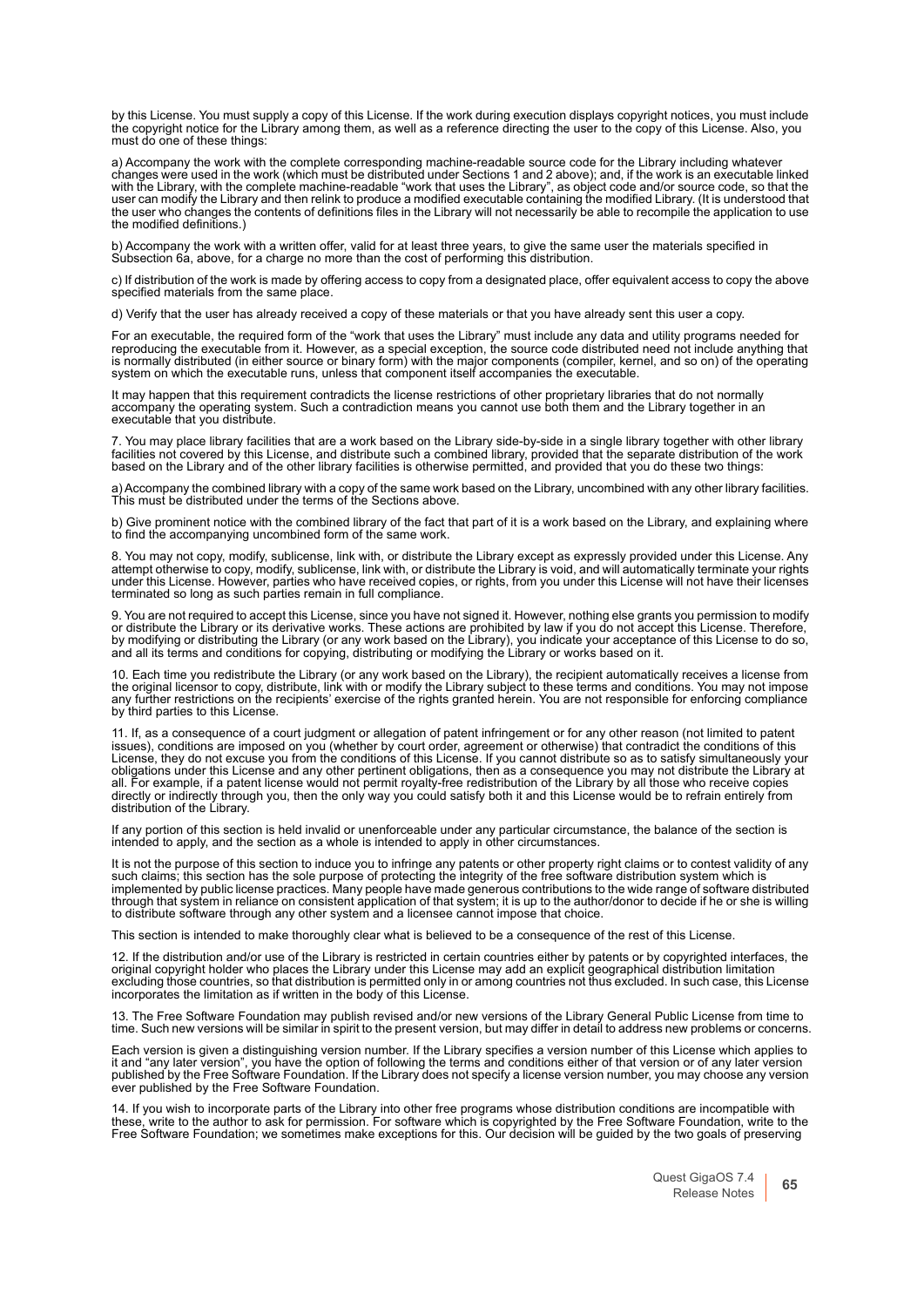the free status of all derivatives of our free software and of promoting the sharing and reuse of software generally.

NO WARRANTY

15. BECAUSE THE LIBRARY IS LICENSED FREE OF CHARGE, THERE IS NO WARRANTY FOR THE LIBRARY, TO THE EXTENT PERMITTED BY APPLICABLE LAW. EXCEPT WHEN OTHERWISE STATED IN WRITING THE COPYRIGHT HOLDERS AND/OR OTHER PARTIES PROVIDE THE LIBRARY "AS IS" WITHOUT WARRANTY OF ANY KIND, EITHER<br>EXPRESSED OR IMPLIED, INCLUDING, BUT NOT LIMITED TO, THE IMPLIED WARRANTIES OF MERCHANTABILITY AND<br>FITNESS FOR A PARTICULAR PURP IS WITH YOU. SHOULD THE LIBRARY PROVE DEFECTIVE, YOU ASSUME THE COST OF ALL NECESSARY SERVICING, REPAIR OR CORRECTION.

16. IN NO EVENT UNLESS REQUIRED BY APPLICABLE LAW OR AGREED TO IN WRITING WILL ANY COPYRIGHT HOLDER, OR ANY OTHER PARTY WHO MAY MODIFY AND/OR REDISTRIBUTE THE LIBRARY AS PERMITTED ABOVE, BE<br>LIABLE TO YOU FOR DAMAGES, INCLUDING ANY GENERAL, SPECIAL, INCIDENTAL OR CONSEQUENTIAL DAMAGES<br>ARISING OUT OF THE USE OR INAB DATA BEING RENDERED INACCURATE OR LOSSES SUSTAINED BY YOU OR THIRD PARTIES OR A FAILURE OF THE LIBRARY TO OPERATE WITH ANY OTHER SOFTWARE), EVEN IF SUCH HOLDER OR OTHER PARTY HAS BEEN ADVISED OF THE POSSIBILITY OF SUCH DAMAGES.

# <span id="page-65-0"></span>**GPL (GNU General Public License) 2.0**

#### GNU GENERAL PUBLIC LICENSE

#### Version 2, June 1991

© 1989, 1991 Free Software Foundation, Inc., 51 Franklin Street, Fifth Floor, Boston, MA 02110-1301 USA

Everyone is permitted to copy and distribute verbatim copies of this license document, but changing it is not allowed.

#### Preamble

The licenses for most software are designed to take away your freedom to share and change it. By contrast, the GNU General Public License is intended to guarantee your freedom to share and change free software--to make sure the software is free for all its users. This General Public License applies to most of the Free Software Foundation's software and to any other program whose authors commit to using it. (Some other Free Software Foundation software is covered by the GNU Lesser General Public License instead.) You can apply it to your programs, too.

When we speak of free software, we are referring to freedom, not price. Our General Public Licenses are designed to make sure that you have the freedom to distribute copies of free software (and charge for this service if you wish), that you receive source code or can get it if you want it, that you can change the software or use pieces of it in new free programs; and that you know you can do these things.

To protect your rights, we need to make restrictions that forbid anyone to deny you these rights or to ask you to surrender the rights. These restrictions translate to certain responsibilities for you if you distribute copies of the software, or if you modify it.

For example, if you distribute copies of such a program, whether gratis or for a fee, you must give the recipients all the rights that you have. You must make sure that they, too, receive or can get the source code. And you must show them these terms so they know their rights.

We protect your rights with two steps: (1) copyright the software, and (2) offer you this license which gives you legal permission to copy, distribute and/or modify the software.

Also, for each author's protection and ours, we want to make certain that everyone understands that there is no warranty for this free software. If the software is modified by someone else and passed on, we want its recipients to know that what they have is not the original, so that any problems introduced by others will not reflect on the original authors' reputations.

Finally, any free program is threatened constantly by software patents. We wish to avoid the danger that redistributors of a free<br>program will individually obtain patent licenses, in effect making the program proprietary. that any patent must be licensed for everyone's free use or not licensed at all.

The precise terms and conditions for copying, distribution and modification follow.

#### GNU GENERAL PUBLIC LICENSE

# TERMS AND CONDITIONS FOR COPYING, DISTRIBUTION AND MODIFICATION

0. This License applies to any program or other work which contains a notice placed by the copyright holder saying it may be<br>distributed under the terms of this General Public License. The "Program", below, refers to any s based on the Program" means either the Program or any derivative work under copyright law: that is to say, a work containing the Program or a portion of it, either verbatim or with modifications and/or translated into another language. (Hereinafter, translation is included without limitation in the term "modification".) Each licensee is addressed as "you".

Activities other than copying, distribution and modification are not covered by this License; they are outside its scope. The act of running the Program is not restricted, and the output from the Program is covered only if its contents constitute a work based on<br>the Program (independent of having been made by running the Program). Whether that is true d does.

1. You may copy and distribute verbatim copies of the Program's source code as you receive it, in any medium, provided that you<br>conspicuously and appropriately publish on each copy an appropriate copyright notice and discl the notices that refer to this License and to the absence of any warranty; and give any other recipients of the Program a copy of this License along with the Program.

You may charge a fee for the physical act of transferring a copy, and you may at your option offer warranty protection in exchange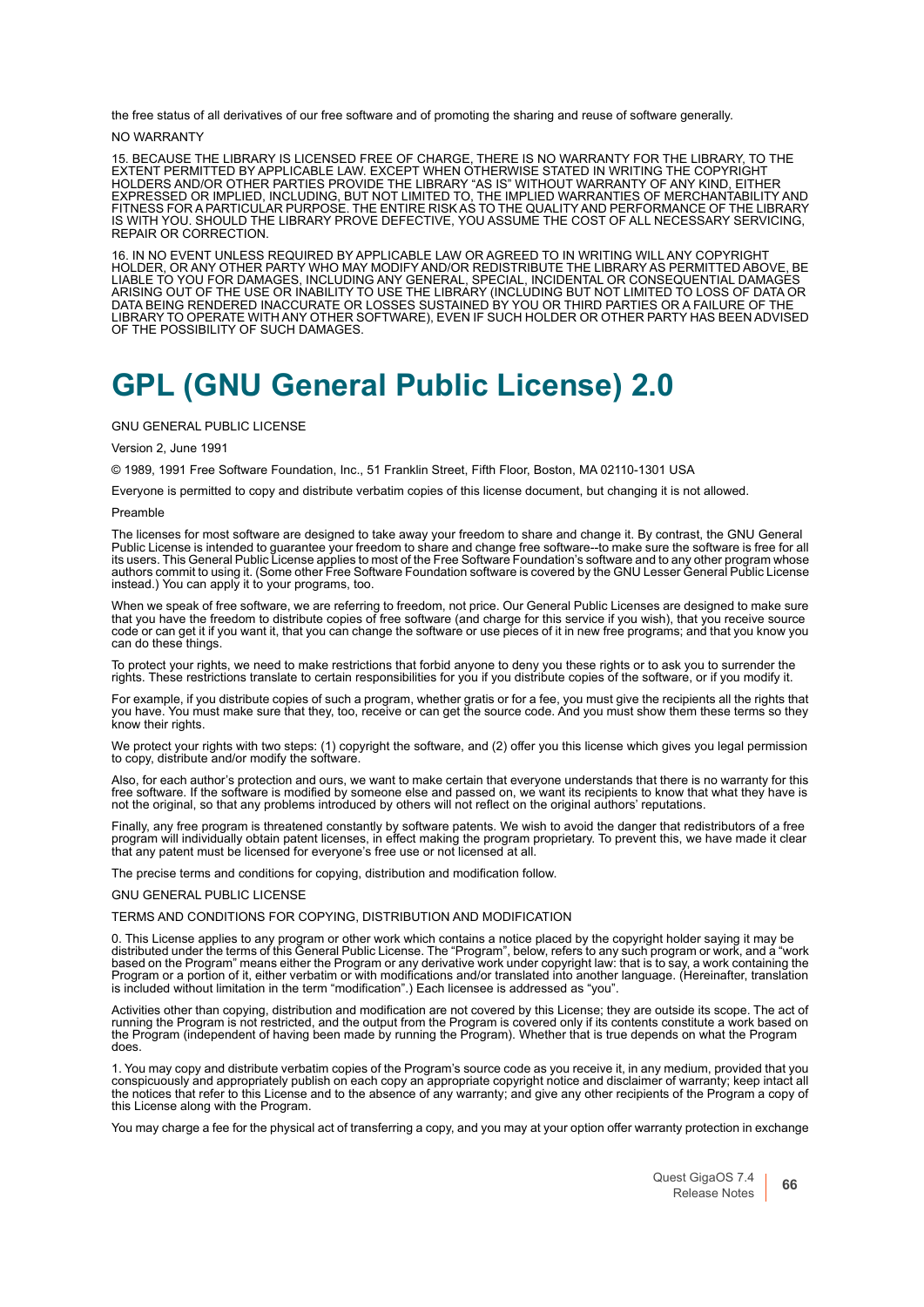### for a fee.

2. You may modify your copy or copies of the Program or any portion of it, thus forming a work based on the Program, and copy and distribute such modifications or work under the terms of Section 1 above, provided that you also meet all of these conditions:

a) You must cause the modified files to carry prominent notices stating that you changed the files and the date of any change.

b) You must cause any work that you distribute or publish, that in whole or in part contains or is derived from the Program or any<br>part thereof, to be licensed as a whole at no charge to all third parties under the terms o

c) If the modified program normally reads commands interactively when run, you must cause it, when started running for such interactive use in the most ordinary way, to print or display an announcement including an appropriate copyright notice and a<br>notice that there is no warranty (or else, saying that you provide a warranty) and that users ma not normally print such an announcement, your work based on the Program is not required to print an announcement.)

These requirements apply to the modified work as a whole. If identifiable sections of that work are not derived from the Program,<br>and can be reasonably considered independent and separate works in themselves, then this Lic to those sections when you distribute them as separate works. But when you distribute the same sections as part of a whole which<br>is a work based on the Program, the distribution of the whole must be on the terms of this Li licensees extend to the entire whole, and thus to each and every part regardless of who wrote it.

Thus, it is not the intent of this section to claim rights or contest your rights to work written entirely by you; rather, the intent is to exercise the right to control the distribution of derivative or collective works based on the Program.

In addition, mere aggregation of another work not based on the Program with the Program (or with a work based on the Program) on a volume of a storage or distribution medium does not bring the other work under the scope of this License.

3. You may copy and distribute the Program (or a work based on it, under Section 2) in object code or executable form under the terms of Sections 1 and 2 above provided that you also do one of the following:

a) Accompany it with the complete corresponding machine-readable source code, which must be distributed under the terms of Sections 1 and 2 above on a medium customarily used for software interchange; or,

b) Accompany it with a written offer, valid for at least three years, to give any third party, for a charge no more than your cost of<br>physically performing source distribution, a complete machine-readable copy of the corre

c) Accompany it with the information you received as to the offer to distribute corresponding source code. (This alternative is allowed only for noncommercial distribution and only if you received the program in object code or executable form with such an offer, in accord with Subsection b above.)

The source code for a work means the preferred form of the work for making modifications to it. For an executable work, complete source code means all the source code for all modules it contains, plus any associated interface definition files, plus the scripts used to control compilation and installation of the executable. However, as a special exception, the source code distributed need not include anything that is normally distributed (in either source or binary form) with the major components (compiler, kernel, and so on) of the operating system on which the executable runs, unless that component itself accompanies the executable.

If distribution of executable or object code is made by offering access to copy from a designated place, then offering equivalent access to copy the source code from the same place counts as distribution of the source code, even though third parties are not compelled to copy the source along with the object code.

4. You may not copy, modify, sublicense, or distribute the Program except as expressly provided under this License. Any attempt otherwise to copy, modify, sublicense or distribute the Program is void, and will automatically terminate your rights under this<br>License. However, parties who have received copies, or rights, from you under this License wi so long as such parties remain in full compliance.

5. You are not required to accept this License, since you have not signed it. However, nothing else grants you permission to modify<br>or distribute the Program or its derivative works. These actions are prohibited by law if so, and all its terms and conditions for copying, distributing or modifying the Program or works based on it.

6. Each time you redistribute the Program (or any work based on the Program), the recipient automatically receives a license from the original licensor to copy, distribute or modify the Program subject to these terms and conditions. You may not impose any further restrictions on the recipients' exercise of the rights granted herein. You are not responsible for enforcing compliance by third parties to this License.

7. If, as a consequence of a court judgment or allegation of patent infringement or for any other reason (not limited to patent issues), conditions are imposed on you (whether by court order, agreement or otherwise) that contradict the conditions of this<br>License, they do not excuse you from the conditions of this License. If you cannot distribute s obligations under this License and any other pertinent obligations, then as a consequence you may not distribute the Program at all. For example, if a patent license would not permit royalty-free redistribution of the Program by all those who receive copies directly or indirectly through you, then the only way you could satisfy both it and this License would be to refrain entirely from distribution of the Program.

If any portion of this section is held invalid or unenforceable under any particular circumstance, the balance of the section is intended to apply and the section as a whole is intended to apply in other circumstances.

It is not the purpose of this section to induce you to infringe any patents or other property right claims or to contest validity of any such claims; this section has the sole purpose of protecting the integrity of the free software distribution system, which is<br>implemented by public license practices. Many people have made generous contributions to the wid through that system in reliance on consistent application of that system; it is up to the author/donor to decide if he or she is willing to distribute software through any other system and a licensee cannot impose that choice.

This section is intended to make thoroughly clear what is believed to be a consequence of the rest of this License.

8. If the distribution and/or use of the Program is restricted in certain countries either by patents or by copyrighted interfaces, the original copyright holder who places the Program under this License may add an explicit geographical distribution limitation excluding those countries, so that distribution is permitted only in or among countries not thus excluded. In such case, this License

> Quest GigaOS 7.4 Release Notes **<sup>67</sup>**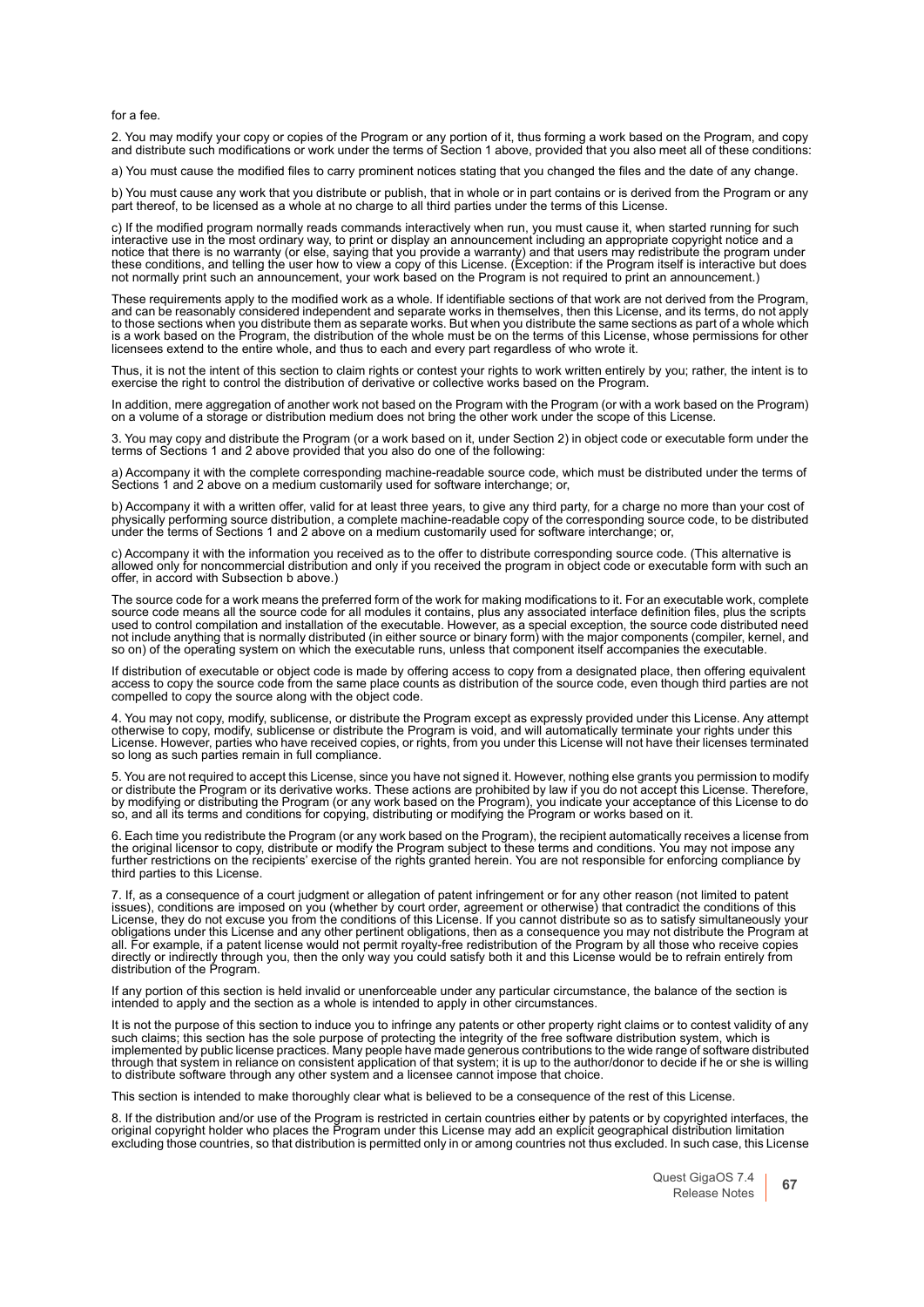incorporates the limitation as if written in the body of this License.

9. The Free Software Foundation may publish revised and/or new versions of the General Public License from time to time. Such new versions will be similar in spirit to the present version, but may differ in detail to address new problems or concerns.

Each version is given a distinguishing version number. If the Program specifies a version number of this License which applies to it and "any later version", you have the option of following the terms and conditions either of that version or of any later version<br>published by the Free Software Foundation. If the Program does not specify a version numb any version ever published by the Free Software Foundation.

10. If you wish to incorporate parts of the Program into other free programs whose distribution conditions are different, write to the author to ask for permission. For software which is copyrighted by the Free Software Foundation, write to the Free Software<br>Foundation; we sometimes make exceptions for this. Our decision will be guided by the two goals of all derivatives of our free software and of promoting the sharing and reuse of software generally.

#### NO WARRANTY

11. BECAUSE THE PROGRAM IS LICENSED FREE OF CHARGE, THERE IS NO WARRANTY OR THE PROGRAM, TO THE EXTENT PERMITTED BY APPLICABLE LAW. EXCEPT WHEN OTHERWISE STATED IN WRITING THE COPYRIGHT HOLDERS AND/OR OTHER PARTIES PROVIDE THE PROGRAM "AS IS" WITHOUT WARRANTY OF ANY KIND, EITHER EXPRESSED OR IMPLIED, INCLUDING, BUT NOT LIMITED TO, THE IMPLIED WARRANTIES OF MERCHANTABILITY AND FITNESS FOR A PARTICULAR PURPOSE. THE ENTIRE RISK AS TO THE QUALITY AND PERFORMANCE OF THE PROGRAM IS WITH YOU. SHOULD THE PROGRAM PROVE DEFECTIVE, YOU ASSUME THE COST OF ALL NECESSARY SERVICING, REPAIR OR CORRECTION.

12. IN NO EVENT UNLESS REQUIRED BY APPLICABLE LAW OR AGREED TO IN WRITING WILL ANY COPYRIGHT HOLDER, OR ANY OTHER PARTY WHO MAY MODIFY AND/OR REDISTRIBUTE THE PROGRAM AS PERMITTED ABOVE, BE LIABLE TO YOU FOR DAMAGES, INCLUDING ANY GENERAL, SPECIAL, INCIDENTAL OR CONSEQUENTIAL DAMAGES ARISING OUT OF THE USE OR INABILITY TO USE THE PROGRAM (INCLUDING BUT NOT LIMITED TO LOSS OF DATA OR DATA BEING RENDERED INACCURATE OR LOSSES SUSTAINED BY YOU OR THIRD PARTIES OR A FAILURE OF THE PROGRAM TO OPERATE WITH ANY OTHER PROGRAMS), EVEN IF SUCH HOLDER OR OTHER PARTY HAS BEEN ADVISED OF THE POSSIBILITY OF SUCH DAMAGES.

# <span id="page-67-0"></span>**GPL (GNU General Public License) 3**

# GNU GENERAL PUBLIC LICENSE

Version 3, 29 June 2007

© 2007 Free Software Foundation, Inc.

Everyone is permitted to copy and distribute verbatim copies of this license document, but changing it is not allowed.

#### Preamble

The GNU General Public License is a free, copyleft license for software and other kinds of works.

The licenses for most software and other practical works are designed to take away your freedom to share and change the works. By contrast, the GNU General Public License is intended to guarantee your freedom to share and change all versions of a<br>program--to make sure it remains free software for all its users. We, the Free Software Foundation, us programs, too.

When we speak of free software, we are referring to freedom, not price. Our General Public Licenses are designed to make sure<br>that you have the freedom to distribute copies of free software (and charge for them if you wish can get it if you want it, that you can change the software or use pieces of it in new free programs, and that you know you can do these things.

To protect your rights, we need to prevent others from denying you these rights or asking you to surrender the rights. Therefore, you have certain responsibilities if you distribute copies of the software, or if you modify it: responsibilities to respect the freedom of others.

For example, if you distribute copies of such a program, whether gratis or for a fee, you must pass on to the recipients the same freedoms that you received. You must make sure that they, too, receive or can get the source code. And you must show them these terms so they know their rights.

Developers that use the GNU GPL protect your rights with two steps: (1) assert copyright on the software, and (2) offer you this License giving you legal permission to copy, distribute and/or modify it.

For the developers' and authors' protection, the GPL clearly explains that there is no warranty for this free software. For both users' and authors' sake, the GPL requires that modified versions be marked as changed, so that their problems will not be attributed erroneously to authors of previous versions.

Some devices are designed to deny users access to install or run modified versions of the software inside them, although the<br>manufacturer can do so. This is fundamentally incompatible with the aim of protecting users' free systematic pattern of such abuse occurs in the area of products for individuals to use, which is precisely where it is most unacceptable. Therefore, we have designed this version of the GPL to prohibit the practice for those products. If such problems arise substantially in other domains, we stand ready to extend this provision to those domains in future versions of the GPL, as needed to protect the freedom of users.

Finally, every program is threatened constantly by software patents. States should not allow patents to restrict development and use of software on general-purpose computers, but in those that do, we wish to avoid the special danger that patents applied to a free program could make it effectively proprietary. To prevent this, the GPL assures that patents cannot be used to render the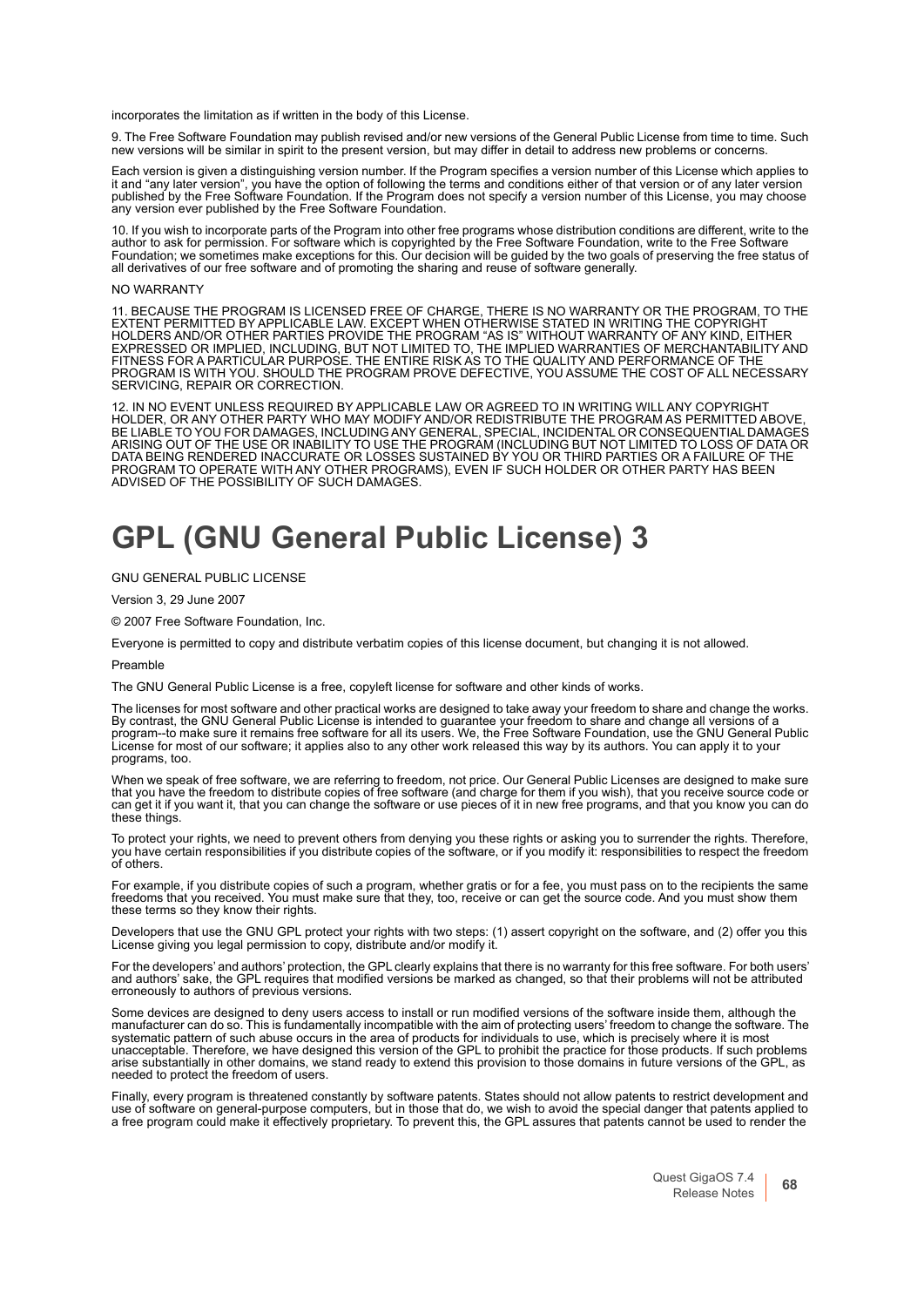program non-free.

The precise terms and conditions for copying, distribution and modification follow.

TERMS AND CONDITIONS

0. Definitions.

"This License" refers to version 3 of the GNU General Public License.

"Copyright" also means copyright-like laws that apply to other kinds of works, such as semiconductor masks.

"The Program" refers to any copyrightable work licensed under this License. Each licensee is addressed as "you". "Licensees" and "recipients" may be individuals or organizations.

To "modify" a work means to copy from or adapt all or part of the work in a fashion requiring copyright permission, other than the<br>making of an exact copy. The resulting work is called a "modified version" of the earlier w

A "covered work" means either the unmodified Program or a work based on the Program.

To "propagate" a work means to do anything with it that, without permission, would make you directly or secondarily liable for infringement under applicable copyright law, except executing it on a computer or modifying a private copy. Propagation includes copying, distribution (with or without modification), making available to the public, and in some countries other activities as well.

To "convey" a work means any kind of propagation that enables other parties to make or receive copies. Mere interaction with a user through a computer network, with no transfer of a copy, is not conveying.

An interactive user interface displays "Appropriate Legal Notices" to the extent that it includes a convenient and prominently visible feature that (1) displays an appropriate copyright notice, and (2) tells the user that there is no warranty for the work (except to the extent that warranties are provided), that licensees may convey the work under this License, and how to view a copy of this License. If the interface presents a list of user commands or options, such as a menu, a prominent item in the list meets this criterion.

# 1. Source Code.

The "source code" for a work means the preferred form of the work for making modifications to it. "Object code" means any nonsource form of a work.

A "Standard Interface" means an interface that either is an official standard defined by a recognized standards body, or, in the case of interfaces specified for a particular programming language, one that is widely used among developers working in that language.

The "System Libraries" of an executable work include anything, other than the work as a whole, that (a) is included in the normal form of packaging a Major Component, but which is not part of that Major Component, and (b) serves only to enable use of the<br>work with that Major Component, or to implement a Standard Interface for which an implementation of the specific operating system (if any) on which the executable work runs, or a compiler used to produce the work, or an object code interpreter used to run it.

The "Corresponding Source" for a work in object code form means all the source code needed to generate, install, and (for an executable work) run the object code and to modify the work, including scripts to control those activities. However, it does not include the work's System Libraries, or general-purpose tools or generally available free programs which are used unmodified in performing those activities but which are not part of the work. For example, Corresponding Source includes interface definition files associated with source files for the work, and the source code for shared libraries and dynamically linked subprograms that the work is specifically designed to require, such as by intimate data communication or control flow between those subprograms and other parts of the work.

The Corresponding Source need not include anything that users can regenerate automatically from other parts of the Corresponding Source.

The Corresponding Source for a work in source code form is that same work.

2. Basic Permissions.

All rights granted under this License are granted for the term of copyright on the Program, and are irrevocable provided the stated conditions are met. This License explicitly affirms your unlimited permission to run the unmodified Program. The output from running a covered work is covered by this License only if the output, given its content, constitutes a covered work. This License acknowledges your rights of fair use or other equivalent, as provided by copyright law.

You may make, run and propagate covered works that you do not convey, without conditions so long as your license otherwise remains in force. You may convey covered works to others for the sole purpose of having them make modifications exclusively<br>for you, or provide you with facilities for running those works, provided that you comply with the on your behalf, under your direction and control, on terms that prohibit them from making any copies of your copyrighted material outside their relationship with you.

Conveying under any other circumstances is permitted solely under the conditions stated below. Sublicensing is not allowed; section 10 makes it unnecessary.

3. Protecting Users' Legal Rights From Anti-Circumvention Law.

No covered work shall be deemed part of an effective technological measure under any applicable law fulfilling obligations under article 11 of the WIPO copyright treaty adopted on 20 December 1996, or similar laws prohibiting or restricting circumvention of such measures.

When you convey a covered work, you waive any legal power to forbid circumvention of technological measures to the extent such circumvention is effected by exercising rights under this License with respect to the covered work, and you disclaim any intention to limit operation or modification of the work as a means of enforcing, against the work's users, your or third parties' legal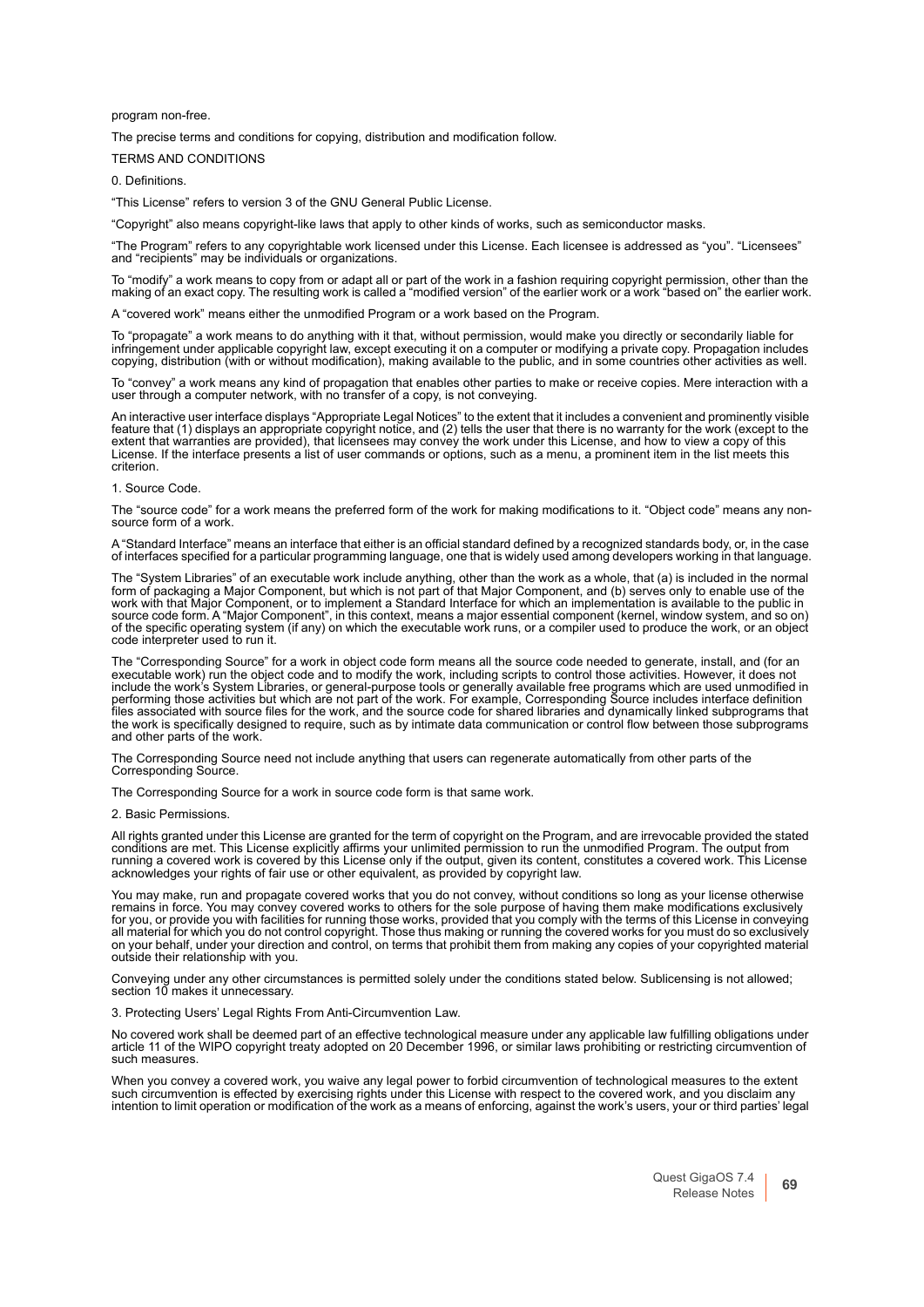rights to forbid circumvention of technological measures.

4. Conveying Verbatim Copies.

You may convey verbatim copies of the Program's source code as you receive it, in any medium, provided that you conspicuously<br>and appropriately publish on each copy an appropriate copyright notice; keep intact all notices non-permissive terms added in accord with section 7 apply to the code; keep intact all notices of the absence of any warranty; and give all recipients a copy of this License along with the Program.

You may charge any price or no price for each copy that you convey, and you may offer support or warranty protection for a fee.

5. Conveying Modified Source Versions.

You may convey a work based on the Program, or the modifications to produce it from the Program, in the form of source code under the terms of section 4, provided that you also meet all of these conditions:

a) The work must carry prominent notices stating that you modified it, and giving a relevant date.

b) The work must carry prominent notices stating that it is released under this License and any conditions added under section 7. This requirement modifies the requirement in section 4 to "keep intact all notices".

c) You must license the entire work, as a whole, under this License to anyone who comes into possession of a copy. This License will therefore apply, along with any applicable section 7 additional terms, to the whole of the work, and all its parts, regardless of how they are packaged. This License gives no permission to license the work in any other way, but it does not invalidate such permission if you have separately received it.

d) If the work has interactive user interfaces, each must display Appropriate Legal Notices; however, if the Program has interactive interfaces that do not display Appropriate Legal Notices, your work need not make them do so.

A compilation of a covered work with other separate and independent works, which are not by their nature extensions of the covered work, and which are not combined with it such as to form a larger program, in or on a volume of a storage or distribution medium, is called an "aggregate" if the compilation and its resulting copyright are not used to limit the access or legal rights of the compilation's users beyond what the individual works permit. Inclusion of a covered work in an aggregate does not cause this License to apply to the other parts of the aggregate.

6. Conveying Non-Source Forms.

You may convey a covered work in object code form under the terms of sections 4 and 5, provided that you also convey the machine-readable Corresponding Source under the terms of this License, in one of these ways:

a) Convey the object code in, or embodied in, a physical product (including a physical distribution medium), accompanied by the Corresponding Source fixed on a durable physical medium customarily used for software interchange.

b) Convey the object code in, or embodied in, a physical product (including a physical distribution medium), accompanied by a written offer, valid for at least three years and valid for as long as you offer spare parts or customer support for that product model,<br>to give anyone who possesses the object code either (1) a copy of the Corresponding S that is covered by this License, on a durable physical medium customarily used for software interchange, for a price no more than your reasonable cost of physically performing this conveying of source, or (2) access to copy the Corresponding Source from a network server at no charge.

c) Convey individual copies of the object code with a copy of the written offer to provide the Corresponding Source. This alternative is allowed only occasionally and noncommercially, and only if you received the object code with such an offer, in accord with subsection 6b.

d) Convey the object code by offering access from a designated place (gratis or for a charge), and offer equivalent access to the Corresponding Source in the same way through the same place at no further charge. You need not require recipients to copy the Corresponding Source along with the object code. If the place to copy the object code is a network server, the Corresponding<br>Source may be on a different server (operated by you or a third party) that supports equivalent c maintain clear directions next to the object code saying where to find the Corresponding Source. Regardless of what server hosts<br>the Corresponding Source, you remain obligated to ensure that it is available for as long as

e) Convey the object code using peer-to-peer transmission, provided you inform other peers where the object code and Corresponding Source of the work are being offered to the general public at no charge under subsection 6d.

A separable portion of the object code, whose source code is excluded from the Corresponding Source as a System Library, need not be included in conveying the object code work.

A "User Product" is either (1) a "consumer product", which means any tangible personal property which is normally used for personal, family, or household purposes, or (2) anything designed or sold for incorporation into a dwelling. In determining whether<br>a product is a consumer product, doubtful cases shall be resolved in favor of coverage. Fo particular user, "normally used" refers to a typical or common use of that class of product, regardless of the status of the particular user or of the way in which the particular user actually uses, or expects or is expected to use, the product. A product is a consumer<br>product regardless of whether the product has substantial commercial, industrial or nonrepresent the only significant mode of use of the product.

"Installation Information" for a User Product means any methods, procedures, authorization keys, or other information required to install and execute modified versions of a covered work in that User Product from a modified version of its Corresponding Source. The information must suffice to ensure that the continued functioning of the modified object code is in no case prevented or interfered with solely because modification has been made.

If you convey an object code work under this section in, or with, or specifically for use in, a User Product, and the conveying occurs as part of a transaction in which the right of possession and use of the User Product is transferred to the recipient in perpetuity or<br>for a fixed term (regardless of how the transaction is characterized), the Correspondin ability to install modified object code on the User Product (for example, the work has been installed in ROM).

The requirement to provide Installation Information does not include a requirement to continue to provide support service, warranty, or updates for a work that has been modified or installed by the recipient, or for the User Product in which it has been modified or installed. Access to a network may be denied when the modification itself materially and adversely affects the

> Quest GigaOS 7.4 **Release Notes** 70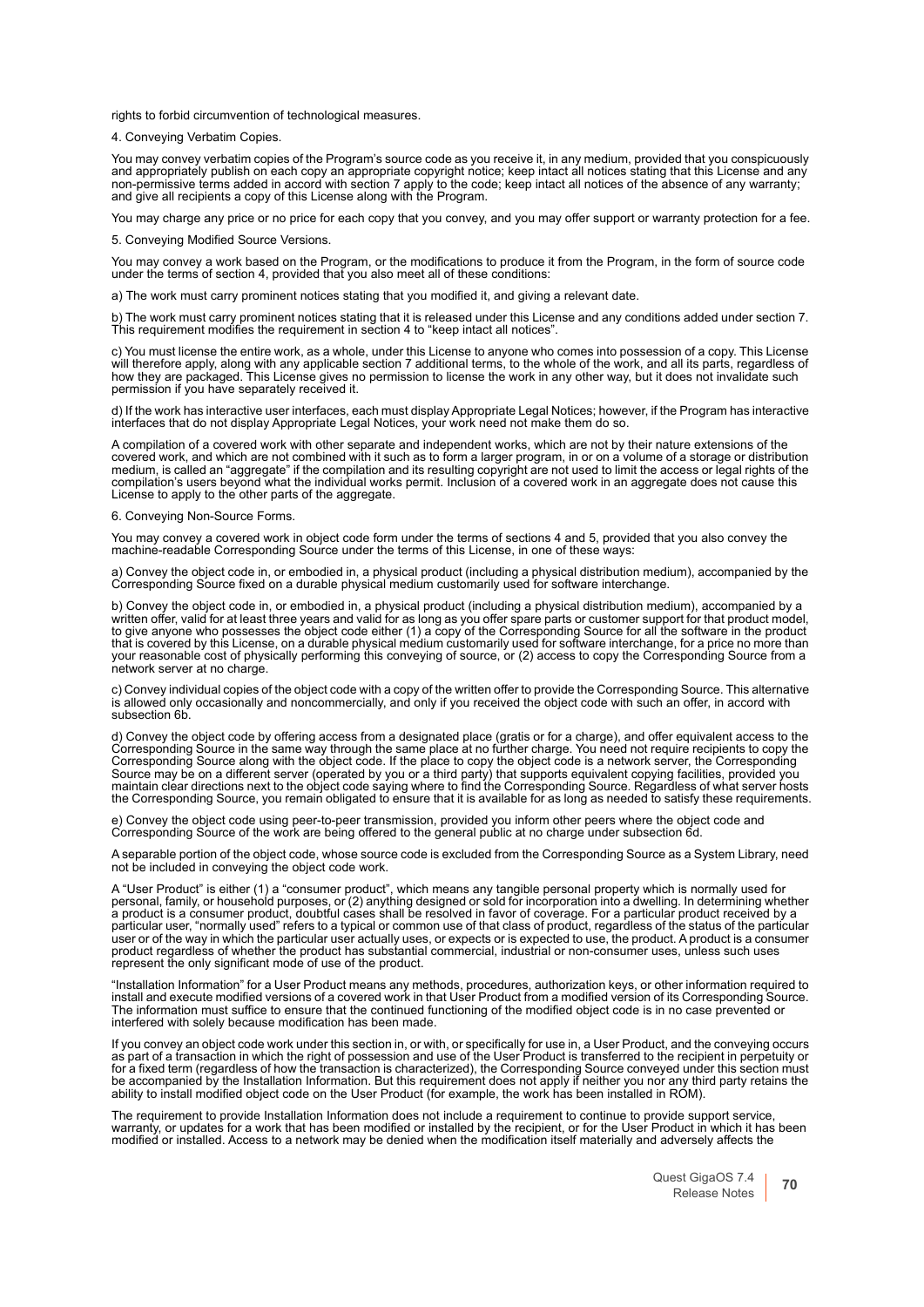operation of the network or violates the rules and protocols for communication across the network.

Corresponding Source conveyed, and Installation Information provided, in accord with this section must be in a format that is publicly documented (and with an implementation available to the public in source code form), and must require no special password or key for unpacking, reading or copying.

7. Additional Terms.

"Additional permissions" are terms that supplement the terms of this License by making exceptions from one or more of its<br>conditions. Additional permissions that are applicable to the entire Program shall be treated as tho License, to the extent that they are valid under applicable law. If additional permissions apply only to part of the Program, that part may be used separately under those permissions, but the entire Program remains governed by this License without regard to the additional permissions.

When you convey a copy of a covered work, you may at your option remove any additional permissions from that copy, or from any part of it. (Additional permissions may be written to require their own removal in certain cases when you modify the work.)<br>You may place additional permissions on material, added by you to a covered work, for which yo copyright permission.

Notwithstanding any other provision of this License, for material you add to a covered work, you may (if authorized by the copyright holders of that material) supplement the terms of this License with terms:

a) Disclaiming warranty or limiting liability differently from the terms of sections 15 and 16 of this License; or

b) Requiring preservation of specified reasonable legal notices or author attributions in that material or in the Appropriate Legal Notices displayed by works containing it; or

c) Prohibiting misrepresentation of the origin of that material, or requiring that modified versions of such material be marked in reasonable ways as different from the original version; or

d) Limiting the use for publicity purposes of names of licensors or authors of the material; or

e) Declining to grant rights under trademark law for use of some trade names, trademarks, or service marks; or

f) Requiring indemnification of licensors and authors of that material by anyone who conveys the material (or modified versions of it) with contractual assumptions of liability to the recipient, for any liability that these contractual assumptions directly impose on those licensors and authors.

All other non-permissive additional terms are considered "further restrictions" within the meaning of section 10. If the Program as you received it, or any part of it, contains a notice stating that it is governed by this License along with a term that is a further restriction, you may remove that term. If a license document contains a further restriction but permits relicensing or conveying under this License, you may add to a covered work material governed by the terms of that license document, provided that the further restriction does not survive such relicensing or conveying.

If you add terms to a covered work in accord with this section, you must place, in the relevant source files, a statement of the additional terms that apply to those files, or a notice indicating where to find the applicab

Additional terms, permissive or non-permissive, may be stated in the form of a separately written license, or stated as exceptions; the above requirements apply either way.

#### 8. Termination.

You may not propagate or modify a covered work except as expressly provided under this License. Any attempt otherwise to<br>propagate or modify it is void, and will automatically terminate your rights under this License (incl under the third paragraph of section 11).

However, if you cease all violation of this License, then your license from a particular copyright holder is reinstated (a) provisionally, unless and until the copyright holder explicitly and finally terminates your license, and (b) permanently, if the copyright holder fails to notify you of the violation by some reasonable means prior to 60 days after the cessation.

Moreover, your license from a particular copyright holder is reinstated permanently if the copyright holder notifies you of the<br>violation by some reasonable means, this is the first time you have received notice of violati that copyright holder, and you cure the violation prior to 30 days after your receipt of the notice.

Termination of your rights under this section does not terminate the licenses of parties who have received copies or rights from<br>you under this License. If your rights have been terminated and not permanently reinstated, y

9. Acceptance Not Required for Having Copies.

You are not required to accept this License in order to receive or run a copy of the Program. Ancillary propagation of a covered<br>work occurring solely as a consequence of using peer-to-peer transmission to receive a copy l acceptance. However, nothing other than this License grants you permission to propagate or modify any covered work. These actions infringe copyright if you do not accept this License. Therefore, by modifying or propagating a covered work, you indicate your acceptance of this License to do so.

### 10. Automatic Licensing of Downstream Recipients.

Each time you convey a covered work, the recipient automatically receives a license from the original licensors, to run, modify and<br>propagate that work, subject to this License. You are not responsible for enforcing compli

An "entity transaction" is a transaction transferring control of an organization, or substantially all assets of one, or subdividing an<br>organization, or merging organizations. If propagation of a covered work results from transaction who receives a copy of the work also receives whatever licenses to the work the party's predecessor in interest had or could give under the previous paragraph, plus a right to possession of the Corresponding Source of the work from the predecessor in interest, if the predecessor has it or can get it with reasonable efforts.

You may not impose any further restrictions on the exercise of the rights granted or affirmed under this License. For example, you may not impose a license fee, royalty, or other charge for exercise of rights granted under this License, and you may not initiate litigation (including a cross-claim or counterclaim in a lawsuit) alleging that any patent claim is infringed by making, using, selling,

> Quest GigaOS 7.4 **Release Notes 71**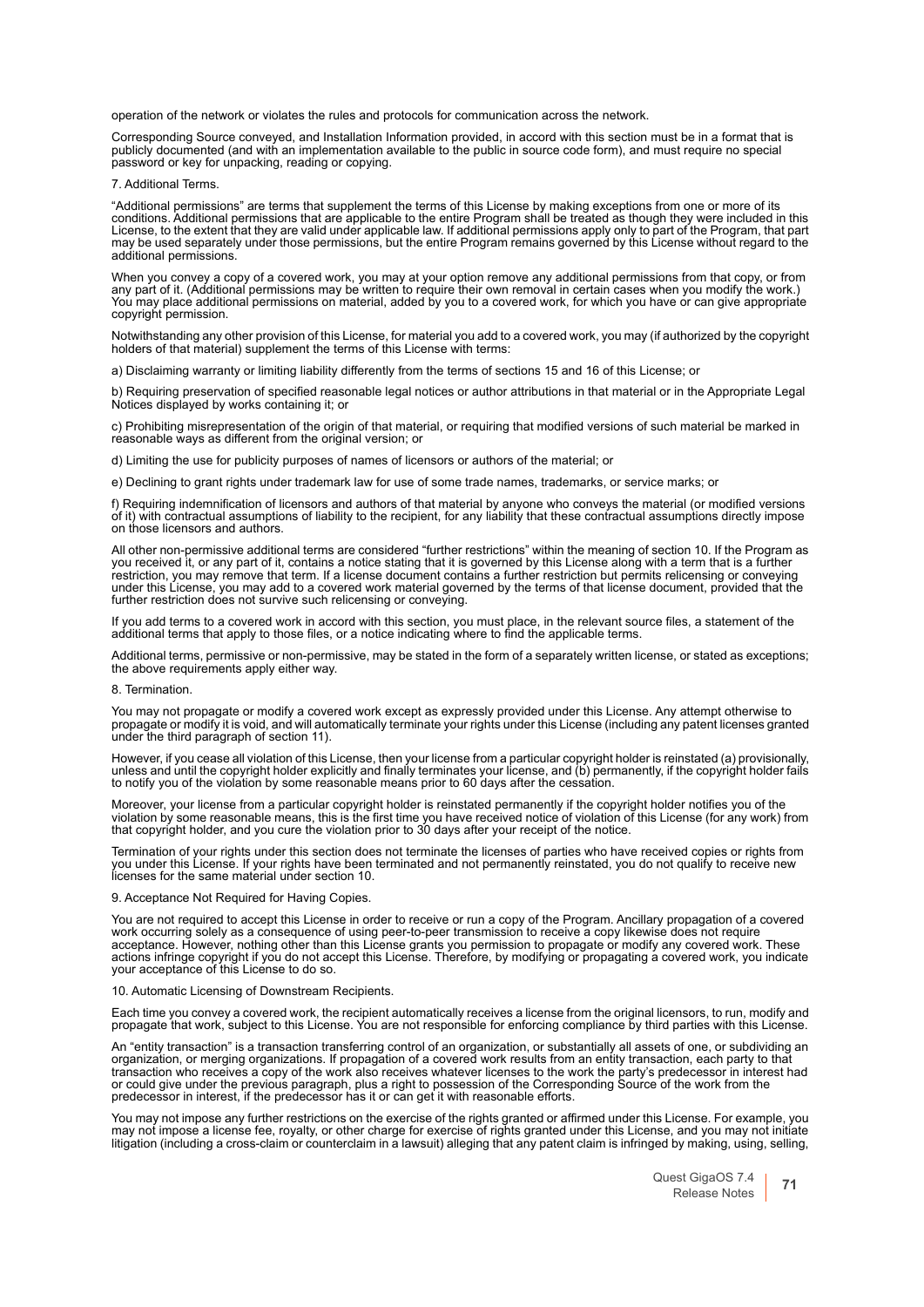offering for sale, or importing the Program or any portion of it.

11. Patents.

A "contributor" is a copyright holder who authorizes use under this License of the Program or a work on which the Program is based. The work thus licensed is called the contributor's "contributor version".

A contributor's "essential patent claims" are all patent claims owned or controlled by the contributor, whether already acquired or<br>hereafter acquired, that would be infringed by some manner, permitted by this License, of For purposes of this definition, "control" includes the right to grant patent sublicenses in a manner consistent with the requirements of this License.

Each contributor grants you a non-exclusive, worldwide, royalty-free patent license under the contributor's essential patent claims, to make, use, sell, offer for sale, import and otherwise run, modify and propagate the contents of its contributor version.

In the following three paragraphs, a "patent license" is any express agreement or commitment, however denominated, not to<br>enforce a patent (such as an express permission to practice a patent or covenant not to sue for pate such a patent license to a party means to make such an agreement or commitment not to enforce a patent against the party.

If you convey a covered work, knowingly relying on a patent license, and the Corresponding Source of the work is not available for anyone to copy, free of charge and under the terms of this License, through a publicly available network server or other readily<br>accessible means, then you must either (1) cause the Corresponding Source to be so availa of the benefit of the patent license for this particular work, or (3) arrange, in a manner consistent with the requirements of this License, to extend the patent license to downstream recipients. "Knowingly relying" means you have actual knowledge that, but<br>for the patent license, your conveying the covered work in a country, or your recipient's use of infringe one or more identifiable patents in that country that you have reason to believe are valid.

If, pursuant to or in connection with a single transaction or arrangement, you convey, or propagate by procuring conveyance of,<br>a covered work, and grant a patent license to some of the parties receiving the covered work a of the covered work and works based on it.

A patent license is "discriminatory" if it does not include within the scope of its coverage, prohibits the exercise of, or is conditioned on the non-exercise of one or more of the rights that are specifically granted under this License. You may not convey a covered work if you are a party to an arrangement with a third party that is in the business of distributing software, under which you make<br>payment to the third party based on the extent of your activity of conveying the work, and any of the parties who would receive the covered work from you, a discriminatory patent license (a) in connection with copies of the covered work conveyed by you (or copies made from those copies), or (b) primarily for and in connection with specific products or compilations that contain the covered work, unless you entered into that arrangement, or that patent license was granted, prior to 28 March 2007.

Nothing in this License shall be construed as excluding or limiting any implied license or other defenses to infringement that may otherwise be available to you under applicable patent law.

#### 12. No Surrender of Others' Freedom.

If conditions are imposed on you (whether by court order, agreement or otherwise) that contradict the conditions of this License,<br>they do not excuse you from the conditions of this License. If you cannot convey a covered w your obligations under this License and any other pertinent obligations, then as a consequence you may not convey it at all. For example, if you agree to terms that obligate you to collect a royalty for further conveying from those to whom you convey the<br>Program, the only way you could satisfy both those terms and this License would be to refrain en Program.

#### 13. Use with the GNU Affero General Public License.

Notwithstanding any other provision of this License, you have permission to link or combine any covered work with a work licensed<br>under version 3 of the GNU Affero General Public License into a single combined work, and to terms of this License will continue to apply to the part which is the covered work, but the special requirements of the GNU Affero General Public License, section 13, concerning interaction through a network will apply to the combination as such.

#### 14. Revised Versions of this License.

The Free Software Foundation may publish revised and/or new versions of the GNU General Public License from time to time. Such new versions will be similar in spirit to the present version, but may differ in detail to address new problems or concerns.

Each version is given a distinguishing version number. If the Program specifies that a certain numbered version of the GNU General Public License "or any later version" applies to it, you have the option of following the terms and conditions either of that<br>numbered version or of any later version published by the Free Software Foundation. If t number of the GNU General Public License, you may choose any version ever published by the Free Software Foundation.

If the Program specifies that a proxy can decide which future versions of the GNU General Public License can be used, that proxy's public statement of acceptance of a version permanently authorizes you to choose that version for the Program.

Later license versions may give you additional or different permissions. However, no additional obligations are imposed on any author or copyright holder as a result of your choosing to follow a later version.

# 15. Disclaimer of Warranty.

THERE IS NO WARRANTY FOR THE PROGRAM, TO THE EXTENT PERMITTED BY APPLICABLE LAW. EXCEPT WHEN OTHERWISE STATED IN WRITING THE COPYRIGHT HOLDERS AND/OR OTHER PARTIES PROVIDE THE PROGRAM "AS IS" WITHOUT WARRANTY OF ANY KIND, EITHER EXPRESSED OR IMPLIED, INCLUDING, BUT NOT LIMITED TO, THE<br>IMPLIED WARRANTIES OF MERCHANTABILITY AND FITNESS FOR A PARTICULAR PURPOSE. THE ENTIRE RISK AS TO THE QUALITY AND PERFORMANCE OF THE PROGRAM IS WITH YOU. SHOULD THE PROGRAM PROVE DEFECTIVE, YOU ASSUME THE COST OF ALL NECESSARY SERVICING, REPAIR OR CORRECTION.

# 16. Limitation of Liability.

IN NO EVENT UNLESS REQUIRED BY APPLICABLE LAW OR AGREED TO IN WRITING WILL ANY COPYRIGHT HOLDER,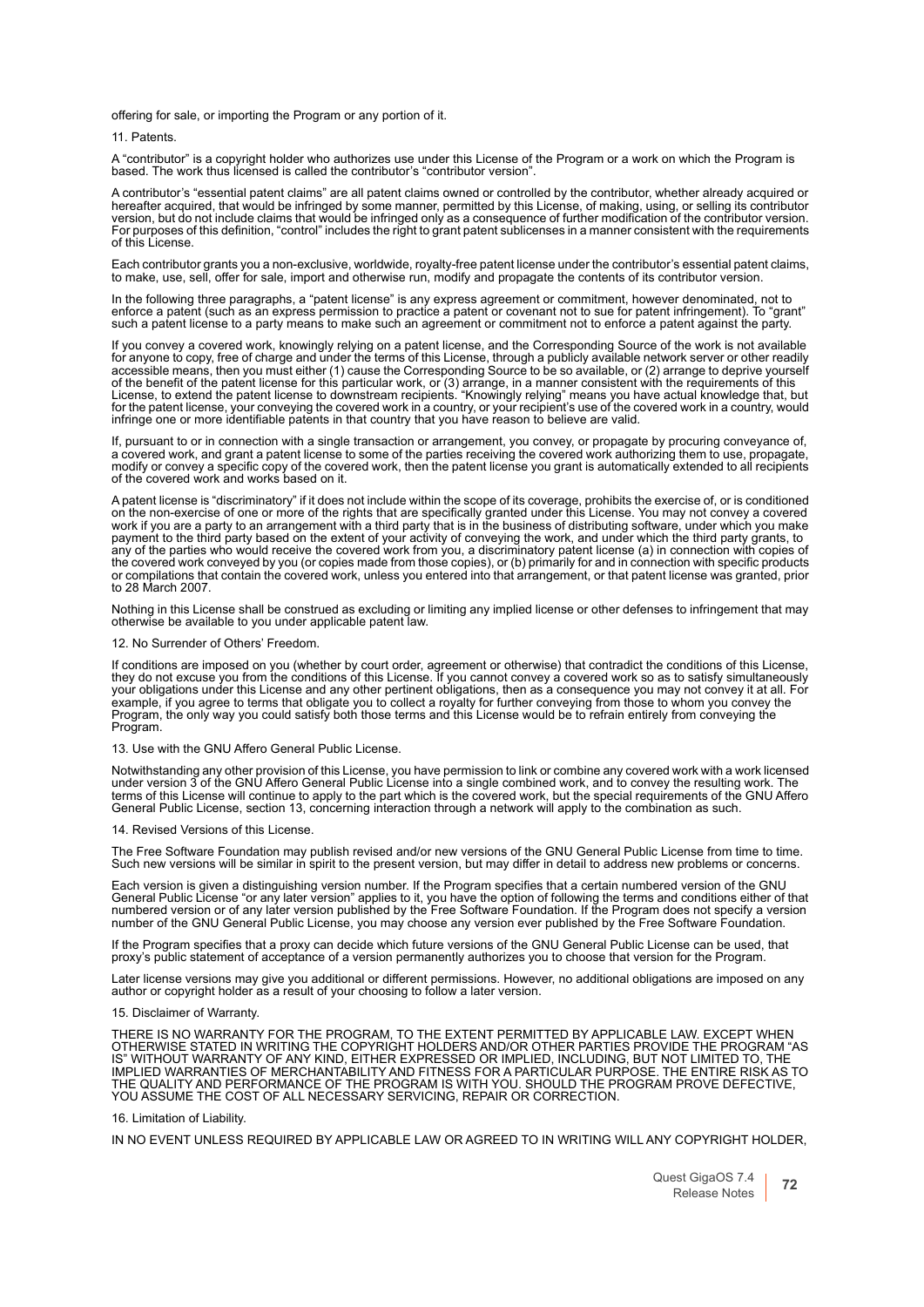OR ANY OTHER PARTY WHO MODIFIES AND/OR CONVEYS THE PROGRAM AS PERMITTED ABOVE, BE LIABLE TO YOU FOR DAMAGES, INCLUDING ANY GENERAL, SPECIAL, INCIDENTAL OR CONSEQUENTIAL DAMAGES ARISING OUT OF<br>THE USE OR INABILITY TO USE THE PROGRAM (INCLUDING BUT NOT LIMITED TO LOSS OF DATA OR DATA BEING<br>RENDERED INACCURATE OR LOSSES OPERATE WITH ANY OTHER PROGRAMS), EVEN IF SUCH HOLDER OR OTHER PARTY HAS BEEN ADVISED OF THE POSSIBILITY OF SUCH DAMAGES.

17. Interpretation of Sections 15 and 16.

If the disclaimer of warranty and limitation of liability provided above cannot be given local legal effect according to their terms, reviewing courts shall apply local law that most closely approximates an absolute waiver of all civil liability in connection with the<br>Program, unless a warranty or assumption of liability accompanies a copy of the Program

# **GNU LGPL Version 3**

Version 3, 29 June 2007

© 2007 Free Software Foundation, Inc. <http://fsf.org/>

Everyone is permitted to copy and distribute verbatim copies of this license document, but changing it is not allowed.

This version of the GNU Lesser General Public License incorporates the terms and conditions of version 3 of the GNU General Public License, supplemented by the additional permissions listed below.

0. Additional Definitions.

As used herein, "this License" refers to version 3 of the GNU Lesser General Public License, and the "GNU GPL" refers to version 3 of the GNU General Public License.

"The Library" refers to a covered work governed by this License, other than an Application or a Combined Work as defined below.

An "Application" is any work that makes use of an interface provided by the Library, but which is not otherwise based on the Library. Defining a subclass of a class defined by the Library is deemed a mode of using an interface provided by the Library.

A "Combined Work" is a work produced by combining or linking an Application with the Library. The particular version of the Library with which the Combined Work was made is also called the "Linked Version".

The "Minimal Corresponding Source" for a Combined Work means the Corresponding Source for the Combined Work, excluding any source code for portions of the Combined Work that, considered in isolation, are based on the Application, and not on the Linked Version.

The "Corresponding Application Code" for a Combined Work means the object code and/or source code for the Application, including any data and utility programs needed for reproducing the Combined Work from the Application, but excluding the System Libraries of the Combined Work.

1. Exception to Section 3 of the GNU GPL.

You may convey a covered work under sections 3 and 4 of this License without being bound by section 3 of the GNU GPL.

2. Conveying Modified Versions.

If you modify a copy of the Library, and, in your modifications, a facility refers to a function or data to be supplied by an Application that uses the facility (other than as an argument passed when the facility is invoked), then you may convey a copy of the modified version:

a) under this License, provided that you make a good faith effort to ensure that, in the event an Application does not supply the function or data, the facility still operates, and performs whatever part of its purpose remains meaningful, or

b) under the GNU GPL, with none of the additional permissions of this License applicable to that copy.

3. Object Code Incorporating Material from Library Header Files.

The object code form of an Application may incorporate material from a header file that is part of the Library. You may convey such object code under terms of your choice, provided that, if the incorporated material is not limited to numerical parameters, data structure layouts and accessors, or small macros, inline functions and templates (ten or fewer lines in length), you do both of the following:

a) Give prominent notice with each copy of the object code that the Library is used in it and that the Library and its use are covered by this License.

b) Accompany the object code with a copy of the GNU GPL and this license document.

4. Combined Works.

You may convey a Combined Work under terms of your choice that, taken together, effectively do not restrict modification of the portions of the Library contained in the Combined Work and reverse engineering for debugging such modifications, if you also do each of the following:

a) Give prominent notice with each copy of the Combined Work that the Library is used in it and that the Library and its use are covered by this License.

b) Accompany the Combined Work with a copy of the GNU GPL and this license document.

c) For a Combined Work that displays copyright notices during execution, include the copyright notice for the Library among these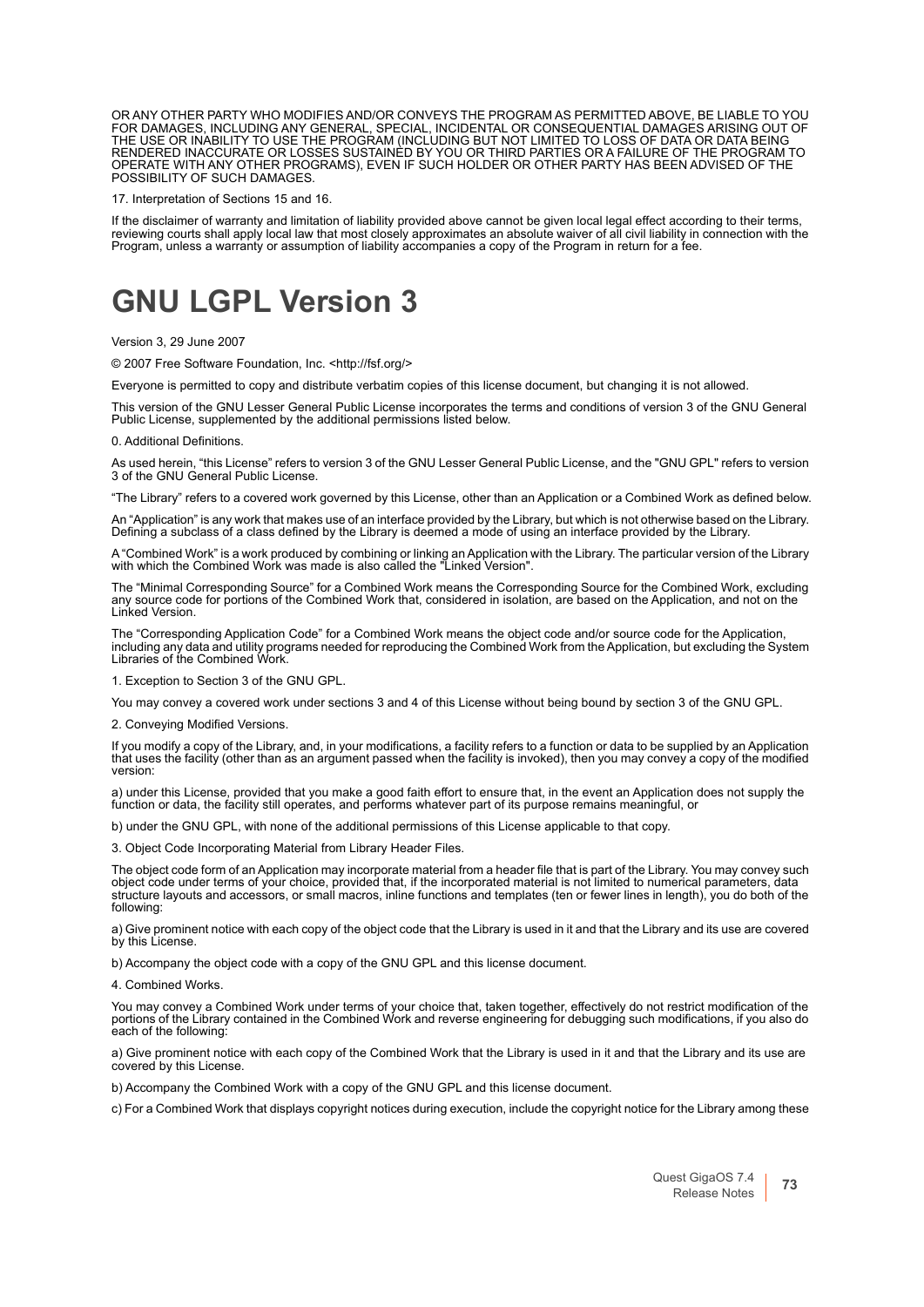notices, as well as a reference directing the user to the copies of the GNU GPL and this license document.

d) Do one of the following:

0) Convey the Minimal Corresponding Source under the terms of this License, and the Corresponding Application Code in a form<br>suitable for, and under terms that permit, the user to recombine or relink the Application with a Version to produce a modified Combined Work, in the manner specified by section 6 of the GNU GPL for conveying Corresponding Source.

1) Use a suitable shared library mechanism for linking with the Library. A suitable mechanism is one that (a) uses at run time a copy of the Library already present on the user's computer system, and (b) will operate properly with a modified version of the Library that is interface-compatible with the Linked Version.

e) Provide Installation Information, but only if you would otherwise be required to provide such information under section 6 of the GNU GPL, and only to the extent that such information is necessary to install and execute a modified version of the Combined Work produced by recombining or relinking the Application with a modified version of the Linked Version. (If you use option 4d0,<br>the Installation Information must accompany the Minimal Corresponding Source and Correspondin option 4d1, you must provide the Installation Information in the manner specified by section 6 of the GNU GPL for conveying Corresponding Source.)

5. Combined Libraries.

You may place library facilities that are a work based on the Library side by side in a single library together with other library facilities that are not Applications and are not covered by this License, and convey such a combined library under terms of your choice, if you do both of the following:

a) Accompany the combined library with a copy of the same work based on the Library, uncombined with any other library facilities, conveyed under the terms of this License.

b) Give prominent notice with the combined library that part of it is a work based on the Library, and explaining where to find the accompanying uncombined form of the same work.

6. Revised Versions of the GNU Lesser General Public License.

The Free Software Foundation may publish revised and/or new versions of the GNU Lesser General Public License from time to time. Such new versions will be similar in spirit to the present version, but may differ in detail to address new problems or concerns.

Each version is given a distinguishing version number. If the Library as you received it specifies that a certain numbered version of the GNU Lesser General Public License "or any later version" applies to it, you have the option of following the terms and conditions either of that published version or of any later version published by the Free Software Foundation. If the Library as you received it does not specify a version number of the GNU Lesser General Public License, you may choose any version of the GNU Lesser General Public License ever published by the Free Software Foundation.

If the Library as you received it specifies that a proxy can decide whether future versions of the GNU Lesser General Public License shall apply, that proxy's public statement of acceptance of any version is permanent authorization for you to choose that version for the Library.

# **GNU Lesser General 3**

GNU LESSER GENERAL PUBLIC LICENSE

Version 3, 29 June 2007

© 2007 Free Software Foundation, Inc. <http://fsf.org/>

Everyone is permitted to copy and distribute verbatim copies of this license document, but changing it is not allowed.

This version of the GNU Lesser General Public License incorporates the terms and conditions of version 3 of the GNU General Public License, supplemented by the additional permissions listed below.

0. Additional Definitions.

As used herein, "this License" refers to version 3 of the GNU Lesser General Public License, and the "GNU GPL" refers to version 3 of the GNU General Public License.

"The Library" refers to a covered work governed by this License, other than an Application or a Combined Work as defined below.

An "Application" is any work that makes use of an interface provided by the Library, but which is not otherwise based on the Library. Defining a subclass of a class defined by the Library is deemed a mode of using an interface provided by the Library.

A "Combined Work" is a work produced by combining or linking an Application with the Library. The particular version of the Library with which the Combined Work was made is also called the "Linked Version".

The "Minimal Corresponding Source" for a Combined Work means the Corresponding Source for the Combined Work, excluding any source code for portions of the Combined Work that, considered in isolation, are based on the Application, and not on the Linked Version.

The "Corresponding Application Code" for a Combined Work means the object code and/or source code for the Application, including any data and utility programs needed for reproducing the Combined Work from the Application, but excluding the System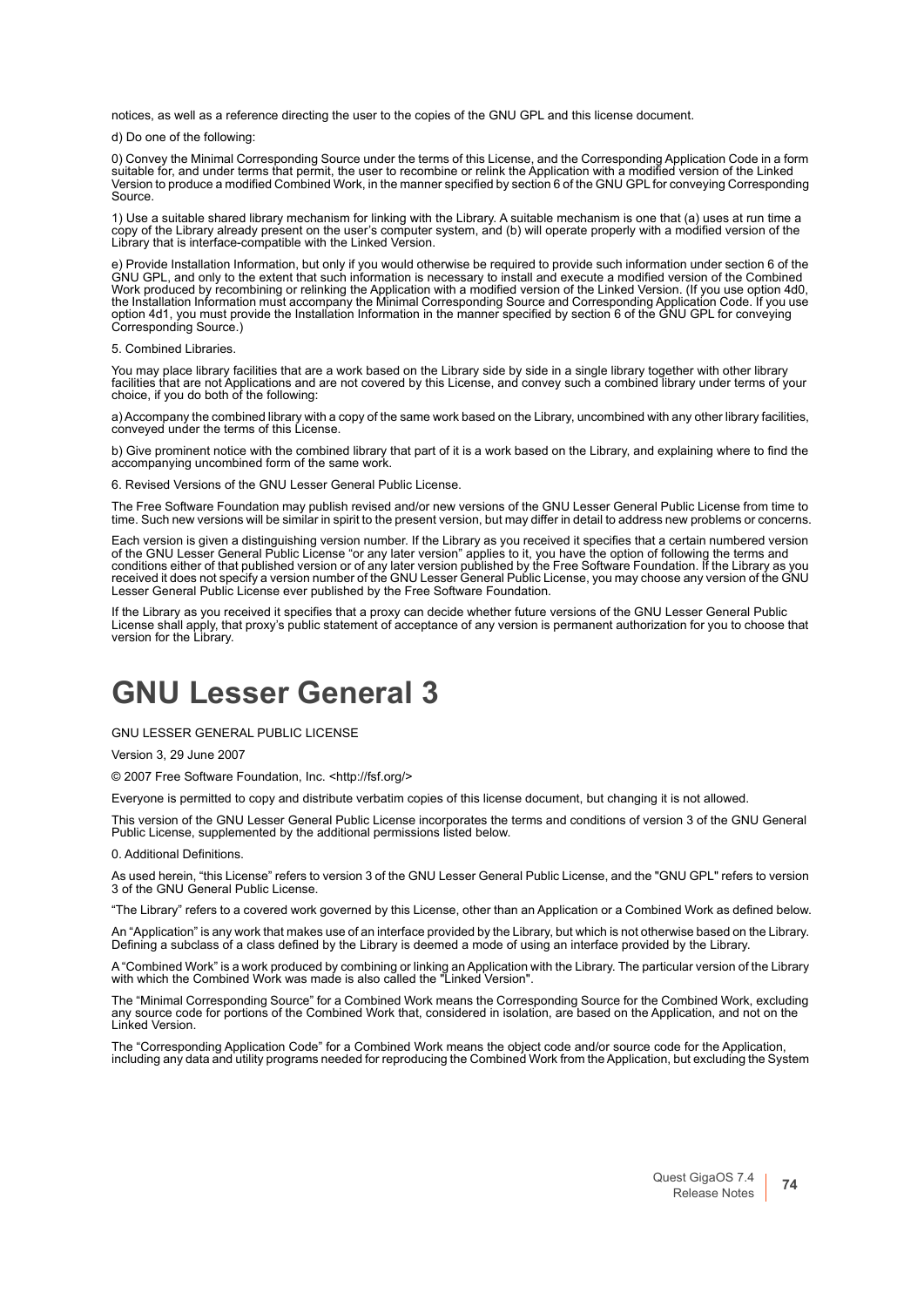Libraries of the Combined Work.

1. Exception to Section 3 of the GNU GPL.

You may convey a covered work under sections 3 and 4 of this License without being bound by section 3 of the GNU GPL.

2. Conveying Modified Versions.

If you modify a copy of the Library, and, in your modifications, a facility refers to a function or data to be supplied by an Application that uses the facility (other than as an argument passed when the facility is invoked), then you may convey a copy of the modified version:

a) under this License, provided that you make a good faith effort to ensure that, in the event an Application does not supply the<br>function or data, the facility still operates, and performs whatever part of its purpose rem

b) under the GNU GPL, with none of the additional permissions of this License applicable to that copy.

3. Object Code Incorporating Material from Library Header Files.

The object code form of an Application may incorporate material from a header file that is part of the Library. You may convey such object code under terms of your choice, provided that, if the incorporated material is not limited to numerical parameters, data<br>structure layouts and accessors, or small macros, inline functions and templates (ten or fewe following:

a) Give prominent notice with each copy of the object code that the Library is used in it and that the Library and its use are covered by this License.

b) Accompany the object code with a copy of the GNU GPL and this license document.

4. Combined Works.

You may convey a Combined Work under terms of your choice that, taken together, effectively do not restrict modification of the<br>portions of the Library contained in the Combined Work and reverse engineering for debugging s each of the following:

a) Give prominent notice with each copy of the Combined Work that the Library is used in it and that the Library and its use are covered by this License.

b) Accompany the Combined Work with a copy of the GNU GPL and this license document.

c) For a Combined Work that displays copyright notices during execution, include the copyright notice for the Library among these notices, as well as a reference directing the user to the copies of the GNU GPL and this license document.

#### d) Do one of the following:

0) Convey the Minimal Corresponding Source under the terms of this License, and the Corresponding Application Code in a form suitable for, and under terms that permit, the user to recombine or relink the Application with a modified version of the Linked Version to produce a modified Combined Work, in the manner specified by section 6 of the GNU GPL for conveying Corresponding Source.

1) Use a suitable shared library mechanism for linking with the Library. A suitable mechanism is one that (a) uses at run time a copy of the Library already present on the user's computer system, and (b) will operate properly with a modified version of the Library that is interface-compatible with the Linked Version.

e) Provide Installation Information, but only if you would otherwise be required to provide such information under section 6 of the GNU GPL, and only to the extent that such information is necessary to install and execute a modified version of the Combined Work produced by recombining or relinking the Application with a modified version of the Linked Version. (If you use option 4d0, the Installation Information must accompany the Minimal Corresponding Source and Corresponding Application Code. If you use option 4d1, you must provide the Installation Information in the manner specified by section 6 of the GNU GPL for conveying Corresponding Source.)

#### 5. Combined Libraries.

You may place library facilities that are a work based on the Library side by side in a single library together with other library facilities that are not Applications and are not covered by this License, and convey such a combined library under terms of your choice, if you do both of the following:

a) Accompany the combined library with a copy of the same work based on the Library, uncombined with any other library facilities, conveyed under the terms of this License.

b) Give prominent notice with the combined library that part of it is a work based on the Library, and explaining where to find the accompanying uncombined form of the same work.

6. Revised Versions of the GNU Lesser General Public License.

The Free Software Foundation may publish revised and/or new versions of the GNU Lesser General Public License from time to time. Such new versions will be similar in spirit to the present version, but may differ in detail to address new problems or concerns.

Each version is given a distinguishing version number. If the Library as you received it specifies that a certain numbered version<br>of the GNU Lesser General Public License "or any later version" applies to it, you have the conditions either of that published version or of any later version published by the Free Software Foundation. If the Library as you received it does not specify a version number of the GNU Lesser General Public License, you may choose any version of the GNU Lesser General Public License ever published by the Free Software Foundation.

If the Library as you received it specifies that a proxy can decide whether future versions of the GNU Lesser General Public License shall apply, that proxy's public statement of acceptance of any version is permanent authorization for you to choose that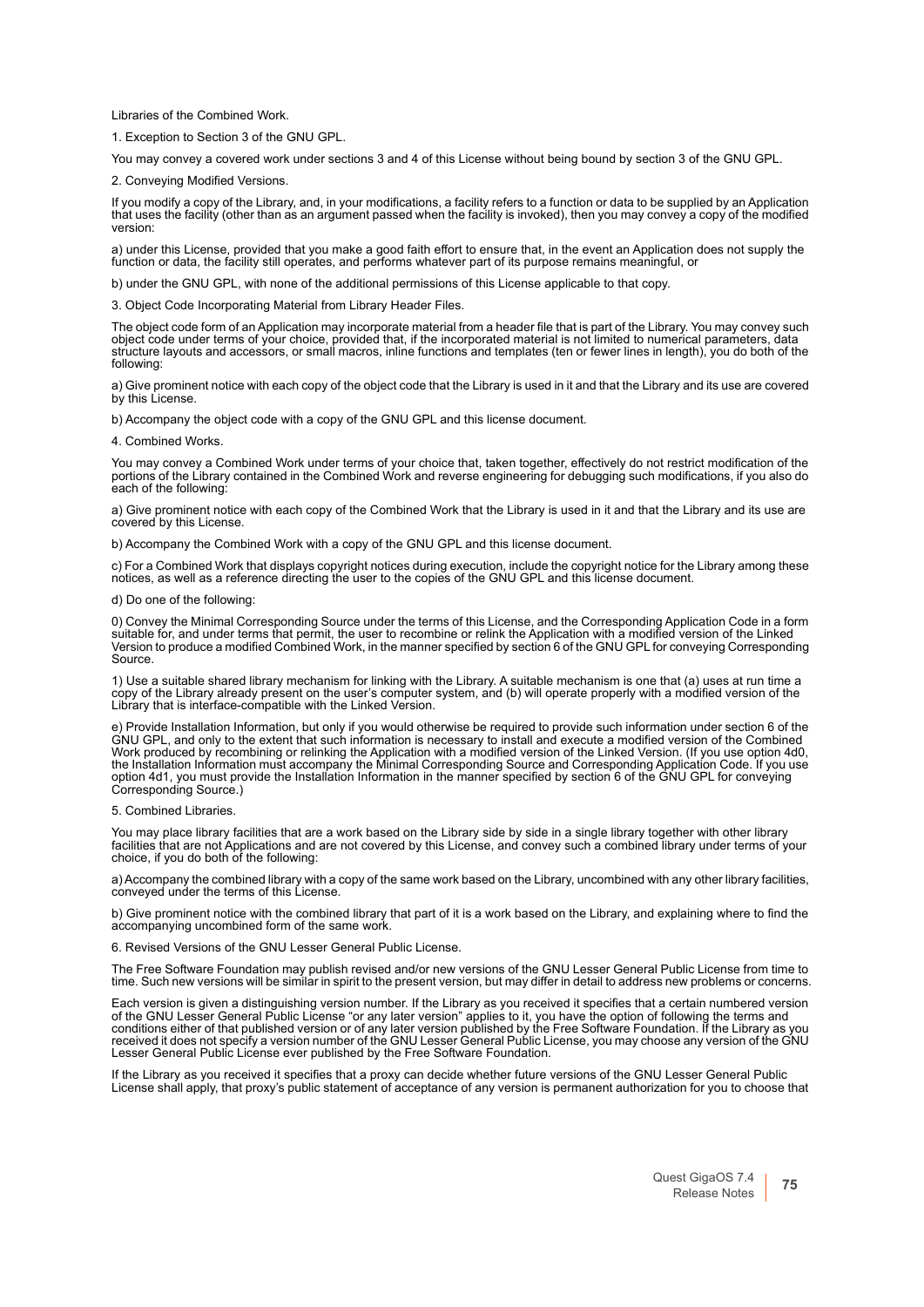# **GPL 2.0 with the "runtime exception" N/A**

## GNU GENERAL PUBLIC LICENSE

Version 2, June 1991

© 1989, 1991 Free Software Foundation, Inc., 51 Franklin Street, Fifth Floor, Boston, MA 02110-1301 USA

Everyone is permitted to copy and distribute verbatim copies of this license document, but changing it is not allowed.

#### Preamble

The licenses for most software are designed to take away your freedom to share and change it. By contrast, the GNU General Public License is intended to guarantee your freedom to share and change free software--to make sure the software is free for all<br>its users. This General Public License applies to most of the Free Software Foundation's sof authors commit to using it. (Some other Free Software Foundation software is covered by the GNU Lesser General Public License instead.) You can apply it to your programs, too.

When we speak of free software, we are referring to freedom, not price. Our General Public Licenses are designed to make sure that you have the freedom to distribute copies of free software (and charge for this service if you wish), that you receive source code or can get it if you want it, that you can change the software or use pieces of it in new free programs; and that you know you can do these things.

To protect your rights, we need to make restrictions that forbid anyone to deny you these rights or to ask you to surrender the rights. These restrictions translate to certain responsibilities for you if you distribute copies of the software, or if you modify it.

For example, if you distribute copies of such a program, whether gratis or for a fee, you must give the recipients all the rights that you have. You must make sure that they, too, receive or can get the source code. And you must show them these terms so they know their rights.

We protect your rights with two steps: (1) copyright the software, and (2) offer you this license which gives you legal permission to copy, distribute and/or modify the software.

Also, for each author's protection and ours, we want to make certain that everyone understands that there is no warranty for this free software. If the software is modified by someone else and passed on, we want its recipients to know that what they have is not the original, so that any problems introduced by others will not reflect on the original authors' reputations.

Finally, any free program is threatened constantly by software patents. We wish to avoid the danger that redistributors of a free<br>program will individually obtain patent licenses, in effect making the program proprietary. that any patent must be licensed for everyone's free use or not licensed at all.

The precise terms and conditions for copying, distribution and modification follow.

#### GNU GENERAL PUBLIC LICENSE

TERMS AND CONDITIONS FOR COPYING, DISTRIBUTION AND MODIFICATION

0. This License applies to any program or other work which contains a notice placed by the copyright holder saying it may be<br>distributed under the terms of this General Public License. The "Program", below, refers to any s based on the Program" means either the Program or any derivative work under copyright law: that is to say, a work containing the Program or a portion of it, either verbatim or with modifications and/or translated into another language. (Hereinafter, translation is included without limitation in the term "modification".) Each licensee is addressed as "you".

Activities other than copying, distribution and modification are not covered by this License; they are outside its scope. The act of running the Program is not restricted, and the output from the Program is covered only if its contents constitute a work based on<br>the Program (independent of having been made by running the Program). Whether that is true d does.

1. You may copy and distribute verbatim copies of the Program's source code as you receive it, in any medium, provided that you conspicuously and appropriately publish on each copy an appropriate copyright notice and disclaimer of warranty; keep intact all the notices that refer to this License and to the absence of any warranty; and give any other recipients of the Program a copy of this License along with the Program.

You may charge a fee for the physical act of transferring a copy, and you may at your option offer warranty protection in exchange for a fee.

2. You may modify your copy or copies of the Program or any portion of it, thus forming a work based on the Program, and copy and distribute such modifications or work under the terms of Section 1 above, provided that you also meet all of these conditions:

a) You must cause the modified files to carry prominent notices stating that you changed the files and the date of any change.

b) You must cause any work that you distribute or publish, that in whole or in part contains or is derived from the Program or any<br>part thereof, to be licensed as a whole at no charge to all third parties under the terms o

c) If the modified program normally reads commands interactively when run, you must cause it, when started running for such interactive use in the most ordinary way, to print or display an announcement including an appropriate copyright notice and a notice that there is no warranty (or else, saying that you provide a warranty) and that users may redistribute the program under these conditions, and telling the user how to view a copy of this License. (Exception: if the Program itself is interactive but does not normally print such an announcement, your work based on the Program is not required to print an announcement.)

These requirements apply to the modified work as a whole. If identifiable sections of that work are not derived from the Program, and can be reasonably considered independent and separate works in themselves, then this License, and its terms, do not apply<br>to those sections when you distribute them as separate works. But when you distribute the same s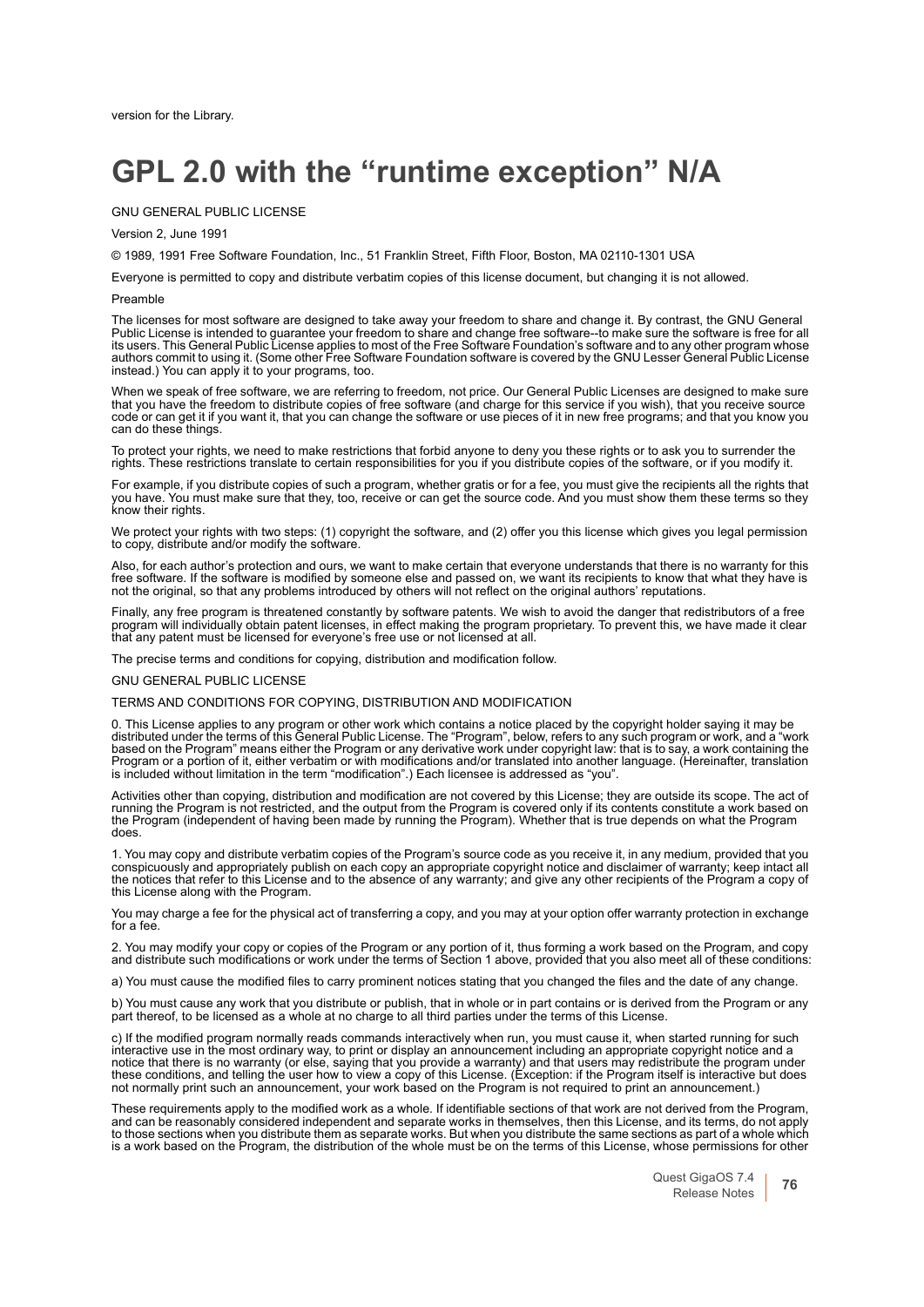licensees extend to the entire whole, and thus to each and every part regardless of who wrote it.

Thus, it is not the intent of this section to claim rights or contest your rights to work written entirely by you; rather, the intent is to exercise the right to control the distribution of derivative or collective works based on the Program.

In addition, mere aggregation of another work not based on the Program with the Program (or with a work based on the Program) on a volume of a storage or distribution medium does not bring the other work under the scope of this License.

3. You may copy and distribute the Program (or a work based on it, under Section 2) in object code or executable form under the terms of Sections 1 and 2 above provided that you also do one of the following:

a) Accompany it with the complete corresponding machine-readable source code, which must be distributed under the terms of Sections 1 and 2 above on a medium customarily used for software interchange; or,

b) Accompany it with a written offer, valid for at least three years, to give any third party, for a charge no more than your cost of physically performing source distribution, a complete machine-readable copy of the corresponding source code, to be distributed<br>under the terms of Sections 1 and 2 above on a medium customarily used for software interchang

c) Accompany it with the information you received as to the offer to distribute corresponding source code. (This alternative is allowed only for noncommercial distribution and only if you received the program in object code or executable form with such an offer, in accord with Subsection b above.)

The source code for a work means the preferred form of the work for making modifications to it. For an executable work, complete source code means all the source code for all modules it contains, plus any associated interface definition files, plus the scripts used to control compilation and installation of the executable. However, as a special exception, the source code distributed need not include anything that is normally distributed (in either source or binary form) with the major components (compiler, kernel, and so on) of the operating system on which the executable runs, unless that component itself accompanies the executable.

If distribution of executable or object code is made by offering access to copy from a designated place, then offering equivalent access to copy the source code from the same place counts as distribution of the source code, even though third parties are not compelled to copy the source along with the object code.

4. You may not copy, modify, sublicense, or distribute the Program except as expressly provided under this License. Any attempt otherwise to copy, modify, sublicense or distribute the Program is void, and will automatically terminate your rights under this<br>License. However, parties who have received copies, or rights, from you under this License wi so long as such parties remain in full compliance.

5. You are not required to accept this License, since you have not signed it. However, nothing else grants you permission to modify<br>or distribute the Program or its derivative works. These actions are prohibited by law if by modifying or distributing the Program (or any work based on the Program), you indicate your acceptance of this License to do so, and all its terms and conditions for copying, distributing or modifying the Program or works based on it.

6. Each time you redistribute the Program (or any work based on the Program), the recipient automatically receives a license from<br>the original licensor to copy, distribute or modify the Program subject to these terms and c further restrictions on the recipients' exercise of the rights granted herein. You are not responsible for enforcing compliance by third parties to this License.

7. If, as a consequence of a court judgment or allegation of patent infringement or for any other reason (not limited to patent issues), conditions are imposed on you (whether by court order, agreement or otherwise) that contradict the conditions of this License, they do not excuse you from the conditions of this License. If you cannot distribute so as to satisfy simultaneously your obligations under this License and any other pertinent obligations, then as a consequence you may not distribute the Program at all. For example, if a patent license would not permit royalty-free redistribution of the Program by all those who receive copies<br>directly or indirectly through you, then the only way you could satisfy both it and this Lic

If any portion of this section is held invalid or unenforceable under any particular circumstance, the balance of the section is intended to apply and the section as a whole is intended to apply in other circumstances.

It is not the purpose of this section to induce you to infringe any patents or other property right claims or to contest validity of any such claims; this section has the sole purpose of protecting the integrity of the free software distribution system, which is implemented by public license practices. Many people have made generous contributions to the wide range of software distributed through that system in reliance on consistent application of that system; it is up to the author/donor to decide if he or she is willing to distribute software through any other system and a licensee cannot impose that choice.

This section is intended to make thoroughly clear what is believed to be a consequence of the rest of this License.

8. If the distribution and/or use of the Program is restricted in certain countries either by patents or by copyrighted interfaces, the original copyright holder who places the Program under this License may add an explicit geographical distribution limitation excluding those countries, so that distribution is permitted only in or among countries not thus excluded. In such case, this License incorporates the limitation as if written in the body of this License.

9. The Free Software Foundation may publish revised and/or new versions of the General Public License from time to time. Such<br>new versions will be similar in spirit to the present version, but may differ in detail to addre

Each version is given a distinguishing version number. If the Program specifies a version number of this License which applies to it and "any later version", you have the option of following the terms and conditions either of that version or of any later version<br>published by the Free Software Foundation. If the Program does not specify a version numb any version ever published by the Free Software Foundation.

10. If you wish to incorporate parts of the Program into other free programs whose distribution conditions are different, write to the author to ask for permission. For software which is copyrighted by the Free Software Foundation, write to the Free Software<br>Foundation; we sometimes make exceptions for this. Our decision will be guided by the two goals of all derivatives of our free software and of promoting the sharing and reuse of software generally.

### NO WARRANTY

11. BECAUSE THE PROGRAM IS LICENSED FREE OF CHARGE, THERE IS NO WARRANTY OR THE PROGRAM, TO THE EXTENT PERMITTED BY APPLICABLE LAW. EXCEPT WHEN OTHERWISE STATED IN WRITING THE COPYRIGHT HOLDERS AND/OR OTHER PARTIES PROVIDE THE PROGRAM "AS IS" WITHOUT WARRANTY OF ANY KIND, EITHER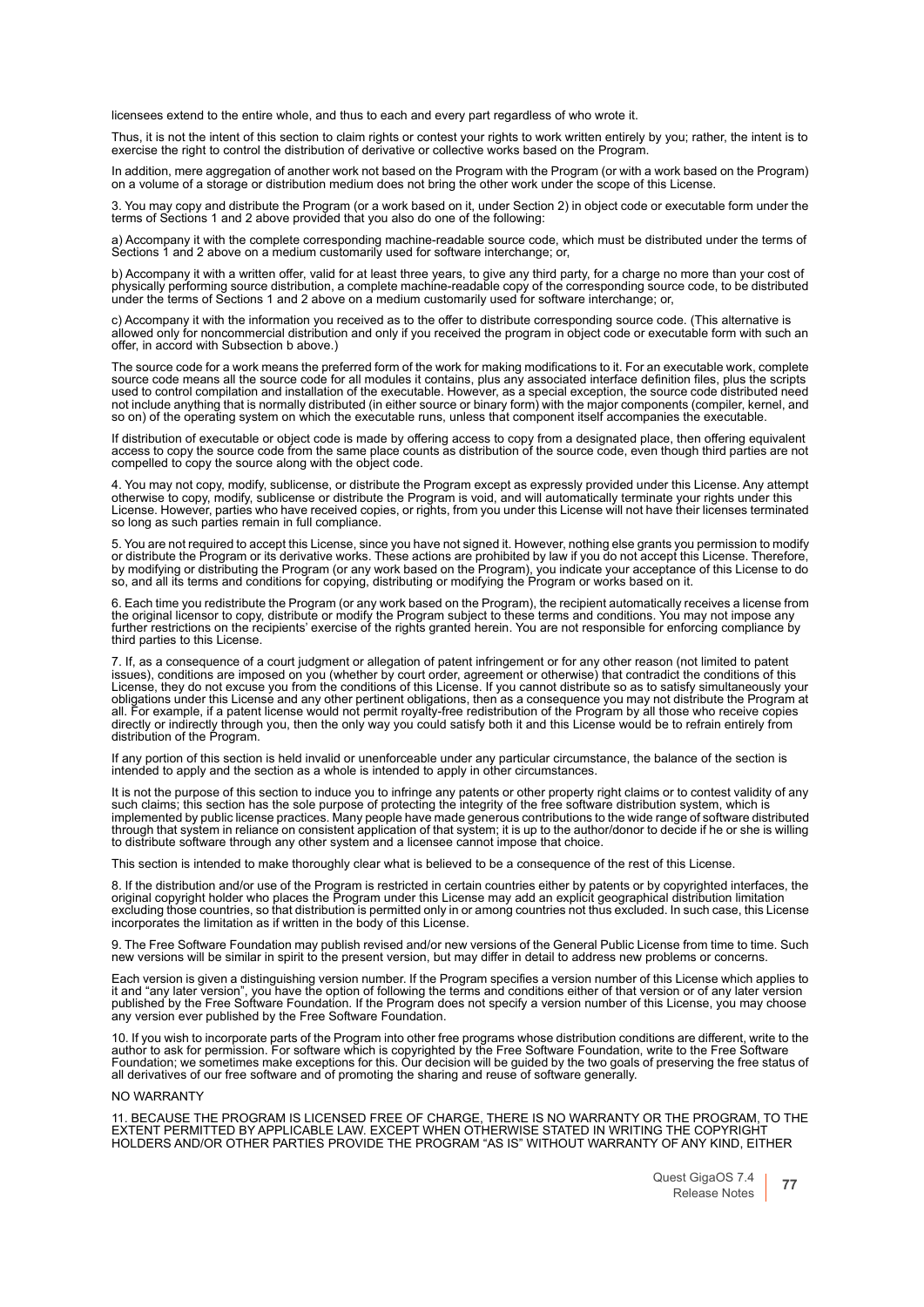EXPRESSED OR IMPLIED, INCLUDING, BUT NOT LIMITED TO, THE IMPLIED WARRANTIES OF MERCHANTABILITY AND FITNESS FOR A PARTICULAR PURPOSE. THE ENTIRE RISK AS TO THE QUALITY AND PERFORMANCE OF THE<br>PROGRAM IS WITH YOU. SHOULD THE PROGRAM PROVE DEFECTIVE, YOU ASSUME THE COST OF ALL NECESSARY<br>SERVICING, REPAIR OR CORRECTION.

12. IN NO EVENT UNLESS REQUIRED BY APPLICABLE LAW OR AGREED TO IN WRITING WILL ANY COPYRIGHT HOLDER, OR ANY OTHER PARTY WHO MAY MODIFY AND/OR REDISTRIBUTE THE PROGRAM AS PERMITTED ABOVE,<br>BE LIABLE TO YOU FOR DAMAGES, INCLUDING ANY GENERAL, SPECIAL, INCIDENTAL OR CONSEQUENTIAL DAMAGES ARISING OUT OF THE USE OR INABILITY TO USE THE PROGRAM (INCLUDING BUT NOT LIMITED TO LOSS OF DATA OR<br>DATA BEING RENDERED INACCURATE OR LOSSES SUSTAINED BY YOU OR THIRD PARTIES OR A FAILURE OF THE<br>PROGRAM TO OPERATE WITH AN ADVISED OF THE POSSIBILITY OF SUCH DAMAGES.

# **LGPL (GNU Lesser General Public License) 2.1**

GNU LESSER GENERAL PUBLIC LICENSE

Version 2.1, February 1999

© 1991, 1999 Free Software Foundation, Inc.

51 Franklin Street, Fifth Floor, Boston, MA 02110-1301 USA

Everyone is permitted to copy and distribute verbatim copies of this license document, but changing it is not allowed.

[This is the first released version of the Lesser GPL. It also counts as the successor of the GNU Library Public License, version 2, hence the version number 2.1.]

#### Preamble

The licenses for most software are designed to take away your freedom to share and change it. By contrast, the GNU General<br>Public Licenses are intended to guarantee your freedom to share and change free software--to make s all its users.

This license, the Lesser General Public License, applies to some specially designated software packages--typically libraries--of the Free Software Foundation and other authors who decide to use it. You can use it too, but we suggest you first think carefully about whether this license or the ordinary General Public License is the better strategy to use in any particular case, based on the explanations below.

When we speak of free software, we are referring to freedom of use, not price. Our General Public Licenses are designed to make sure that you have the freedom to distribute copies of free software (and charge for this service if you wish); that you receive source code or can get it if you want it; that you can change the software and use pieces of it in new free programs; and that you are informed that you can do these things.

To protect your rights, we need to make restrictions that forbid distributors to deny you these rights or to ask you to surrender these rights. These restrictions translate to certain responsibilities for you if you distribute copies of the library or if you modify it.

For example, if you distribute copies of the library, whether gratis or for a fee, you must give the recipients all the rights that we gave you. You must make sure that they, too, receive or can get the source code. If you link other code with the library, you must<br>provide complete object files to the recipients, so that they can relink them with the libr

We protect your rights with a two-step method: (1) we copyright the library, and (2) we offer you this license, which gives you legal permission to copy, distribute and/or modify the library.

To protect each distributor, we want to make it very clear that there is no warranty for the free library. Also, if the library is modified by someone else and passed on, the recipients should know that what they have is not the original version, so that the original author's reputation will not be affected by problems that might be introduced by others.

Finally, software patents pose a constant threat to the existence of any free program. We wish to make sure that a company cannot effectively restrict the users of a free program by obtaining a restrictive license from a patent holder. Therefore, we insist that any patent license obtained for a version of the library must be consistent with the full freedom of use specified in this license.

Most GNU software, including some libraries, is covered by the ordinary GNU General Public License. This license, the GNU Lesser General Public License, applies to certain designated libraries, and is quite different from the ordinary General Public<br>License. We use this license for certain libraries in order to permit linking those libraries

When a program is linked with a library, whether statically or using a shared library, the combination of the two is legally speaking a combined work, a derivative of the original library. The ordinary General Public License therefore permits such linking only if the<br>entire combination fits its criteria of freedom. The Lesser General Public License permi with the library.

We call this license the "Lesser" General Public License because it does Less to protect the user's freedom than the ordinary General Public License. It also provides other free software developers Less of an advantage over competing non-free programs.<br>These disadvantages are the reason we use the ordinary General Public License for many librarie provides advantages in certain special circumstances.

For example, on rare occasions, there may be a special need to encourage the widest possible use of a certain library, so that it becomes a de-facto standard. To achieve this, non-free programs must be allowed to use the library. A more frequent case is that a free library does the same job as widely used non-free libraries. In this case, there is little to gain by limiting the free library to free software only, so we use the Lesser General Public License.

In other cases, permission to use a particular library in non-free programs enables a greater number of people to use a large body of free software. For example, permission to use the GNU C Library in non-free programs enables many more people to use the whole GNU operating system, as well as its variant, the GNU/Linux operating system. Although the Lesser General Public License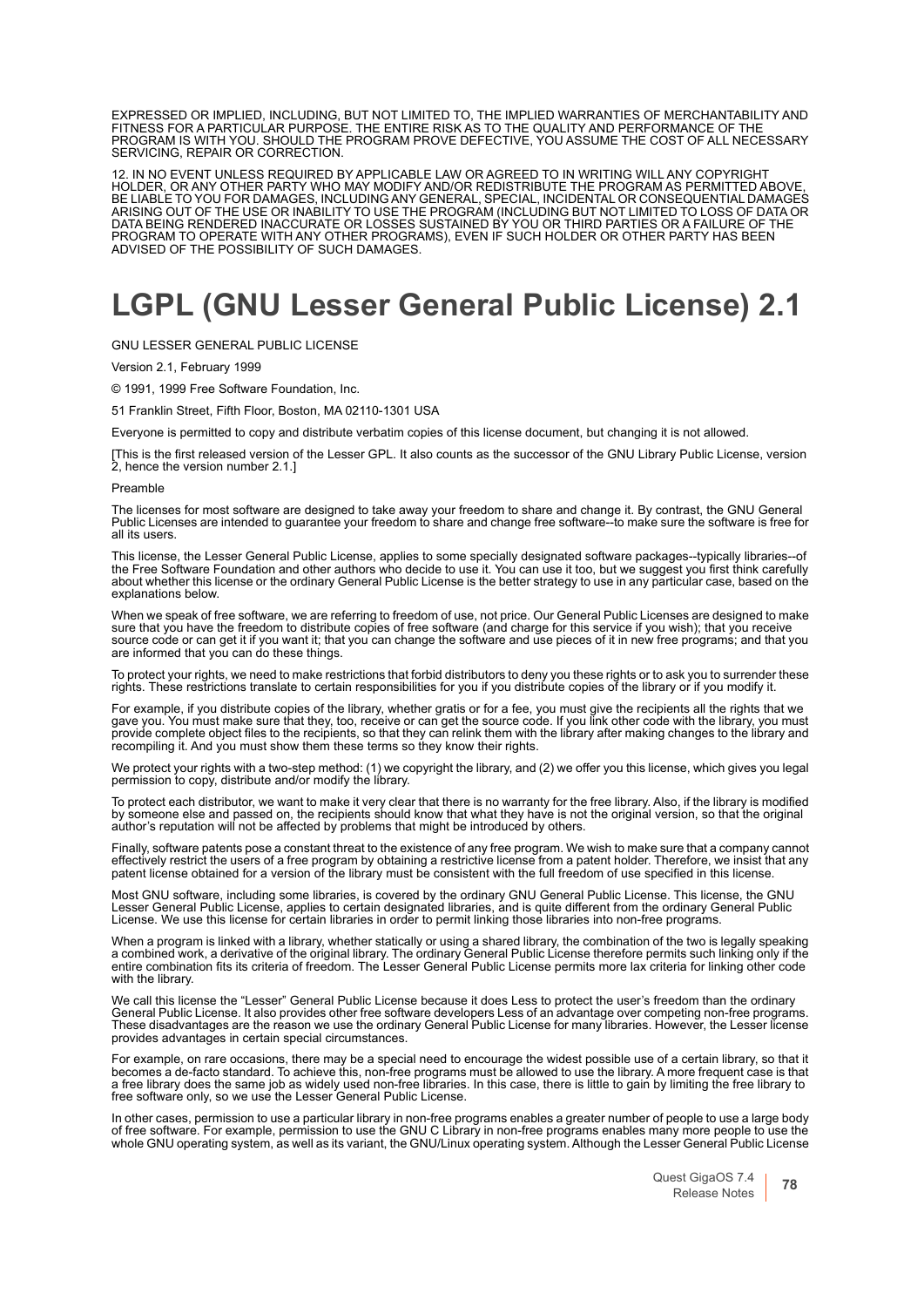is Less protective of the users' freedom, it does ensure that the user of a program that is linked with the Library has the freedom and the wherewithal to run that program using a modified version of the Library.

The precise terms and conditions for copying, distribution and modification follow. Pay close attention to the difference between<br>a "work based on the library" and a "work that uses the library". The former contains code d latter must be combined with the library in order to run.

GNU LESSER GENERAL PUBLIC LICENSE

TERMS AND CONDITIONS FOR COPYING, DISTRIBUTION AND MODIFICATION

0. This License Agreement applies to any software library or other program which contains a notice placed by the copyright holder or other authorized party saying it may be distributed under the terms of this Lesser Genera License"). Each licensee is addressed as "you".

A "library" means a collection of software functions and/or data prepared so as to be conveniently linked with application programs (which use some of those functions and data) to form executables.

The "Library", below, refers to any such software library or work which has been distributed under these terms. A "work based on the Library" means either the Library or any derivative work under copyright law: that is to say, a work containing the Library or a<br>portion of it, either verbatim or with modifications and/or translated straightforwardly translation is included without limitation in the term "modification".)

"Source code" for a work means the preferred form of the work for making modifications to it. For a library, complete source code<br>means all the source code for all modules it contains, plus any associated interface definit compilation and installation of the library.

Activities other than copying, distribution and modification are not covered by this License; they are outside its scope. The act of running a program using the Library is not restricted, and output from such a program is covered only if its contents constitute a work based on the Library (independent of the use of the Library in a tool for writing it). Whether that is true depends on what the Library does and what the program that uses the Library does.

1. You may copy and distribute verbatim copies of the Library's complete source code as you receive it, in any medium, provided that you conspicuously and appropriately publish on each copy an appropriate copyright notice and disclaimer of warranty; keep<br>intact all the notices that refer to this License and to the absence of any warranty; and distr the Library.

You may charge a fee for the physical act of transferring a copy, and you may at your option offer warranty protection in exchange for a fee.

2. You may modify your copy or copies of the Library or any portion of it, thus forming a work based on the Library, and copy and distribute such modifications or work under the terms of Section 1 above, provided that you also meet all of these conditions:

a) The modified work must itself be a software library.

b) You must cause the files modified to carry prominent notices stating that you changed the files and the date of any change.

c) You must cause the whole of the work to be licensed at no charge to all third parties under the terms of this License.

d) If a facility in the modified Library refers to a function or a table of data to be supplied by an application program that uses the facility, other than as an argument passed when the facility is invoked, then you must make a good faith effort to ensure that, in the event an application does not supply such function or table, the facility still operates, and performs whatever part of its purpose remains meaningful.

(For example, a function in a library to compute square roots has a purpose that is entirely well-defined independent of the application. Therefore, Subsection 2d requires that any application-supplied function or table used by this function must be optional: if the application does not supply it, the square root function must still compute square roots.)

These requirements apply to the modified work as a whole. If identifiable sections of that work are not derived from the Library, and can be reasonably considered independent and separate works in themselves, then this License, and its terms, do not apply to those sections when you distribute them as separate works. But when you distribute the same sections as part of a whole which is a work based on the Library, the distribution of the whole must be on the terms of this License, whose permissions for other licensees extend to the entire whole, and thus to each and every part regardless of who wrote it.

Thus, it is not the intent of this section to claim rights or contest your rights to work written entirely by you; rather, the intent is to exercise the right to control the distribution of derivative or collective works based on the Library.

In addition, mere aggregation of another work not based on the Library with the Library (or with a work based on the Library) on a volume of a storage or distribution medium does not bring the other work under the scope of this License.

3. You may opt to apply the terms of the ordinary GNU General Public License instead of this License to a given copy of the Library. To do this, you must alter all the notices that refer to this License, so that they refer to the ordinary GNU General Public License,<br>version 2, instead of to this License. (If a newer version than version 2 of the ordinar then you can specify that version instead if you wish.) Do not make any other change in these notices.

Once this change is made in a given copy, it is irreversible for that copy, so the ordinary GNU General Public License applies to all subsequent copies and derivative works made from that copy.

This option is useful when you wish to copy part of the code of the Library into a program that is not a library.

4. You may copy and distribute the Library (or a portion or derivative of it, under Section 2) in object code or executable form under the terms of Sections 1 and 2 above provided that you accompany it with the complete corresponding machine-readable source code, which must be distributed under the terms of Sections 1 and 2 above on a medium customarily used for software interchange.

If distribution of object code is made by offering access to copy from a designated place, then offering equivalent access to copy the source code from the same place satisfies the requirement to distribute the source code, even though third parties are not compelled to copy the source along with the object code.

5. A program that contains no derivative of any portion of the Library, but is designed to work with the Library by being compiled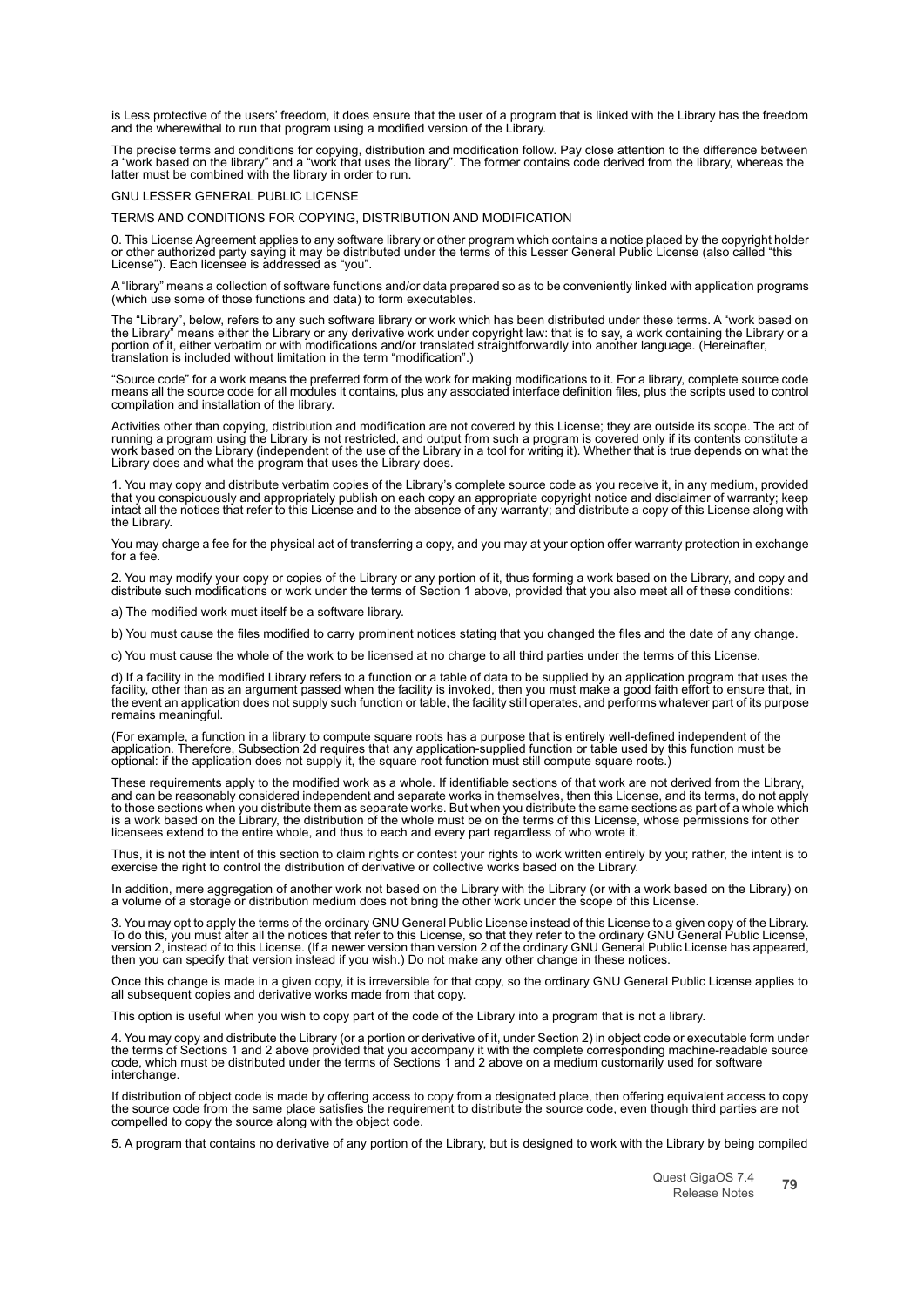or linked with it, is called a "work that uses the Library". Such a work, in isolation, is not a derivative work of the Library, and therefore falls outside the scope of this License.

However, linking a "work that uses the Library" with the Library creates an executable that is a derivative of the Library (because<br>it contains portions of the Library), rather than a "work that uses the library". The exec Section 6 states terms for distribution of such executables.

When a "work that uses the Library" uses material from a header file that is part of the Library, the object code for the work may<br>be a derivative work of the Library even though the source code is not. Whether this is tru be linked without the Library, or if the work is itself a library. The threshold for this to be true is not precisely defined by law.

If such an object file uses only numerical parameters, data structure layouts and accessors, and small macros and small inline functions (ten lines or less in length), then the use of the object file is unrestricted, regardless of whether it is legally a derivative work. (Executables containing this object code plus portions of the Library will still fall under Section 6.)

Otherwise, if the work is a derivative of the Library, you may distribute the object code for the work under the terms of Section 6.<br>Any executables containing that work also fall under Section 6, whether or not they are l

6. As an exception to the Sections above, you may also combine or link a "work that uses the Library" with the Library to produce<br>a work containing portions of the Library, and distribute that work under terms of your choi modification of the work for the customer's own use and reverse engineering for debugging such modifications.

You must give prominent notice with each copy of the work that the Library is used in it and that the Library and its use are covered<br>by this License. You must supply a copy of this License. If the work during execution di the copyright notice for the Library among them, as well as a reference directing the user to the copy of this License. Also, you must do one of these things:

a) Accompany the work with the complete corresponding machine-readable source code for the Library including whatever changes were used in the work (which must be distributed under Sections 1 and 2 above); and, if the work is an executable linked<br>with the Library, with the complete machine-readable "work that uses the Library", as object the user who changes the contents of definitions files in the Library will not necessarily be able to recompile the application to use the modified definitions.)

b) Use a suitable shared library mechanism for linking with the Library. A suitable mechanism is one that (1) uses at run time a copy of the library already present on the user's computer system, rather than copying library functions into the executable, and (2) will operate properly with a modified version of the library, if the user installs one, as long as the modified version is interfacecompatible with the version that the work was made with.

c) Accompany the work with a written offer, valid for at least three years, to give the same user the materials specified in<br>Subsection 6a, above, for a charge no more than the cost of performing this distribution.

d) If distribution of the work is made by offering access to copy from a designated place, offer equivalent access to copy the above specified materials from the same place.

e) Verify that the user has already received a copy of these materials or that you have already sent this user a copy.

For an executable, the required form of the "work that uses the Library" must include any data and utility programs needed for reproducing the executable from it. However, as a special exception, the materials to be distributed need not include anything that is normally distributed (in either source or binary form) with the major components (compiler, kernel, and so on) of the operating system on which the executable runs, unless that component itself accompanies the executable.

It may happen that this requirement contradicts the license restrictions of other proprietary libraries that do not normally accompany the operating system. Such a contradiction means you cannot use both them and the Library together in an executable that you distribute.

7. You may place library facilities that are a work based on the Library side-by-side in a single library together with other library facilities not covered by this License, and distribute such a combined library, provided that the separate distribution of the work<br>based on the Library and of the other library facilities is otherwise permitted, and provi

a) Accompany the combined library with a copy of the same work based on the Library, uncombined with any other library facilities. This must be distributed under the terms of the Sections above.

b) Give prominent notice with the combined library of the fact that part of it is a work based on the Library, and explaining where to find the accompanying uncombined form of the same work.

8. You may not copy, modify, sublicense, link with, or distribute the Library except as expressly provided under this License. Any attempt otherwise to copy, modify, sublicense, link with, or distribute the Library is void, and will automatically terminate your rights under this License. However, parties who have received copies, or rights, from you under this License will not have their licenses terminated so long as such parties remain in full compliance.

9. You are not required to accept this License, since you have not signed it. However, nothing else grants you permission to modify or distribute the Library or its derivative works. These actions are prohibited by law if you do not accept this License. Therefore,<br>by modifying or distributing the Library (or any work based on the Library), you indicate

10. Each time you redistribute the Library (or any work based on the Library), the recipient automatically receives a license from the original licensor to copy, distribute, link with or modify the Library subject to these terms and conditions. You may not impose<br>any further restrictions on the recipients' exercise of the rights granted herein. You ar by third parties with this License.

11. If, as a consequence of a court judgment or allegation of patent infringement or for any other reason (not limited to patent<br>issues), conditions are imposed on you (whether by court order, agreement or otherwise) that License, they do not excuse you from the conditions of this License. If you cannot distribute so as to satisfy simultaneously your obligations under this License and any other pertinent obligations, then as a consequence you may not distribute the Library at all. For example, if a patent license would not permit royalty-free redistribution of the Library by all those who receive copies directly or indirectly through you, then the only way you could satisfy both it and this License would be to refrain entirely from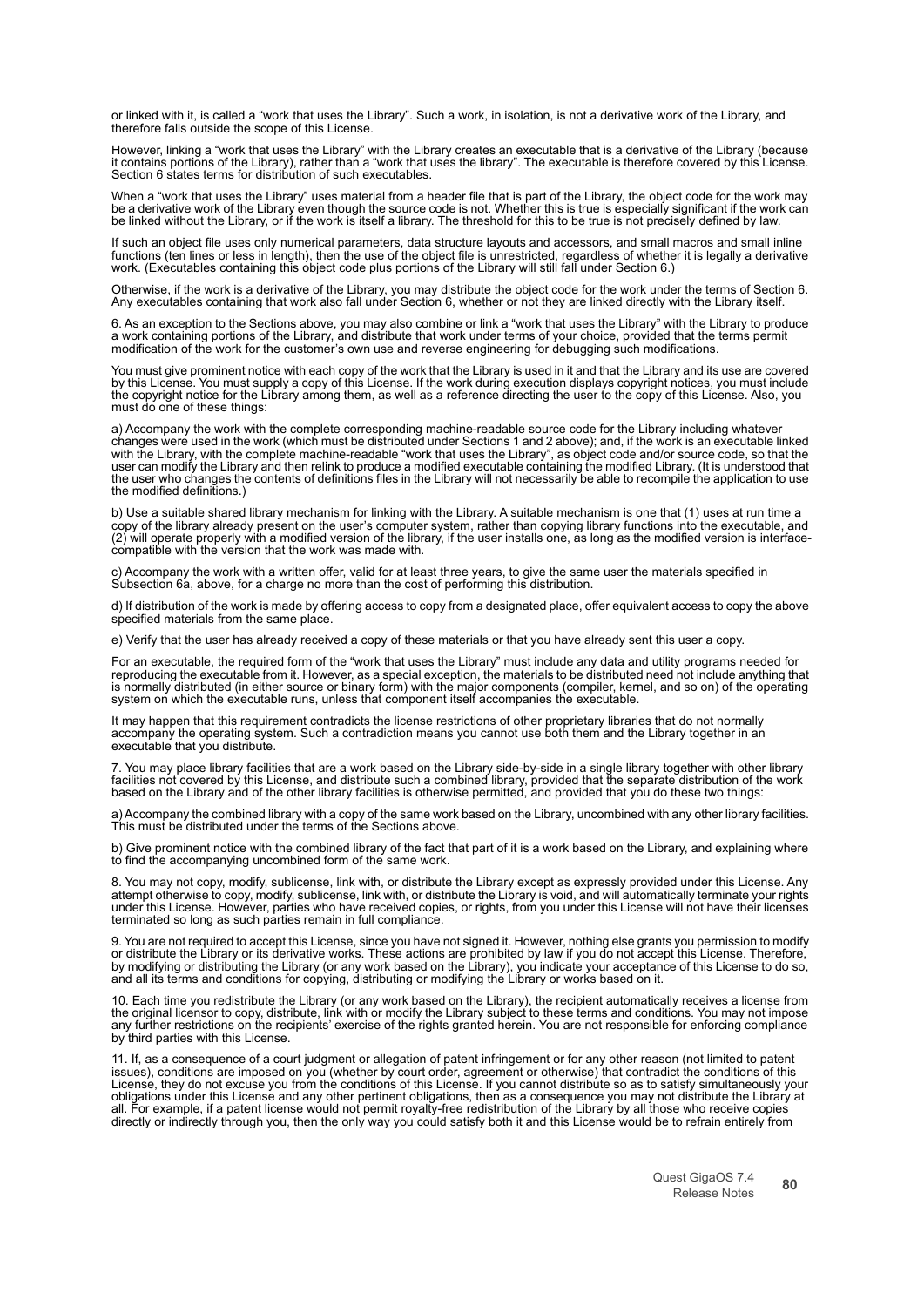distribution of the Library.

If any portion of this section is held invalid or unenforceable under any particular circumstance, the balance of the section is intended to apply, and the section as a whole is intended to apply in other circumstances.

It is not the purpose of this section to induce you to infringe any patents or other property right claims or to contest validity of any such claims; this section has the sole purpose of protecting the integrity of the free software distribution system which is<br>implemented by public license practices. Many people have made generous contributions to the wide through that system in reliance on consistent application of that system; it is up to the author/donor to decide if he or she is willing to distribute software through any other system and a licensee cannot impose that choice.

This section is intended to make thoroughly clear what is believed to be a consequence of the rest of this License.

12. If the distribution and/or use of the Library is restricted in certain countries either by patents or by copyrighted interfaces, the original copyright holder who places the Library under this License may add an explicit geographical distribution limitation excluding those countries, so that distribution is permitted only in or among countries not thus excluded. In such case, this License incorporates the limitation as if written in the body of this License.

13. The Free Software Foundation may publish revised and/or new versions of the Lesser General Public License from time to<br>time. Such new versions will be similar in spirit to the present version, but may differ in detail

Each version is given a distinguishing version number. If the Library specifies a version number of this License which applies to it and "any later version", you have the option of following the terms and conditions either of that version or of any later version published by the Free Software Foundation. If the Library does not specify a license version number, you may choose any version ever published by the Free Software Foundation.

14. If you wish to incorporate parts of the Library into other free programs whose distribution conditions are incompatible with these, write to the author to ask for permission. For software which is copyrighted by the Free Software Foundation, write to the Free Software Foundation; we sometimes make exceptions for this. Our decision will be guided by the two goals of preserving the free status of all derivatives of our free software and of promoting the sharing and reuse of software generally.

#### NO WARRANTY

15. BECAUSE THE LIBRARY IS LICENSED FREE OF CHARGE, THERE IS NO WARRANTY FOR THE LIBRARY, TO THE<br>EXTENT PERMITTED BY APPLICABLE LAW. EXCEPT WHEN OTHERWISE STATED IN WRITING THE COPYRIGHT<br>HOLDERS AND/OR OTHER PARTIES PROVID EXPRESSED OR IMPLIED, INCLUDING, BUT NOT LIMITED TO, THE IMPLIED WARRANTIES OF MERCHANTABILITY AND<br>FITNESS FOR A PARTICULAR PURPOSE. THE ENTIRE RISK AS TO THE QUALITY AND PERFORMANCE OF THE LIBRARY<br>IS WITH YOU. SHOULD THE REPAIR OR CORRECTION.

16. IN NO EVENT UNLESS REQUIRED BY APPLICABLE LAW OR AGREED TO IN WRITING WILL ANY COPYRIGHT HOLDER, OR ANY OTHER PARTY WHO MAY MODIFY AND/OR REDISTRIBUTE THE LIBRARY AS PERMITTED ABOVE, BE LIABLE TO YOU FOR DAMAGES, INCLUDING ANY GENERAL, SPECIAL, INCIDENTAL OR CONSEQUENTIAL DAMAGES ARISING OUT OF THE USE OR INABILITY TO USE THE LIBRARY (INCLUDING BUT NOT LIMITED TO LOSS OF DATA OR<br>DATA BEING RENDERED INACCURATE OR LOSSES SUSTAINED BY YOU OR THIRD PARTIES OR A FAILURE OF THE LIBRARY TO OPERATE WITH ANY OTHER SOFTWARE), EVEN IF SUCH HOLDER OR OTHER PARTY HAS BEEN ADVISED OF THE POSSIBILITY OF SUCH DAMAGES.

# **LLVM Release License 1**

LLVM Release License

University of Illinois/NCSA

Open Source License

© 2003-2013 University of Illinois at Urbana-Champaign.

All rights reserved.

Developed by: LLVM Team

University of Illinois at Urbana-Champaign

http://llvm.org

Permission is hereby granted, free of charge, to any person obtaining a copy of this software and associated documentation files<br>(the "Software"), to deal with the Software without restriction, including without limitation publish, distribute, sublicense, and/or sell copies of the Software, and to permit persons to whom the Software is furnished to do so, subject to the following conditions:

- Redistributions of source code must retain the above copyright notice, this list of conditions and the following disclaimers.

- Redistributions in binary form must reproduce the above copyright notice, this list of conditions and the following disclaimers in the documentation and/or other materials provided with the distribution.

- Neither the names of the LLVM Team, University of Illinois at Urbana-Champaign, nor the names of its contributors may be used to endorse or promote products derived from this Software without specific prior written permission.

THE SOFTWARE IS PROVIDED "AS IS", WITHOUT WARRANTY OF ANY KIND, EXPRESS OR IMPLIED, INCLUDING BUT<br>NOT LIMITED TO THE WARRANTIES OF MERCHANTABILITY, FITNESS FOR A PARTICULAR PURPOSE AND NONINFRINGEMENT. IN NO EVENT SHALL THE CONTRIBUTORS OR COPYRIGHT HOLDERS BE LIABLE FOR ANY CLAIM, DAMAGES OR OTHER LIABILITY, WHETHER IN AN ACTION OF CONTRACT, TORT OR OTHERWISE, ARISING FROM, OUT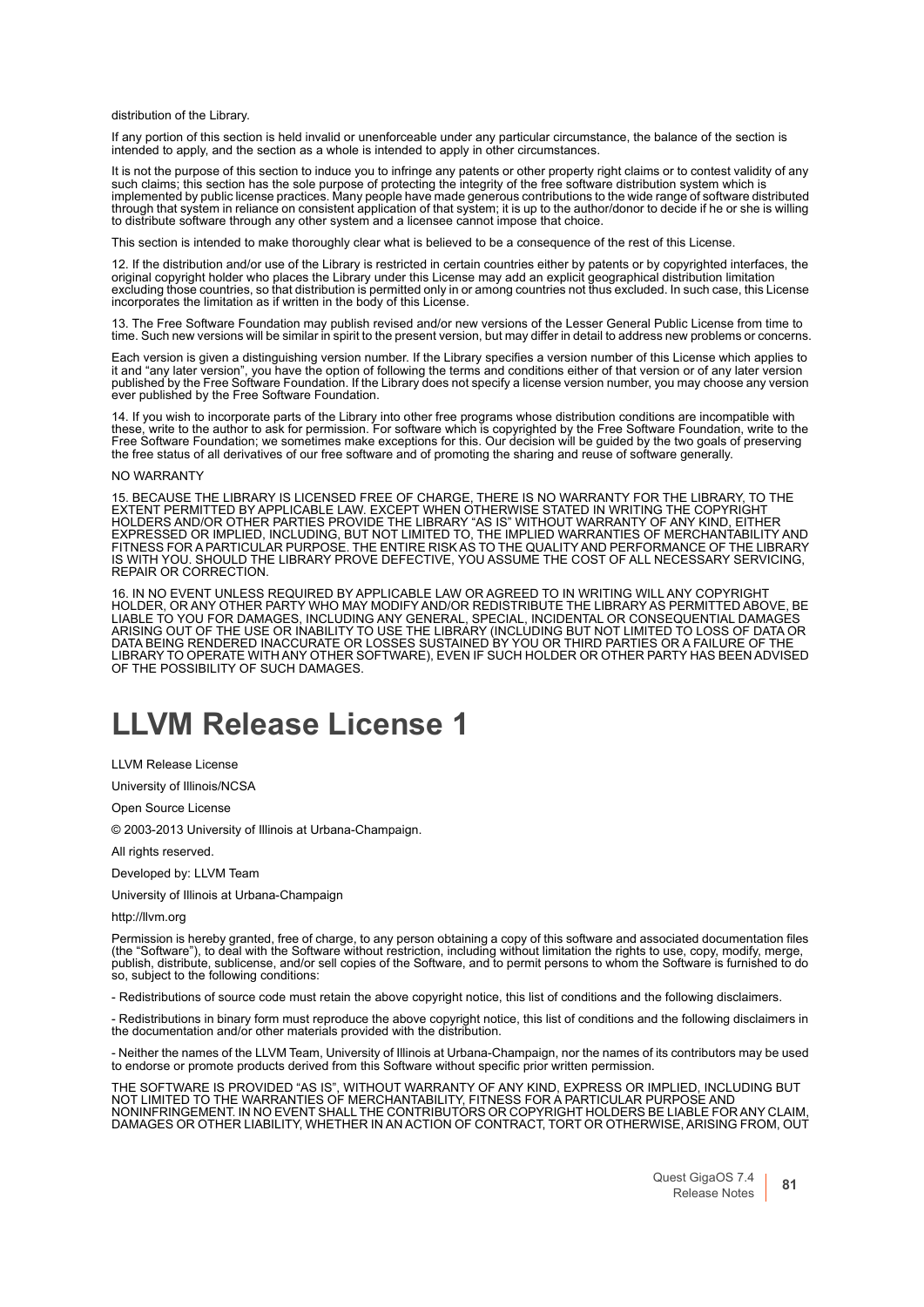OF OR IN CONNECTION WITH THE SOFTWARE OR THE USE OR OTHER DEALINGS WITH THE SOFTWARE.

Copyrights and Licenses for Third Party Software Distributed with LLVM:

The LLVM software contains code written by third parties. Such software will have its own individual LICENSE.TXT file in the directory in which it appears.

This file will describe the copyrights, license, and restrictions which apply to that code.

The disclaimer of warranty in the University of Illinois Open Source License applies to all code in the LLVM Distribution, and<br>nothing in any of the other licenses gives permission to use the names of the LLVM Team or the or promote products derived from this Software.

The following pieces of software have additional or alternate copyrights, licenses, and/or restrictions:

Program Directory

Autoconf llvm/autoconf

llvm/projects/ModuleMaker/autoconf

llvm/projects/sample/autoconf

Google Test llvm/utils/unittest/googletest

OpenBSD regex llvm/lib/Support/{reg\*, COPYRIGHT.regex}

pyyaml tests llvm/test/YAMLParser/{\*.data, LICENSE.TXT}

ARM contributions llvm/lib/Target/ARM/LICENSE.TXT

# **Mozilla Public License (MPL) 2.0**

#### 1. Definitions

1.1. "Contributor" means each individual or legal entity that creates, contributes to the creation of, or owns Covered Software.

1.2. "Contributor Version" means the combination of the Contributions of others (if any) used by a Contributor and that particular Contributor's Contribution.

1.3. "Contribution" means Covered Software of a particular Contributor.

1.4. "Covered Software" means Source Code Form to which the initial Contributor has attached the notice in Exhibit A, the Executable Form of such Source Code Form, and Modifications of such Source Code Form, in each case including portions thereof.

1.5. "Incompatible With Secondary Licenses" means

(a) that the initial Contributor has attached the notice described in Exhibit B to the Covered Software; or

(b) that the Covered Software was made available under the terms of version 1.1 or earlier of the License, but not also under the terms of a Secondary License.

1.6. "Executable Form" means any form of the work other than Source Code Form.

1.7. "Larger Work" means a work that combines Covered Software with other material, in a separate file or files, that is not Covered Software.

1.8. "License" means this document.

1.9. "Licensable" means having the right to grant, to the maximum extent possible, whether at the time of the initial grant or subsequently, any and all of the rights conveyed by this License.

1.10. "Modifications" means any of the following:

(a) any file in Source Code Form that results from an addition to, deletion from, or modification of the contents of Covered Software; or

(b) any new file in Source Code Form that contains any Covered Software.

1.11. "Patent Claims" of a Contributor means any patent claim(s), including without limitation, method, process, and apparatus<br>claims, in any patent Licensable by such Contributor that would be infringed, but for the grant selling, offering for sale, having made, import, or transfer of either its Contributions or its Contributor Version.

1.12. "Secondary License" means either the GNU General Public License, Version 2.0, the GNU Lesser General Public License, Version 2.1, the GNU Affero General Public License, Version 3.0, or any later versions of those licenses.

1.13. "Source Code Form" means the form of the work preferred for making modifications.

1.14. "You" (or "Your") means an individual or a legal entity exercising rights under this License. For legal entities, "You" includes any entity that controls, is controlled by, or is under common control with You. For purposes of this definition, "control" means (a) the power, direct or indirect, to cause the direction or management of such entity, whether by contract or otherwise, or (b)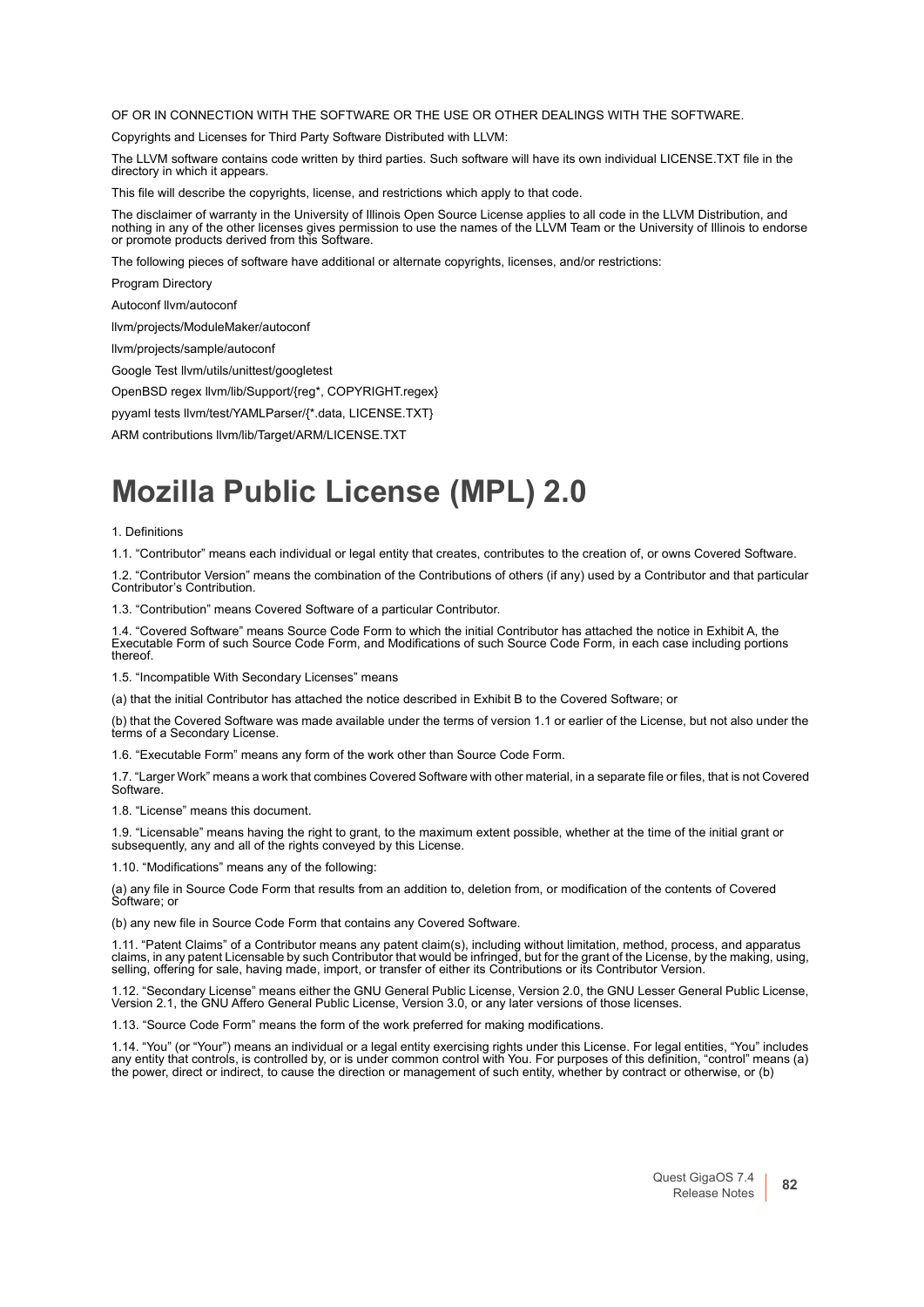ownership of more than fifty percent (50%) of the outstanding shares or beneficial ownership of such entity.

### 2. License Grants and Conditions

2.1. Grants

Each Contributor hereby grants You a world-wide, royalty-free, non-exclusive license:

(a) under intellectual property rights (other than patent or trademark) Licensable by such Contributor to use, reproduce, make available, modify, display, perform, distribute, and otherwise exploit its Contributions, either on an unmodified basis, with Modifications, or as part of a Larger Work; and

(b) under Patent Claims of such Contributor to make, use, sell, offer for sale, have made, import, and otherwise transfer either its Contributions or its Contributor Version.

## 2.2. Effective Date

The licenses granted in Section 2.1 with respect to any Contribution become effective for each Contribution on the date the Contributor first distributes such Contribution.

#### 2.3. Limitations on Grant Scope

The licenses granted in this Section 2 are the only rights granted under this License. No additional rights or licenses will be implied from the distribution or licensing of Covered Software under this License. Notwithstanding Section 2.1(b) above, no patent license is granted by a Contributor:

(a) for any code that a Contributor has removed from Covered Software; or

(b) for infringements caused by: (i) Your and any other third party's modifications of Covered Software, or (ii) the combination of its Contributions with other software (except as part of its Contributor Version); or

(c) under Patent Claims infringed by Covered Software in the absence of its Contributions.

This License does not grant any rights in the trademarks, service marks, or logos of any Contributor (except as may be necessary to comply with the notice requirements in Section 3.4).

#### 2.4. Subsequent Licenses

No Contributor makes additional grants as a result of Your choice to distribute the Covered Software under a subsequent version of this License (see Section 10.2) or under the terms of a Secondary License (if permitted under the terms of Section 3.3).

#### 2.5. Representation

Each Contributor represents that the Contributor believes its Contributions are its original creation(s) or it has sufficient rights to grant the rights to its Contributions conveyed by this License.

#### 2.6. Fair Use

This License is not intended to limit any rights You have under applicable copyright doctrines of fair use, fair dealing, or other equivalents.

#### 2.7. Conditions

Sections 3.1, 3.2, 3.3, and 3.4 are conditions of the licenses granted in Section 2.1.

#### 3. Responsibilities

#### 3.1. Distribution of Source Form

All distribution of Covered Software in Source Code Form, including any Modifications that You create or to which You contribute, must be under the terms of this License. You must inform recipients that the Source Code Form of the Covered Software is<br>governed by the terms of this License, and how they can obtain a copy of this License. You may not at recipients' rights in the Source Code Form.

#### 3.2. Distribution of Executable Form

If You distribute Covered Software in Executable Form then:

(a) such Covered Software must also be made available in Source Code Form, as described in Section 3.1, and You must inform recipients of the Executable Form how they can obtain a copy of such Source Code Form by reasonable means in a timely manner, at a charge no more than the cost of distribution to the recipient; and

(b) You may distribute such Executable Form under the terms of this License, or sublicense it under different terms, provided that the license for the Executable Form does not attempt to limit or alter the recipients' rights in the Source Code Form under this License.

#### 3.3. Distribution of a Larger Work

You may create and distribute a Larger Work under terms of Your choice, provided that You also comply with the requirements of<br>this License for the Covered Software. If the Larger Work is a combination of Covered Software additionally distribute such Covered Software under the terms of such Secondary License(s), so that the recipient of the Larger Work may, at their option, further distribute the Covered Software under the terms of either this License or such Secondary License(s).

### 3.4. Notices

You may not remove or alter the substance of any license notices (including copyright notices, patent notices, disclaimers of warranty, or limitations of liability) contained within the Source Code Form of the Covered Software, except that You may alter any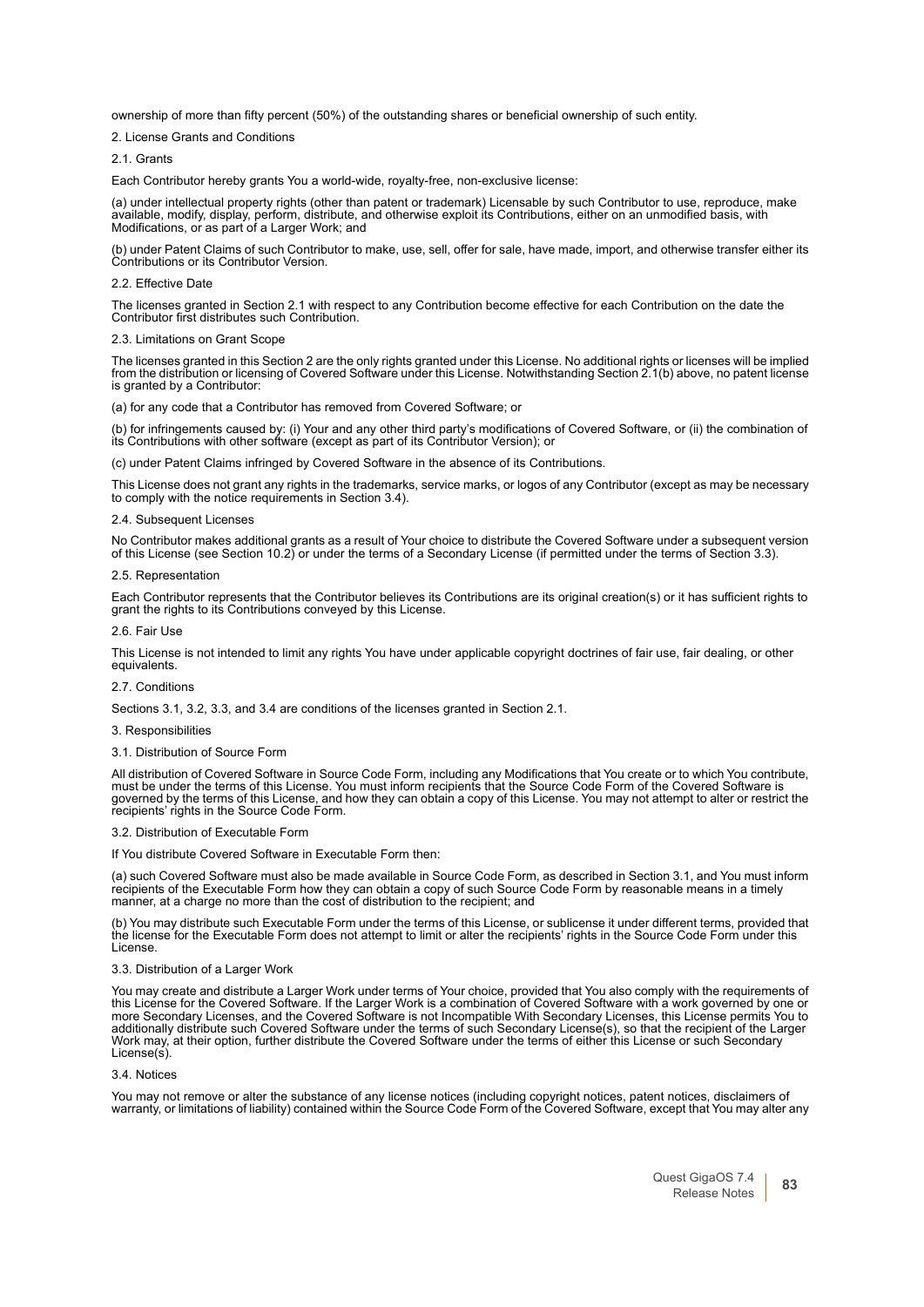license notices to the extent required to remedy known factual inaccuracies.

#### 3.5. Application of Additional Terms

You may choose to offer, and to charge a fee for, warranty, support, indemnity or liability obligations to one or more recipients of<br>Covered Software. However, You may do so only on Your own behalf, and not on behalf of an absolutely clear that any such warranty, support, indemnity, or liability obligation is offered by You alone, and You hereby agree<br>to indemnify every Contributor for any liability incurred by such Contributor as a result o

#### 4. Inability to Comply Due to Statute or Regulation

If it is impossible for You to comply with any of the terms of this License with respect to some or all of the Covered Software due<br>to statute, judicial order, or regulation then You must: (a) comply with the terms of this and (b) describe the limitations and the code they affect. Such description must be placed in a text file included with all distributions of the Covered Software under this License. Except to the extent prohibited by statute or regulation, such description must be sufficiently detailed for a recipient of ordinary skill to be able to understand it.

#### 5. Termination

5.1. The rights granted under this License will terminate automatically if You fail to comply with any of its terms. However, if You become compliant, then the rights granted under this License from a particular Contributor are reinstated (a) provisionally, unless<br>and until such Contributor explicitly and finally terminates Your grants, and (b) on an on notify You of the non-compliance by some reasonable means prior to 60 days after You have come back into compliance. Moreover, Your grants from a particular Contributor are reinstated on an ongoing basis if such Contributor notifies You of the noncompliance by some reasonable means, this is the first time You have received notice of non-compliance with this License from such Contributor, and You become compliant prior to 30 days after Your receipt of the notice.

5.2. If You initiate litigation against any entity by asserting a patent infringement claim (excluding declaratory judgment actions,<br>counter-claims, and cross-claims) alleging that a Contributor Version directly or indirec

5.3. In the event of termination under Sections 5.1 or 5.2 above, all end user license agreements (excluding distributors and resellers) which have been validly granted by You or Your distributors under this License prior to termination shall survive termination.

#### 6. Disclaimer of Warranty

Covered Software is provided under this License on an "as is" basis, without warranty of any kind, either expressed, implied, or statutory, including, without limitation, warranties that the Covered Software is free of defects, merchantable, fit for a particular purpose or non-infringing. The entire risk as to the quality and performance of the Covered Software is with You. Should any<br>Covered Software prove defective in any respect, You (not any Contributor) assume the cost of any authorized under this License except under this disclaimer.

#### 7. Limitation of Liability

Under no circumstances and under no legal theory, whether tort (including negligence), contract, or otherwise, shall any Contributor, or anyone who distributes Covered Software as permitted above, be liable to You for any direct, indirect, special, incidental, or consequential damages of any character including, without limitation, damages for lost profits, loss of goodwill, work stoppage, computer failure or malfunction, or any and all other commercial damages or losses, even if such party shall have been informed of the possibility of such damages. This limitation of liability shall not apply to liability for death or personal injury resulting<br>from such party's negligence to the extent applicable law prohibits such limitat

#### 8. Litigation

Any litigation relating to this License may be brought only in the courts of a jurisdiction where the defendant maintains its principal place of business and such litigation shall be governed by laws of that jurisdiction, without reference to its conflict-of-law provisions. Nothing in this Section shall prevent a party's ability to bring cross-claims or counter-claims.

#### 9. Miscellaneous

This License represents the complete agreement concerning the subject matter hereof. If any provision of this License is held to be unenforceable, such provision shall be reformed only to the extent necessary to make it enforceable. Any law or regulation which provides that the language of a contract shall be construed against the drafter shall not be used to construe this License against a Contributor.

## 10. Versions of the License

#### 10.1. New Versions

Mozilla Foundation is the license steward. Except as provided in Section 10.3, no one other than the license steward has the right to modify or publish new versions of this License. Each version will be given a distinguishing version number.

#### 10.2. Effect of New Versions

You may distribute the Covered Software under the terms of the version of the License under which You originally received the Covered Software, or under the terms of any subsequent version published by the license steward.

#### 10.3. Modified Versions

If you create software not governed by this License, and you want to create a new license for such software, you may create and use a modified version of this License if you rename the license and remove any references to the name of the license steward (except to note that such modified license differs from this License).

10.4. Distributing Source Code Form that is Incompatible With Secondary Licenses

If You choose to distribute Source Code Form that is Incompatible With Secondary Licenses under the terms of this version of the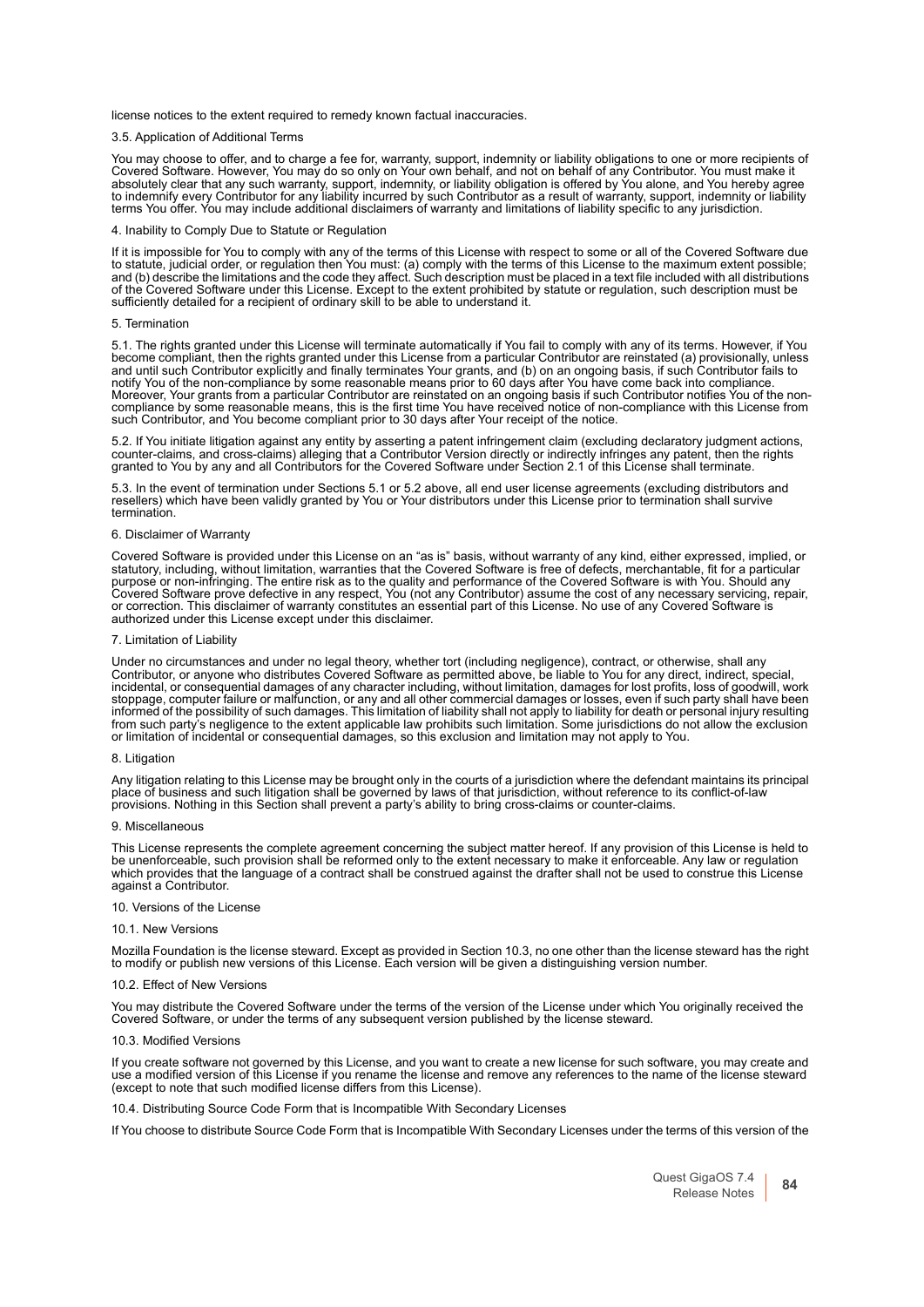License, the notice described in Exhibit B of this License must be attached.

Exhibit A - Source Code Form License Notice

This Source Code Form is subject to the terms of the Mozilla Public License, v. 2.0. If a copy of the MPL was not distributed with this file, You can obtain one at http://mozilla.org/MPL/2.0/.

If it is not possible or desirable to put the notice in a particular file, then You may include the notice in a location (such as a LICENSE file in a relevant directory) where a recipient would be likely to look for such a notice.

You may add additional accurate notices of copyright ownership.

Exhibit B - "Incompatible With Secondary Licenses" Notice

This Source Code Form is "Incompatible With Secondary Licenses", as defined by the Mozilla Public License, v. 2.0.

# **OpenLDAP 2.8**

The OpenLDAP Public License Version 2.8, 17 August 2003 Redistribution and use of this software and associated<br>documentation ("Software"), with or without modification, are permitted provided that the following conditions Redistributions in source form must retain copyright statements and notices, 2. Redistributions in binary form must reproduce applicable copyright statements and notices, this list of conditions, and the following disclaimer in the documentation and/or other materials provided with the distribution, and 3. Redistributions must contain a verbatim copy of this document. The OpenLDAP Foundation may revise this license from time to time. Each revision is distinguished by a version number. You may use this Software under terms of this license revision or under the terms of any subsequent revision of the license. THIS SOFTWARE IS<br>PROVIDED BY THE OPENLDAP FOUNDATION AND ITS CONTRIBUTORS "AS IS" AND ANY EXPRESSED OR IMPLIED<br>WAR FOR A PARTICULAR PURPOSE ARE DISCLAIMED. IN NO EVENT SHALL THE OPENLDAP FOUNDATION, ITS<br>CONTRIBUTORS, OR THE AUTHOR(S) OR OWNER(S) OF THE SOFTWARE BE LIABLE FOR ANY DIRECT, INDIRECT,<br>INCIDENTAL, SPECIAL, EXEMPLARY, OR CONS PROCUREMENT OF SUBSTITUTE GOODS OR SERVICES; LOSS OF USE, DATA, OR PROFITS; OR BUSINESS<br>INTERRUPTION) HOWEVER CAUSED AND ON ANY THEORY OF LIABILITY, WHETHER IN CONTRACT, STRICT LIABILITY,<br>OR TORT (INCLUDING NEGLIGENCE OR O EVEN IF ADVISED OF THE POSSIBILITY OF SUCH DAMAGE. The names of the authors and copyright holders must not be used in advertising or otherwise to promote the sale, use or other dealing in this Software without specific, written prior permission. Title to copyright in this Software shall at all times remain with copyright holders. OpenLDAP is a registered trademark of the OpenLDAP Foundation. © 1999-2003 The OpenLDAP Foundation, Redwood City, California, USA. All Rights Reserved. Permission to copy and distribute verbatim copies of this document is granted.

# **Python Software Foundation License Version 2.2**

This LICENSE AGREEMENT is between the Python Software Foundation ("PSF"), and the Individual or Organization ("Licensee") accessing and otherwise using this software ("Python") in source or binary form and its associated documentation.

2. Subject to the terms and conditions of this License Agreement, PSF hereby grants Licensee a nonexclusive, royalty-free, worldwide license to reproduce, analyze, test, perform and/or display publicly, prepare derivative works, distribute, and otherwise use Python alone or in any derivative version, provided, however, that PSF's License Agreement and PSF's notice of copyright, i.e.,<br>"© 2001, 2002, 2003, 2004, 2005, 2006 Python Software Foundation; All Rights Reserved" are ret derivative version prepared by Licensee.

3. In the event Licensee prepares a derivative work that is based on or incorporates Python or any part thereof, and wants to make the derivative work available to others as provided herein, then Licensee hereby agrees to include in any such work a brief summary of the changes made to Python.

4. PSF is making Python available to Licensee on an "AS IS" basis. PSF MAKES NO REPRESENTATIONS OR WARRANTIES,<br>EXPRESS OR IMPLIED. BY WAY OF EXAMPLE, BUT NOT LIMITATION, PSF MAKES NO AND DISCLAIMS ANY<br>REPRESENTATION OR WAR THE USE OF PYTHON WILL NOT INFRINGE ANY THIRD PARTY RIGHTS.

5. PSF SHALL NOT BE LIABLE TO LICENSEE OR ANY OTHER USERS OF PYTHON FOR ANY INCIDENTAL, SPECIAL, OR<br>CONSEQUENTIAL DAMAGES OR LOSS AS A RESULT OF MODIFYING, DISTRIBUTING, OR OTHERWISE USING PYTHON, OR ANY DERIVATIVE THEREOF, EVEN IF ADVISED OF THE POSSIBILITY THEREOF.

6. This License Agreement will automatically terminate upon a material breach of its terms and conditions.

7. Nothing in this License Agreement shall be deemed to create any relationship of agency, partnership, or joint venture between PSF and Licensee. This License Agreement does not grant permission to use PSF trademarks or trade name in a trademark sense to endorse or promote products or services of Licensee, or any third party.

8. By copying, installing or otherwise using Python, Licensee agrees to be bound by the terms and conditions of this License Agreement.

BEOPEN.COM LICENSE AGREEMENT FOR PYTHON 2.0

BEOPEN PYTHON OPEN SOURCE LICENSE AGREEMENT VERSION 1

1. This LICENSE AGREEMENT is between BeOpen.com ("BeOpen"), having an office at 160 Saratoga Avenue, Santa Clara, CA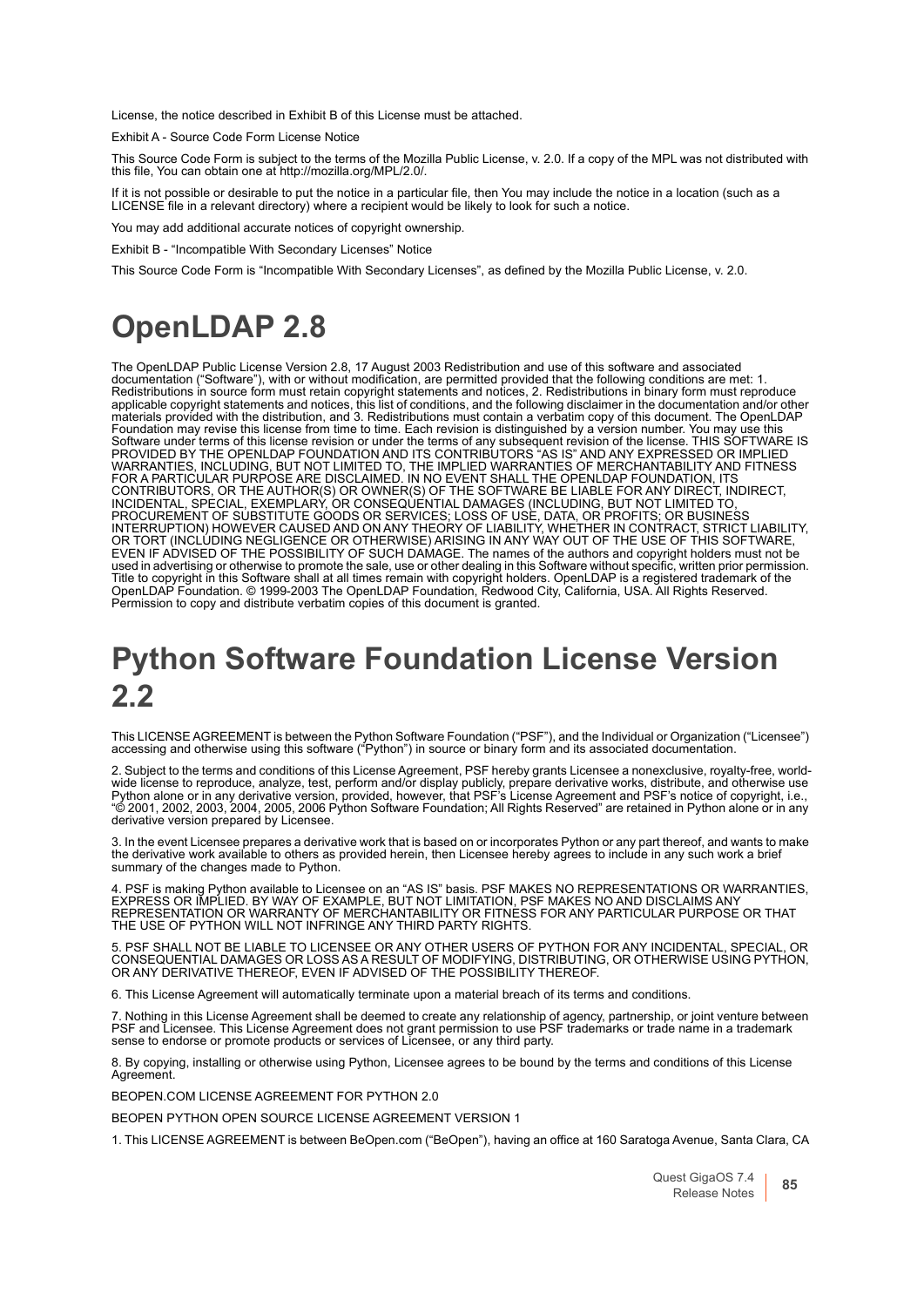95051, and the Individual or Organization ("Licensee") accessing and otherwise using this software in source or binary form and its associated documentation ("the Software").

2. Subject to the terms and conditions of this BeOpen Python License Agreement, BeOpen hereby grants Licensee a non-<br>exclusive, royalty-free, world-wide license to reproduce, analyze, test, perform and/or display publicly, distribute, and otherwise use the Software alone or in any derivative version, provided, however, that the BeOpen Python License is retained in the Software, alone or in any derivative version prepared by Licensee.

3. BeOpen is making the Software available to Licensee on an "AS IS" basis. BEOPEN MAKES NO REPRESENTATIONS OR WARRANTIES, EXPRESS OR IMPLIED. BY WAY OF EXAMPLE, BUT NOT LIMITATION, BEOPEN MAKES NO AND<br>DISCLAIMS ANY REPRESENTATION OR WARRANTY OF MERCHANTABILITY OR FITNESS FOR ANY PARTICULAR<br>PURPOSE OR THAT THE USE OF THE SOFTWARE W

4. BEOPEN SHALL NOT BE LIABLE TO LICENSEE OR ANY OTHER USERS OF THE SOFTWARE FOR ANY INCIDENTAL,<br>SPECIAL, OR CONSEQUENTIAL DAMAGES OR LOSS AS A RESULT OF USING, MODIFYING OR DISTRIBUTING THE<br>SOFTWARE, OR ANY DERIVATIVE THE

5. This License Agreement will automatically terminate upon a material breach of its terms and conditions.

6. This License Agreement shall be governed by and interpreted in all respects by the law of the State of California, excluding conflict of law provisions. Nothing in this License Agreement shall be deemed to create any relationship of agency, partnership, or joint venture between BeOpen and Licensee. This License Agreement does not grant permission to use BeOpen trademarks<br>or trade names in a trademark sense to endorse or promote products or services of Licensee, or any thi the "BeOpen Python" logos available at http://www.pythonlabs.com/logos.html may be used according to the permissions granted on that web page.

7. By copying, installing or otherwise using the software, Licensee agrees to be bound by the terms and conditions of this License Agreement.

### CNRI LICENSE AGREEMENT FOR PYTHON 1.6.1

1. This LICENSE AGREEMENT is between the Corporation for National Research Initiatives, having an office at 1895 Preston White Drive, Reston, VA 20191 ("CNRI"), and the Individual or Organization ("Licensee") accessing and otherwise using Python 1.6.1 software in source or binary form and its associated documentation.

2. Subject to the terms and conditions of this License Agreement, CNRI hereby grants Licensee a nonexclusive, royalty-free, world-wide license to reproduce, analyze, test, perform and/or display publicly, prepare derivative works, distribute, and otherwise<br>use Python 1.6.1 alone or in any derivative version, provided, however, that CNRI's Licen or in any derivative version prepared by Licensee. Alternately, in lieu of CNRI's License Agreement, Licensee may substitute the<br>following text (omitting the quotes): "Python 1.6.1 is made available subject to the terms an identifier (known as a handle): 1895.22/1013. This Agreement may also be obtained from a proxy server on the Internet using the following URL: http://hdl.handle.net/1895.22/1013.

3. In the event Licensee prepares a derivative work that is based on or incorporates Python 1.6.1 or any part thereof, and wants to make the derivative work available to others as provided herein, then Licensee hereby agrees to include in any such work a brief summary of the changes made to Python 1.6.1.

4. CNRI is making Python 1.6.1 available to Licensee on an "AS IS" basis. CNRI MAKES NO REPRESENTATIONS OR WARRANTIES, EXPRESS OR IMPLIED. BY WAY OF EXAMPLE, BUT NOT LIMITATION, CNRI MAKES NO AND DISCLAIMS ANY REPRESENTATION OR WARRANTY OF MERCHANTABILITY OR FITNESS FOR ANY PARTICULAR PURPOSE OR THAT THE USE OF PYTHON 1.6.1 WILL NOT INFRINGE ANY THIRD PARTY RIGHTS.

5. CNRI SHALL NOT BE LIABLE TO LICENSEE OR ANY OTHER USERS OF PYTHON 1.6.1 FOR ANY INCIDENTAL, SPECIAL, OR CONSEQUENTIAL DAMAGES OR LOSS AS A RESULT OF MODIFYING, DISTRIBUTING, OR OTHERWISE USING PYTHON 1.6.1, OR ANY DERIVATIVE THEREOF, EVEN IF ADVISED OF THE POSSIBILITY THEREOF.

6. This License Agreement will automatically terminate upon a material breach of its terms and conditions.

7. This License Agreement shall be governed by the federal intellectual property law of the United States, including without limitation the federal copyright law, and, to the extent such U.S. federal law does not apply, by the law of the Commonwealth of Virginia, excluding Virginia's conflict of law provisions. Notwithstanding the foregoing, with regard to derivative works based on<br>Python 1.6.1 that incorporate non-separable material that was previously distributed under (GPL), the law of the Commonwealth of Virginia shall govern this License Agreement only as to issues arising under or with respect to Paragraphs 4, 5, and 7 of this License Agreement. Nothing in this License Agreement shall be deemed to create any relationship of agency, partnership, or joint venture between CNRI and Licensee. This License Agreement does not grant<br>permission to use CNRI trademarks or trade name in a trademark sense to endorse or promote products or or any third party.

8. By clicking on the "ACCEPT" button where indicated, or by copying, installing or otherwise using Python 1.6.1, Licensee agrees to be bound by the terms and conditions of this License Agreement.

ACCEPT

## CWI LICENSE AGREEMENT FOR PYTHON 0.9.0 THROUGH 1.2

© 1991 - 1995, Stichting Mathematisch Centrum Amsterdam, The Netherlands. All rights reserved.

Permission to use, copy, modify, and distribute this software and its documentation for any purpose and without fee is hereby granted, provided that the above copyright notice appear in all copies and that both that copyright notice and this permission notice<br>appear in supporting documentation, and that the name of Stichting Mathematisch Centrum publicity pertaining to distribution of the software without specific, written prior permission.

STICHTING MATHEMATISCH CENTRUM DISCLAIMS ALL WARRANTIES WITH REGARD TO THIS SOFTWARE, INCLUDING ALL IMPLIED WARRANTIES OF MERCHANTABILITY AND FITNESS, IN NO EVENT SHALL STICHTING MATHEMATISCH CENTRUM BE LIABLE FOR ANY SPECIAL, INDIRECT OR CONSEQUENTIAL DAMAGES OR ANY DAMAGES<br>WHATSOEVER RESULTING FROM LOSS OF USE, DATA OR PROFITS, WHETHER IN AN ACTION OF CONTRACT,<br>NEGLIGENCE OR OTHER TORTIOUS ACTION, ARISING OUT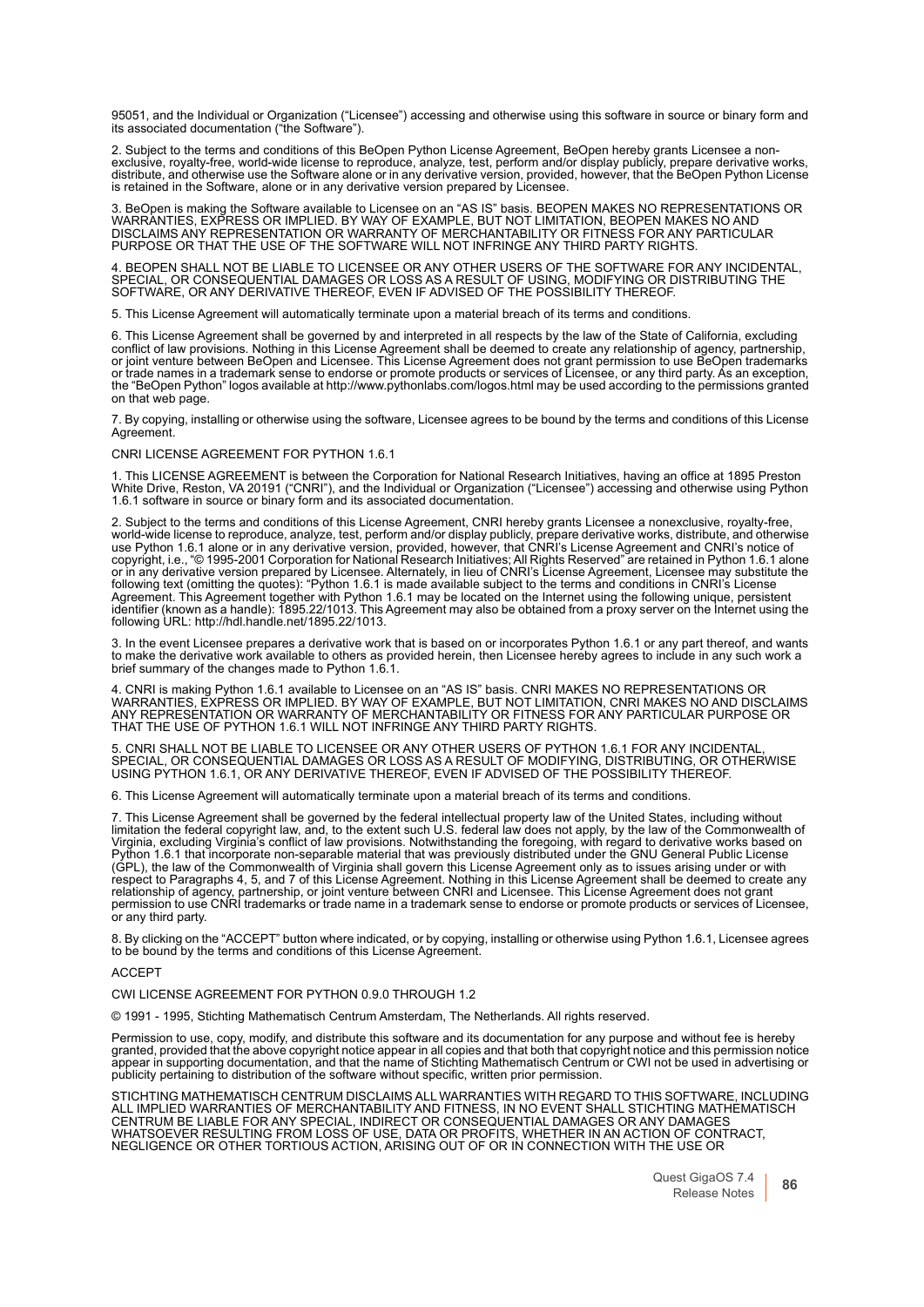# **About us**

# **We are more than just a name**

We are on a quest to make your information technology work harder for you. That is why we build communitydriven software solutions that help you spend less time on IT administration and more time on business innovation. We help you modernize your data center, get you to the cloud quicker and provide the expertise, security and accessibility you need to grow your data-driven business. Combined with Quest's invitation to the global community to be a part of its innovation, and our firm commitment to ensuring customer satisfaction, we continue to deliver solutions that have a real impact on our customers today and leave a legacy we are proud of. We are challenging the status quo by transforming into a new software company. And as your partner, we work tirelessly to make sure your information technology is designed for you and by you. This is our mission, and we are in this together. Welcome to a new Quest. You are invited to Join the Innovation™.

# **Our brand, our vision. Together.**

Our logo reflects our story: innovation, community and support. An important part of this story begins with the letter Q. It is a perfect circle, representing our commitment to technological precision and strength. The space in the Q itself symbolizes our need to add the missing piece — you — to the community, to the new Quest.

# **Contacting Quest**

For sales or other inquiries, visit [www.quest.com](https://www.quest.com/company/contact-us.aspx).

# **Technical support resources**

Technical support is available to Quest customers with a valid maintenance contract and customers who have trial versions. You can access the Quest Support Portal at [https://support.quest.com.](https://support.quest.com)

The Support Portal provides self-help tools you can use to solve problems quickly and independently, 24 hours a day, 365 days a year. The Support Portal enables you to:

- **•** Submit and manage a Service Request.
- **•** View Knowledge Base articles.
- **•** Sign up for product notifications.
- **•** Download software and technical documentation.
- **•** View how-to-videos.
- **•** Engage in community discussions.
- **•** Chat with support engineers online.
- **•** View services to assist you with your product.